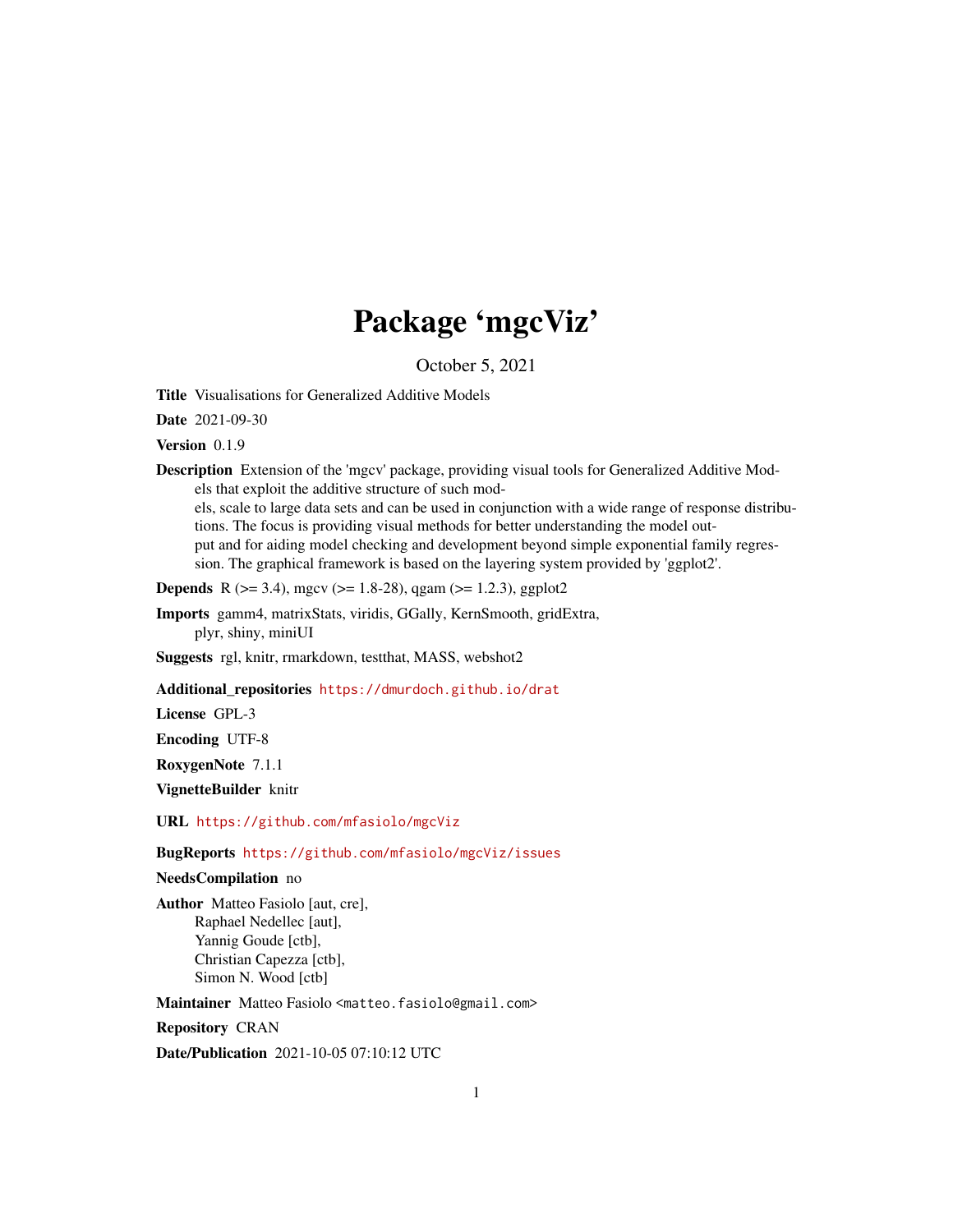# R topics documented:

|                                                                                                                        | 3              |
|------------------------------------------------------------------------------------------------------------------------|----------------|
|                                                                                                                        | $\overline{4}$ |
|                                                                                                                        | 5              |
|                                                                                                                        | $\overline{7}$ |
|                                                                                                                        | 8              |
|                                                                                                                        | 9              |
|                                                                                                                        | 11             |
|                                                                                                                        | 13             |
|                                                                                                                        | 14             |
|                                                                                                                        | 15             |
|                                                                                                                        | 16             |
|                                                                                                                        | 17             |
|                                                                                                                        | 18             |
|                                                                                                                        | 19             |
|                                                                                                                        | 19             |
|                                                                                                                        | 20             |
|                                                                                                                        | 20             |
|                                                                                                                        | 21             |
|                                                                                                                        | 22             |
|                                                                                                                        | 22             |
|                                                                                                                        | 23             |
|                                                                                                                        | 24             |
| 1 fitBar                                                                                                               | 25             |
|                                                                                                                        | 26             |
|                                                                                                                        | 27             |
|                                                                                                                        | 28             |
|                                                                                                                        | 28             |
|                                                                                                                        | 29             |
|                                                                                                                        | 30             |
|                                                                                                                        | 32             |
|                                                                                                                        | 33             |
| $l\_gridQCheck1D \dots \dots \dots \dots \dots \dots \dots \dots \dots \dots \dots \dots \dots \dots$                  | 34             |
|                                                                                                                        | 35             |
|                                                                                                                        | 36             |
|                                                                                                                        | 37             |
|                                                                                                                        | 37             |
|                                                                                                                        | 38             |
|                                                                                                                        | 38             |
|                                                                                                                        | 39             |
|                                                                                                                        | 39             |
|                                                                                                                        | 40             |
| mqgamV                                                                                                                 | 41             |
|                                                                                                                        | 42             |
|                                                                                                                        | 43             |
| plot.gamViz<br>a de la caractería de la caractería de la caractería de la caractería de la caractería de la caractería | 44             |
|                                                                                                                        | 47             |
|                                                                                                                        |                |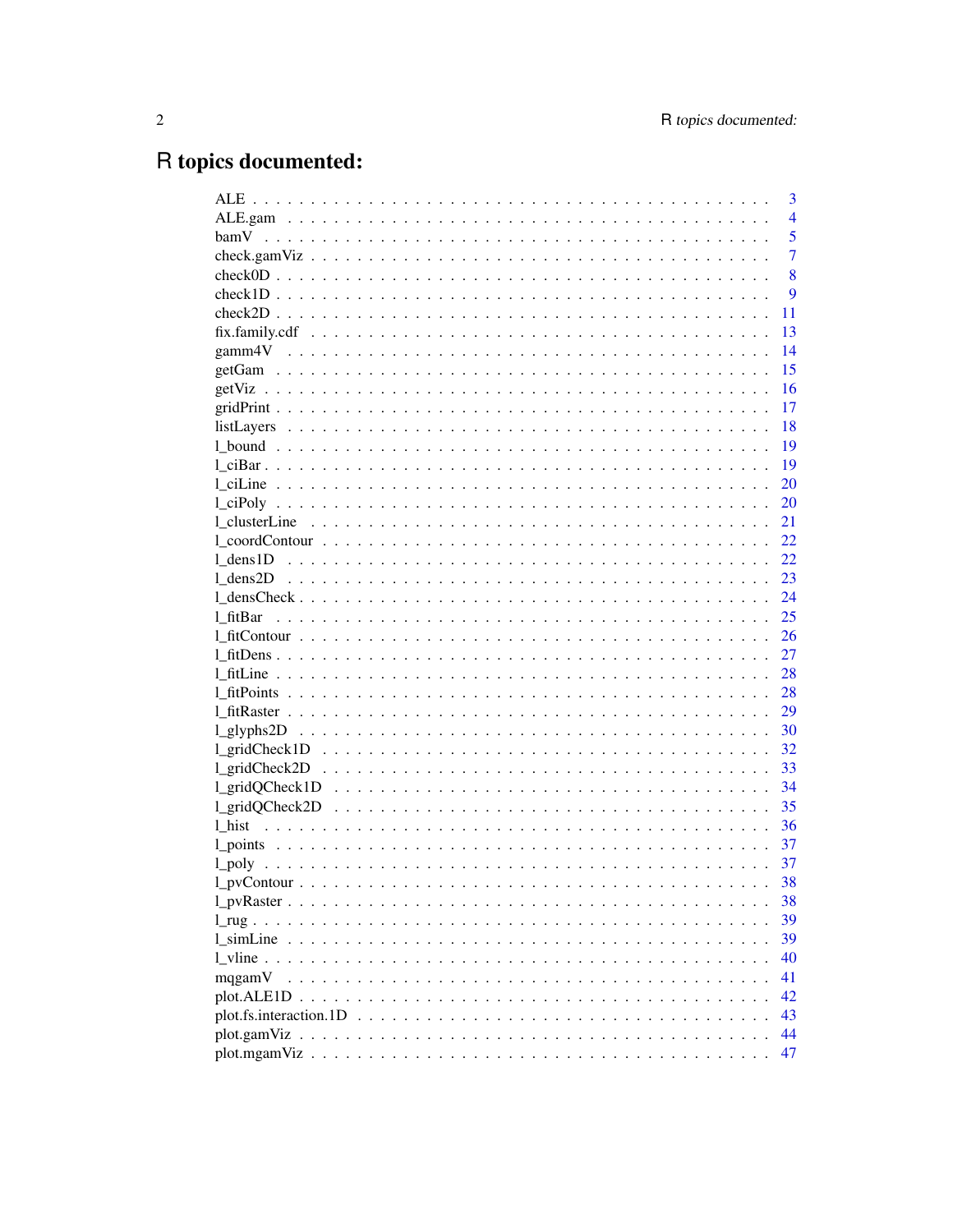<span id="page-2-0"></span>

|       | $plot(mgcv.smooth.1D$                                                                                                    | 48 |
|-------|--------------------------------------------------------------------------------------------------------------------------|----|
|       | $plot(mgcv. \text{smooth}.2D \ldots \ldots \ldots \ldots \ldots \ldots \ldots \ldots \ldots \ldots \ldots \ldots \ldots$ | 51 |
|       |                                                                                                                          | 53 |
|       |                                                                                                                          | 55 |
|       |                                                                                                                          | 56 |
|       |                                                                                                                          | 57 |
|       |                                                                                                                          | 58 |
|       |                                                                                                                          | 59 |
|       |                                                                                                                          | 60 |
|       |                                                                                                                          | 62 |
|       | $plotDiff.mgcv.smooth.1D \ldots \ldots \ldots \ldots \ldots \ldots \ldots \ldots \ldots \ldots \ldots$                   | 63 |
|       | $plotDiff(mgcv.smooth.2D \ldots \ldots \ldots \ldots \ldots \ldots \ldots \ldots \ldots \ldots \ldots \ldots$            | 64 |
|       |                                                                                                                          | 66 |
|       |                                                                                                                          | 68 |
|       |                                                                                                                          | 69 |
|       | $plotRGL.mgcv.smooth.MD$                                                                                                 | 71 |
|       |                                                                                                                          | 73 |
|       |                                                                                                                          | 75 |
|       |                                                                                                                          | 76 |
|       |                                                                                                                          | 77 |
|       |                                                                                                                          | 78 |
|       |                                                                                                                          | 78 |
|       |                                                                                                                          | 79 |
|       |                                                                                                                          | 80 |
|       |                                                                                                                          | 81 |
|       |                                                                                                                          | 82 |
|       |                                                                                                                          | 86 |
|       |                                                                                                                          | 87 |
|       |                                                                                                                          | 88 |
|       |                                                                                                                          | 89 |
|       |                                                                                                                          | 90 |
|       |                                                                                                                          | 91 |
|       |                                                                                                                          | 92 |
|       |                                                                                                                          | 92 |
|       |                                                                                                                          | 94 |
| Index |                                                                                                                          | 95 |
|       |                                                                                                                          |    |

ALE *Generic function for Accumulated Local Effect (ALE)*

# Description

Generic function for producing ALE effects, to be plottied using the plot generic.

# Usage

 $ALE(o, \ldots)$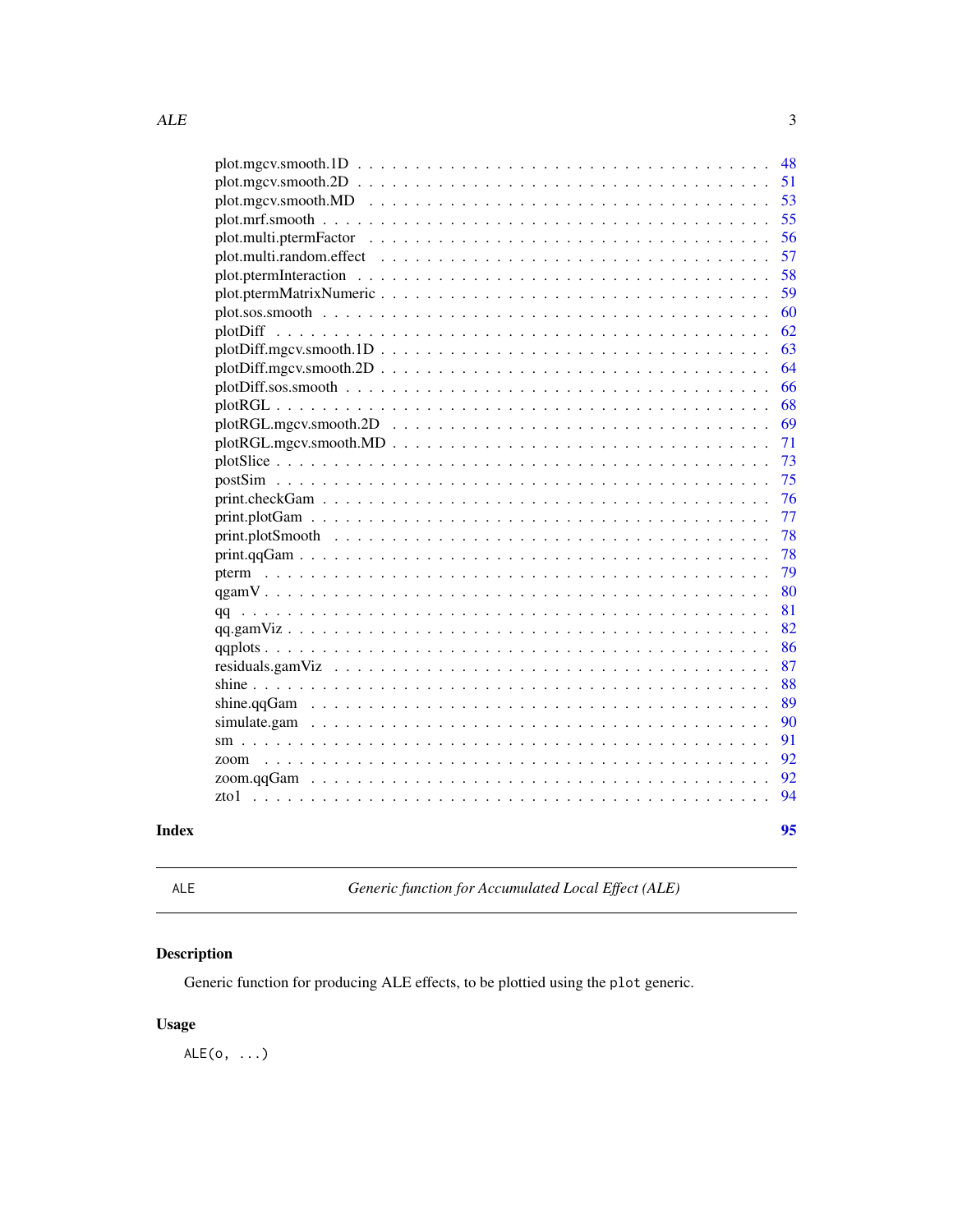# <span id="page-3-0"></span>Arguments

|          | the model we want to use to produce the ALE effect. |
|----------|-----------------------------------------------------|
| $\cdots$ | arguments to be passed to methods.                  |

# References

Apley, D.W., and Zhu, J, 2016. Visualizing the effects of predictor variables in black box supervised learning models. arXiv preprint arXiv:1612.08468.

#### See Also

ALE.gam

ALE.gam *Create Accumulated Local Effects (ALE) for GAMs*

# Description

Create Accumulated Local Effects (ALE) for GAMs

# Usage

|  | ## S3 method for class 'gam' |  |  |                                                                               |  |  |  |  |
|--|------------------------------|--|--|-------------------------------------------------------------------------------|--|--|--|--|
|  |                              |  |  | $ALE(o, x, newdata = NULL, type = "link", nbin = 40, oind = 1, center = 1, )$ |  |  |  |  |

# Arguments

| $\circ$  | a fitted GAM model.                                                                                                                                                                                                                                                                                                                                                                                                                                                                    |
|----------|----------------------------------------------------------------------------------------------------------------------------------------------------------------------------------------------------------------------------------------------------------------------------------------------------------------------------------------------------------------------------------------------------------------------------------------------------------------------------------------|
| X        | the name of the variable along which we want to produce the ALE effect.                                                                                                                                                                                                                                                                                                                                                                                                                |
| newdata  | optional argument indicating the data to be used to produce the ALE effect. If<br>NULL the data contained in o will be used.                                                                                                                                                                                                                                                                                                                                                           |
| type     | if set to "link" (the default option) the model output will be the linear predictor,<br>if set to "response" the model output is on the scale of the response.                                                                                                                                                                                                                                                                                                                         |
| nbin     | number of intervals into which the predictor range is divided when calculating<br>the ALE effects.                                                                                                                                                                                                                                                                                                                                                                                     |
| oind     | relevant only when the model o has multiple linear predictors (e.g. for GAMLSS)<br>models or for multinom regression). oind is the index of the output variable<br>used for the ALE effect (i.e., only predict(o) [, oind].                                                                                                                                                                                                                                                            |
| center   | if set to 0 the ALE effect is not centered and the effect is equal to zero at the<br>smallest value on x-grid. If set to 1 (default) the effect is centered as done in<br>Apley and Zhu, 2016. That is, an estimate of the expected value of the uncen-<br>tered effect is subtracted, so the effect is centered similarly to smooth effects in<br>GAMs. If set to 2, the expected value of the model output at the smallest value<br>on the x-grid is added to the uncentered effect. |
| $\cdots$ | extra arguments that will be passed to predict and vcov.                                                                                                                                                                                                                                                                                                                                                                                                                               |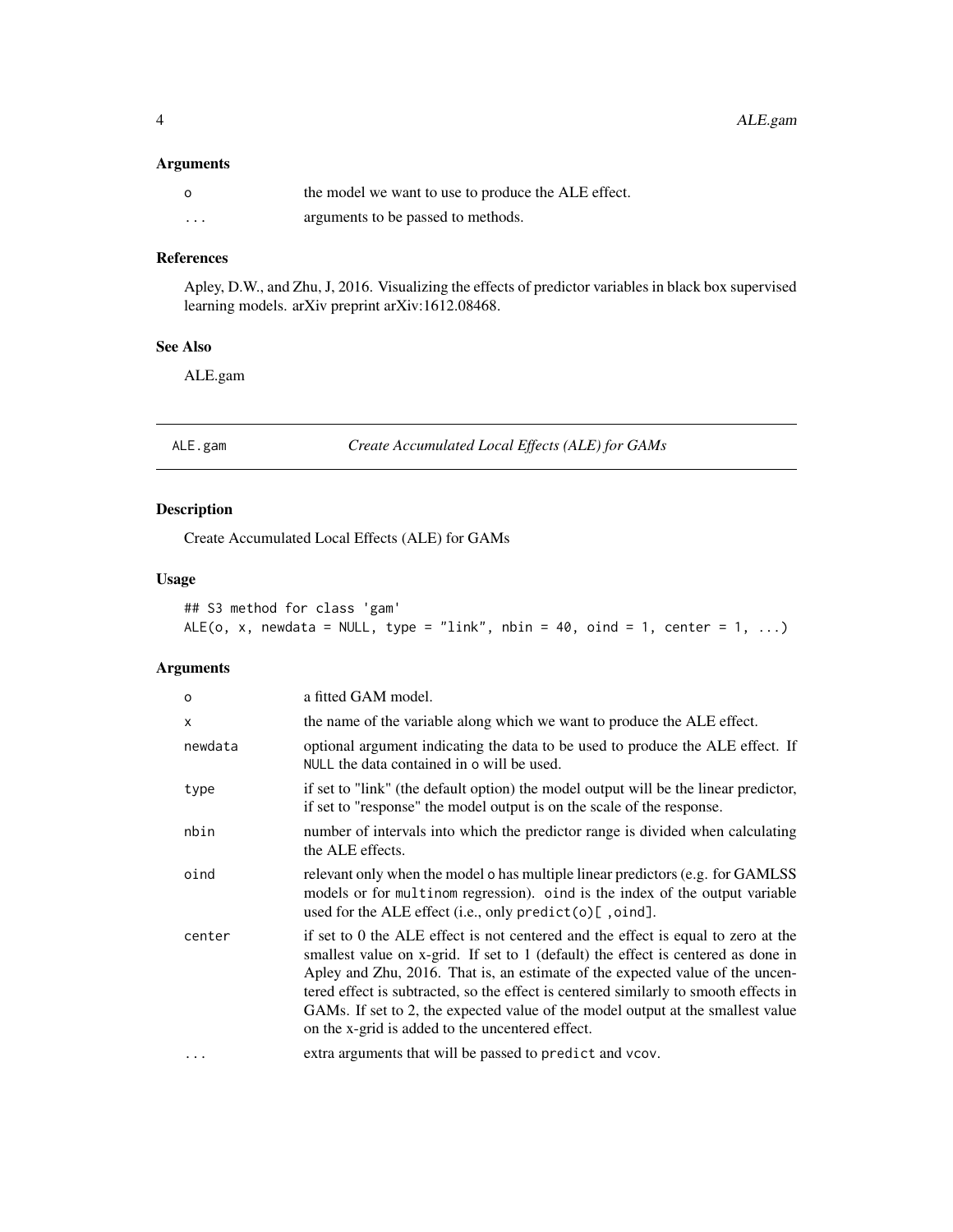#### <span id="page-4-0"></span> $bamV$  5

# Value

An object of class ALEXD, where X is the number of dimensions, which can be plotted using plot.ALEXD (only X=1 is provided at the moment).

#### Author(s)

Matteo Fasiolo and Christian Capezza, with some internal code having been adapted from the ALE-Plot package of Dan Apley.

# References

Apley, D.W., and Zhu, J, 2016. Visualizing the effects of predictor variables in black box supervised learning models. arXiv preprint arXiv:1612.08468.

#### See Also

[plot.ALE1D](#page-41-1)

# Examples

```
# Example using Tweedie distribution
library(mgcViz)
set.seed(3)
n<-400
## Simulate data...
dat <- gamSim(1,n=n,dist="poisson",scale=.2)
dat$y <- rTweedie(exp(dat$f),p=1.3,phi=.5) ## Tweedie response
## Fit a fixed p Tweedie, with wrong link ...
b <- gam(list(y~s(x0)+s(x1)+s(x2)+s(x3),~1,~1), family=twlss(), data=dat)
plot(ALE(b, "x2", type = "response", oind = 1))
```
bamV *Fit a GAM model and get a gamViz object*

#### Description

These are wrapper that fits a GAM model using [mgcv::gam](#page-0-0) or [mgcv::bam](#page-0-0) and converts it to a gamViz object using the [getViz](#page-15-1) function. It is essentially a shortcut.

#### Usage

```
bamV(
 formula,
 family = gaussian(),data = list(),
```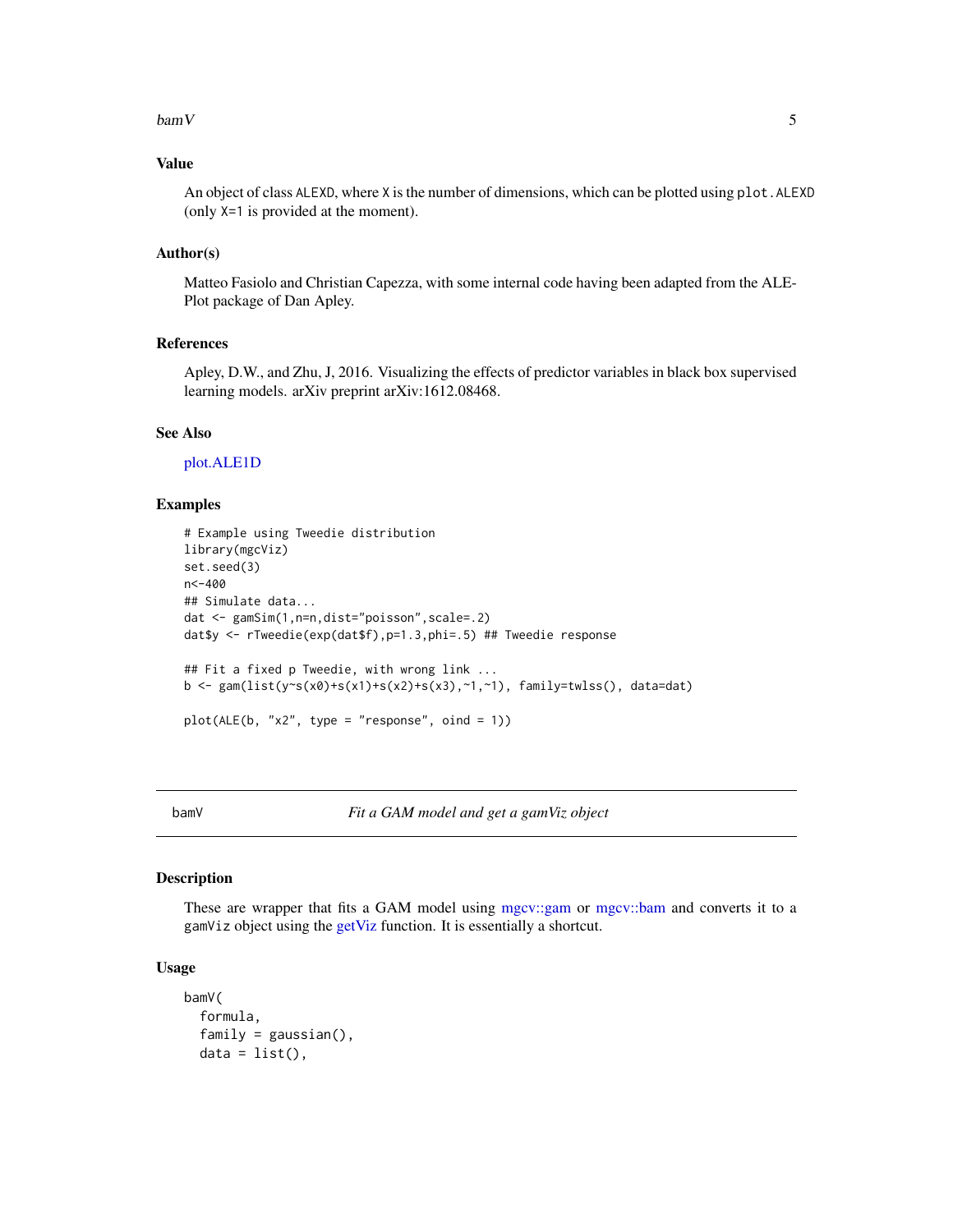```
method = "fREML",
 aGam = list(),
  aViz = list()\lambdagamV(
  formula,
  family = gaussian(),
  data = list(),method = "REML",aGam = list(),aViz = list())
```
# Arguments

| formula, family, data, method |                                                                   |
|-------------------------------|-------------------------------------------------------------------|
|                               | same arguments as in mgcv::gam or mgcv::bam.                      |
| aGam                          | list of further arguments to be passed to mgcv::gam or mgcv::bam. |
| aViz                          | list of arguments to be passed to getViz.                         |
|                               |                                                                   |

# Value

An object of class "gamViz" which can, for instance, be plotted using [plot.gamViz.](#page-43-1)

# Examples

```
##### gam example
# Simulate data
library(mgcViz)
set.seed(2) ## simulate some data...
dat <- gamSim(1,n=1000,dist="normal",scale=2)
# Fit GAM and get gamViz object
b <- gamV(y~s(x0)+s(x1, x2)+s(x3), data = dat,
          aGam = list(scale = 2), aViz = list("nsim" = 20))# This is equivalent to doing
# 1. Fit GAM
# b <- gam(y~s(x0)+s(x1, x2)+s(x3), data=dat, method="REML", scale = 2)
# 2. Convert to gamViz object
# b <- getViz(b, nsim = 20)
# Either way, we plot first and third effects by doing
print(plot(b, select = c(1, 3)), pages = 1)
##### bam example
# Simulate data
library(mgcViz)
set.seed(2) ## simulate some data...
dat <- gamSim(1,n=2000,dist="normal",scale=2)
```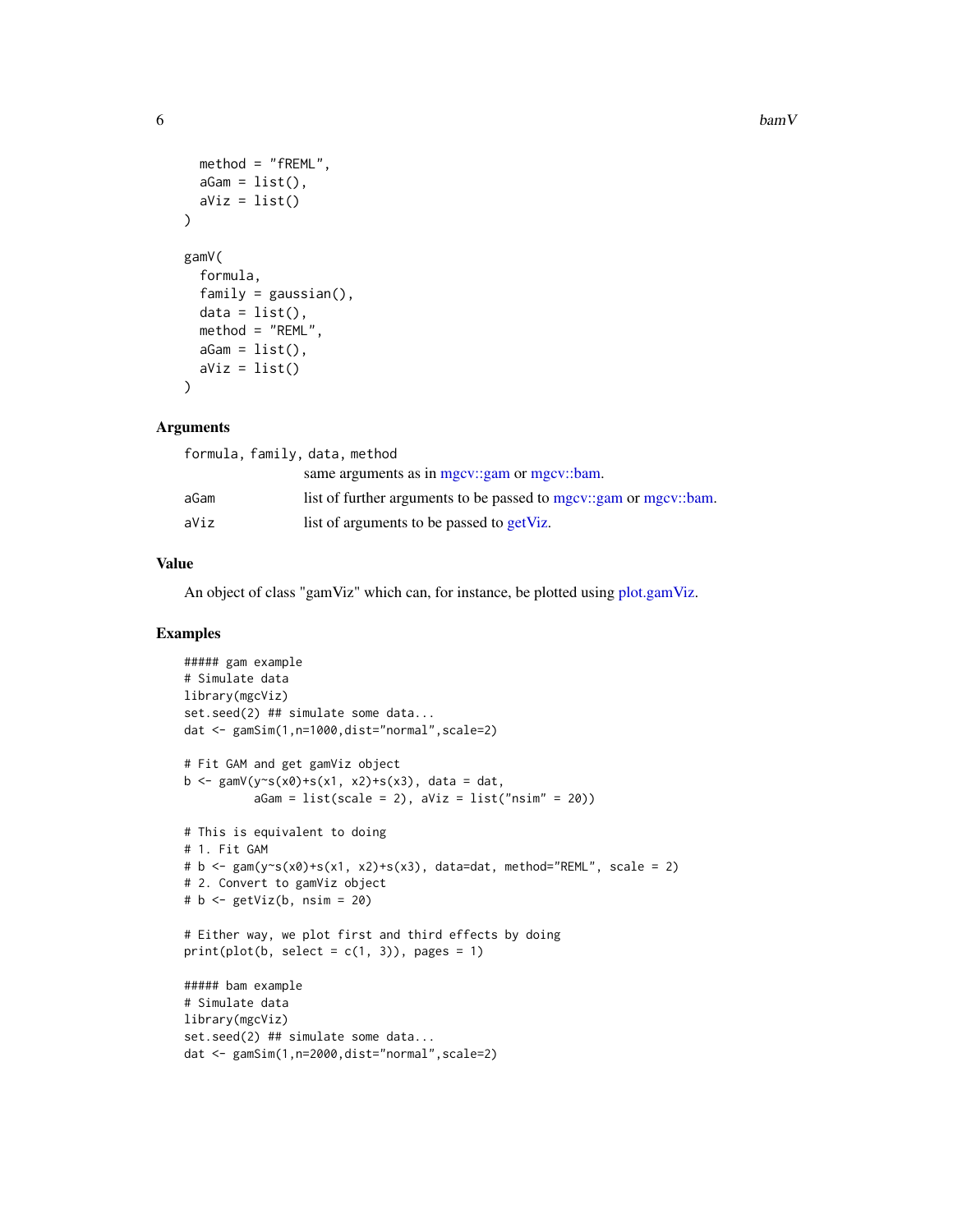```
# Fit using bam() and get gamViz object
b \leq -\text{bamV}(y \sim s(x0) + s(x1, x2) + s(x3), \text{ data} = \text{dat},aGam = list(discrete = TRUE), aViz = list("nsim" = 0))# Either way, we plot first and third effects by doing
print(plot(b, select = c(2)), pages = 1)
```

```
check.gamViz Some diagnostics for a fitted gam model
```
Takes a fitted GAM model and produces some diagnostic information about the fitting procedure and results. The default is to produce 4 residual plots, some information about the convergence of the smoothness selection optimization, and to run diagnostic tests of whether the basis dimension choises are adequate.

#### Usage

```
## S3 method for class 'gamViz'
check(
  obj,
  type = c("auto", "deviance", "pearson", "response", "tunif", "tnormal"),
 k.\text{sample} = 5000,k. rep = 200,maxpo = 10000,a.qq = list(),
  a.hist = list(),a.respoi = list(),
  ...
)
```
# Arguments

| obj       | an object of class gamViz, the output of a getViz() call.                                                                                                           |
|-----------|---------------------------------------------------------------------------------------------------------------------------------------------------------------------|
| type      | type of residuals, see residuals.gamViz, used in all plots.                                                                                                         |
| k.sample  | above this k testing uses a random sub-sample of data.                                                                                                              |
| k.rep     | how many re-shuffles to do to get p-value for k testing.                                                                                                            |
| maxpo     | maximum number of residuals points that will be plotted in the scatter-plots. If<br>number of datapoints > maxpo, then a subsample of maxpo points will be plotted. |
| a.qq      | list of arguments to be passed to qq.gamViz. See qq.gamViz.                                                                                                         |
| a.hist    | list of arguments to be passed to ggplot2:: geom_histogram.                                                                                                         |
| a.respoi  | list of arguments to be passed to ggplot2:: geom_point.                                                                                                             |
| $\ddotsc$ | currently not used.                                                                                                                                                 |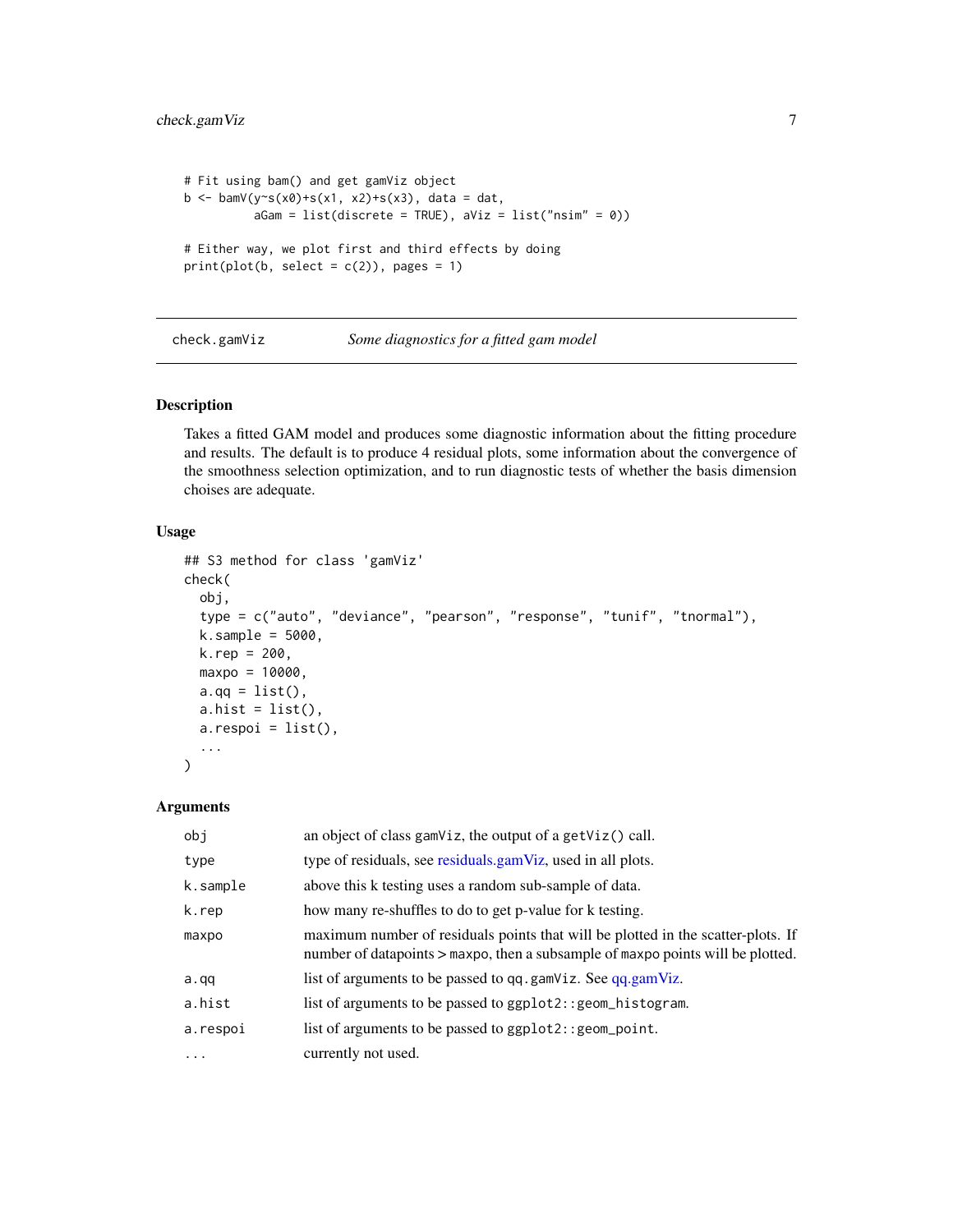#### <span id="page-7-0"></span>Details

This is a essentially a re-write of mgcv::gam.check using ggplot2. See [mgcv::gam.check](#page-0-0) for details.

#### Value

An object of class checkGam, which is simply a list of ggplot objects.

#### Examples

```
library(mgcViz)
set.seed(0)
dat \le gamSim(1, n = 200)
b \leq gam(y ~ s(x0) + s(x1) + s(x2) + s(x3), data = dat)
b \leftarrow getViz(b)# Checks using default options
check(b)
# Change some algorithmic and graphical parameters
check(b,
      a.qq = list(method = "tnorm",a.cipoly = list(fill = "light blue")),
      a.respoi = list(size = 0.2),
      a.hist = list(bins = 10)
```
<span id="page-7-1"></span>check0D *Checking GAM simulated residuals or responses*

#### Description

This function extracts the residuals or responses of a fitted GAM model, then it compares their distribution with that of model-based simulations.

#### Usage

```
check0D(
  o,
  type = "auto",
 maxpo = 10000,na.rm = TRUE,trans = NULL,
  useSim = TRUE
)
```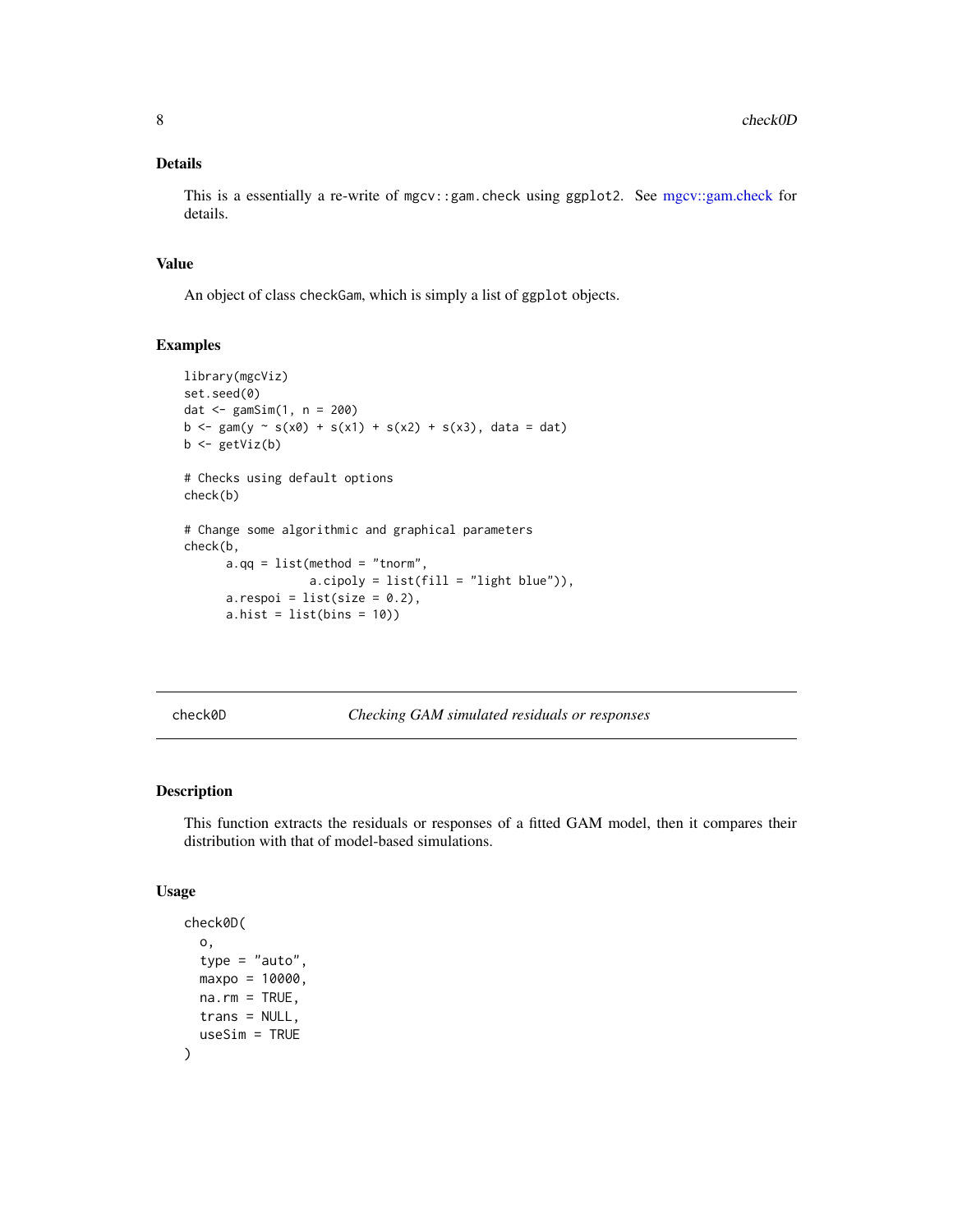#### <span id="page-8-0"></span>check1D 9

#### **Arguments**

| $\Omega$    | an object of class gamViz.                                                                                                                                                         |
|-------------|------------------------------------------------------------------------------------------------------------------------------------------------------------------------------------|
| type        | the type of residuals to be used. See residuals.gamViz. If "type $== y$ " then the<br>raw observations will be used.                                                               |
| maxpo       | maximum number of residuals points that will be used by layers such as $1_{\text{reg}}()$ .<br>If number of datapoints > maxpo, then a subsample of maxpo points will be taken.    |
| $na$ . $rm$ | if TRUE missing cases in x or y will be dropped out.                                                                                                                               |
| trans       | function used to transform the observed and simulated residuals or responses. It<br>must take a vector of as input, and it must either a vector of the same length or a<br>scalar. |
| useSim      | if FALSE then the simulated responses contained in object o will not be used by<br>this function or by any of the layers that can be used with its output.                         |

#### Value

An object of class c("plotSmooth","gg").

#### Examples

```
# The variance of the response distribution changes along x2
library(mgcViz)
n <- 400
x1 <- runif(n, -1, 1)
x2 \le runif(n, -1, 1)
dat <- data.frame("x1" = x1, "x2" = x2,
                  "y" = sin(3*x1) + 0.5 * x2^2 + pmax(x2, 0.2) * rnorm(n))
# Fit model with constant variance and perform posterior simulations (post = TRUE)
# which take into account smoothing parameter uncertainty (unconditional = TRUE)
b \leq gamV(y \sim s(x1)+s(x2), data = dat,
          aViz = list(nsim = 50, post = TRUE, unconditional = TRUE)# Histogram of simulated vs observed residuals: the latter are fat tailed
check@D(b) + l\_hist() + l_rug()# Histogram of simulated 4th central moment (~ kurtosis) of simulated residuals.
# The vertical line is the 4th moment of the observed residuals
check0D(b, trans = function(.y) mean((.y - mean(.y))^4)) + l_dens1D() + l_vline() + l_rug()
# Residuals look very fat tails, but the real problem here is the heteroscedasticity
# which can be diagnosted using check1D(b, "x2") + l_gridCheck1D(sd)
```
<span id="page-8-1"></span>check1D *Checking GAM residuals or responses along one covariate*

#### Description

This function extracts the residuals of a fitted GAM model, and orders them according to the value of a single covariate. Then several visual residuals diagnostics can be plotted by adding layers.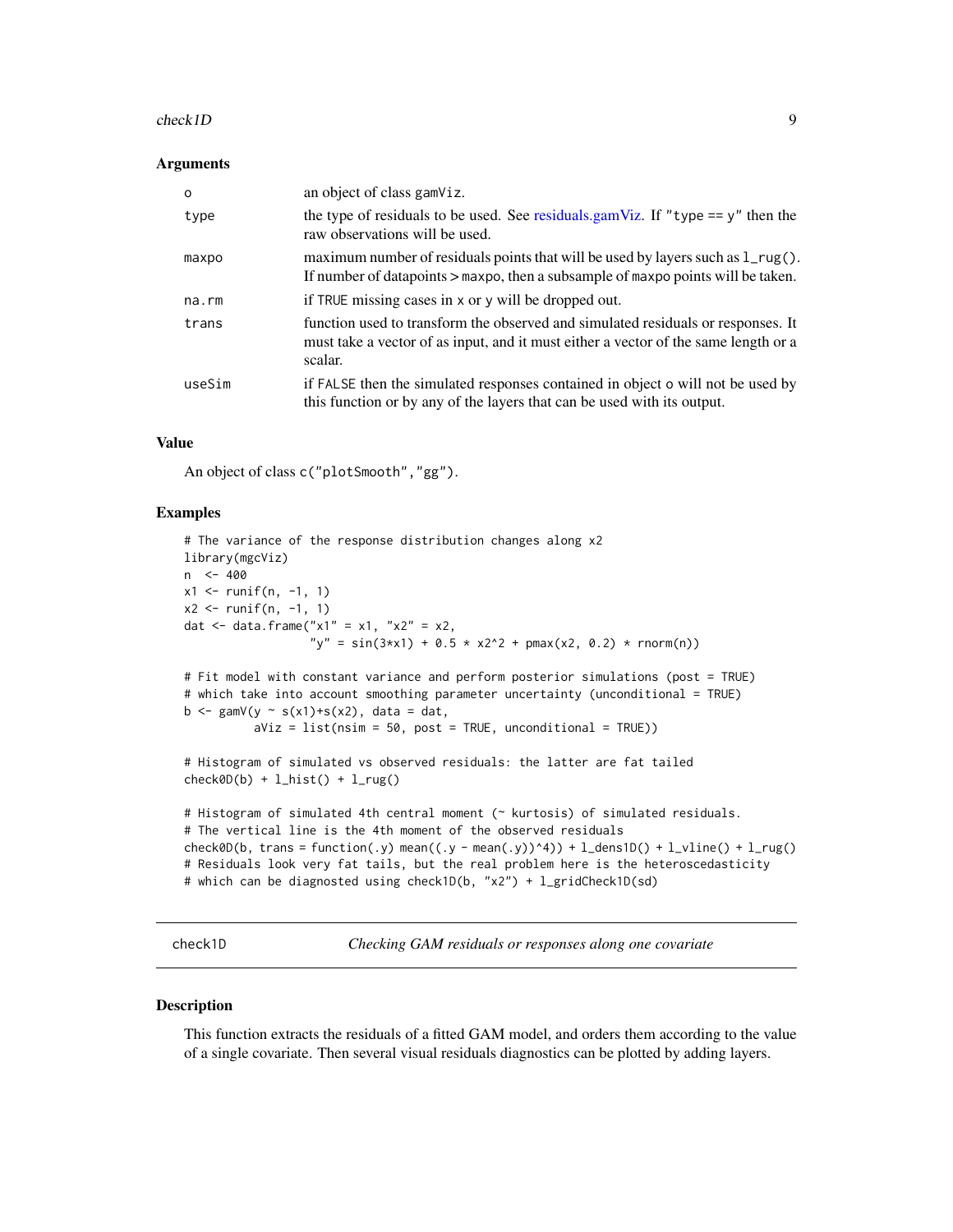# Usage

```
check1D(
 o,
 x,
 type = "auto",
 maxpo = 10000,na.rm = TRUE,trans = NULL,
 useSim = TRUE
)
```
#### Arguments

| $\Omega$ | an object of class gamViz.                                                                                                                                                                                                                                                                                                                        |
|----------|---------------------------------------------------------------------------------------------------------------------------------------------------------------------------------------------------------------------------------------------------------------------------------------------------------------------------------------------------|
| x        | it can be either a) a single character, b) a numeric vector or c) a list of characters.<br>In case a) it should be the name of one of the variables in the data frame used<br>to fit o. In case b) its length should be equal to the length of $\circ$ \$y. In case c) it<br>should be a list of names variables in the data frame used to fit o. |
| type     | the type of residuals to be used. See residuals, gamViz. If "type $=$ = y" then the<br>raw observations will be used.                                                                                                                                                                                                                             |
| maxpo    | maximum number of residuals points that will be used by layers such as $1_{\text{reg}}()$ .<br>If number of datapoints > maxpo, then a subsample of maxpo points will be taken.                                                                                                                                                                   |
| na.rm    | if TRUE missing cases in x or y will be dropped out.                                                                                                                                                                                                                                                                                              |
| trans    | function used to transform the observed and simulated residuals or responses. It<br>must take a vector of as input, and must return a vector of the same length.                                                                                                                                                                                  |
| useSim   | if FALSE then the simulated responses contained in object o will not be used by<br>this function or by any of the layers that can be used with its output.                                                                                                                                                                                        |

# Value

The function will return an object of class c("plotSmooth","gg"), unless argument x is a list. In that case the function will return an object of class c("plotGam","gg") containing a checking plot for each variable.

# Examples

```
### Example 1: diagnosing heteroscedasticity
library(mgcViz);
set.seed(4124)
n <- 1e4
x \leq -rnorm(n); y \leq -rnorm(n);# Residuals are heteroscedastic w.r.t. x
ob <- (x)^2 + (y)^2 + (0.2 \times abs(x) + 1) * rnorm(n)
b \le bam(ob \sim s(x,k=30) + s(y, k=30), discrete = TRUE)
b \leftarrow getViz(b)# Look at residuals along "x"
```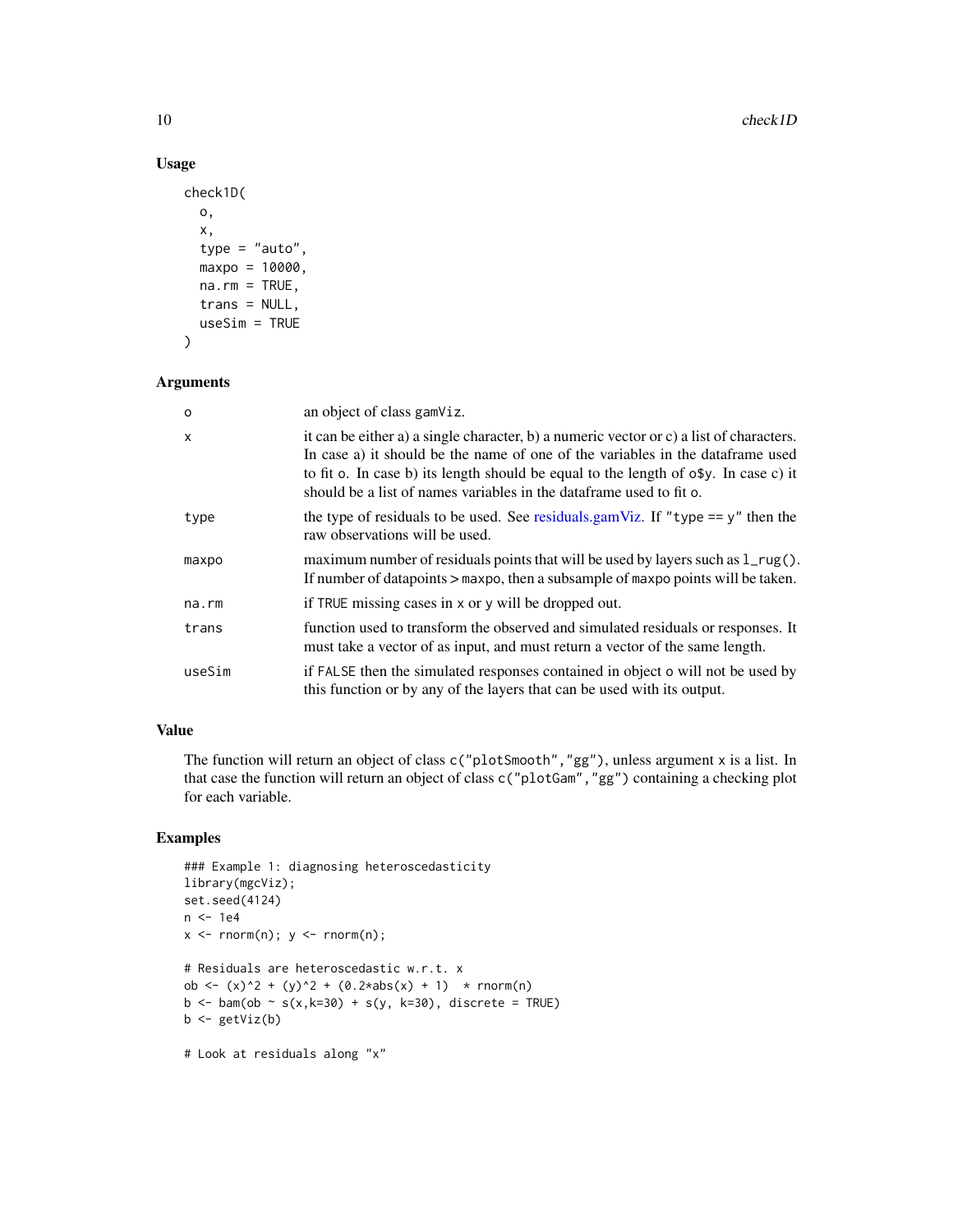#### <span id="page-10-0"></span>check2D 11

```
ck \leq - \text{check1D}(b, "x", \text{type} = "tnormal")# Can't see that much
ck + 1<sup>dens</sup>(type = "cond", alpha = 0.8) + l_points() + l_rug(alpha = 0.2)
# Some evidence of heteroscedasticity
ck + l_densCheck()
# Compare observed residuals std dev with that of simulated data,
# heteroscedasticity is clearly visible
b \leq getViz(b, nsim = 50)
check1D(b, "x") + l_gridCheck1D(gridFun = sd, showReps = TRUE)
# This also works with factor or logical data
fac <- sample(letters, n, replace = TRUE)
logi <- sample(c(TRUE, FALSE), n, replace = TRUE)
b \leq -\text{bam}(\text{ob} \sim s(x,k=30) + s(y, k=30) + \text{fac} + \text{log}i, \text{ discrete} = \text{TRUE})b \leftarrow getViz(b, nsim = 50)# Look along "fac"
ck <- check1D(b, "fac")
ck + l\_points() + l_rug()ck + l_gridCheck1D(gridFun = sd)
# Look along "logi"
ck <- check1D(b, "logi")
ck + l\_points() + l_rug()ck + l_gridCheck1D(gridFun = sd)
```
<span id="page-10-1"></span>

check2D *Checking GAM residuals along two covariates*

### Description

This function extracts the residuals of a fitted GAM model, and plots them according to the values of two covariates. Then several visual residuals diagnostics can be plotted by adding layers.

#### Usage

```
check2D(
  o,
  x1,
  x2,
  type = "auto",
 maxpo = 10000,na.rm = TRUE,trans = NULL,
  useSim = TRUE
)
```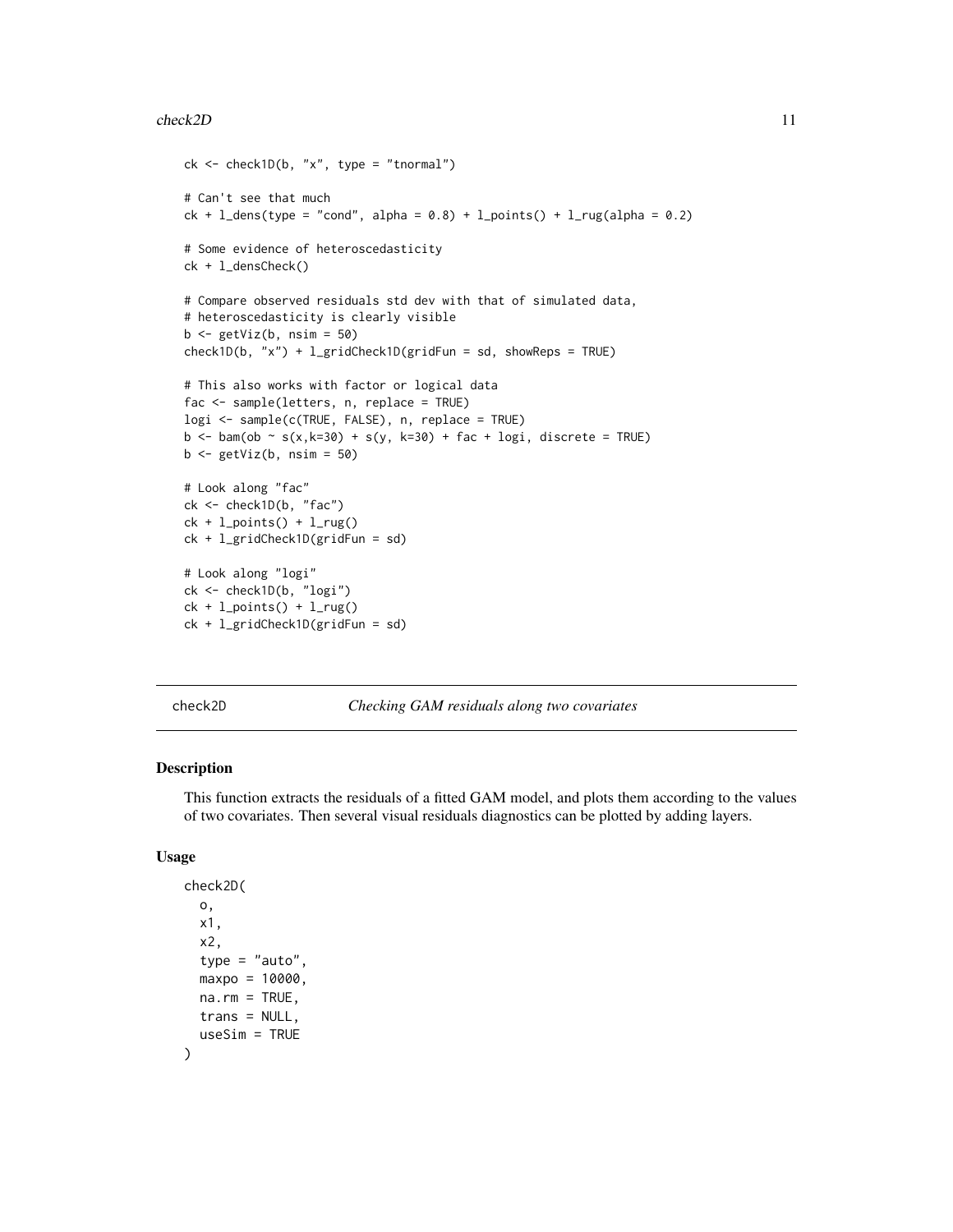#### **Arguments**

| $\Omega$       | an object of class gamViz.                                                                                                                                                                                                                                                                                                                          |
|----------------|-----------------------------------------------------------------------------------------------------------------------------------------------------------------------------------------------------------------------------------------------------------------------------------------------------------------------------------------------------|
| x1             | it can be either a) a single character, b) a numeric vector or c) a list of characters.<br>In case a) it should be the name of one of the variables in the data frame used<br>to fit o. In case b) its length should be equal to the length of $\circ$ \$y. In case c) it<br>should be a list of names of variables in the dataframe used to fit o. |
| x <sub>2</sub> | same as x2, but this will appear on the y-axis.                                                                                                                                                                                                                                                                                                     |
| type           | the type of residuals to be used. See residuals.gamViz. If "type $== y$ " then the<br>raw observations will be used.                                                                                                                                                                                                                                |
| maxpo          | maximum number of residuals points that will be used by layers such as $1_{\text{reg}}()$ .<br>If number of datapoints > maxpo, then a subsample of maxpo points will be taken.                                                                                                                                                                     |
| na.rm          | if TRUE missing cases in x or y will be dropped out                                                                                                                                                                                                                                                                                                 |
| trans          | function used to transform the observed and simulated residuals or responses. It<br>must take a vector of as input, and must return a vector of the same length.                                                                                                                                                                                    |
| useSim         | if FALSE then the simulated responses contained in object o will not be used by<br>this function or by any of the layers that can be used with its output.                                                                                                                                                                                          |

# Value

The function will return an object of class c("plotSmooth","gg"), unless arguments x1 and/or x2 are lists. If they are lists of the same length, then the function will return an object of class c("plotGam","gg") containing a checking plot for each pair of variables. If x1 is a list and x2 is not specified, the function will return an object of class c("plotGam","gg") containing a plot for each unique combination of the variables in x1.

#### Examples

```
## Not run:
library(mgcViz);
#### Example 1: Rosenbrock function
# Simulate data
n <- 1e4
X \leq - data.frame("x1"=rnorm(n, 0.5, 0.5), "x2"=rnorm(n, 1.5, 1))
X$y <- (1-X$x1)^2 + 100*(X$x2 - X$x1^2)^2 + rnorm(n, 0, 2)
b \leq bam(y \sim te(x1, x2, k = 5), data = X, discrete = TRUE)
b \leq - getViz(b, nsim = 50)
# Plot joint density of observed covariate x1 and x2
check2D(b, x1 = "x1", x2 = "x2") + 1_rug() + 1_dens(type="joint", alpha=0.6) + 1_points()
# Look at how mean of residuals varies across x1 and x2
check2D(b, x1 = "x1", x2 = "x2") + 1\_gridCheck2D() + 1\_points()# Can't see much in previous plot, let's zoom in central area, where most
# data is. Here we can clearly see that the mean model is mispecified
check2D(b, x1 = "x1", x2 = "x2") + l_gridCheck2D(bw = c(0.05, 0.1)) +
                                   xlim(-1, 1) + ylim(0, 3)# Fit can be improved by increasing k in the bam() call
```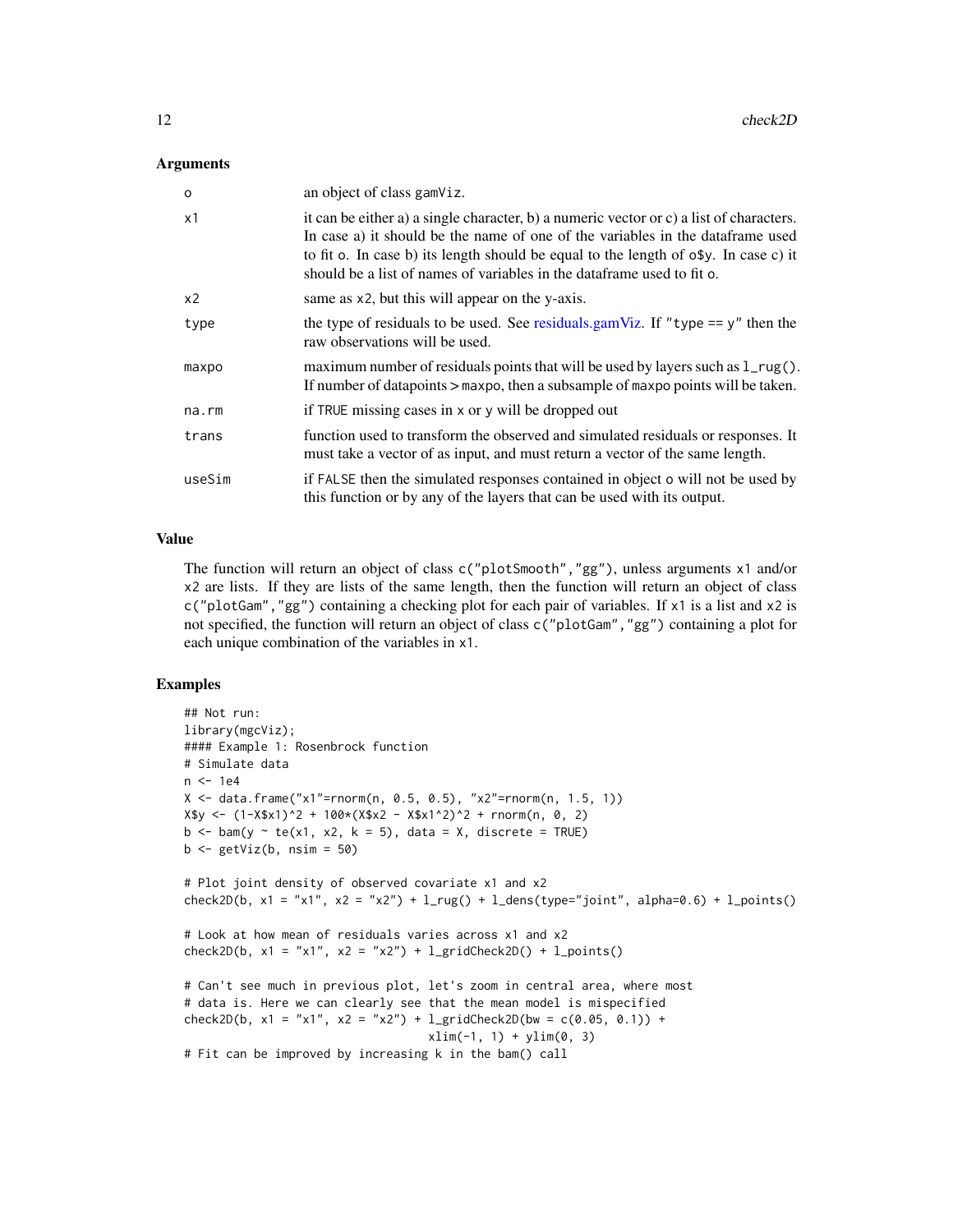```
#### Example 2: checking along factor variables
# Simulate data where variance changes along factor variable "fac"
n < -1e4X \leq - data.frame("x1"=rnorm(n, 0.5, 0.5), "x2"=rnorm(n, 1.5, 1))
X$fac <- as.factor( sample(letters, n, replace = TRUE) )
X$fac2 <- as.factor( sample(c("F1", "F2", "F3", "F4", "F5"), n, replace = TRUE) )
X$y <- (1-X$x1)^2 + 5*(X$x2 - X$x1^2)^2 + 0.1*as.numeric(X$fac) * rnorm(n, 0, 2)
b \le bam(y \sim te(x1, x2, k = 5) + fac + fac2, data = X, discrete = TRUE)
b \leftarrow getViz(b, nsim = 50)# Check standard deviation of residuals along covariates "x1" and "fac"
a \le - check2D(b, x1 = "x2", x2 = "fac")a + 1_gridCheck2D(gridFun = sd) + 1_rug() + 1_points()
# Points and rug are jittered by default, but we can over-ride this
a + 1<sub>rug</sub>(position = position_jitter(width = 0, height = 0)) +
  l\_points(position = position\_jitter(width = 0, height = 0))# Check standard deviation of residuals along the two factor variables
a \le - check2D(b, x1 = "fac", x2 = "fac2")
a + 1_gridCheck2D(gridFun = sd, bw = c(1, 4)) + 1_rug() + 1_points()
## End(Not run)
```
fix.family.cdf *Getting the CDF of a gam family*

# **Description**

Some methods implemented in mgcViz require the c.d.f. of the response distribution. This function takes a family object as input and returns the same object, but with the cdf function added to the \$cdf slot. Mainly for internal use.

#### Usage

fix.family.cdf(fam)

#### Arguments

fam an object of class family.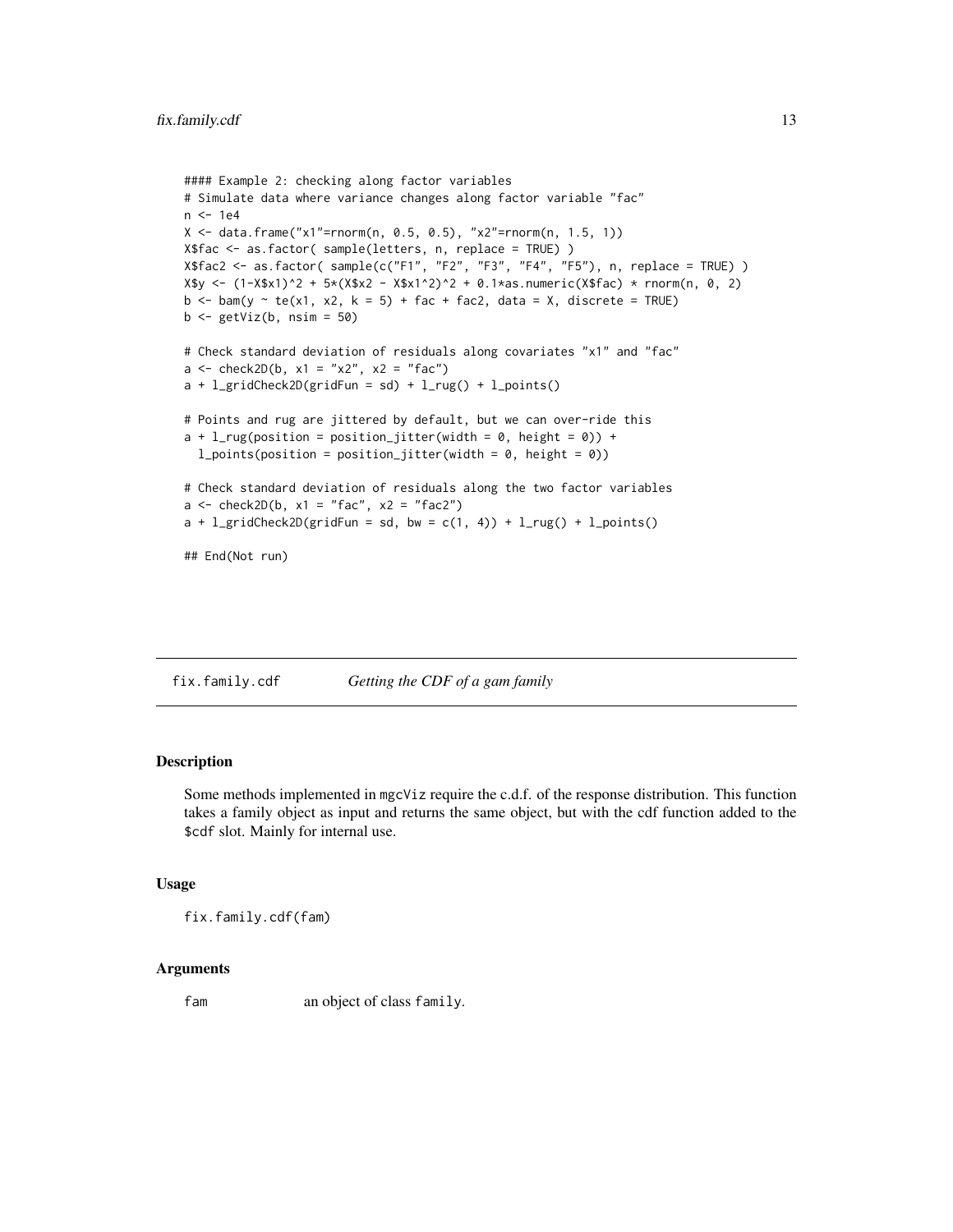<span id="page-13-0"></span>These are wrappers that fit GAM models using [mgcv::gamm](#page-0-0) or [gamm4::gamm4](#page-0-0) and convert them to a gamViz object using the [getViz](#page-15-1) function. It is essentially a shortcut.

#### Usage

```
gamm4V(
  formula,
  random = NULL,
  family = gaussian(),data = list(),
  REML = TRUE,aGam = list(),
  aViz = list(),keepGAMObj = FALSE
\lambdagammV(
  formula,
  random = NULL,
  family = gaussian(),
  data = list(),
  method = "REML",aGam = list(),aViz = list(),keepGAMObj = FALSE
)
```
#### Arguments

| formula, random, family, data |                                                                                                                                         |
|-------------------------------|-----------------------------------------------------------------------------------------------------------------------------------------|
|                               | same arguments as in mgcv::gamm or gamm4::gamm4.                                                                                        |
| <b>REML</b>                   | same as in gamm4::gamm4                                                                                                                 |
| aGam                          | list of further arguments to be passed to mgcv::gamm or gamm4::gamm4.                                                                   |
| aViz                          | list of arguments to be passed to <b>getViz</b> .                                                                                       |
| keepGAMObj                    | if TRUE a copy of the gamViz Object is kept under \$gam to assure compatibility<br>with mgcv::gamm and gamm4::gamm4. Defaults to FALSE. |
| method                        | same as in mgcv::gamm                                                                                                                   |

#### Details

WARNING: Model comparisons (e.g. with anova) should only be done using the mixed model part as described in [gamm4::gamm4.](#page-0-0) For [mgcv::gamm](#page-0-0) please refer to the original help file.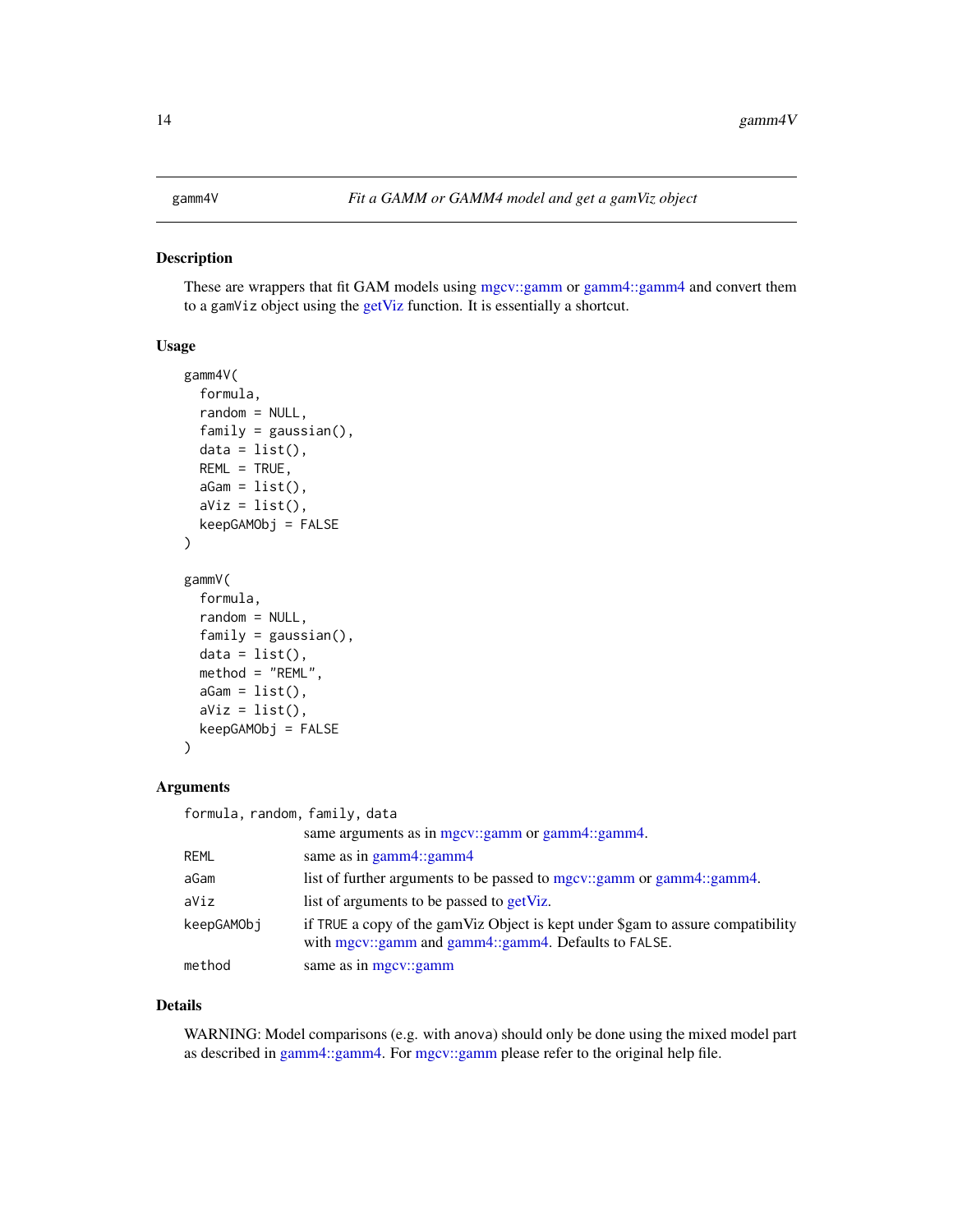#### <span id="page-14-0"></span>getGam and the set of the set of the set of the set of the set of the set of the set of the set of the set of the set of the set of the set of the set of the set of the set of the set of the set of the set of the set of th

#### Value

An object of class "gamViz" which can, for instance, be plotted using [plot.gamViz.](#page-43-1) Also the object has the following additional elements:

- lme mixed model as in [mgcv::gamm](#page-0-0)
- mer mixed model as in [gamm4::gamm4](#page-0-0)
- gam a copy of the gamViz Object if setting keepGAMObj = TRUE.

# Examples

```
##### gam example
library(mgcViz)
# Simulate data
dat <- gamSim(1,n=400,scale=2) ## simulate 4 term additive truth
## Now add 20 level random effect `fac'...
dat$fac <- fac <- as.factor(sample(1:20,400,replace=TRUE))
dat$y <- dat$y + model.matrix(~fac-1) %*% rnorm(20) * 0.5
br <- gammV(y~s(x0)+x1+s(x2), data=dat,random=list(fac=~1))
summary(br)
plot(br)
summary(br$lme)
## Not run:
## gamm4::gamm4 example
br4 <- gamm4V(y~s(x0)+x1+s(x2),data=dat,random=~(1|fac))
summary(br4)
plot(br4)
summary(br4$mer)
## End(Not run)
```
getGam *Convert gamViz object to gamObject*

#### Description

Function for converting a gamViz object to a gamObject. It is essentially the inverse of the [getViz](#page-15-1) function.

#### Usage

getGam(o)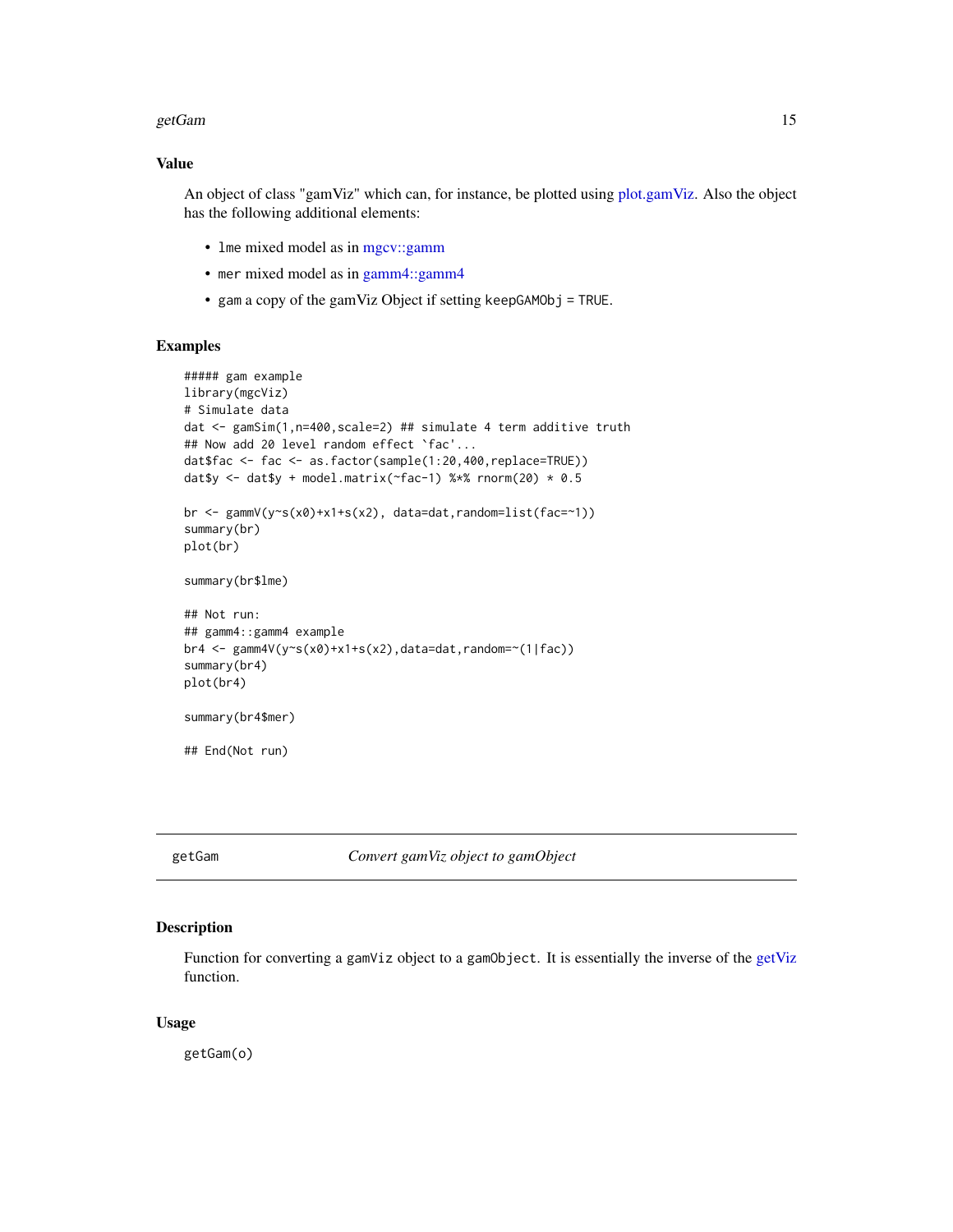# Arguments

o a gamViz object, the output of [getViz.](#page-15-1)

# Examples

```
library(mgcViz)
set.seed(2) ## simulate some data...
dat <- gamSim(1,n=1000,dist="normal",scale=2)
b <- gam(y \sim s(x0) + s(x1, x2) + s(x3), data=dat, method="REML")
a \leftarrow getViz(b)identical(b, getGam(a)) # Must be TRUE
```
<span id="page-15-1"></span>getViz *Converting gam objects to gamViz objects*

# Description

This function converts gam objects into gamViz objects, for which mgcViz provides several plotting methods.

#### Usage

 $getViz(o, nsim = 0, post = FALSE, newdata, ...)$ 

# Arguments

| $\Omega$ | an object of class gam.                                                                                                                                                                                                                                                                                                     |
|----------|-----------------------------------------------------------------------------------------------------------------------------------------------------------------------------------------------------------------------------------------------------------------------------------------------------------------------------|
| nsim     | the number of simulated vectors of responses. A positive integer.                                                                                                                                                                                                                                                           |
| post     | if TRUE then posterior simulation is performed. That is, we simulate nsim vec-<br>tors of regression coefficients from a Gaussian approximation to the posterior,<br>and then we simulate a vector of response using each parameter vector. If FALSE,<br>then nsimulated using parameters fixed at the pos-<br>terior mode. |
| newdata  | Optional new data frame used to perform the simulations. To be passed to pre-<br>$dict.gam$ and, if post $==$ TRUE, to postSim.                                                                                                                                                                                             |
| .        | extra arguments to be passed to simulate.gam (if post==FALSE) or postSim (if<br>post==TRUE). For instance, we could pass prior weights w and offset.                                                                                                                                                                        |

#### Value

An object of class gamViz.

<span id="page-15-0"></span>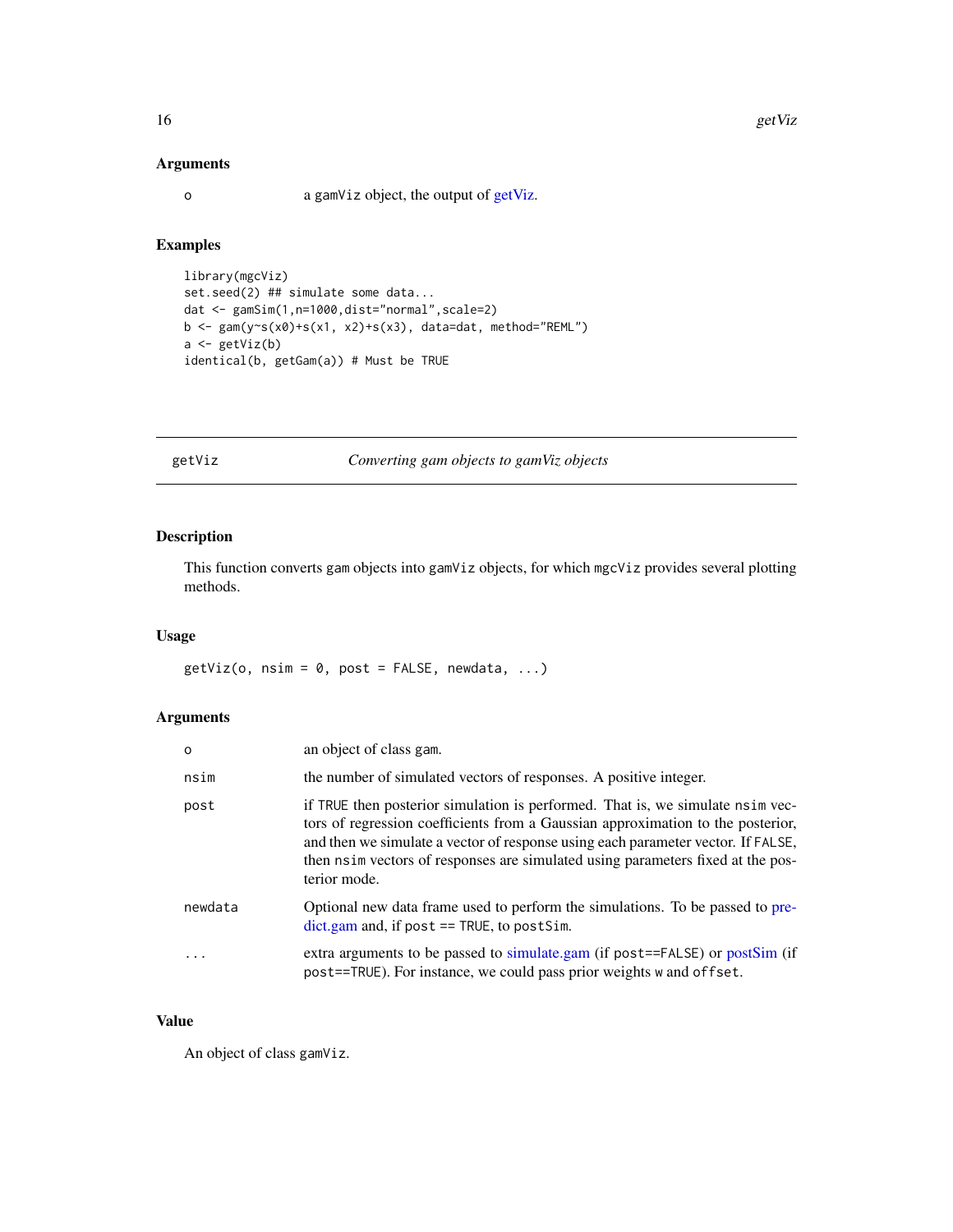#### <span id="page-16-0"></span>gridPrint 17

#### Examples

```
library(mgcViz)
set.seed(2) ## simulate some data...
dat <- gamSim(1,n=1000,dist="normal",scale=2)
b \leq gam(y~s(x0)+s(x1, x2)+s(x3), data=dat, method="REML")
b <- getViz(b, nsim = 20)
str(b$store$sim) # Simulated responses now stored here
plot(sm(b,1)) + l_fittle() + l_ciline() + l_rug() + l_points()plot(sm(b,2)) + l_rug() + l_fitRaster() + l_fitContour()
```
gridPrint *Plotting plotSmooth objects on a grid*

#### Description

This is a wrapper for gridExtra::grid.arrange, which allows to plot several plotSmooth objects on a grid.

# Usage

gridPrint(...)

#### Arguments

... arguments to be passed to gridExtra::grid.arrange.

#### Details

This function simply extracts the ggplot objects contained in any object of class plotSmooth and passes them to gridExtra::grid.arrange.

#### Examples

```
library(mgcViz)
n <- 1e3
x1 \leftarrow \text{rnorm}(n)x2 \le - rnorm(n)dat \le - data.frame("x1" = x1, "x2" = x2,
                    "y" = sin(x1) + 0.5 \times x2^2 + pmax(x2, 0.2) * rnorm(n))
b \leq -\text{bam}(y \sim s(x1)+s(x2)), data = dat, method = "fREML", discrete = TRUE)
b \leftarrow getViz(b)o1 <- plot(sm(b, 1)) + l_fitLine() + l_ciLine()
o2 \leq plot(\text{sm}(b, 2)) + l_fitLine() + l_ciLine()
qpl \leftarrow qq(b)# All on one page, method 1:
gridPrint(ol, o2, qpl, ncol = 2)
```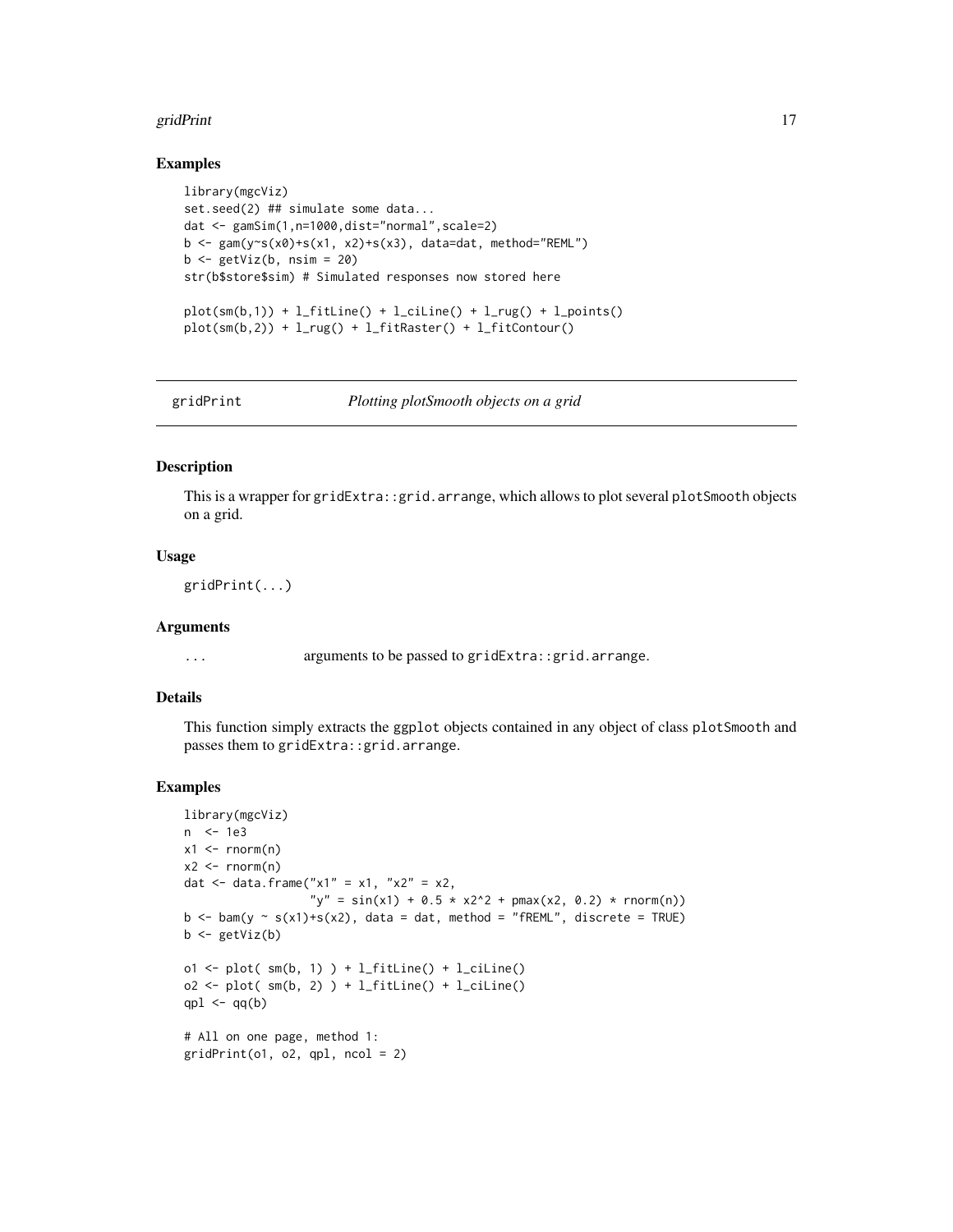```
# All on one page, method 2:
gridPrint(grobs = list(o1, o2, qpl), ncol = 2)# Works also when some ggplot objects are present
gridPrint(ol, o2, qpl, ggplot(), ncol = 2)
```
listLayers *Lists available layers for plotSmooth objects*

#### Description

This function takes as input an object of class plotSmooth and returns the names of all the possible visual layers that could be used with that object.

#### Usage

listLayers(o)

### Arguments

o an object of class plotSmooth.

#### Value

A vector containing the names of the available layers.

# Examples

```
library(mgcViz)
n <- 400
x1 \leq -\text{norm}(n)x2 \le - rnorm(n)
dat <- data.frame("x1" = x1, "x2" = x2,
                    "y" = sin(x1) + 0.5 * x2^2 + rnorm(n))
b \leq gam(y \sim x1+s(x2), data = dat, method = "REML")
b \leftarrow getViz(b)# List layers available for parametric effect plot
o \leftarrow plot(pterm(b, 1))listLayers(o)
# List layers available for smooth effect plot
o <- plot( sm(b, 1) )
listLayers(o)
# List layers available for checking plot
o \leftarrow \text{check1D}(b, x1)listLayers(o)
```
<span id="page-17-0"></span>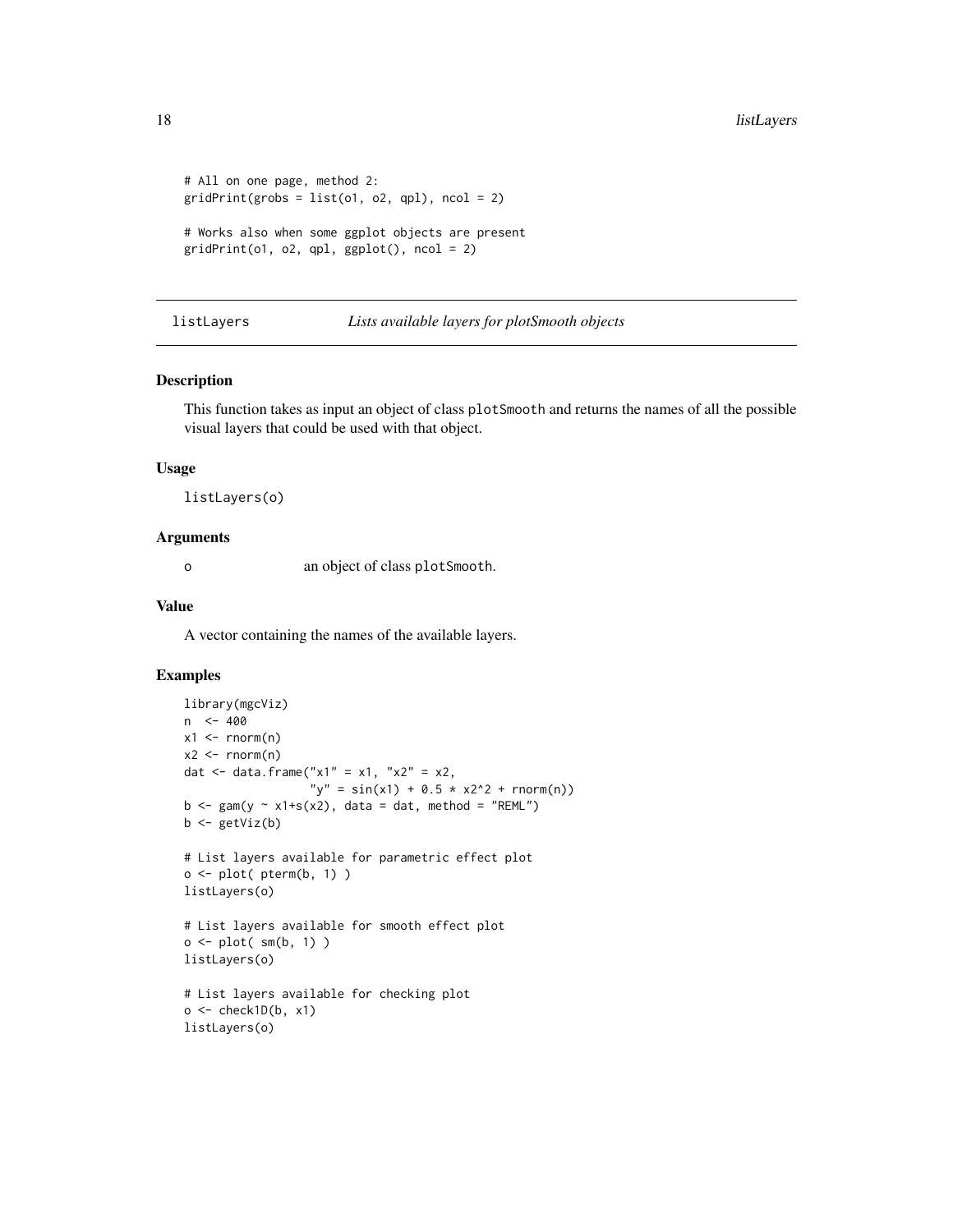<span id="page-18-0"></span>

This layer adds boundaries to a smooth effect plot.

# Usage

 $1_b$ bound(n = 200, ...)

# Arguments

|   | number of discrete intervals along the boundary.        |
|---|---------------------------------------------------------|
| . | graphical arguments to be passed to ggplot2::geom_path. |

# Value

An object of class gamLayer.

#### See Also

[plot.sos.smooth](#page-59-1)

# l\_ciBar *Adding confidence intervals to barplots*

# Description

This layer adds confidence intervals to barplots, such as those produced by factor effects GAM.

#### Usage

 $l_cibar(level = 0.95, mul = NULL, ...)$ 

# Arguments

| level | the level of the confidence intervals (e.g. $0.9$ means $90\%$ intervals).                                                                                |
|-------|-----------------------------------------------------------------------------------------------------------------------------------------------------------|
| mul   | number multiplied by the standard errors when calculating standard error curves.<br>By default NULL, if set to a positive number it will over-ride level. |
| .     | graphical arguments to be passed to ggplot2::geom_errorbar.                                                                                               |

# Value

An object of class gamLayer.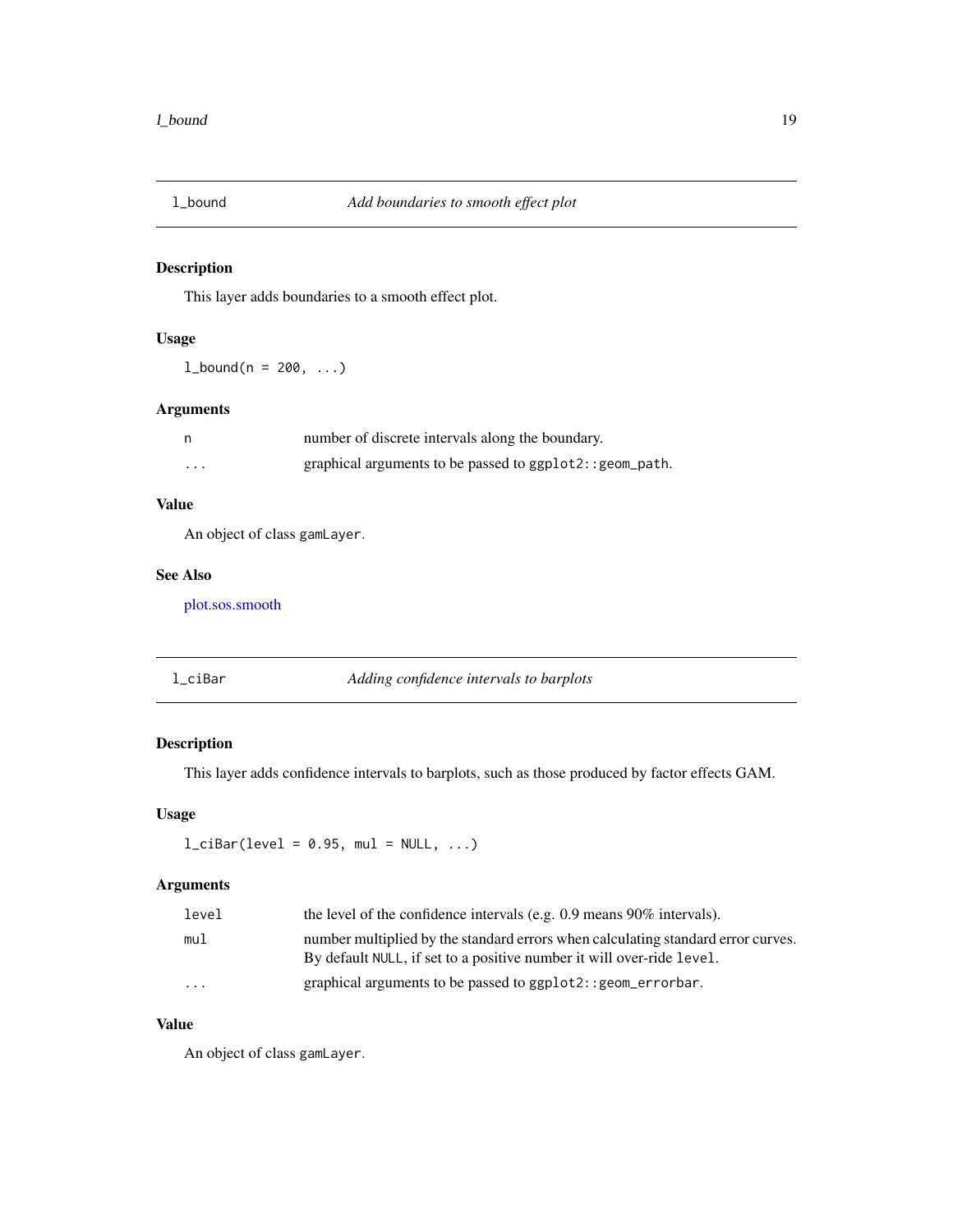# <span id="page-19-0"></span>See Also

See [plot.ptermFactor](#page-55-1) for examples.

l\_ciLine *Adding confidence intervals to effect plot*

# Description

This layer adds confidence interval lines to smooth, random or parametric effect plots.

# Usage

 $l$ <sub>ciline</sub>(level = 0.95, mul = NULL, ...)

# Arguments

| level    | coverage level (e.g. $0.9$ means $90\%$ intervals). Should be in $(0, 1)$ .                                                                               |
|----------|-----------------------------------------------------------------------------------------------------------------------------------------------------------|
| mu1      | number multiplied by the standard errors when calculating standard error curves.<br>By default NULL, if set to a positive number it will over-ride level. |
| $\cdots$ | graphical arguments to be passed to $ggplot2$ : : $geom$ line.                                                                                            |

# Value

An object of class gamLayer.

# See Also

See [plot.mgcv.smooth.1D,](#page-47-1) [plot.ptermNumeric](#page-58-1) or [plot.random.effect](#page-56-1) for examples.

l\_ciPoly *Adding confidence band to effect plots*

# Description

This layer adds a polygon representing the confidence band of a smooth, random or parametric effect plots.

#### Usage

 $l_cipoly(level = 0.95, mul = NULL, ...)$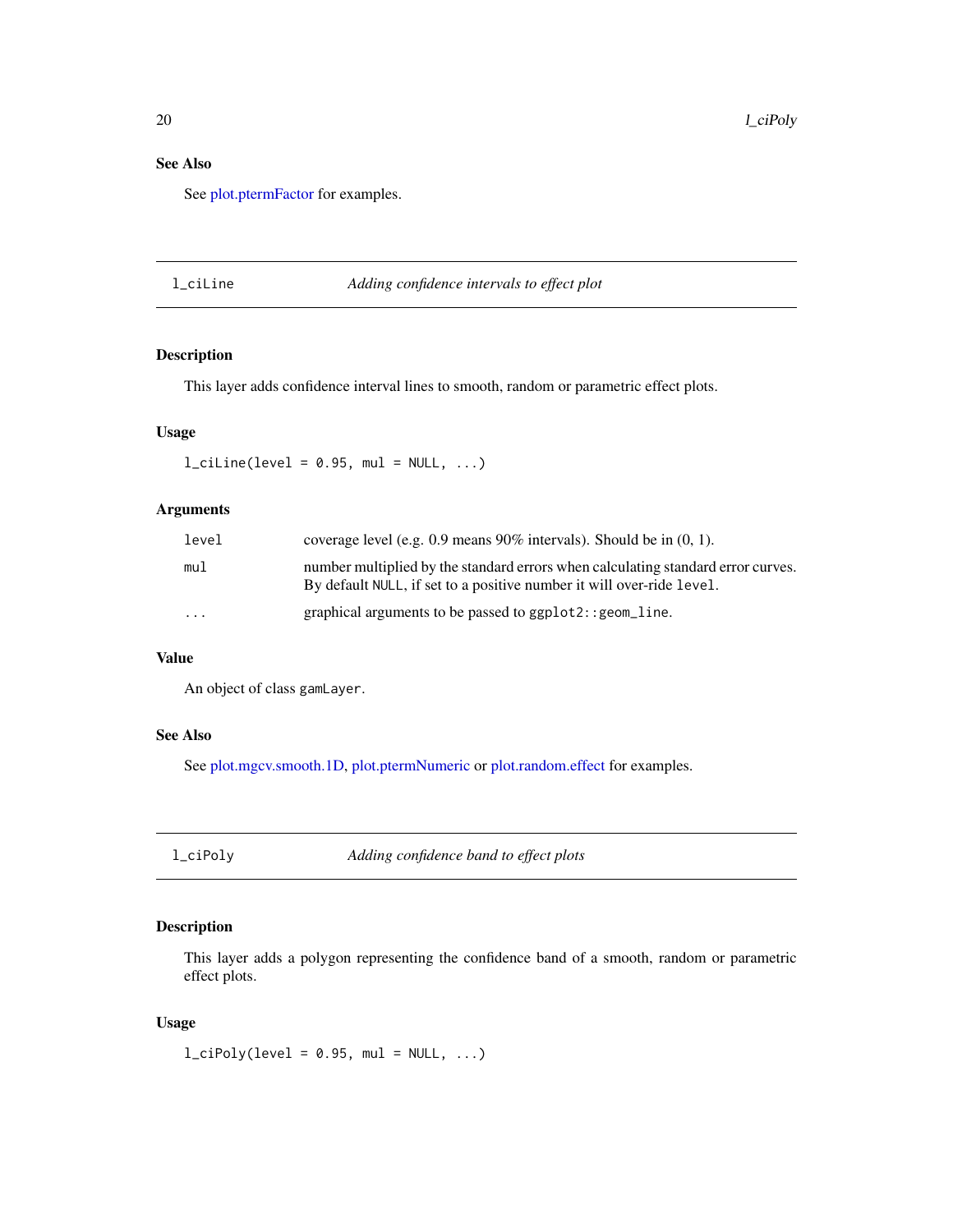# <span id="page-20-0"></span>l\_clusterLine 21

# Arguments

| level   | coverage level (e.g. 0.9 means $90\%$ intervals). Should be in $(0, 1)$ .                                                                                 |
|---------|-----------------------------------------------------------------------------------------------------------------------------------------------------------|
| mul     | number multiplied by the standard errors when calculating standard error curves.<br>By default NULL, if set to a positive number it will over-ride level. |
| $\cdot$ | graphical arguments to be passed to ggplot2::geom_polygon.                                                                                                |

# Value

An object of class gamLayer

# See Also

See [plot.mgcv.smooth.1D,](#page-47-1) [plot.ptermNumeric](#page-58-1) or [plot.random.effect](#page-56-1) for examples.

| l clusterLine | Cluster and plot smooth effects |
|---------------|---------------------------------|
|---------------|---------------------------------|

# Description

This layers clusters several smooth effects and plots the cluster centers.

# Usage

```
l_clusterLine(centers, cluFun = kmeans, a.clu = list(), ...)
```
# Arguments

| centers             | the number of clusters. This is the same a the centers argument in stats:: kmeans.                                                                                         |
|---------------------|----------------------------------------------------------------------------------------------------------------------------------------------------------------------------|
| cluFun              | the function used for clustering. I must take (at least) arguments x, centers<br>and data, which have the same interpretation as in stats: keep (which is the<br>default). |
| a.clu               | list of further argument to be passed to cluFun.                                                                                                                           |
| $\cdot \cdot \cdot$ | graphical arguments to be passed to ggplot2:: geom_line.                                                                                                                   |

# Value

An object of class gamLayer.

# See Also

See [plot.fs.interaction.1D](#page-42-1) for examples.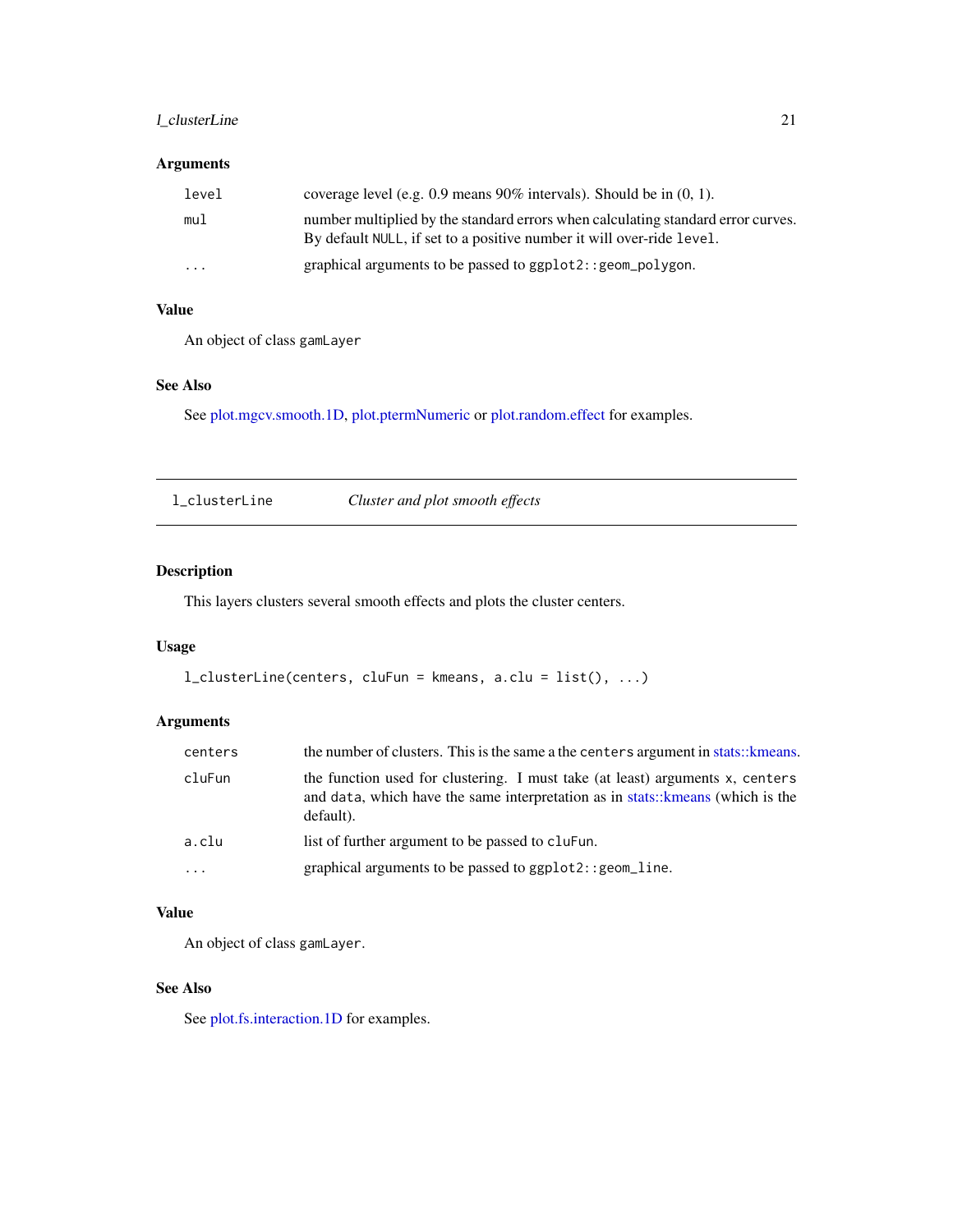<span id="page-21-0"></span>

This layers adds coordinate contours to smooth effect plots. It is mainly useful for smooth-on-thesphere plots.

# Usage

 $l\_coordContour(brL0 = c(-9:9 * 20), brLA = c(-8:8 * 10), ...)$ 

# Arguments

| brL <sub>0</sub> | a vector of meridians to be plotted.                       |
|------------------|------------------------------------------------------------|
| brLA             | a vector of parallels to be plotted.                       |
| $\cdots$         | graphical arguments to be passed to ggplot2::geom_contour. |

# Value

An object of class gamLayer.

#### See Also

See [plot.sos.smooth](#page-59-1) for examples.

| l_dens1D<br>Adding density estimate to a plot |  |
|-----------------------------------------------|--|
|-----------------------------------------------|--|

# Description

This layer adds a density estimate to a plot. It is mainly a wrapper around [ggplot2::geom\\_density.](#page-0-0)

# Usage

```
l_dens1D(...)
```
#### Arguments

... graphical arguments to be passed to ggplot2::geom\_density.

# Value

An object of class gamLayer.

#### See Also

See [check0D](#page-7-1) for examples.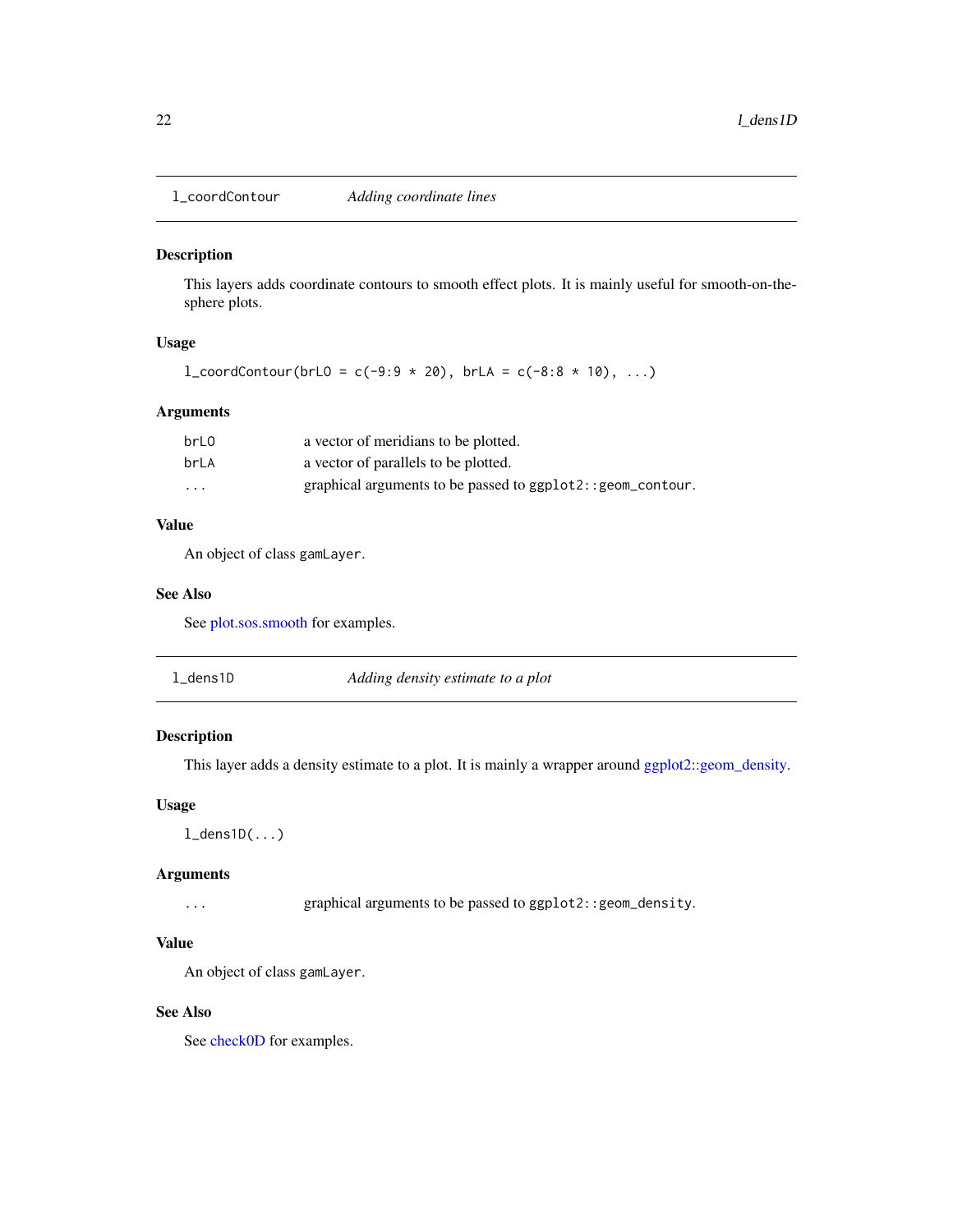<span id="page-22-0"></span>

This layer adds a 2D density estimate heat-map to a plot. For 1D effect plots, it adds either the conditional density of the partial residuals,  $p(r|x)$ , or the joint density  $p(r,x)$ . For 2D effect plots it adds either  $p(x1|x2)$  or  $p(x1,x2)$ , where x1 and x2 are the relevant covariates.

#### Usage

```
l_dens2D(type, n = c(50, 50), bw = NULL, tol = 1e-06, trans = sqrt, ...)
```

```
l_dens(type, n = c(50, 50), bw = NULL, tol = 1e-06, trans = sqrt, ...)
```
# Arguments

| type     | for 1D effect plots, if set to "cond" then the conditional residual density $p(r x)$<br>is plotted. If set to "joint" the joint density of residuals, $p(r, x)$ , is plotted. The<br>behaviour is similar for 2D effect plots, but r indicates the second covariate, not<br>the residuals.                          |
|----------|---------------------------------------------------------------------------------------------------------------------------------------------------------------------------------------------------------------------------------------------------------------------------------------------------------------------|
| n        | vector of two positive integers, indicating the number of grid points at which the<br>density is evaluated on the x and y axes.                                                                                                                                                                                     |
| bw       | vector with two positive entries, indicating the bandwidth to be used by the<br>kernel density estimator of $p(x1, x2)$ along x1 and x2.                                                                                                                                                                            |
| tol      | small positive numerical tolerance. The estimated density at a certain location is<br>set to NA (hence it will appear white) when it falls below $tol/sqrt(2*pi*sig)$ ,<br>where sig is the standard deviation of the residuals. Set tol to -1 plot the<br>density on the whole x-y plane, no matter how low it is. |
| trans    | the density on x-y is transformed using this function before being plotted.                                                                                                                                                                                                                                         |
| $\ddots$ | graphical arguments to be passed to ggplot2:: geom_raster.                                                                                                                                                                                                                                                          |

# Details

The density function is estimated using the fast binned kernel density estimation methods provided by the KernSmooth package, hence this function should be able to handle relatively large datasets  $\sim 10^{6}$  observations).

# Value

An object of class gamLayer.

# See Also

See [plot.mgcv.smooth.1D,](#page-47-1) [plot.mgcv.smooth.2D](#page-50-1) and [check1D](#page-8-1) for examples.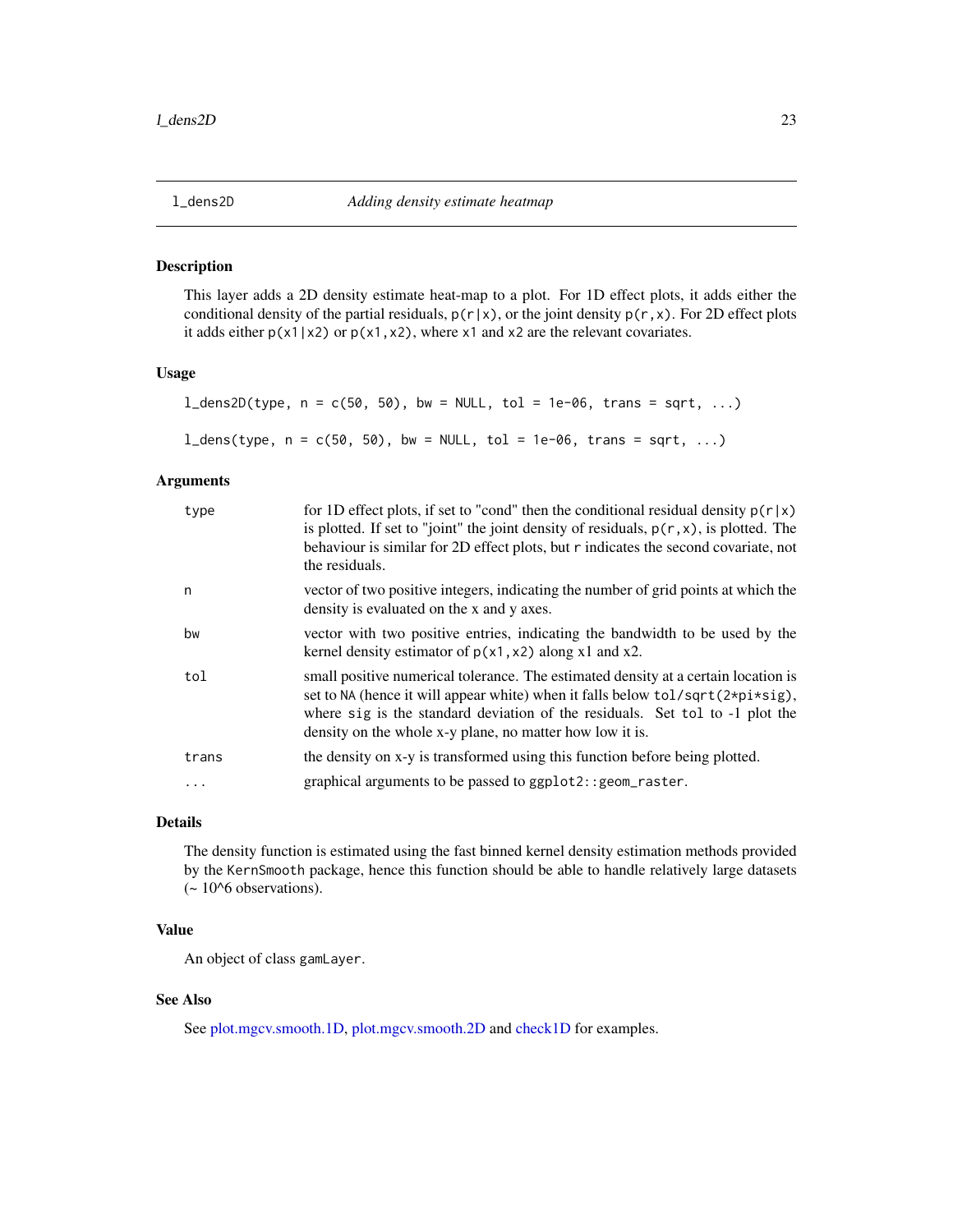<span id="page-23-0"></span>

This layer calculates and plots how the empirical conditional density of the residuals, r, differs from its theoretical or model-based counterpart, along a covariate, x.

#### Usage

 $l$ \_densCheck(n = c(80, 80), bw = NULL, tol = 1e-06, dFun = NULL, ...)

#### Arguments

| n         | vector of two positive integers, indicating the number of grid points at which the<br>density is evaluated on the x and r axes.                                                                                                                                                                                                                                                                                                                                                                                                       |
|-----------|---------------------------------------------------------------------------------------------------------------------------------------------------------------------------------------------------------------------------------------------------------------------------------------------------------------------------------------------------------------------------------------------------------------------------------------------------------------------------------------------------------------------------------------|
| bw        | vector with two positive entries, indicating the bandwidth to be used by the<br>kernel density estimator of $p(r x)$ along x and r.                                                                                                                                                                                                                                                                                                                                                                                                   |
| tol       | small positive numerical tolerance. The estimated density at a certain location is<br>set to NA (hence it will appear white) when it falls below tol/sqrt(2*pi*sig),<br>where sig is the standard deviation of the residuals. Set tol to -1 plot the<br>density on the whole x-y plane, no matter how low it is.                                                                                                                                                                                                                      |
| dFun      | function used to compute the difference between the empirical (em) and theoreti-<br>cal (th) conditional density of the residuals. By default it is $\sqrt{\frac{eqr(\text{em})-sqrt(\text{th})^2(1/3)}}$ ,<br>where th is computed using either a uniform or a normal density, depending on<br>the type of residuals used in the check1D call. It should have as arguments three<br>vectors: . ed (the empirical conditional density), . gr (the points along the y-axis<br>where the density is evaluated) and . y (the residuals). |
| $\ddotsc$ | graphical arguments to be passed to ggplot2:: geom_raster.                                                                                                                                                                                                                                                                                                                                                                                                                                                                            |

#### Details

This layer is mainly meant to work together with the [check1D](#page-8-1) function. If check1D() is called with residual type == "tunif" or "tnormal", then l\_densCheck compares the conditional distribution of the residuals with Unif(0, 1) or  $N(0, 1)$ . By changing the distance function dFun one could of course change both the distance metric and the reference distribution (see Examples below).

```
WARNING: if check1D() is called with type != "tunif" or "tnormal", then the default distance
used by l_densCheck is
dFun <-function(.ed,.gr,.y) {
d < -dnorm(.gr, 0, sd = sd(.y)) # sd=sd(.y) !!!
d <-sqrt(.ed)-sqrt(d)
return(sign(d)*abs(d)^(1/3))
}
```
so the residuals are standardized using their own std dev  $sd( y)$ . Hence  $l$  densCheck might not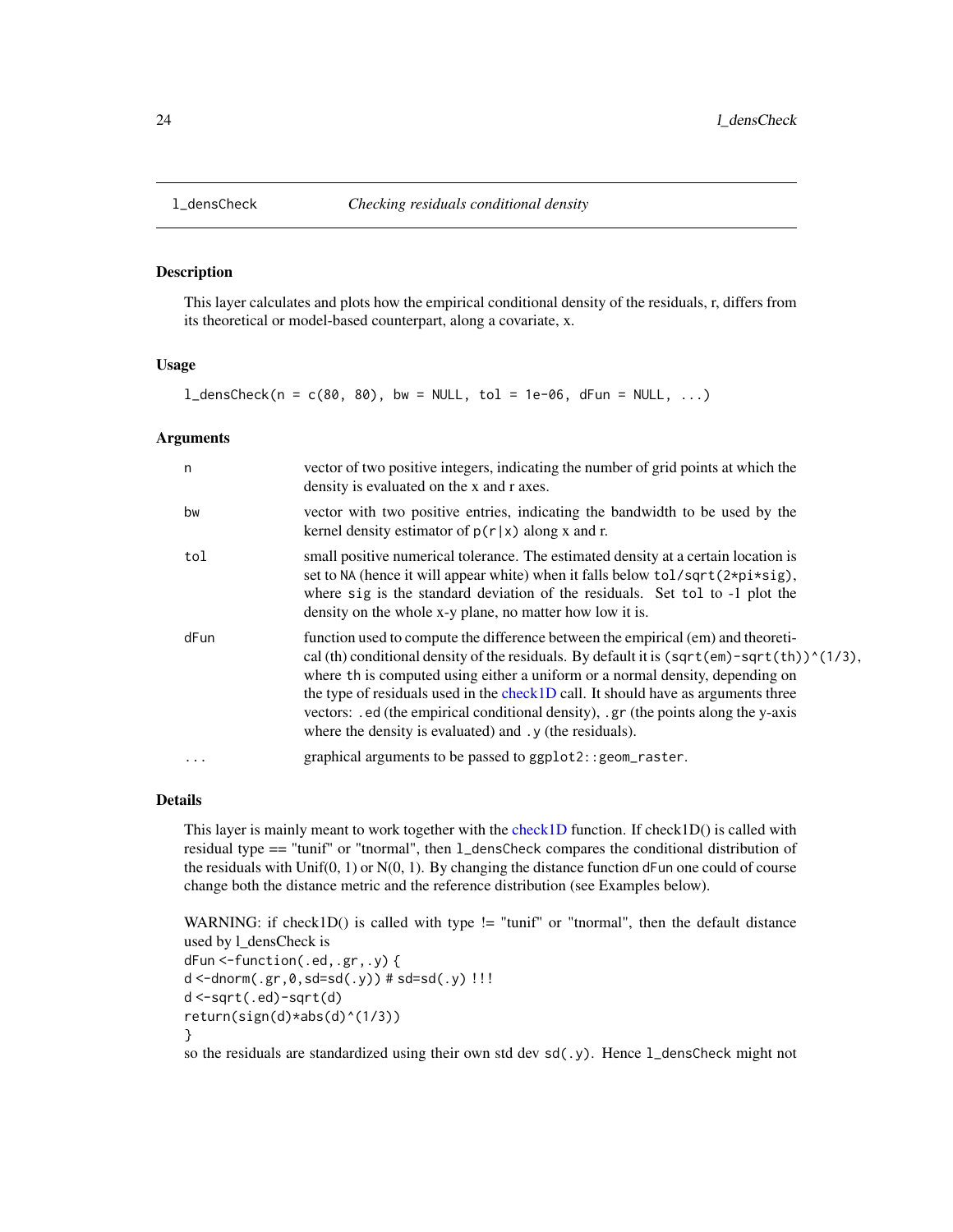#### <span id="page-24-0"></span>l\_fitBar 25

detect that the mean estimated variance under the fitted model is different from the residuals variance. Hence it is safer to use residual types "tunif" or "tnormal", or a customized distance function dFun (see below for an example on how to do this).

#### Value

An object of class gamLayer.

#### Examples

```
library(mgcViz);
# Dataset where variance increases linearly with x2, for x2 > 0.2
n <- 1e3
x1 \leftarrow \text{norm}(1e3)x2 < - rnorm(1e3)
dat <- data.frame("x1"=x1,
                   "x2"=x2, "y"=sin(x1) + 0.5*x2^2 + pmax(x2, 0.2)*rnorm(n))
b \leftarrow \text{gam}(y \sim s(x1) + s(x2), \text{ data=dat})b \leftarrow getViz(b)# (Red) Blue indicates area where the empirical density
# of the residuals is (lower) higher than it should be under
# the model (residuals should be N(0, sigma) here).
# Here there are clear signs of heteroscedasticity:
# the conditional variance is is increasing for x2 > 0.2.
check1D(b, "x2", type = "tnormal") + l_densCheck() + l_rug()
# Suppose we want to compare the conditional density of the standardized residuals
# not with a Gaussian, but with a Student-t density with 3 degree of freedom.
# We could achieve this as follows:
myDistance <- function(.ed, .gr, .y){
  d <- dt(.gr / sd(.y), df = 3)
 d <- abs( sqrt(.ed) - sqrt(d) ) # We are using absolute difference between sqrt-densities
}
check1D(b, "x2", type = "response") + l_densCheck(dFun = myDistance) + l_rug()
# NB comparing with a Student density is not useful for this example, but it illustrates
# how both the distance function and the reference density can be customized.
```

```
l_fitBar Adding barplot to effect plots
```
#### **Description**

This layer adds a barplot to an effect plots. Mainly useful for factor or binary effect plots.

#### Usage

 $l_f$ itBar(a.aes = list(), ...)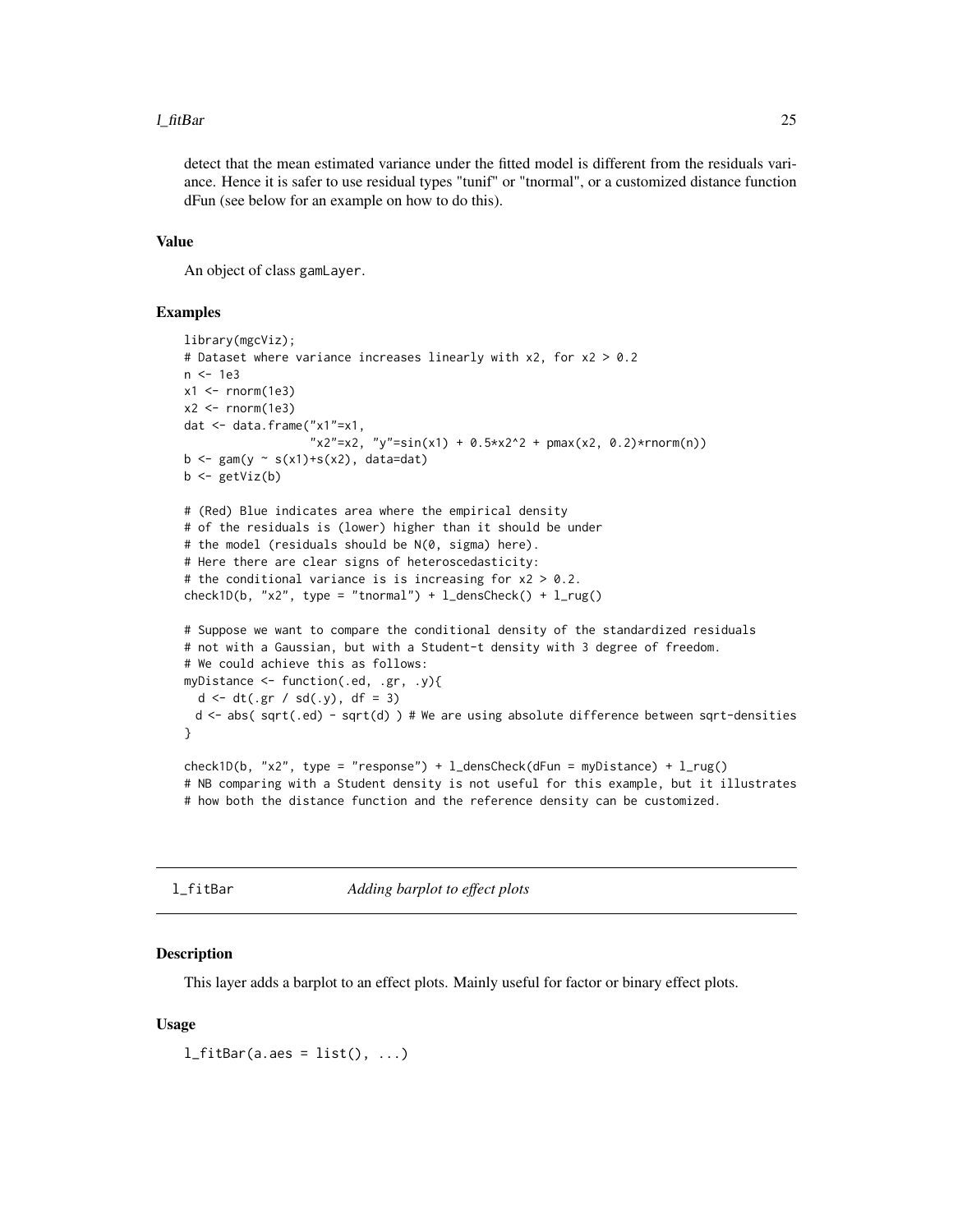# <span id="page-25-0"></span>Arguments

| a.aes   | list of aesthetic mapping arguments that will be passed to ggplot2: : geom_bar.<br>For instance we could set a . aes=list("fill"="red") to change the colour of<br>the barplot. |
|---------|---------------------------------------------------------------------------------------------------------------------------------------------------------------------------------|
| $\cdot$ | graphical arguments to be passed to ggplot2::geom_bar.                                                                                                                          |

#### Value

an object of class gamLayer.

# See Also

See [plot.ptermFactor](#page-55-1) for examples.

l\_fitContour *Adding fitted effect contour lines*

# Description

This layer adds the contour lines corresponding to a fitted multidimensional effect.

#### Usage

l\_fitContour(...)

# Arguments

... graphical arguments to be passed to ggplot2::geom\_contour.

# Value

An object of class gamLayer.

# See Also

See [plot.mgcv.smooth.2D,](#page-50-1) [plot.mgcv.smooth.MD,](#page-52-1) [plot.sos.smooth](#page-59-1) and [plotSlice](#page-72-1) for examples.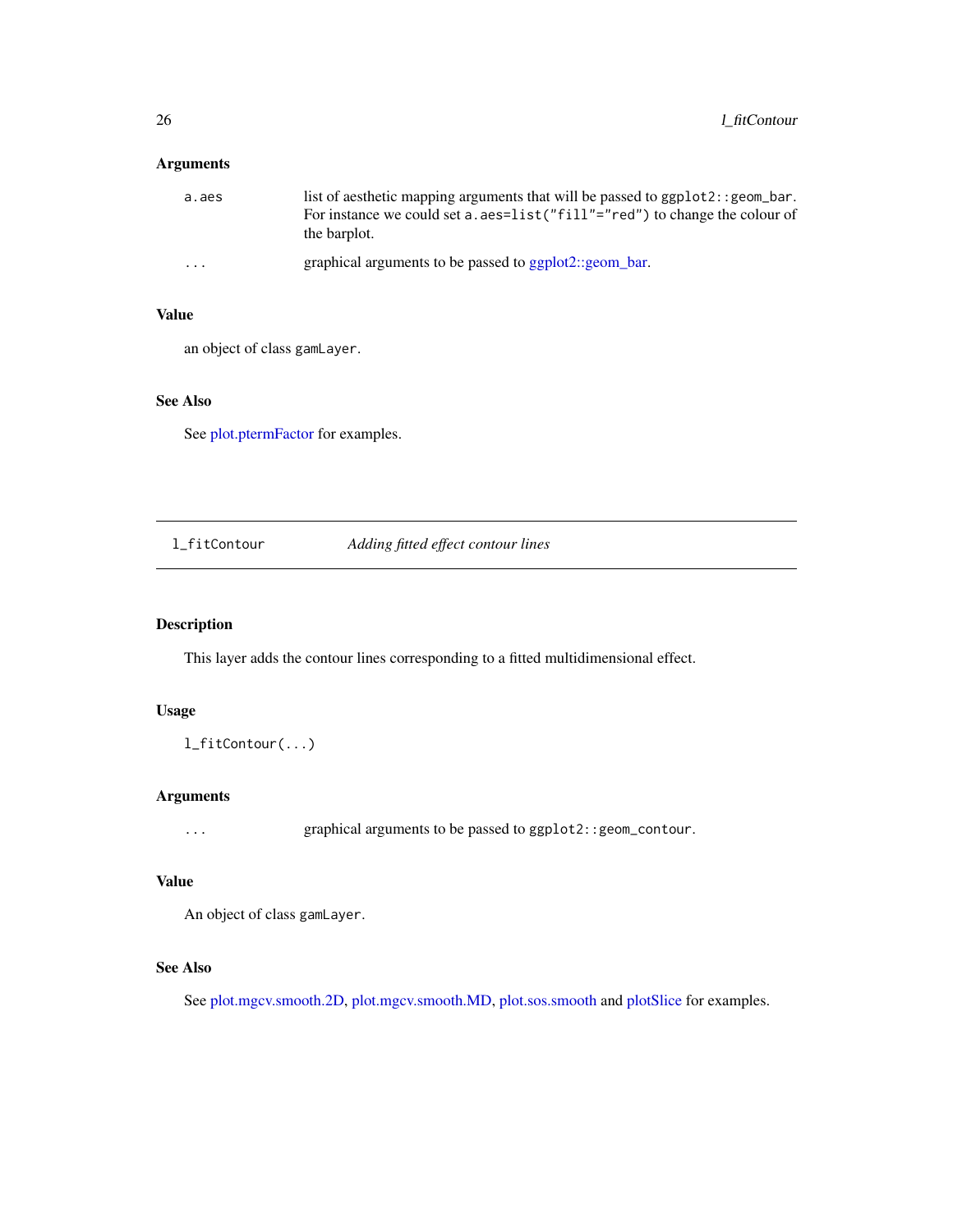<span id="page-26-0"></span>

This layer adds a conditional posterior density strip to 1D smooth effects plots. With the default colour scale, the opacity is proportional to the conditional density of the fitted effects, under the usual Gaussian approximation the posterior.

# Usage

 $l_f$ itDens(n = 50, level = 0.95, trans = identity, ...)

#### Arguments

| n         | sqrt of the number of grid points used to compute the effect plot.                                                                                                                        |
|-----------|-------------------------------------------------------------------------------------------------------------------------------------------------------------------------------------------|
| level     | confidence level. By default the conditional density of the fit will be plotted<br>between the Gaussian quantiles 0.025 and 0.975, hence the level determines<br>the width of the y-axis. |
| trans     | monotonic function to be applied to the density of the fit, which determines<br>colour of the plot. Monotonicity is not checked.                                                          |
| $\ddotsc$ | further arguments to be passed to ggplot2:: geom_raster.                                                                                                                                  |

# Details

See Bowman (2018) for explanations about the advantages of density strips, relative to plots including the mean fit + confidence intervals.

# Value

An object of class gamLayer.

#### References

Bowman, D. W (2018). Graphics for uncertainty. Journal of the Royal Statistical Society: Series A.

#### Examples

```
library(mgcViz)
set.seed(44)
dat <- gamSim(1,n=400,dist="normal",scale=2)
b <- gamV(y~s(x0)+x1+s(x2)+s(x3),data=dat)
plot(sm(b, 1)) + l_fitDens() + l_fitLine()plot(pterm(b, 1)) + l_fitDens(trains = function(x) x^0.25) + l_fitLine()
```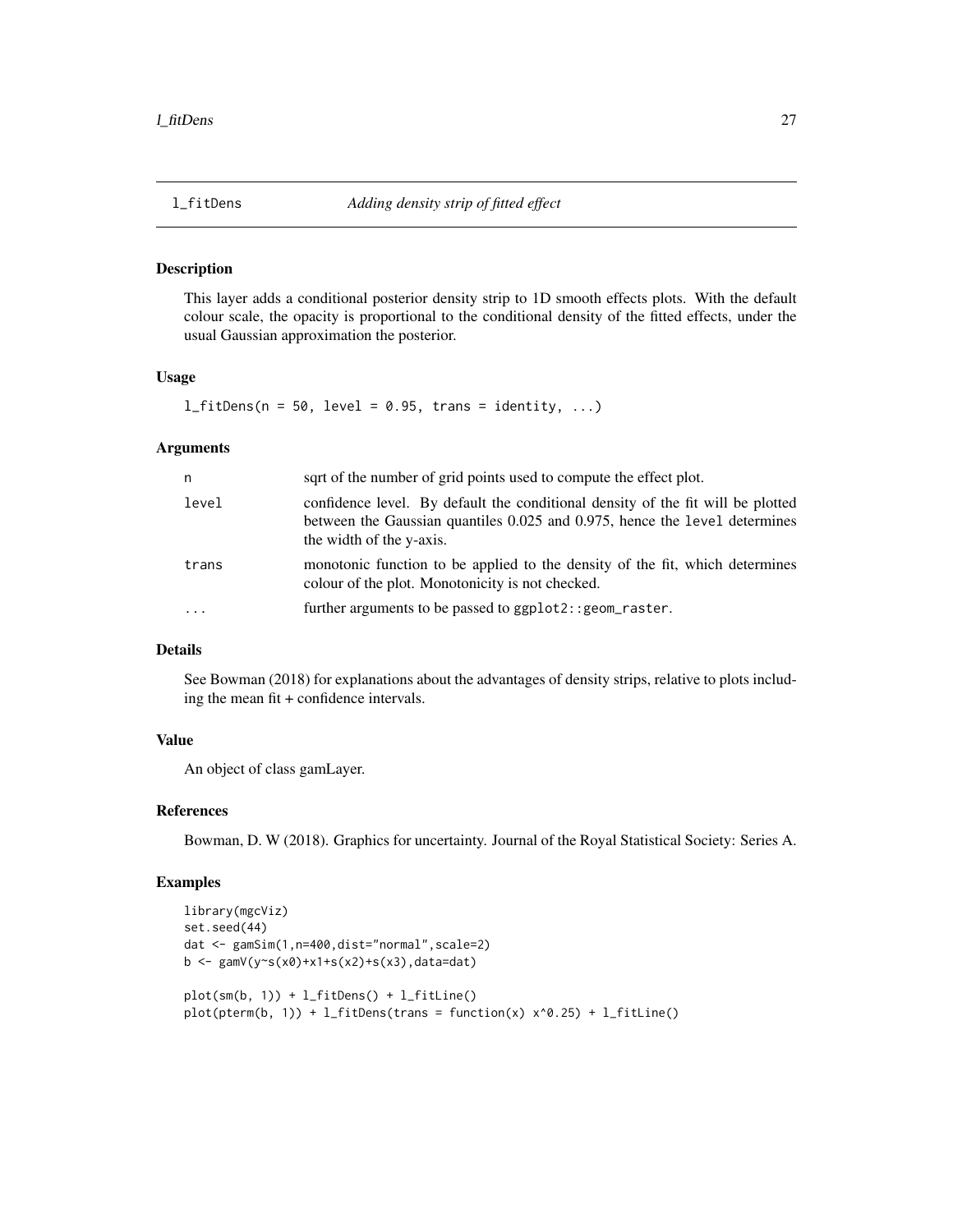<span id="page-27-0"></span>

This layer add lines representing a single or a group of parametric or smooth 1D effects.

#### Usage

l\_fitLine(...)

# Arguments

... graphical arguments to be passed to ggplot2::geom\_line.

# Details

When used in conjuction with [plot.fs.interaction.1D,](#page-42-1) which plots smooth effects of type bs="fs", this function uses transparency to avoid over-plotting. This can be avoided by setting alpha = 1 in the call to l\_fitLine.

#### Value

An object of class gamLayer.

#### See Also

See [plot.mgcv.smooth.1D,](#page-47-1) [plot.ptermNumeric,](#page-58-1) or [plot.fs.interaction.1D](#page-42-1) for examples.

l\_fitPoints *Adding points representing the fitted effect*

#### Description

This function adds points representing the fitted effect. Mainly useful for plotting factor effects.

#### Usage

l\_fitPoints(...)

#### Arguments

... graphical arguments to be passed to ggplot2::geom\_point.

# Value

an object of class gamLayer.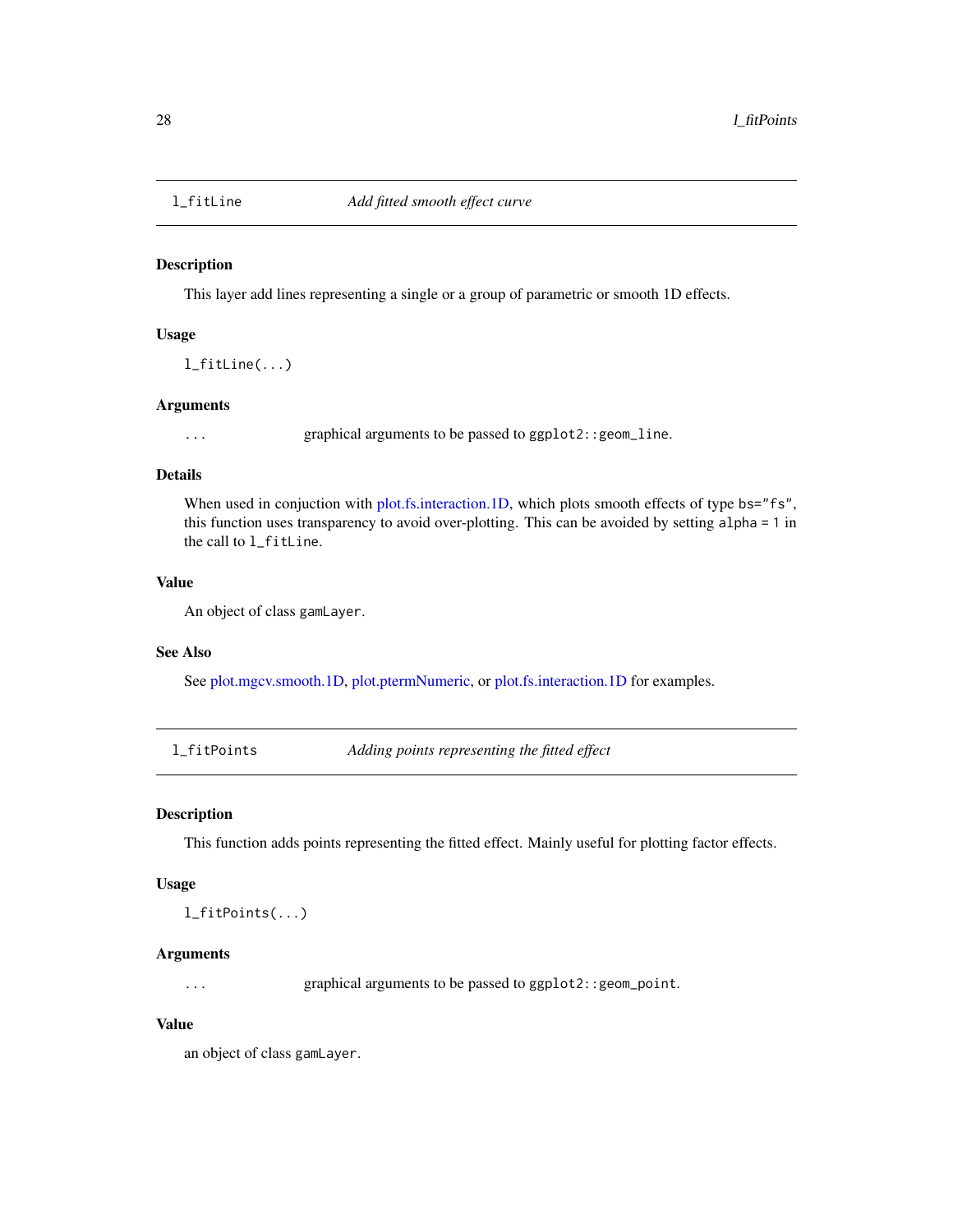# <span id="page-28-0"></span>l\_fitRaster 29

# See Also

See [plot.ptermFactor](#page-55-1) for examples.

# l\_fitRaster *Adding raster representing the fitted effect*

# Description

This layer adds a raster or heat-map representing a fitted multidimensional effect.

# Usage

```
l_fitRaster(pTrans = function(.p) 1, noiseup = FALSE, mul = 1, ...)
```
# Arguments

| pTrans    | a function from $(0, 1)$ to $(0, 1)$ which takes as input a p-value and returns a value,<br>alpha, which will be passed on to ggplot2::geom_raster, and will determine the<br>opacity of the heat-map. The p-value quantifies the significance of the smooth<br>effect at each location $(x1, x2)$ . By default pTrans returns 1, but if we set it<br>to, say, pTrans = function(.p) .p<0.05 then the regions with p-values higher<br>than $0.05$ will disappear. The zto1 function can be used to specify p $\overline{\ }$ rans in a<br>flexible way. |
|-----------|---------------------------------------------------------------------------------------------------------------------------------------------------------------------------------------------------------------------------------------------------------------------------------------------------------------------------------------------------------------------------------------------------------------------------------------------------------------------------------------------------------------------------------------------------------|
| noiseup   | if TRUE the fitted effect, $mu(x1, x2)$ , will be perturbed with random noise before<br>being plotted. That is, at each location $(x1, x2)$ a random variable $z(x1, x2)$ ~<br>$N(0, \text{mul} * V(x1, x2))$ will be added to mu(x1, x2). Here $V(x1, x2)$ is the esti-<br>mated variance of $mu(x1, x2)$ and multiplier (see next argument).<br>This is useful for understanding in which areas the smooth is more uncertain, as<br>these areas will appear more noisy.                                                                               |
| mul       | positive multiplier that scales the variance of the fitted effect. See the noiseup<br>argument.                                                                                                                                                                                                                                                                                                                                                                                                                                                         |
| $\ddotsc$ | graphical arguments to be passed to ggplot2:: geom_raster.                                                                                                                                                                                                                                                                                                                                                                                                                                                                                              |

# Value

An object of class gamLayer.

#### See Also

See [plot.mgcv.smooth.2D,](#page-50-1) [plot.sos.smooth](#page-59-1) or [plotSlice](#page-72-1) for examples.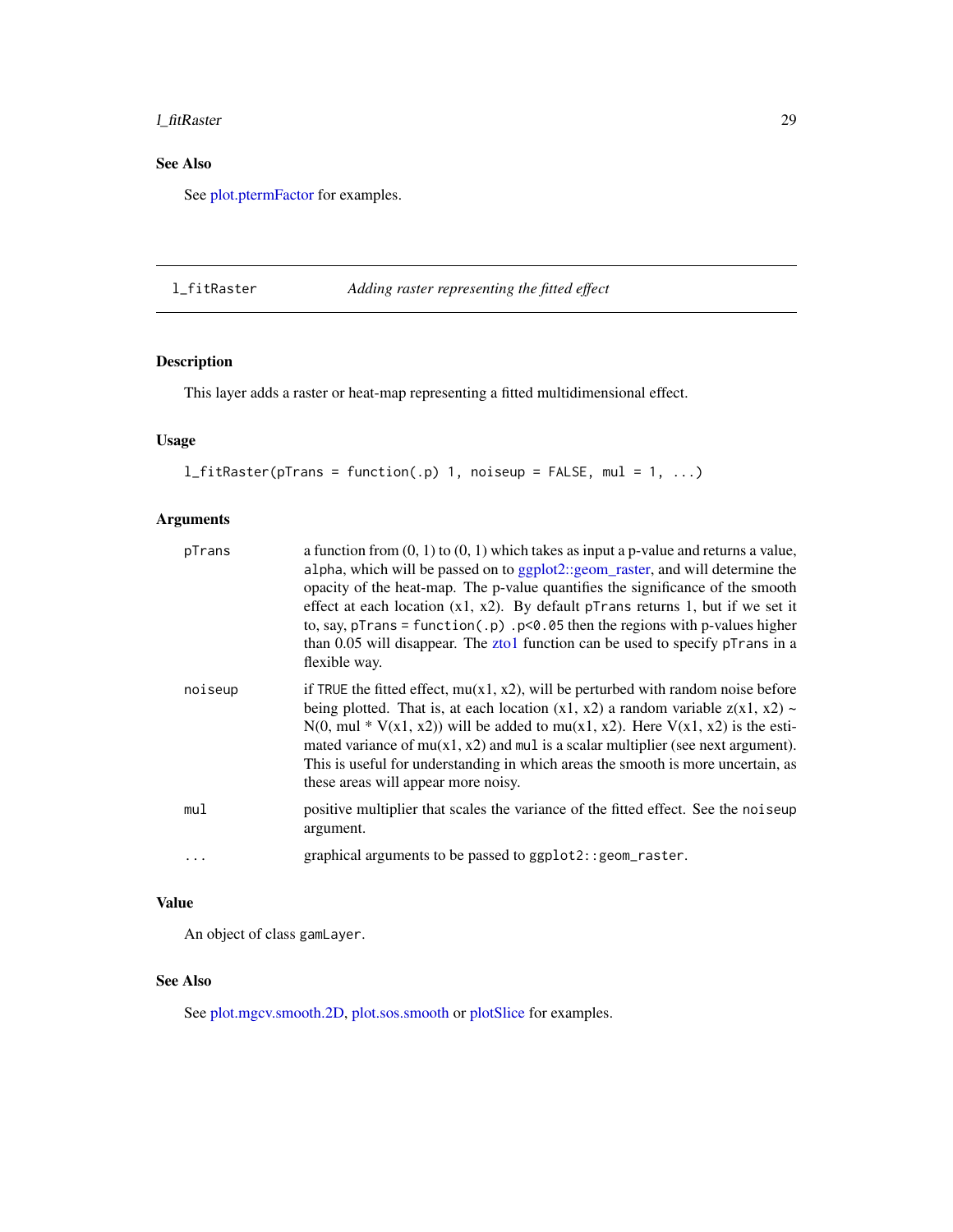<span id="page-29-0"></span>

This layer adds glyphs or subplots to 2D plots. It is mainly meant to be used with [check2D](#page-10-1) and to produce residuals checks.

# Usage

```
l_glyphs2D(
  glyFun,
  ggLay = "geom_points",
  n = c(4, 4),
  mapping = NULL,
  data = NULL,polar = FALSE,
  height = ggplot2::rel(0.95),
  width = ggplot2::rel(0.95),
  y_scale = I,
  x_scale = I,
  ...
)
```
# Arguments

| glyFun                                                        | the function that produces the data needed to construct the glyphs. It will take<br>a single argument (.d), which is a data. frame with columns " $x$ ", " $y$ " and<br>"z". When 1_glyphs2D is used with check2D, then "x" and "y" will be the<br>locations of the residual "z" in the relevant covariates. glyFun needs to output a<br>data. frame that will be passed to the ggLay function, which does the plotting. |  |
|---------------------------------------------------------------|--------------------------------------------------------------------------------------------------------------------------------------------------------------------------------------------------------------------------------------------------------------------------------------------------------------------------------------------------------------------------------------------------------------------------|--|
| ggLay                                                         | the ggplot2 layer function (such as "geom_point") used to plot the glyphs. Its<br>mapping needs to take at least argument "x", "y" and "group". See the mapping<br>argument below.                                                                                                                                                                                                                                       |  |
| n                                                             | vector of two positive integers, indicating the number of 2D grid cell along x<br>and y in which the data is divided.                                                                                                                                                                                                                                                                                                    |  |
| mapping                                                       | list of aesthetic mappings to be used by $gg$ Lay. By default it is aes $(x=gx, y=gy, grow)$<br>= gid). Here gx and gy specify the x-y location of each data-point used to plot<br>the glyphs, while gid specifies to which glyph each data-point belongs (there are<br>$n[1] \star n[2]$ glyphs).                                                                                                                       |  |
| data                                                          | an optional data.frame to be used for computing the glyphs. It must have two<br>variables called x and y. If left to NULL then the glyphs will be computed using<br>the data in the plotSmooth object to which this layer is being added.                                                                                                                                                                                |  |
| polar, height, width, y_scale, x_scale<br>see GGally::glyphs. |                                                                                                                                                                                                                                                                                                                                                                                                                          |  |
| .                                                             | graphical arguments to be passed to ggLay function.                                                                                                                                                                                                                                                                                                                                                                      |  |
|                                                               |                                                                                                                                                                                                                                                                                                                                                                                                                          |  |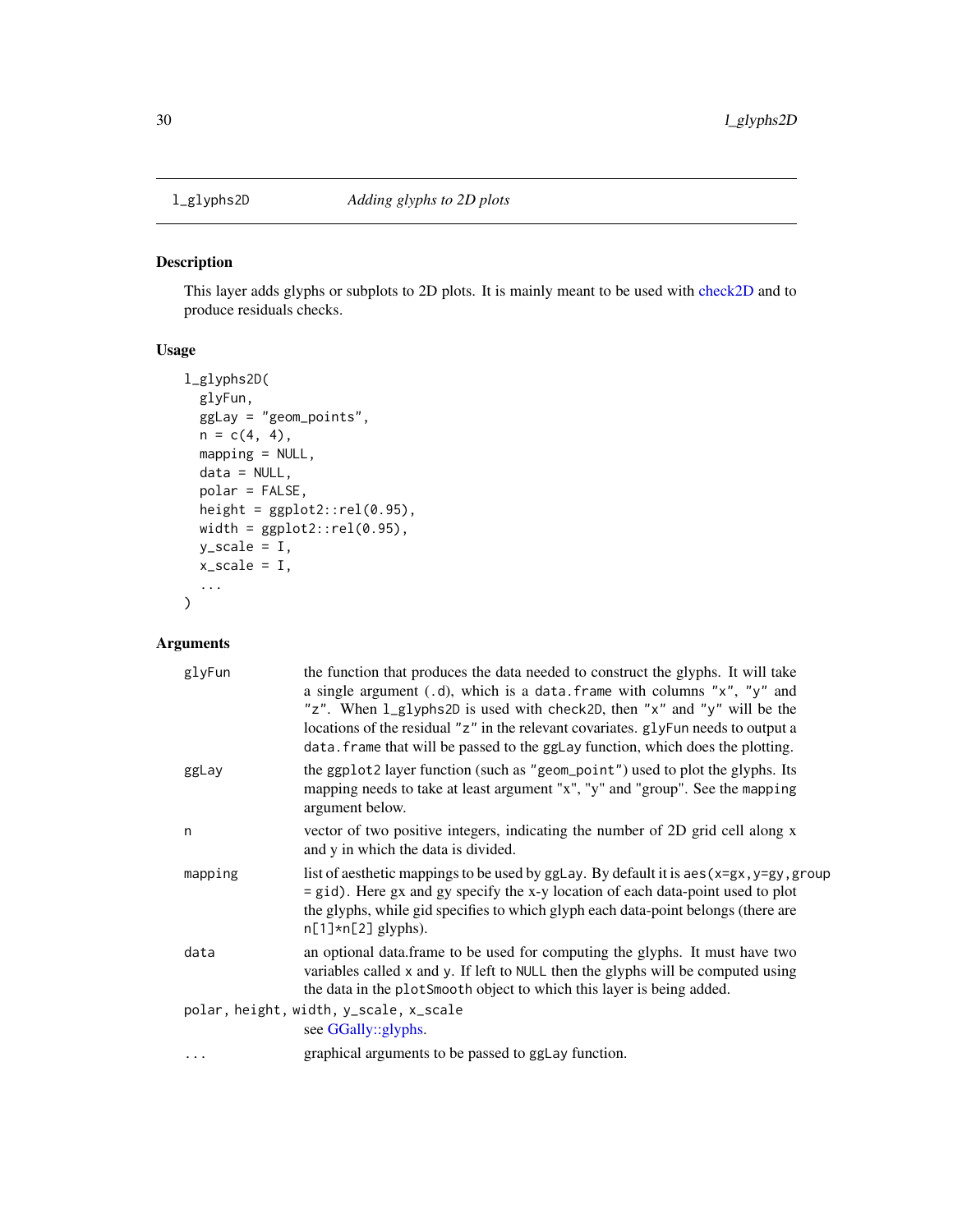l\_glyphs2D 31

# Value

An object of class gamLayer.

#### See Also

[check2D.](#page-10-1)

# Examples

```
library(mgcViz);
set.seed(4124)
n <- 1e4
dat \le data.frame("x1" = rnorm(n), "x2" = rnorm(n))
# Residuals are heteroscedastic w.r.t. x1
dat$y <- (datsx1)^2 + (dat*x2)^2 + (1*abs(data*x1) + 1) * rnorm(n)b \le bam(y \sim s(x1,k=30) + s(x2, k=30), data = dat, discrete = TRUE)
b \leftarrow getViz(b)p1 \le - check2D(b, x1 = "x1", x2 = "x2", type = "tnormal") +l\_points (colour = "blue", alpha = 0.5)
# Look at distributions of residuals across x1 and x2
# Approach 1: using binned kernel density estimate
# Colour indicates whether we have more that 50 obs in that bin
glyFun <- function(.d){
  .r < - .d$z
  .gq \leq as.data.frame( density(.r)[c("x", "y")], n = 100)
  .qq$colour <- rep(ifelse(length(.r)>50, "black", "red"), nrow(.qq))
  return( .qq )
}
pl + l_glyphs2D(glyFun = glyFun, gglay = "geom.path", n = c(8, 8),mapping = \text{aes}(x=gx, y=gy, group = gid, colour = I(colour)),height=1.5, width = 1)
# Approach 2: using binned worm-plots. These are simply rotated QQplots.
# An horizontal plot indicates well specified residual model.
# Increasing (decreasing) worm indicates over (under) dispersion
glyFun <- function(.d){
 n \leq -nrow(.d)px <- qnorm((1:n - 0.5)/(n))
  py <- sort( .d$z )
 clr <- if(n > 50) { "black" } else { "red" }
  clr <- rep(clr, n)
  return( data.frame("x" = px, "y" = py - px, "colour" = clr))
}
pl + l_glyphs2D(glyFun = glyFun, gglay = "geom\_point", n = c(10, 10),mapping = aes(x=gx, y=gy, group = gid, colour = I(colour)),
                height=2, width = 1, size = 0.2)
```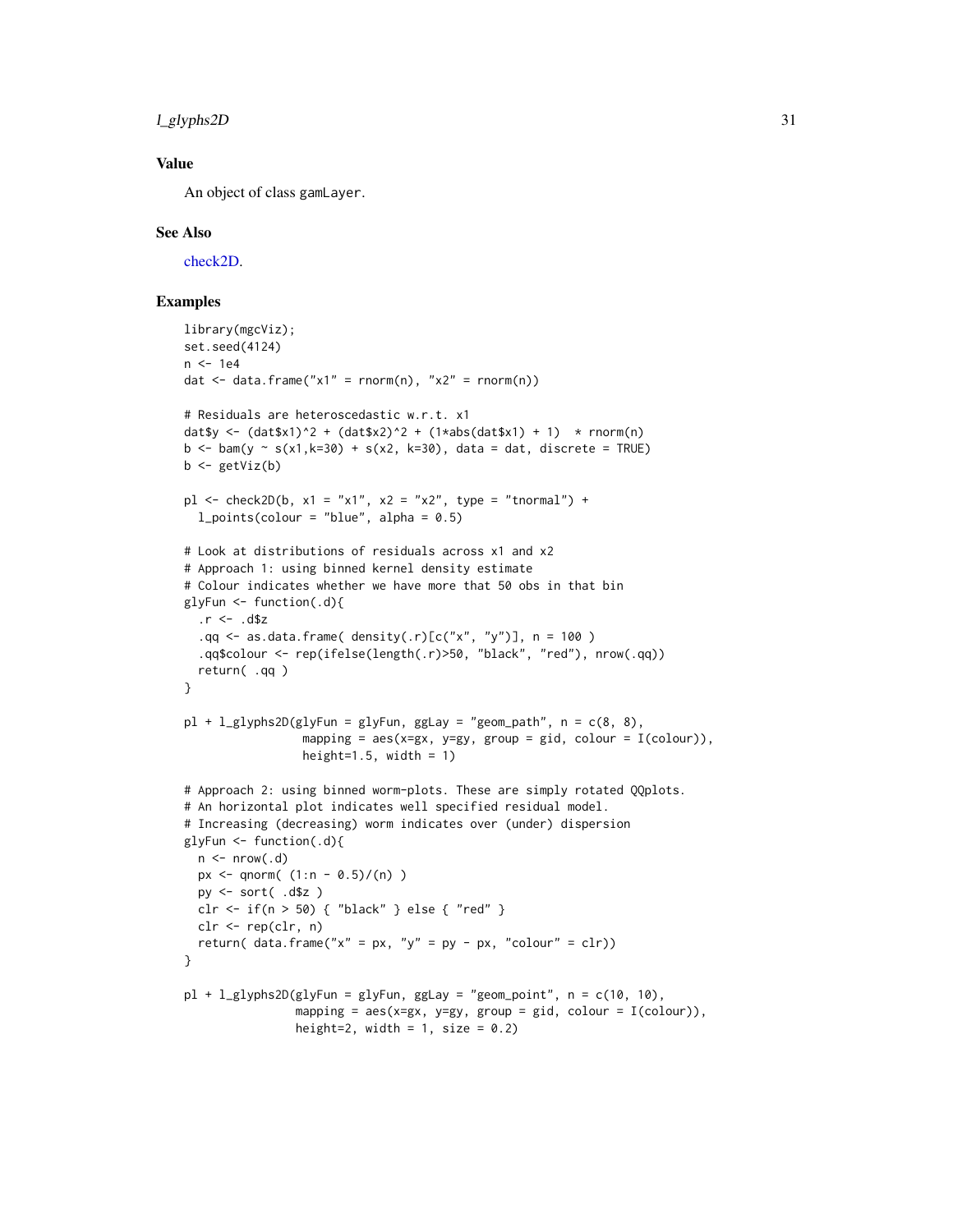<span id="page-31-0"></span>

This layer bins the residuals, r, according to the value of the corresponding covariate, x. Then the residuals in each bin are summarized using a scalar-valued statistic. Confidence intervals for the statistic corresponding to each bin can be obtained by simulating residuals from the fitted GAM model, binning and summarizing them. Mainly useful in conjuction with [check1D.](#page-8-1)

#### Usage

```
l_gridCheck1D(
  gridFun = NULL,
 n = 20,
  level = 0.8,
  stand = "none",
  showReps = TRUE,
  showObs = TRUE,
  ...
\mathcal{L}
```
# Arguments

| gridFun  | scalar-valued function used to summarize the residuals in each bin. It takes a<br>vector as input. By default it is mean( $r$ )*sqrt(length( $r$ )), where r is the<br>vector of residuals in that bin.                                                                                                         |
|----------|-----------------------------------------------------------------------------------------------------------------------------------------------------------------------------------------------------------------------------------------------------------------------------------------------------------------|
| n        | number of grid intervals along the relevant covariate.                                                                                                                                                                                                                                                          |
| level    | the level of the confidence intervals (e.g. 0.9 means 90% intervals).                                                                                                                                                                                                                                           |
| stand    | if "none" the residuals in each bin are transformed by grid Fun and the result<br>statistics are plotted directly. If "sc" the statistics in each bin are scaled and<br>centered using the mean and standard deviation of the simulated stats in that<br>bin. If "s" we do only scaling, if "c" only centering. |
| showReps | if TRUE the individuals simulated statistics are also plotted using small points.                                                                                                                                                                                                                               |
| showObs  | if TRUE the observed statistics are plotted using large points.                                                                                                                                                                                                                                                 |
|          | graphical arguments to be passed to ggplot2:: geom_point.                                                                                                                                                                                                                                                       |

# Value

An object of class gamLayer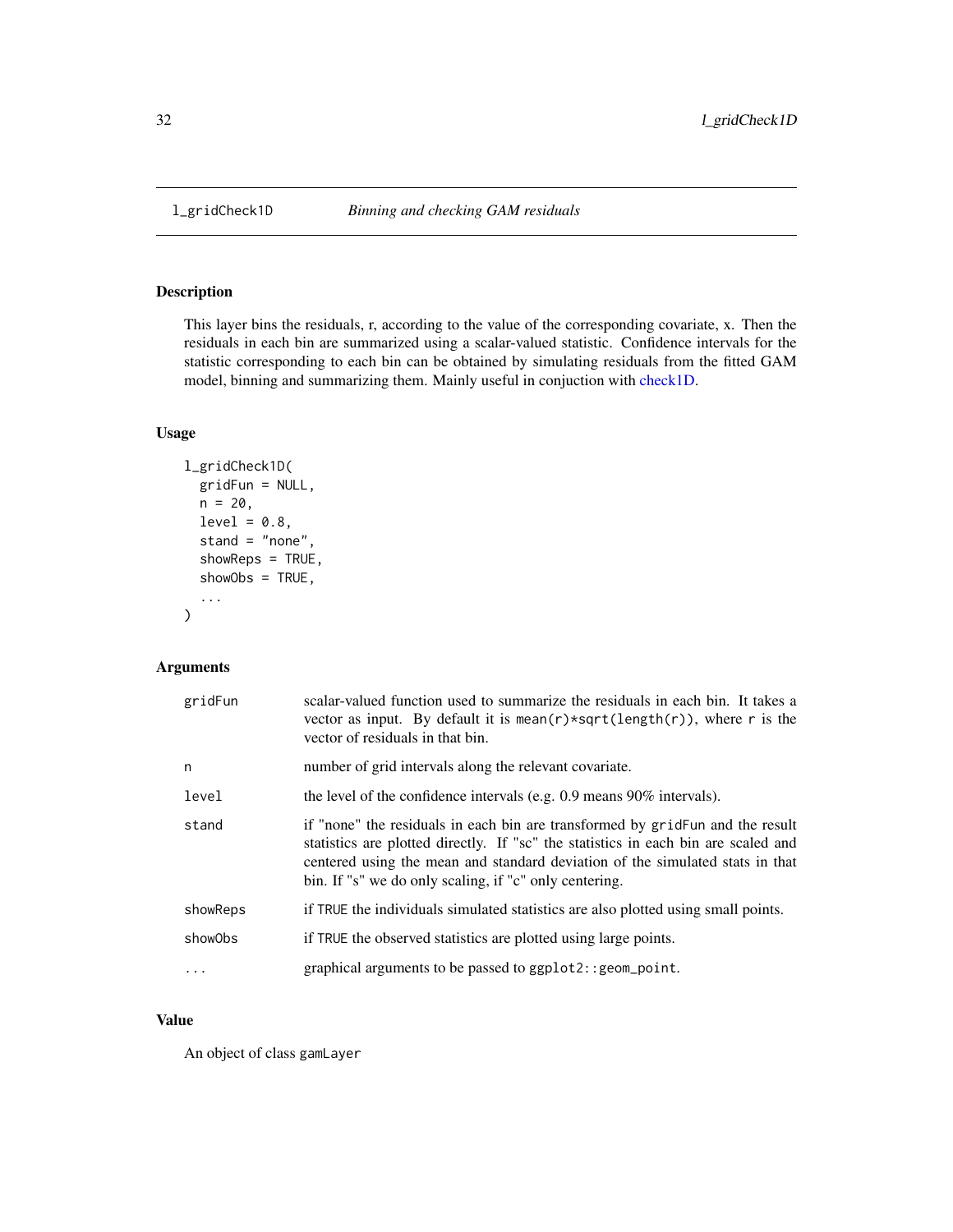# <span id="page-32-0"></span>l\_gridCheck2D 33

#### Examples

```
library(mgcViz);
set.seed(4124)
n <- 1e4
x \leq -rnorm(n); y \leq -rnorm(n);# Residuals are heteroscedastic w.r.t. x
ob <- (x)^2 + (y)^2 + (0.2*abs(x) + 1) * rnorm(n)b \le -\ bam(ob \sim s(x, k=30) + s(y, k=30), discrete = TRUE)
b \leq - getViz(b, nsim = 50)
# Don't see much by looking at mean
check1D(b, "x") + l_gridCheck1D()
# Heteroscedasticity clearly visible here
check1D(b, "x") + l_gridCheck1D(gridFun = sd, stand = "sc") # \le we are scaling and centering
# Last point on the right of the rug seems to indicate that a bin is missing.
# It is not an error, only on observation falls in that bin, hence the
# standard deviation is not defined there.
```
l\_gridCheck2D *Binning and checking GAM residuals*

#### Description

This layer bins the residuals, r, according to the value of the corresponding covariates, x1 and x2. Then the residuals in each bin are summarized using a scalar-valued statistic. Confidence intervals for the statistic corresponding to each bin can be obtained by simulating residuals from the fitted GAM model, which are then binned and summarized. Mainly useful in conjuction with [check2D.](#page-10-1)

#### Usage

l\_gridCheck2D(gridFun = mean, bw = c(NA, NA), stand = TRUE, binFun = NULL, ...)

#### Arguments

| gridFun | scalar-valued function used to summarize the residuals in each bin.                                                                                                                                                  |
|---------|----------------------------------------------------------------------------------------------------------------------------------------------------------------------------------------------------------------------|
| bw      | numeric vector giving bin width in the vertical and horizontal directions. See the<br>binwidth arguments in ?ggplot2::stat_summary_hex. If left to NA, it will be<br>set to $1/20$ of the ranges of x1 and x2.       |
| stand   | if left to TRUE then the observed statistic in the i-th cell is normalized using the<br>simulated statistics in that same cell. That is, we will actually plot std_stat =<br>(obs_stat-mean(sim_stat))/sd(sim_stat). |
| binFun  | the ggplot2 function used to perform the binning. By default it is either gg-<br>plot2::stat_summary_2d or ggplot2::stat_summary_hex, depending on the class<br>of the covariates $x1$ and $x2$ .                    |
| .       | graphical arguments to be passed to ggplot2::stat_summary_hex.                                                                                                                                                       |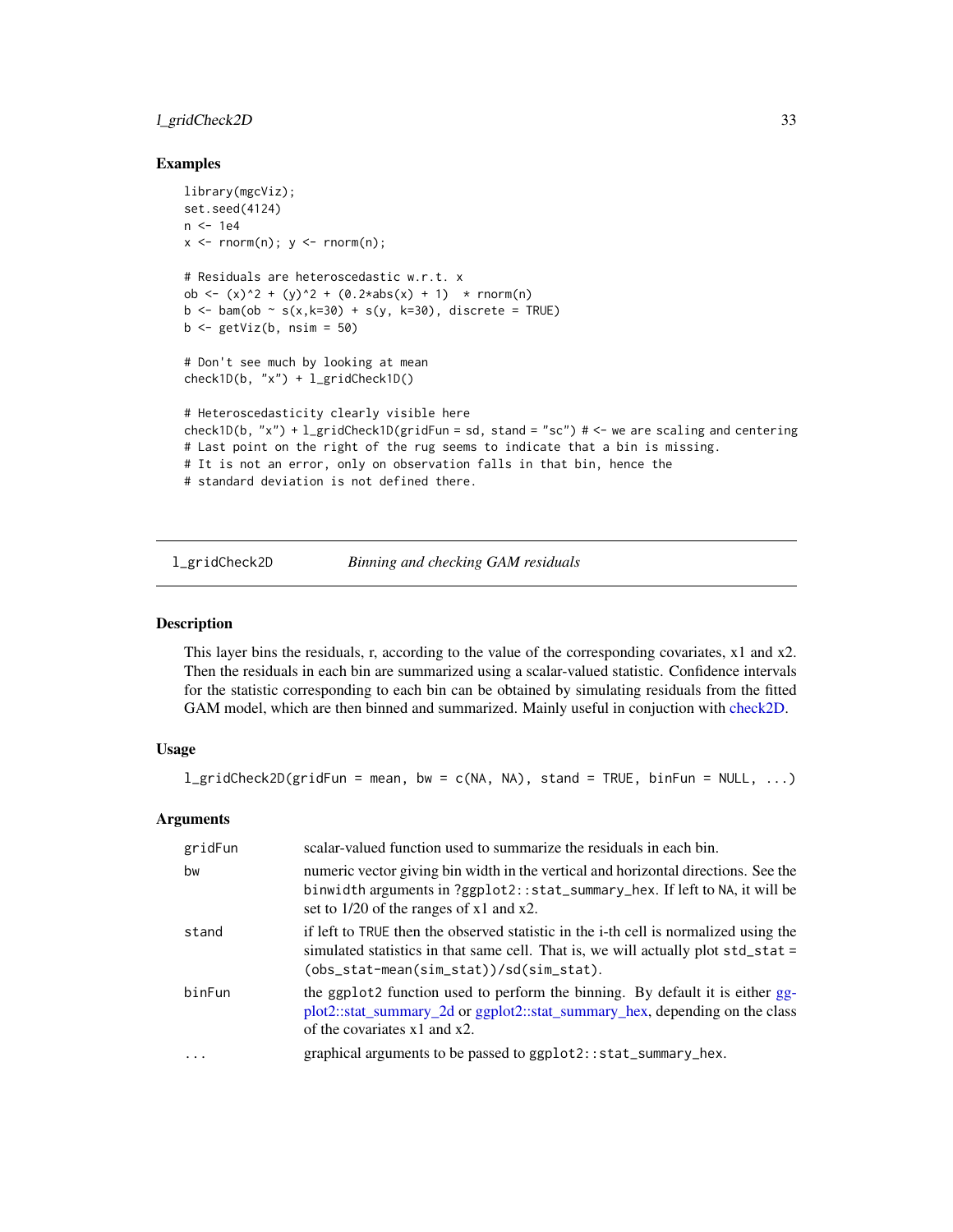# Value

An object of class gamLayer

#### Examples

```
library(mgcViz);
set.seed(4124)
n <- 1e4
x \leq -rnorm(n); y \leq -rnorm(n);# Residuals are heteroscedastic w.r.t. x
ob <- (x)^2 + (y)^2 + (1*abs(x) + 1) \cdot * rnorm(n)b \le bam(ob \sim s(x, k=30) + s(y, k=30), discrete = TRUE)
b \leftarrow getViz(b, nsim = 50)# Don't see much by looking at mean
check2D(b, "x", "y") + lgridCheck2D(gridFun = mean, bw = c(0.4, 0.4))
# Variance pattern along x-axis clearer now
check2D(b, "x", "y") + l_gridCheck2D(gridFun = sd, bw = c(0.4, 0.4))
```
l\_gridQCheck1D *Checking sign of residuals along one covariate*

#### Description

This layer is mainly useful when checking quantile GAMs fitted using the qgam package. The residuals, r, are binned according to the corresponding value of a covariate, x. Then the proportions of negative residuals within each bin are calculated, and compared with the theoretical value, qu. Confidence intervals for the proportion of negative residuals can be derived using binomial quantiles (under an independence assumption). To be used in conjuction with [check1D.](#page-8-1)

#### Usage

```
l_gridQCheck1D(qu = NULL, n = 20, level = 0.8, ...)
```
#### Arguments

| qu                      | the quantile of interest. Should be in $(0, 1)$ .         |
|-------------------------|-----------------------------------------------------------|
| n                       | number of grid intervals.                                 |
| level                   | the level of the confidence intervals plotted.            |
| $\cdot$ $\cdot$ $\cdot$ | graphical arguments to be passed to ggplot2:: geom_point. |

#### Value

An object of class gamLayer

<span id="page-33-0"></span>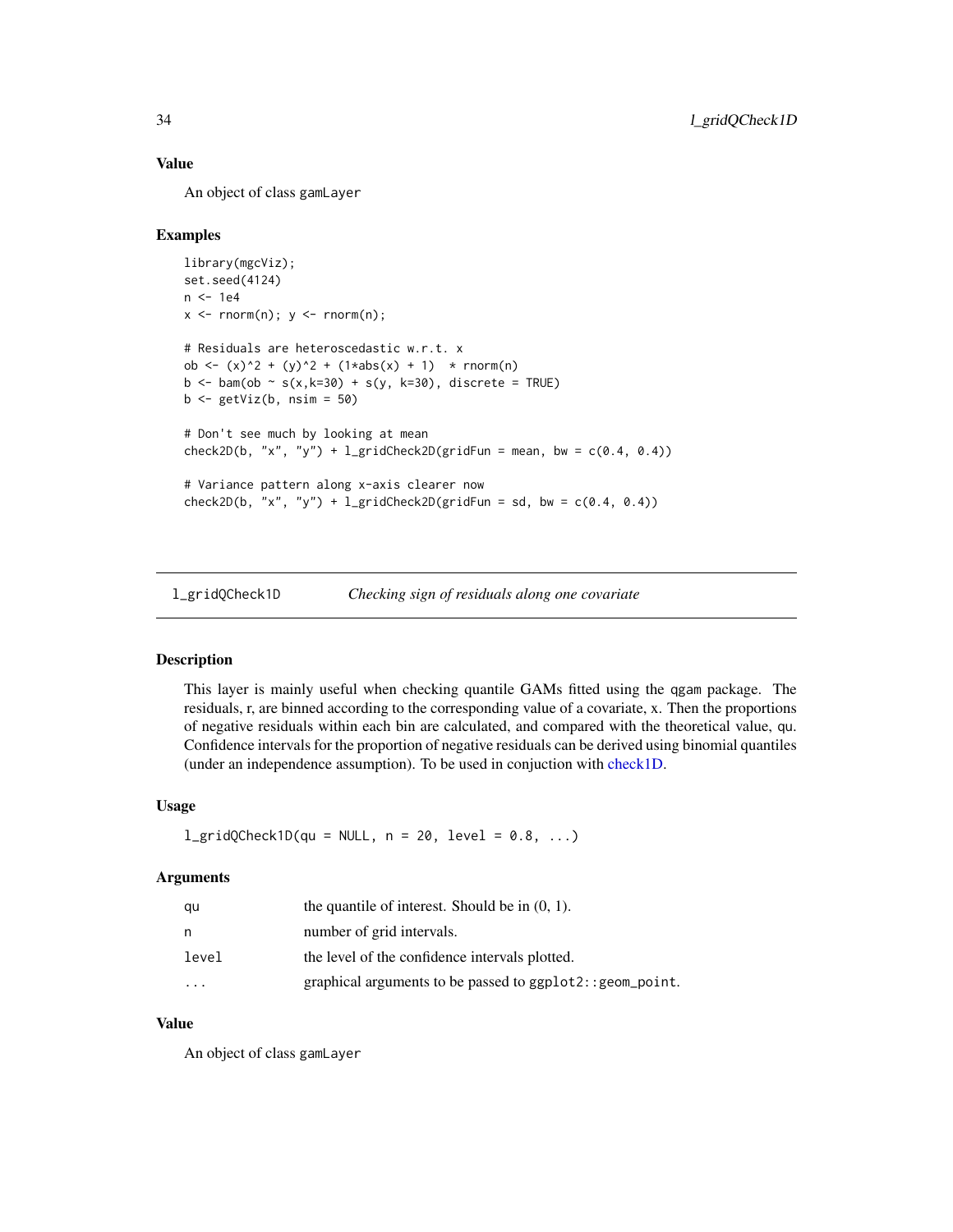# <span id="page-34-0"></span>l\_gridQCheck2D 35

#### Examples

```
# Simulate some data
library(mgcViz)
set.seed(3841)
dat <- gamSim(1,n=400,dist="normal",scale=2)
dat$fac <- as.factor( sample(letters[1:8], nrow(dat), replace = TRUE) )
fit <- qgam(y~s(x1)+s(x2)+s(x3)+fac, data=dat, err = 0.05, qu = 0.4)
fit <- getViz(fit)
# "x0" effect is missing, but should be there. l_gridQCheck1D shows
# that fraction of negative residuals is quite different from the theoretical 0.4
# in several places along "x0".
check1D(fit, dat$x0) + l_gridQCheck1D(qu = 0.4, n = 20)
# The problem gets better if s(x0) is added to the model.
# Works also with factor variables
check1D(fit, "fac") + l_gridQCheck1D(qu = 0.4)
```
l\_gridQCheck2D *Binning and checking QGAM residuals*

# Description

This layer bins the residuals, r, according to the value of the corresponding covariates, x1 and x2. Then we calculate the proportion of negative residuals in each bin, which should not deviate too much from the theoretical proportion (eg 0.5 if we fit the median). Mainly useful in conjuction with [check2D.](#page-10-1)

# Usage

```
l_gridQCheck2D(qu = NULL, bw = c(NA, NA), stand = TRUE, binFun = NULL, ...)
```
#### Arguments

| qu     | the quantile of interest. Should be in $(0, 1)$ .                                                                                                                                                                                                                                                                     |
|--------|-----------------------------------------------------------------------------------------------------------------------------------------------------------------------------------------------------------------------------------------------------------------------------------------------------------------------|
| bw     | numeric vector giving bin width in the vertical and horizontal directions. See the<br>binwidth arguments in ?ggplot2::stat_summary_hex. If left to NA, it will be<br>set to 1/20 of the ranges of x1 and x2.                                                                                                          |
| stand  | if left to TRUE then the observed proportion of negative residuals p_hat in the<br>i-th cell is normalized using the standard error se = $sqrt(qu(1-qu)/n)$ , where<br>n is the number of observation in that cell. That is, if stand=TRUE we plot<br>$(p_{\text{hat}-qu})$ /se rather than simply $p_{\text{hat}}$ . |
| binFun | the ggplot2 function used to perform the binning. By default it is either gg-<br>plot2::stat_summary_2d or ggplot2::stat_summary_hex, depending on the class<br>of the covariates $x1$ and $x2$ .                                                                                                                     |
|        | graphical arguments to be passed to ggplot2::stat_summary_hex.                                                                                                                                                                                                                                                        |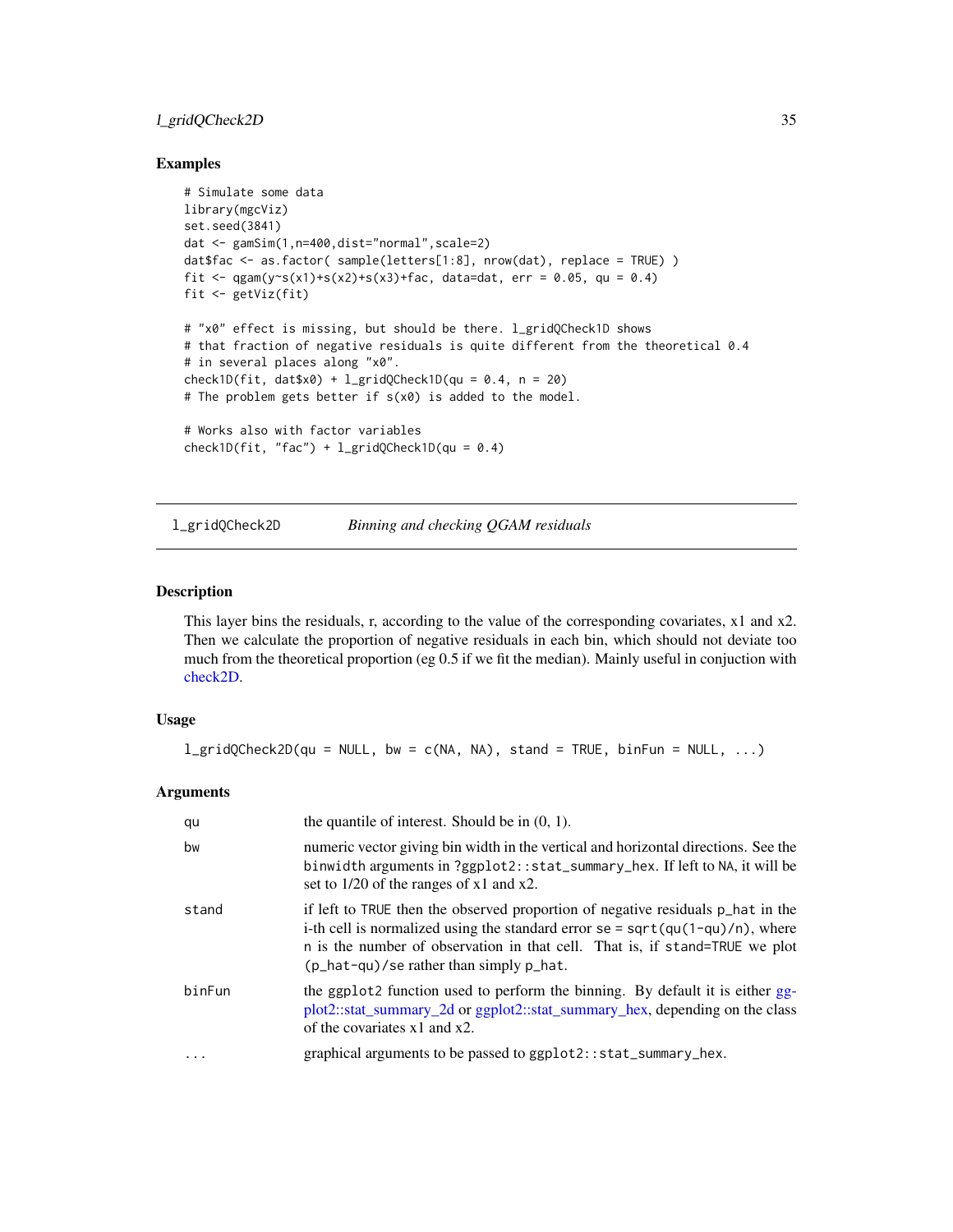# Value

An object of class gamLayer

#### Examples

```
library(mgcViz);
set.seed(4124)
n <- 4e2
dat \leq data.frame(x = rnorm(n), y = rnorm(n))
# Simulate some data, residuals are heteroscedastic w.r.t. x
dat$ob <- (datsx)^2 + (datsy)^2 + (0.2*abs(datsx) + 1) * rnorm(n)b \leq - qgamV(ob \sim x + s(y), qu = 0.3, data = dat)
# We have a residual pattern along x (increase n above to
# see the problem more clearly)
check2D(b, "x", "y") + l_{gridQCheck2D}(qu = 0.3, bw = c(0.4, 0.4))# We need a smooth wrt x to make the pattern disappear
## Not run:
b1 <- qgamV(ob \sim s(x) + s(y), qu = 0.3, data = dat)
check2D(b1, "x", "y") + l_{gridQCheck2D(qu = 0.3, bw = c(0.4, 0.4))}## End(Not run)
```
l\_hist *Adding histogram to a plot*

# Description

This layer adds a histogram to a plot. It is mainly a wrapper around [ggplot2::geom\\_histogram.](#page-0-0)

#### Usage

```
l_hist(...)
```
#### Arguments

... graphical arguments to be passed to ggplot2::geom\_histogram.

#### Value

An object of class gamLayer.

#### See Also

See [check0D](#page-7-1) for examples.

<span id="page-35-0"></span>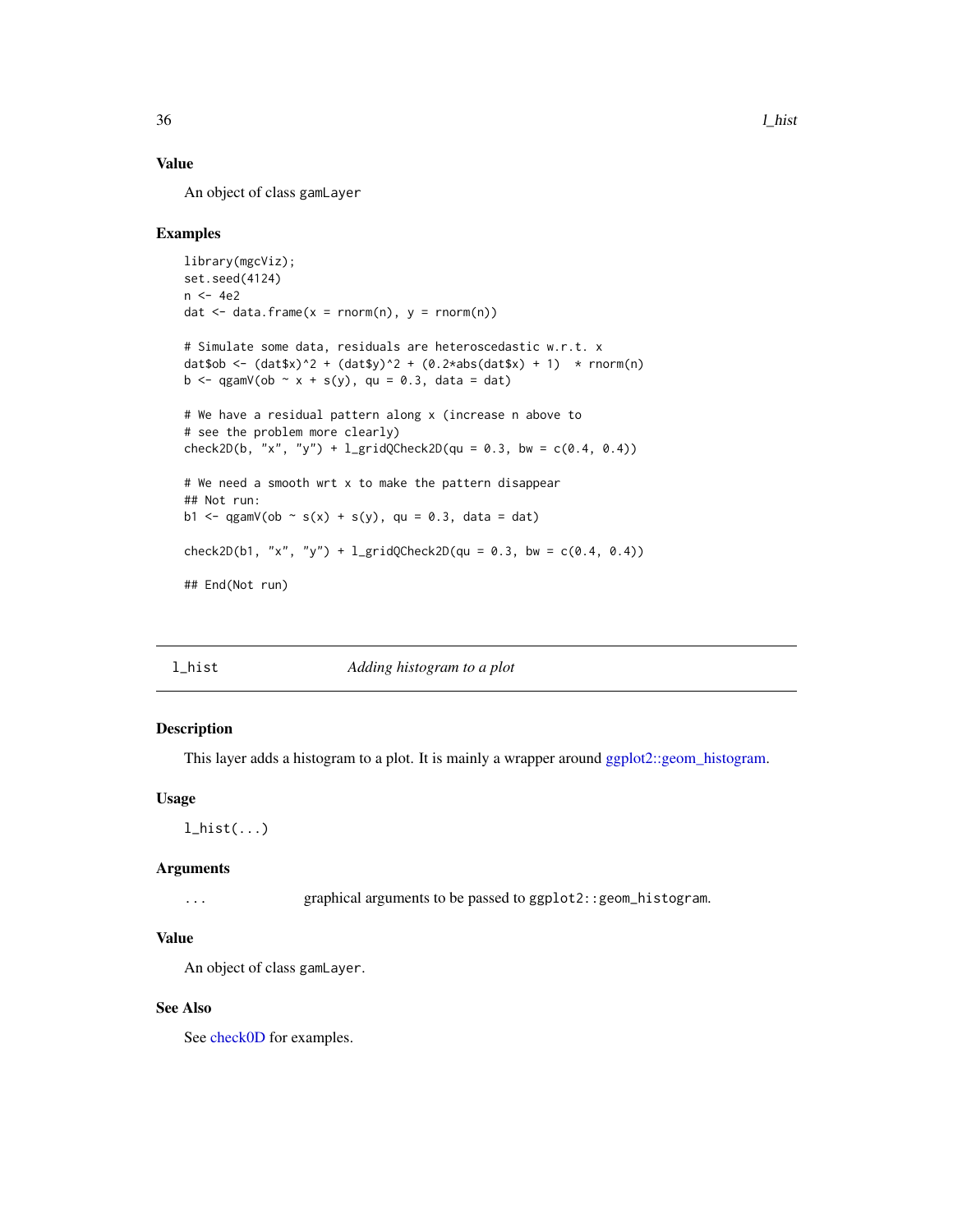#### Description

This layers add points to smooth, parametric or random effect plots. It can also be used to add points to the output of check1D and check2D. The meaning of the added points, which could represent residuals or covariate values, should be clear from context.

## Usage

 $l\_points(...)$ 

## Arguments

... graphical arguments to be passed to ggplot2::geom\_point.

## Value

An object of class gamLayer.

## See Also

See [plot.mgcv.smooth.1D,](#page-47-0) [plot.mgcv.smooth.2D,](#page-50-0) [check1D](#page-8-0) or [check2D](#page-10-0) for examples.

| $1$ _poly | Add polygons to effect plots |
|-----------|------------------------------|
|-----------|------------------------------|

## Description

This layers adds polygons to plots and it is mainly usefuls for plotting Markov random field smooths.

#### Usage

 $l\_poly(...)$ 

#### Arguments

... graphical arguments to be passed to ggplot2::geom\_polygon.

#### Value

An object of class gamLayer.

## See Also

See [plot.mrf.smooth](#page-54-0) for examples.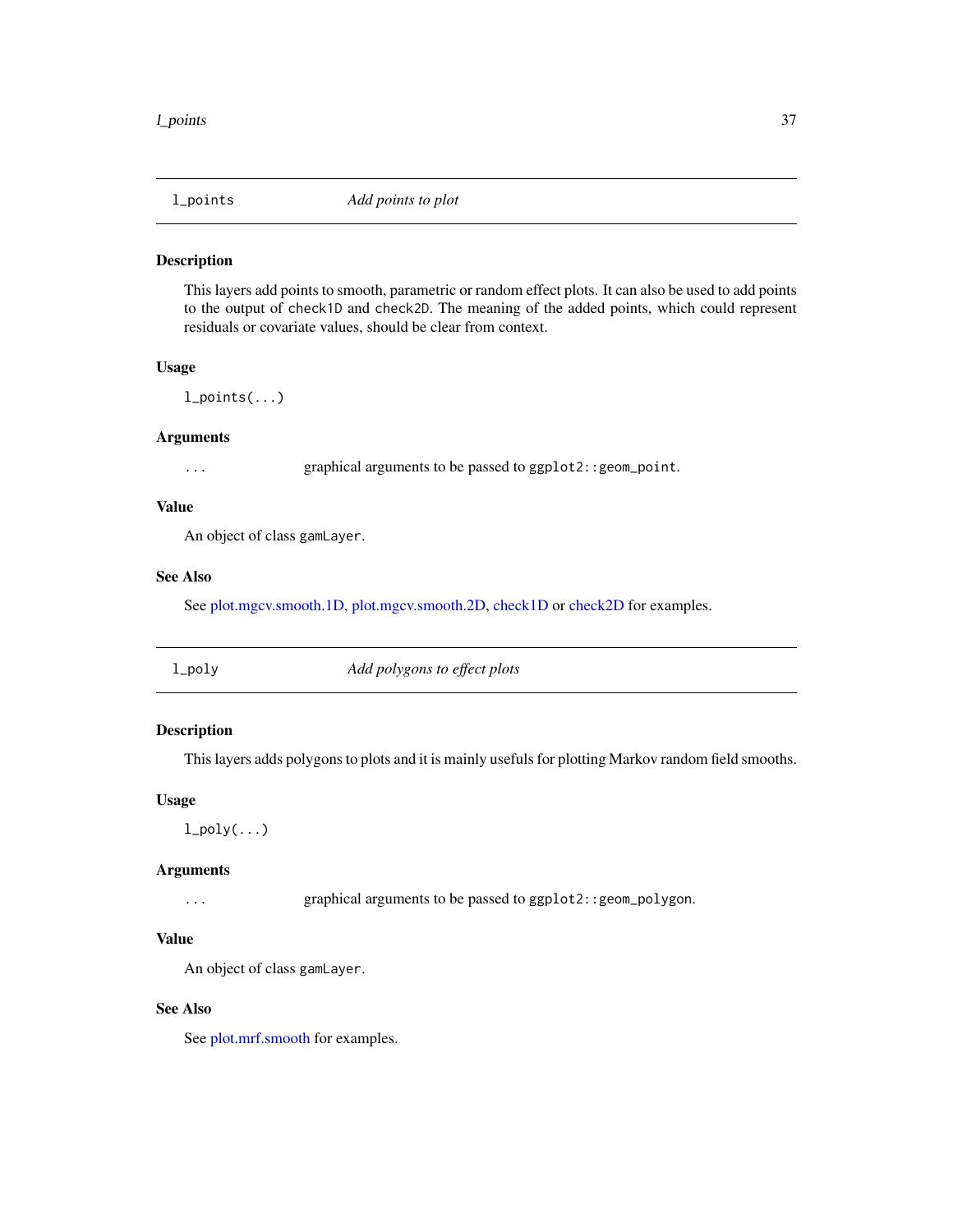## Description

This function adds contour lines proportional to the p-value of a multidimensional smooth effects. It is useful for checking where (across covariates x1 and x2) the fitted smooth is significantly different from zero.

## Usage

```
l_pvContour(pTrans = identity, ...)
```
#### Arguments

| pTrans   | a transformation to be applied to the p-values before plotting. |
|----------|-----------------------------------------------------------------|
| $\cdots$ | graphical arguments to be passed to ggplot2::geom_contour.      |

## Value

An object of class gamLayer.

## See Also

See [plotDiff.mgcv.smooth.2D](#page-63-0) and [plotDiff.sos.smooth](#page-65-0) for examples.

l\_pvRaster *Adding raster or heat-map of p-values*

## Description

This function adds a raster or heat-map proportional to the p-value of a multidimensional smooth effects. It is useful for checking where (across covariates x1 and x2) the fitted smooth is significantly different from zero.

## Usage

l\_pvRaster(pTrans = identity, ...)

| pTrans   | a transformation to be applied to the p-values before plotting. |
|----------|-----------------------------------------------------------------|
| $\cdots$ | graphical arguments to be passed to ggplot2::geom_raster.       |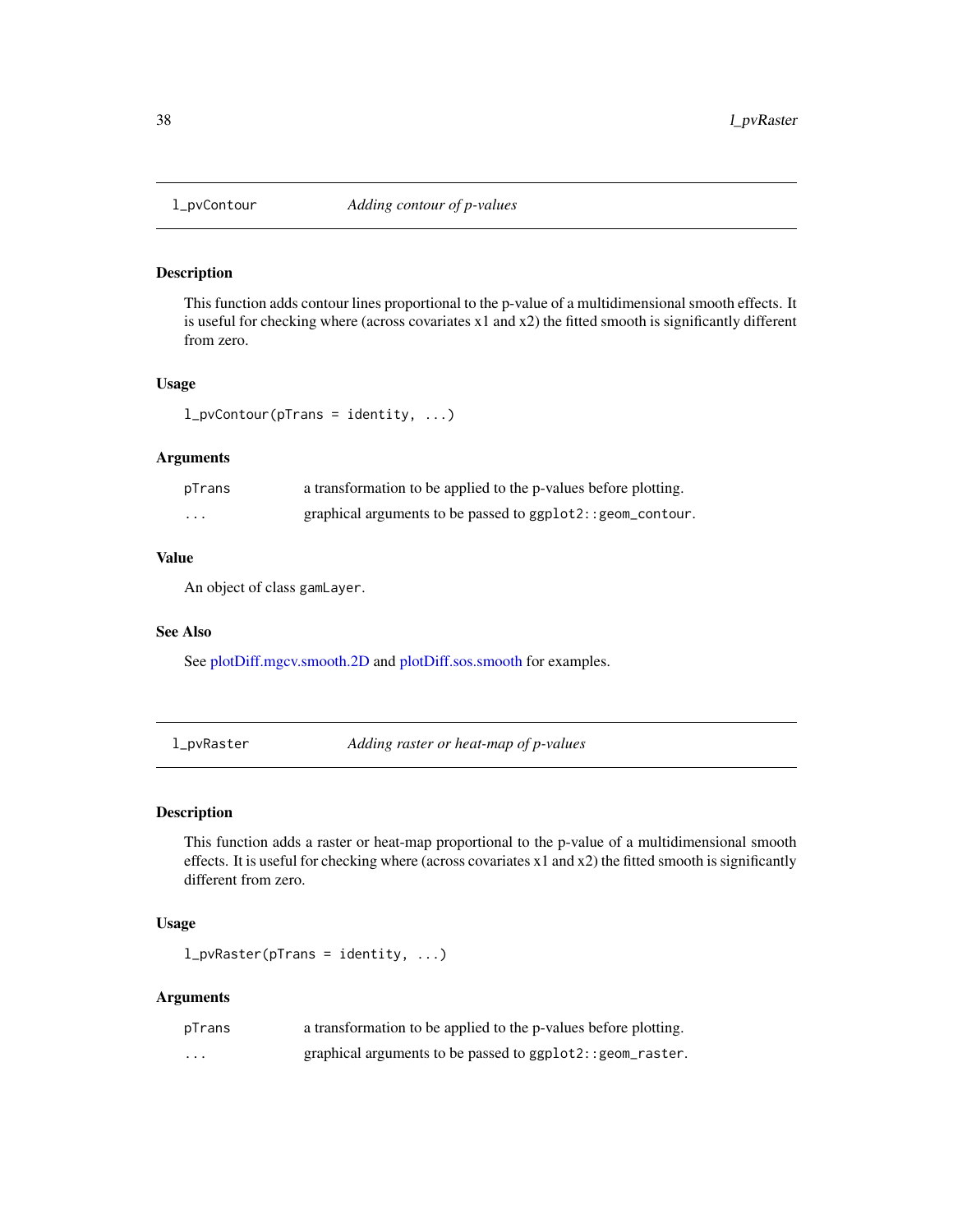#### $l_{\perp}$ rug  $39$

## Value

An object of class gamLayer.

## See Also

See [plotDiff.mgcv.smooth.2D](#page-63-0) and [plotDiff.sos.smooth](#page-65-0) for examples.

l\_rug *Adding rug to margins of a plot*

## Description

This layer adds a rug plot to the margins of a plot. It is mainly a wrapper around [ggplot2::geom\\_rug.](#page-0-0) Notice that for factor effects plots the rug is jittered by default.

## Usage

 $l$ <sub>rug</sub> $(\ldots)$ 

## Arguments

... graphical arguments to be passed to ggplot2::geom\_rug.

## Value

An object of class gamLayer.

## See Also

See [plot.mgcv.smooth.1D,](#page-47-0) [plot.mgcv.smooth.2D](#page-50-0) or [check1D](#page-8-0) for examples.

<span id="page-38-0"></span>l\_simLine *Add simulated smooth effect curves*

## Description

This layer adds curves representing smooth effects simulated from the posterior distribution.

#### Usage

l\_simLine(...)

#### Arguments

... graphical arguments to be passed to ggplot2::geom\_line.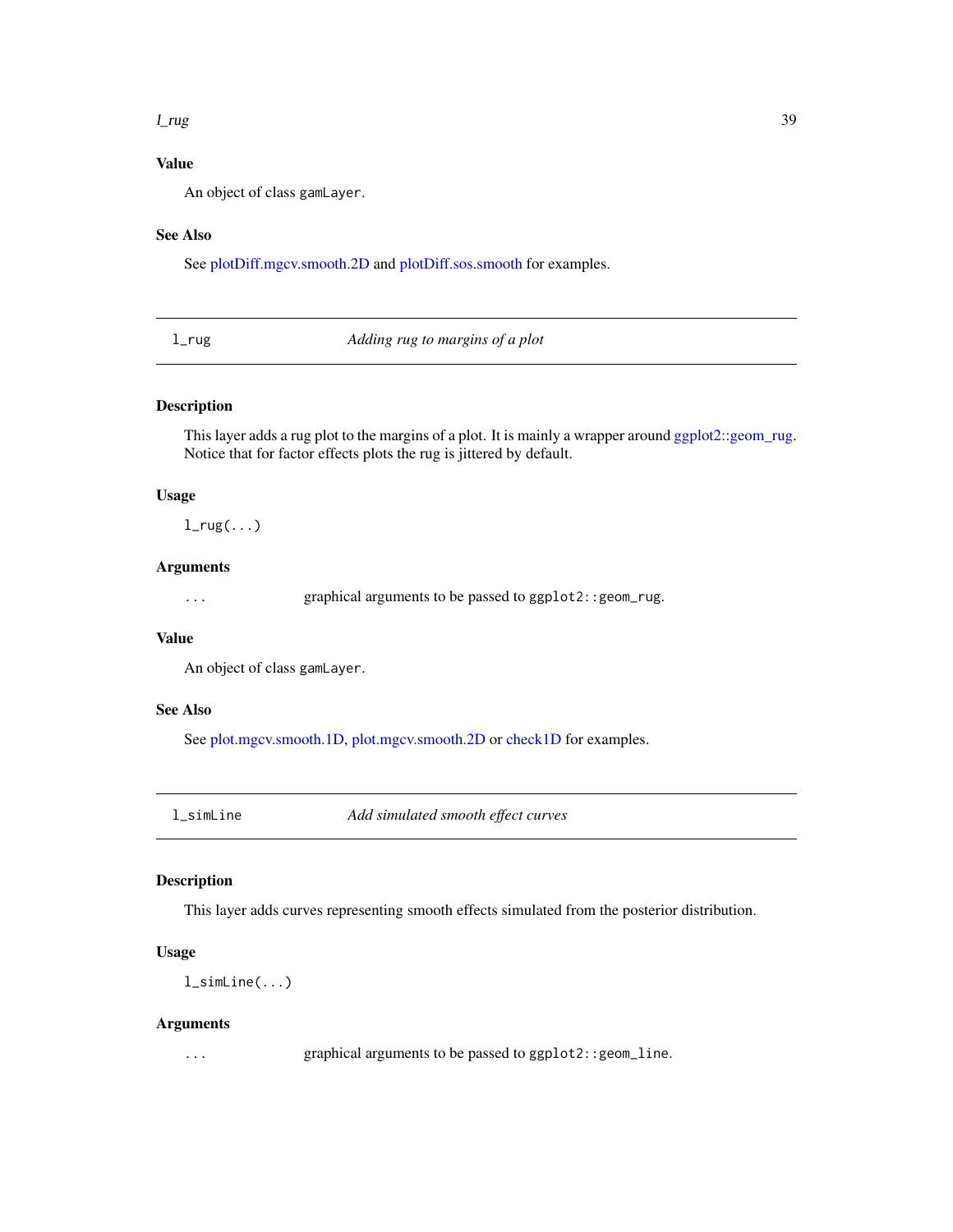This function uses transparency to avoid over-plotting. This can be avoided by setting alpha = 1 in the call to l\_simLine.

## Value

An object of class gamLayer.

## See Also

See [plot.mgcv.smooth.1D](#page-47-0) for examples.

l\_vline *Adding vertical line to a plot*

## Description

This layer adds a vertical to a plot. It is mainly a wrapper around [ggplot2::geom\\_vline.](#page-0-0)

#### Usage

 $l_vline(...)$ 

## Arguments

... graphical arguments to be passed to ggplot2::geom\_vline.

#### Value

An object of class gamLayer.

## See Also

See [check0D](#page-7-0) for examples.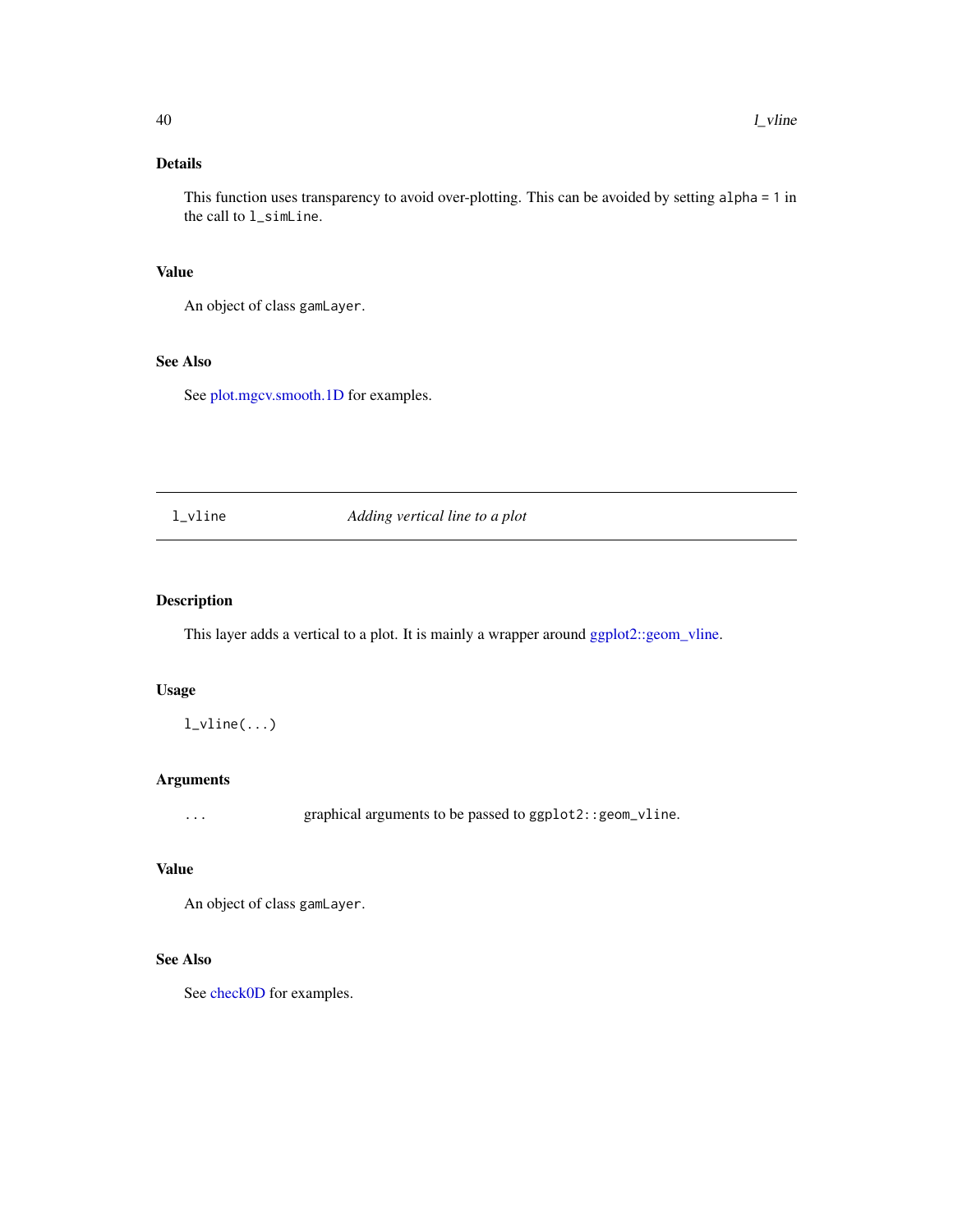<span id="page-40-0"></span>

## Description

These are wrapper that fits multple QGAM models using [qgam::mqgam](#page-0-0) and converts it to a mgamViz object using the [getViz](#page-15-0) function. It is essentially a shortcut.

## Usage

```
mqgamV(form, data, qu, lsig = NULL, err = NULL, aQgam = list(), aViz = list())
```
#### Arguments

| form, data, qu, lsig, err |                                                        |
|---------------------------|--------------------------------------------------------|
|                           | same arguments as in qgam: mqgam.                      |
| aQgam                     | list of further arguments to be passed to qgam: mqgam. |
| aViz                      | list of arguments to be passed to getViz.              |

#### Value

An object of class "mgamViz" which can, for instance, be plotted using [plot.mgamViz.](#page-46-0)

```
library(mgcViz)
set.seed(2) ## simulate some data...
dat <- gamSim(2,n=500,dist="normal",scale=0.25)$data
# Fit GAM and get gamViz object
b <- mqgamV(y~s(x) + s(z) + I(x*z), data = dat, qu = c(0.25, 0.5, 0.75),
           aQgam = list(argGam = list(select = TRUE)), aViz = list("nsim" = 0))
# This is equivalent to doing
# 1. Fit QGAM
# b <- mqgam(y~s(x) + s(z) + I(x*z), data=dat,
# qu = c(0.25, 0.5, 0.75), argGam = list(select = TRUE))
# 2. Convert to gamViz object
# b <- getViz(b, nsim = 0)
# Either way, we all effects by doing
print(plot(b, allTerms = TRUE), pages = 1)
```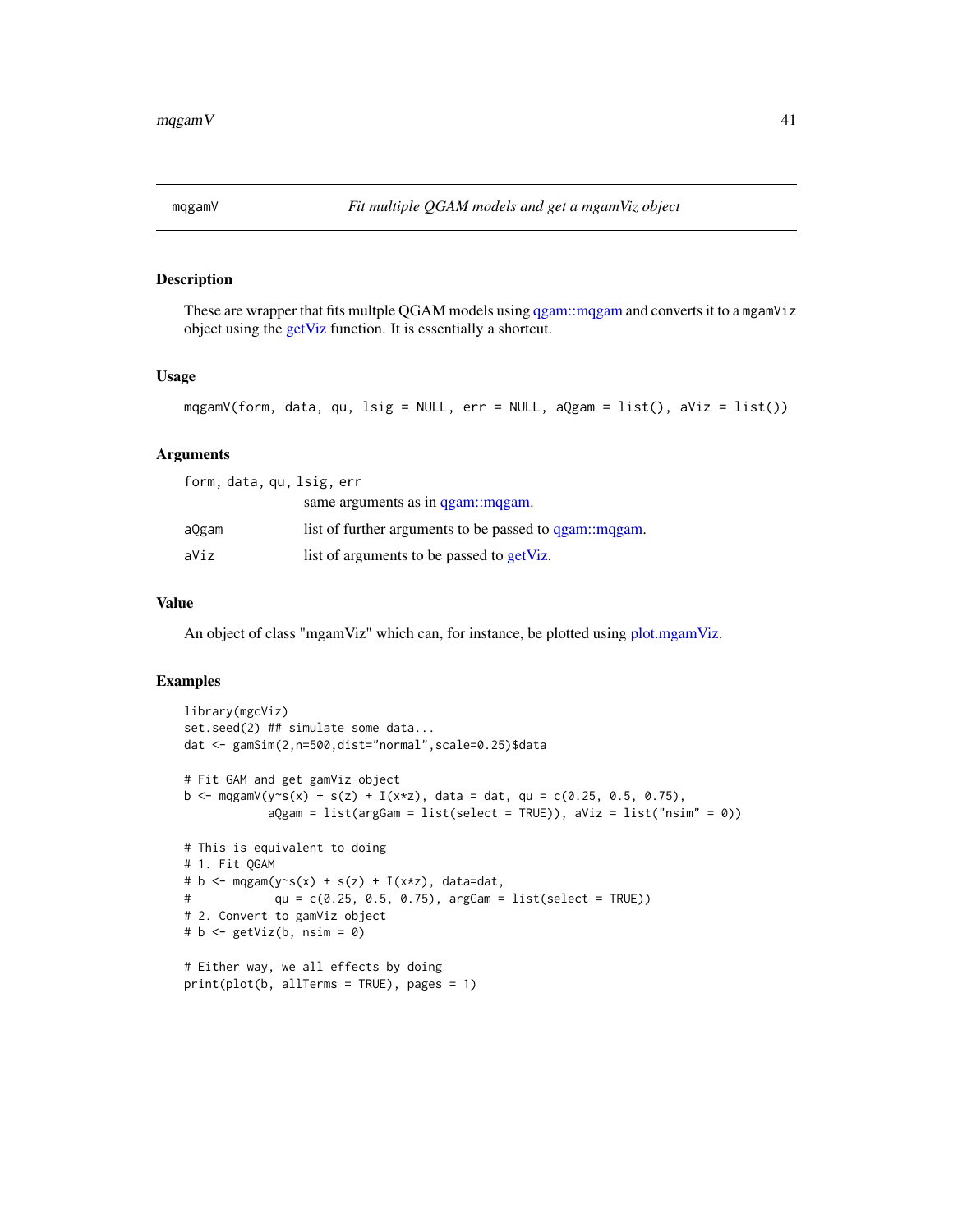#### Description

Plot 1D Accumulated Local Effects (ALE)

#### Usage

```
## S3 method for class 'ALE1D'
plot(x, trans = identity, maxpo = 10000, nsim = 0, ...)
```
## Arguments

| $\mathsf{x}$ | a 1D ALE effects, produced by the ALE function                                                                                                                      |
|--------------|---------------------------------------------------------------------------------------------------------------------------------------------------------------------|
| trans        | monotonic function to apply to the ALE effect, before plotting. Monotonicity is<br>not checked.                                                                     |
| maxpo        | maximum number of rug lines that will be used by 1_rug. If number of data-<br>points > maxpo, then a subsample of maxpo points will be taken.                       |
| nsim         | number of ALE effect curves to be simulated from the posterior distribution.<br>These can be plotted using the <i>l_simLine layer</i> . See Examples section below. |
| $\cdot$      | currently not used.                                                                                                                                                 |

#### Value

An objects of class plotSmooth.

## Author(s)

Matteo Fasiolo and Christian Capezza, with some internal code having been adapted from the ALE-Plot package of Dan Apley.

#### References

Apley, D.W., and Zhu, J, 2016. Visualizing the effects of predictor variables in black box supervised learning models. arXiv preprint arXiv:1612.08468.

```
library(mgcViz)
# Here x1 and x2 are very correlated, but only
# x1 has influence of the response
set.seed(4141)
n <- 1000
X \leq rmvn(n, c(0, 0), matrix(c(1, 0.9, 0.9, 1), 2, 2))
y \leq X[, 1] + 0.2 * X[, 1]^2 + rnorm(n, 0, 0.8)
```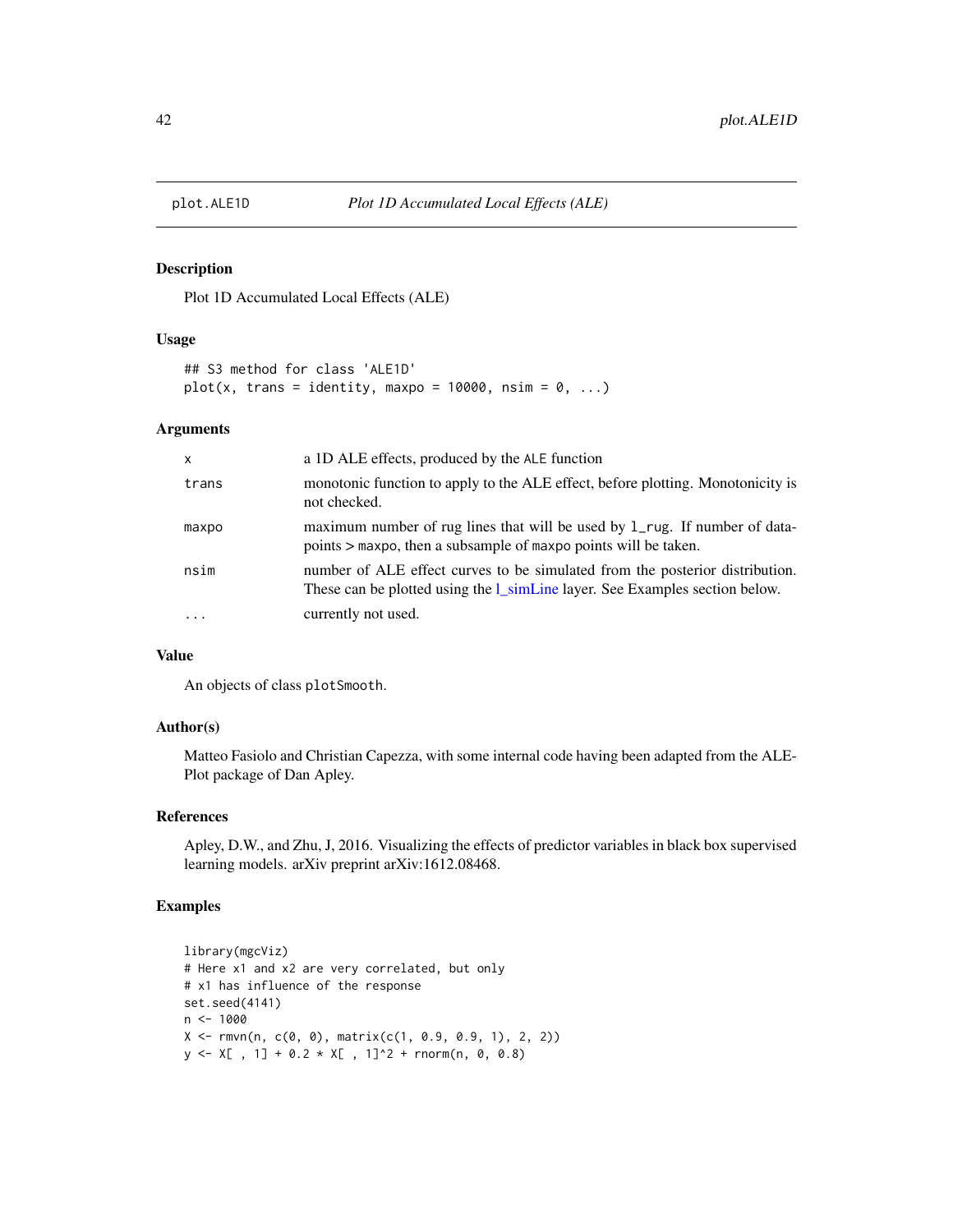```
dat <- data.frame(y = y, x1 = X[, 1], x2 = X[, 2])
fit \leq gam(y \sim te(x1, x2), data = dat)
# Marginal plot suggests that E(y) depends on x2, but
# this is due to the correlation between x1 and x2...
plot(dat$x2, fit$fitted.values)
# ... in fact ALE effect of x2 is flat ...
plot(ALE(fit, "x2")) + l_cipoly() + l_fittle() + l_rug()# ... while ALE effect of x1 is strong.
plot(ALE(fit, "x1", center = 2), nsim = 20) +l_simLine() + l_fitLine()
```
plot.fs.interaction.1D

*Plotting one dimensional smooth factor interactions*

#### Description

This method should be used to plot smooth effects of class "fs.interaction.1D", that is smooth constructed using the basis bs="tp". See [mgcv::s.](#page-0-0)

## Usage

## S3 method for class 'fs.interaction.1D'  $plot(x, n = 100, xlim = NULL, trans = identity, ...)$ 

#### Arguments

| X     | a smooth effect object.                                                                                                                                                        |
|-------|--------------------------------------------------------------------------------------------------------------------------------------------------------------------------------|
| n     | number of grid points used to compute main effect and c.i. lines. For a nice<br>smooth plot this needs to be several times the estimated degrees of freedom for<br>the smooth. |
| xlim  | if supplied then this pair of numbers are used as the x limits for the plot.                                                                                                   |
| trans | monotonic function to apply to the smooth and residuals, before plotting. Mono-<br>tonicity is not checked.                                                                    |
|       | currently unused.                                                                                                                                                              |

#### Value

An object of class c("plotSmooth","gg").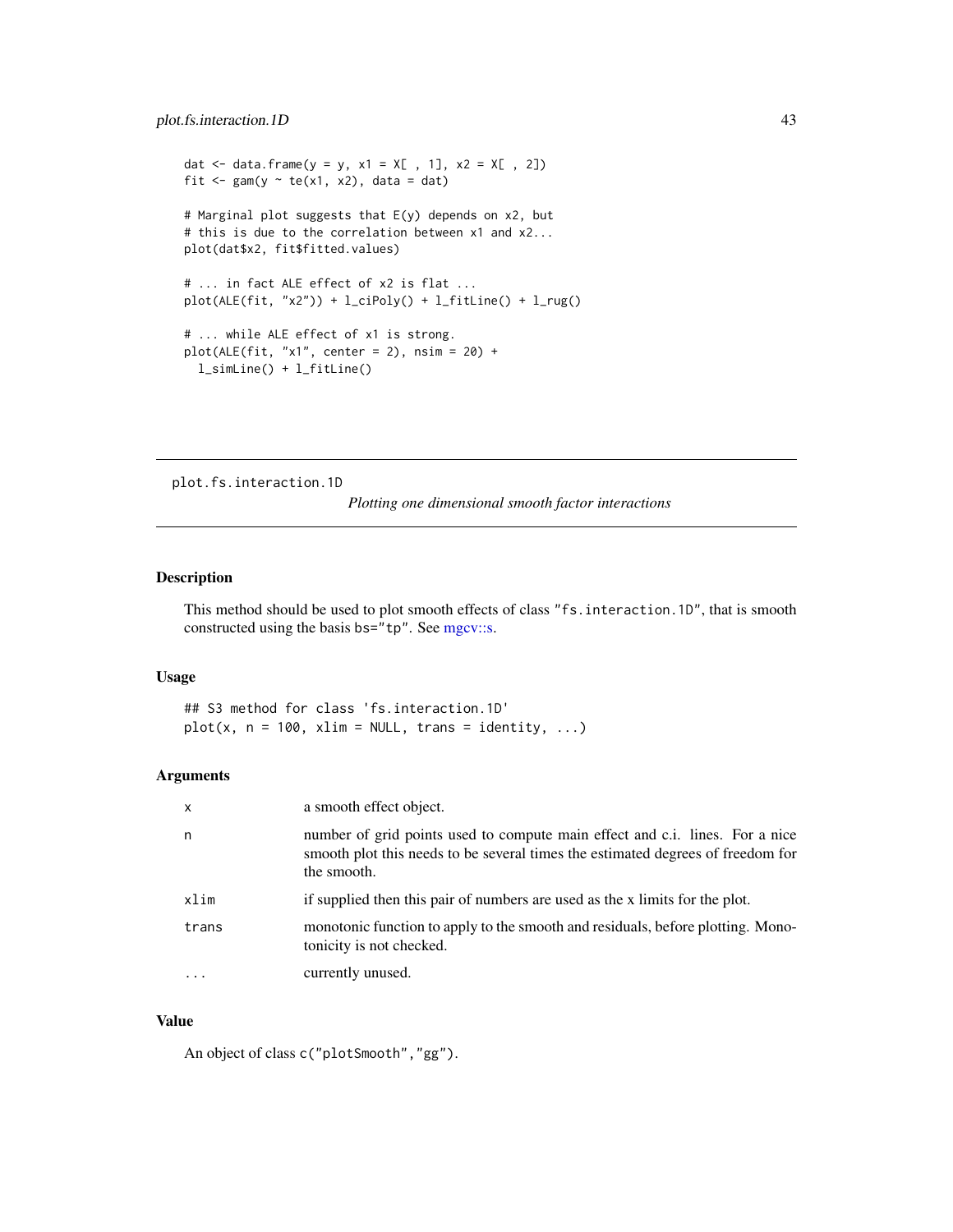#### Examples

```
library(mgcViz)
set.seed(0)
## simulate data...
f0 <- function(x) 2 * sin(pi * x)f1 <- function(x, a = 2, b = -1) exp(a \times x) + bf2 <- function(x) 0.2 * x^11 * (10 * (1 - x))^6 + 10 *
  (10 \times x)^3 * (1 - x)^10n <- 500; nf <- 25
fac \leq sample(1:nf, n, replace = TRUE)
x0 \le -\text{runif}(n); x1 \le -\text{runif}(n); x2 \le -\text{runif}(n)a <- rnorm(nf) * .2 + 2; b <- rnorm(nf) * .5
f <- f0(x0) + f1(x1, a[fac], b[fac]) + f2(x2)
fac <- factor(fac)
y \leq-f + \text{rnorm}(n) * 2## so response depends on global smooths of x0 and
## x2, and a smooth of x1 for each level of fac.
## fit model (note p-values not available when fit
## using gamm)...
bm <- gamm(y ~ s(x0)+ s(x1, fac, bs = "fs", k = 5) + s(x2, k = 20))
v <- getViz(bm$gam)
# Plot with fitted effects and changing title
plot(sm(v, 2)) + l_fitLine(abha = 0.6) + labs(title = "Smooth factor interactions")# Changing plotting limits
plot(sm(v, 2)) + l_fittle() + ylim(-0.5, 0.5) + xlim(0.25, 0.75)# Change line type and remove legend
plot(sm(v, 2)) + l_fitLine(size = 1.3, linetype="dotted") +
                  theme(legend.position="none")
# Clustering smooth effects in 3 groups
plot(sm(v, 2)) + l_fithic(colour = "grey") +l_{\text{clusterLine}} (centers = 3, a.clu = list(nstart = 100))
```
<span id="page-43-0"></span>plot.gamViz *Basic GAM plotting*

### Description

This function is the mgcViz equivalent of [plot.gam.](#page-0-0) It is the workhorse of the mgcViz package, and allows plotting (almost) any type of smooth, parametric or random effects. It is basically a wrapper around plotting methods that are specific to individual smooth effect classes (such as [plot.mgcv.smooth.1D](#page-47-0) and [plot.random.effect\)](#page-56-0).

#### Usage

```
## S3 method for class 'gamViz'
plot(x, n = 100, n2 = 40, select = NULL, allTerms = FALSE, ...)
```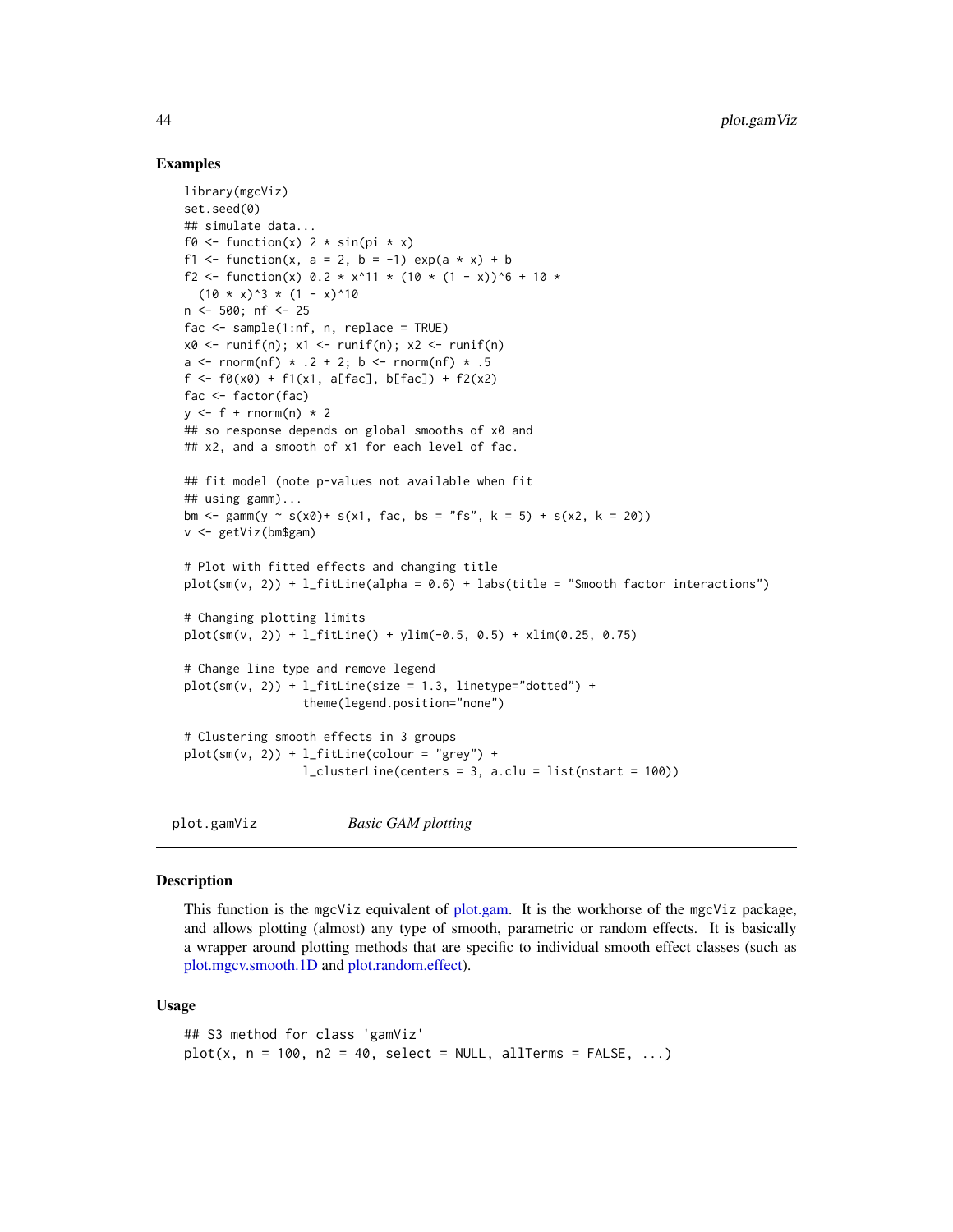## plot.gamViz 45

#### **Arguments**

| $\boldsymbol{\mathsf{x}}$ | an object of class gamViz, the output of a getViz call.                                                                                                                                              |
|---------------------------|------------------------------------------------------------------------------------------------------------------------------------------------------------------------------------------------------|
| n                         | number of points used for each 1-d plot. For a nice smooth plot this needs to be<br>several times the estimated degrees of freedom for the smooth.                                                   |
| n <sub>2</sub>            | square root of number of grid points used for plotting 2D functions effects using<br>contours or heatmaps.                                                                                           |
| select                    | allows plotting a subset of model terms. For instance, if you just want the plot<br>for the second smooth term, set select $= 2$ . Parametric effects always come<br>after smooth or random effects. |
| allTerms                  | if TRUE also the parametric effects will be plotted.                                                                                                                                                 |
| .                         | other parameters, such as maxpo or trans, to be passed to the specific plotting<br>methods for each effect (e.g. to plot.mgcv.smooth.1D).                                                            |

## Value

An object of class c("plotGam","gg").

## Examples

```
library(mgcViz)
```
 $b \leftarrow getViz(b)$ 

```
######## Basic example
# Simulate some data and fit model
set.seed(2)
dat <- gamSim(1,n=1e3,dist="normal",scale=2)
b \leq -\text{bam}(y \sim s(x0) + s(x1, x2) + s(x3), data = dat)b \leftarrow getViz(b)# Default smooth effect plotting
print(plot(b), ask = FALSE)
# Now on one page and with out title on the second plot
print(plot(b) + labs(title = NULL), pages = 1)# So far we used default layers, added in the printing phase, but
# we might want to specify our own layers. Here we is how to do it
pl \langle- plot(b) + l_points() + l_fitLine(linetype = 3) + l_fitContour() +
  l_ciline(colour = 2) + theme_set() + labs(title = NULL)print(pl, pages = 1)
# We might want to plot only the first smooth
plot(b, select = 1) + l_{dens(type = "cond") + l_{fitLine() + l_{ciline()}}## Not run:
######## Example with "by variable" smooth effect
# Simulate data and fit model
dat \leftarrow gamSim(4)b \leq -\text{gam}(y \sim \text{fac+s}(x2,by=\text{fac})+s(x0),data=dat)
```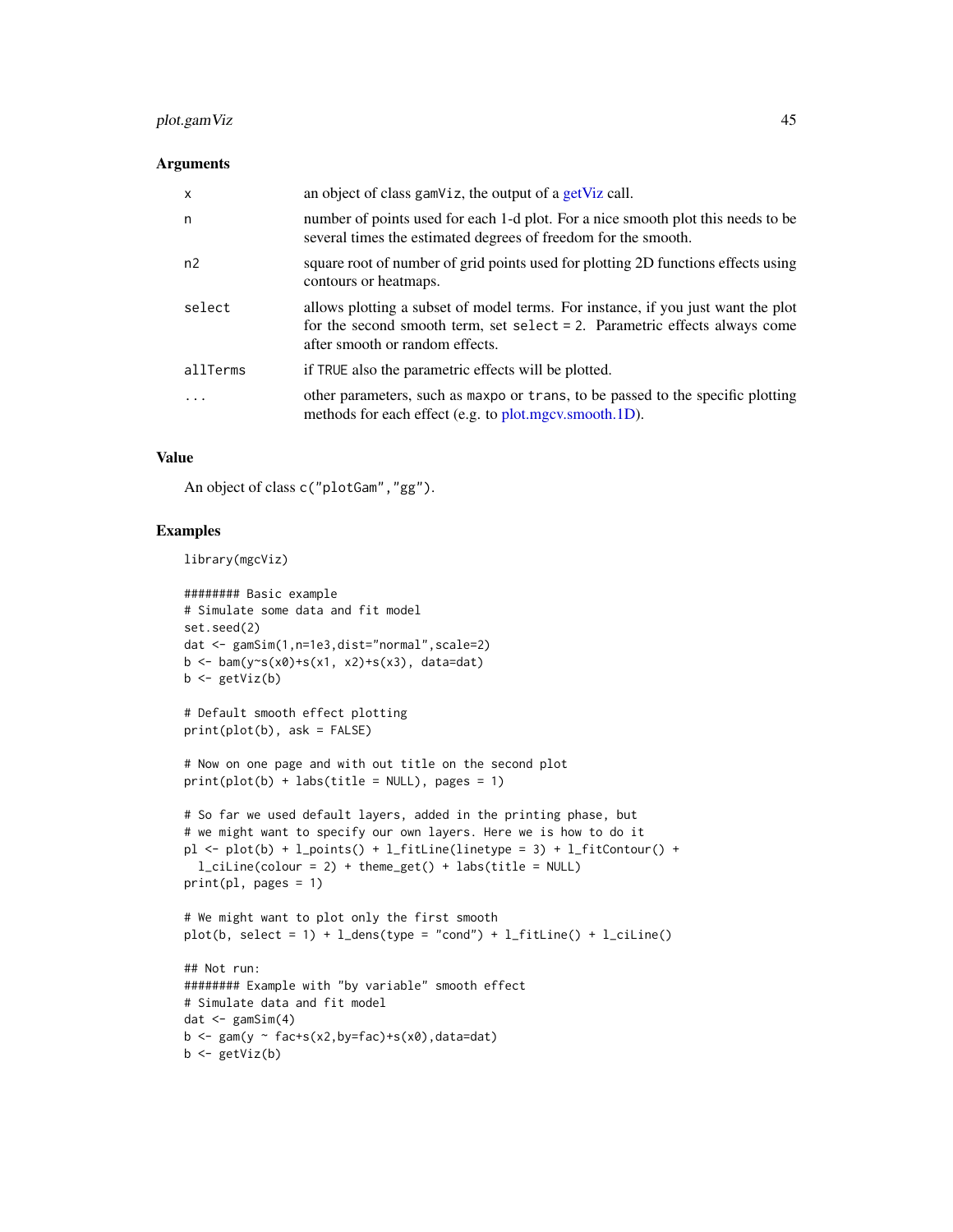```
# print() only needed because we want to plot on a single page
print(plot(b), pages = 1)
print(plot(b, allTerms = TRUE), pages = 1) # Including also parametric effect
######## Example with 3D smooth effect which cannot be plotted
# Simulate data and fit model
n <- 5e3
x \leq -rnorm(n); y \leq -rnorm(n); z \leq -rnorm(n); z2 \leq -rnorm(n)ob <- (x-z)^2 + (y-z)^2 + z2^3 + rnorm(n)b1 <- bam(ob ~ s(x, y, z) + s(z2), discrete = TRUE)
b1 \leftarrow getViz(b1)# Only second effect get plotted
plot(b1)
# In fact this does not plot anything
plot(b1, select = 1)
# For plotting effects with more than 2D, one we need specific method.
# See ?plot.mgcv.smooth.MD
######## Examples about plotting parametric effects
# 1 Gaussian GAM
set.seed(3)
dat <- gamSim(1,n=2500,dist="normal",scale=20)
dat$fac <- as.factor( sample(c("A1", "A2", "A3"), nrow(dat), replace = TRUE) )
dat$logi <- as.logical( sample(c(TRUE, FALSE), nrow(dat), replace = TRUE) )
bs <- "cr"; k <- 12
b <- bam(y ~ x0 + x1 + I(x1^2) + s(x2,bs=bs,k=k) + fac + x3:fac + I(x1*x2) + logi +
            s(x3, bs=bs),data=dat, discrete = TRUE)
b \leftarrow getViz(b)# All effects in one page. Notably 'x3:fac' is missing: we have no methods
# for plotting second order effects.
print(plot(b, allTerms = TRUE), pages = 1)
# Plotting only parametric effects
print(plot(b, select = 3:9), pages = 1)# 2 GAMLSS Gaussian model
library(mgcv);library(MASS)
mcycle$fac <- as.factor( sample(c("z", "k", "a", "f"), nrow(mcycle), replace = TRUE) )
b <- gam(list(accel~times + I(times^2) + s(times,k=10), ~ times + fac + s(times)),
          data=mcycle,family=gaulss())
b <- getViz(b)
# All effects on one page: effect of second linear predictor end with '.1'
print(plot(b, allTerms = TRUE), pages = 1)
## End(Not run)
```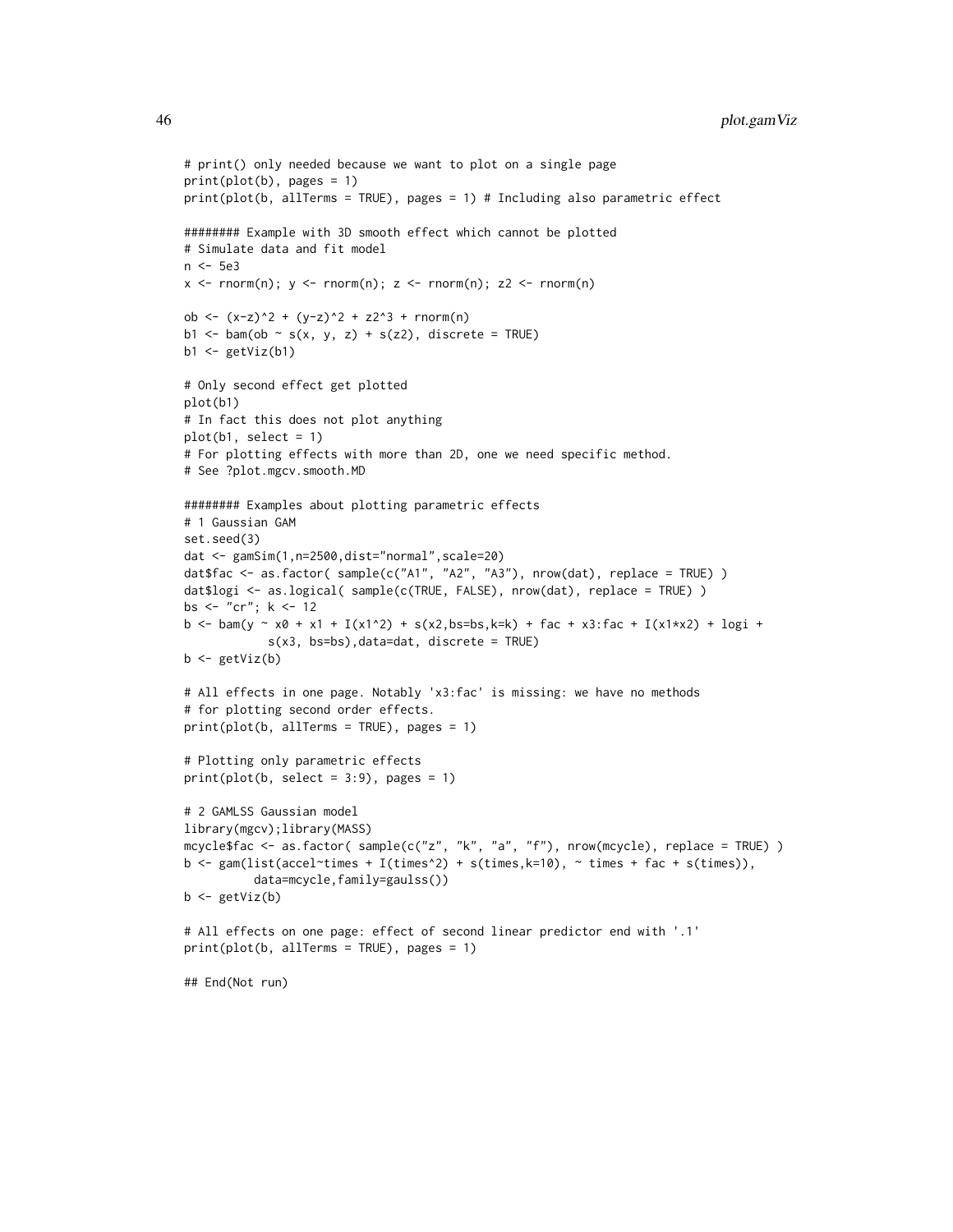#### <span id="page-46-0"></span>Description

This function is similar to [plot.gamViz,](#page-43-0) but it is used to plot multiple quantile GAM models fitted using [mqgamV](#page-40-0) or [mqgam.](#page-0-0) It allows plotting standards 1D and 2D smooths, and parametric effects, It is basically a wrapper around plotting methods that are specific to individual smooth effect classes (such as [plot.multi.mgcv.smooth.1D\)](#page-47-1).

#### Usage

```
## S3 method for class 'mgamViz'
plot(x, n = 100, n2 = 40, select = NULL, allTerms = FALSE, ...)
```
## Arguments

| X              | an object of class mgamViz, the output of a getViz call. Alternatively x can be a<br>list of fitted GAM models, each having the same model formula.                                                  |
|----------------|------------------------------------------------------------------------------------------------------------------------------------------------------------------------------------------------------|
| n              | number of points used for each 1-d plot. For a nice smooth plot this needs to be<br>several times the estimated degrees of freedom for the smooth.                                                   |
| n <sub>2</sub> | square root of number of grid points used for plotting 2D functions effects using<br>contours or heatmaps.                                                                                           |
| select         | allows plotting a subset of model terms. For instance, if you just want the plot<br>for the second smooth term, set select $= 2$ . Parametric effects always come<br>after smooth or random effects. |
| allTerms       | if TRUE also the parametric effects will be plotted.                                                                                                                                                 |
| .              | other parameters, such as maxpo or trans, to be passed to the specific plotting<br>methods for each effect (e.g. to plot.multi.mgcv.smooth.1D).                                                      |

#### Value

An object of class c("plotGam","gg").

```
library(mgcViz)
set.seed(2) ## simulate some data...
dat <- gamSim(1,n=500,dist="normal",scale=2)
dat$logi <- as.logical( sample(c(TRUE, FALSE), nrow(dat), replace = TRUE) )
dat$fac <- as.factor( sample(c("A1", "A2", "A3"), nrow(dat), replace = TRUE) )
# Fit GAM and get gamViz object
fit <- mqgamV(y \sim fac + s(x0) + s(x1, x2) + x3 + logi, data = dat,
              qu = c(0.2, 0.4, 0.6, 0.8)
```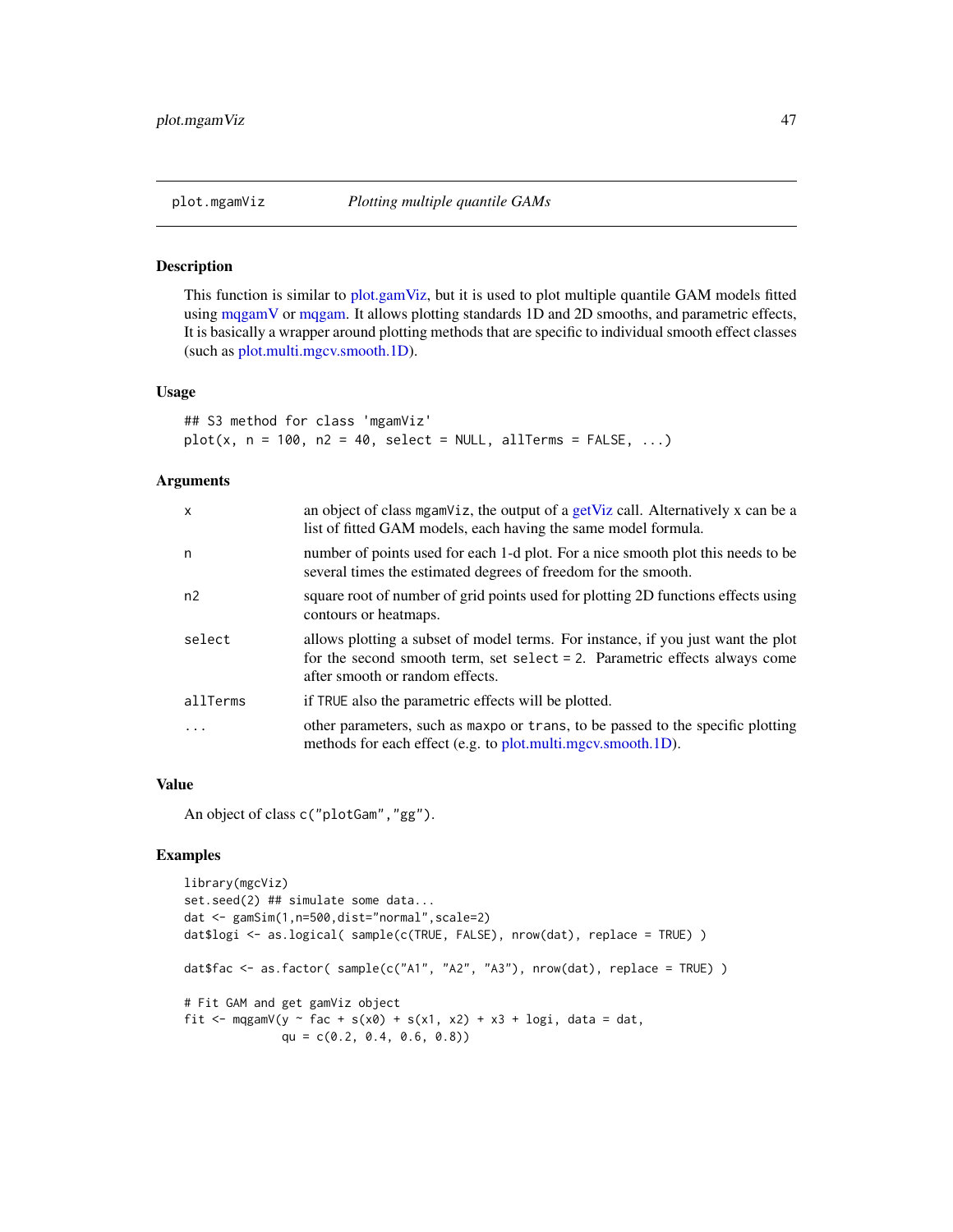```
print(plot(fit, select = 1:4, allTerms = T), pages = 1)## Not run:
# Example where we are fitting the same model to different datasets, but
# plotting the estimate effects together
dat \leftarrow list()
for(ii in 1:4){
  # Simulate 4 datasets, we are adding 2 factor variables "fac" and "ref" just
  # for illustrating the plotting method (the two factors have no effect on y)
  n < -1000dat[[ii]] <- gamSim(1,n=n,dist="normal",scale=2)
  dat[[ii]]$fac <- as.factor( sample(c("A1", "A2", "A3"), n, replace = TRUE) )
  dat[[ii]]$ref <- as.factor( sample(letters[1:10], n, replace = TRUE) )
}
# Estimating model on each dataset
mods <- list()
for(ii in 1:4){
  mods[[ii]] \leftarrow gamV(y\sim s(x0) + s(x1, x2) + x3 + fac + s(ref, bs = "re"), data = dat[[ii]])}
# Names will be used to identify the four models we have fitted
names(mods) <- c("M1", "M2", "M3", "M4")
# Plotting on the same plots
print(plot.mgamViz(mods, allTerms = TRUE), pages = 1)
## End(Not run)
```
<span id="page-47-0"></span>plot.mgcv.smooth.1D *Plotting one dimensional smooth effects*

## <span id="page-47-1"></span>Description

Plotting method for one dimensional smooth effects.

#### Usage

```
## S3 method for class 'mgcv.smooth.1D'
plot(
  x,
 n = 100,
  xlim = NULL,maxpo = 10000,
  trans = identity,
  unconditional = FALSE,
  seWithMean = FALSE,
  nsim = 0,
  ...
```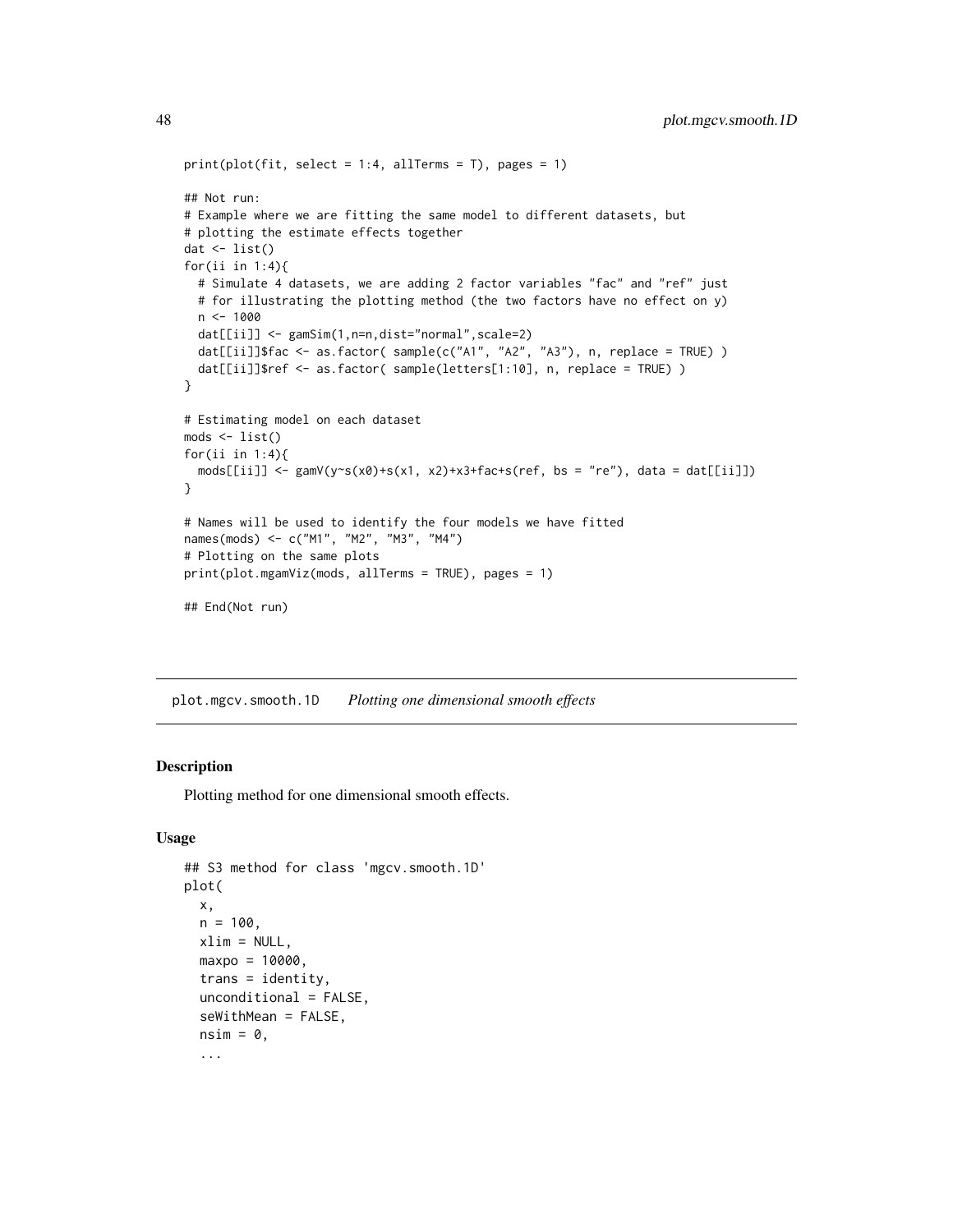$\mathcal{L}$ 

```
## S3 method for class 'multi.mgcv.smooth.1D'
plot(
 x,
 n = 100,xlim = NULL,maxpo = 10000,
 trans = identity,
 unconditional = FALSE,
 seWithMean = FALSE,
 asFact = NULL,...
\mathcal{L}
```
## Arguments

| X             | a smooth effect object, extracted using sm.                                                                                                                                                                                                                                                                                                                            |
|---------------|------------------------------------------------------------------------------------------------------------------------------------------------------------------------------------------------------------------------------------------------------------------------------------------------------------------------------------------------------------------------|
| n             | number of grid points used to compute main effect and c.i. lines. For a nice<br>smooth plot this needs to be several times the estimated degrees of freedom for<br>the smooth.                                                                                                                                                                                         |
| xlim          | if supplied then this pair of numbers are used as the x limits for the plot.                                                                                                                                                                                                                                                                                           |
| maxpo         | maximum number of residuals points that will be used by layers such as resRug()<br>and resPoints(). If number of datapoints > maxpo, then a subsample of maxpo<br>points will be taken.                                                                                                                                                                                |
| trans         | monotonic function to apply to the smooth and residuals, before plotting. Mono-<br>tonicity is not checked.                                                                                                                                                                                                                                                            |
| unconditional | if TRUE then the smoothing parameter uncertainty corrected covariance matrix<br>is used to compute uncertainty bands, if available. Otherwise the bands treat the<br>smoothing parameters as fixed.                                                                                                                                                                    |
| seWithMean    | if TRUE the component smooths are shown with confidence intervals that in-<br>clude the uncertainty about the overall mean. If FALSE then the uncertainty<br>relates purely to the centred smooth itself. Marra and Wood (2012) suggests<br>that TRUE results in better coverage performance, and this is also suggested by<br>simulation.                             |
| nsim          | number of smooth effect curves to be simulated from the posterior distribution.<br>These can be plotted using the <i>l_simLine layer</i> . See Examples section below.                                                                                                                                                                                                 |
| $\cdots$      | currently unused.                                                                                                                                                                                                                                                                                                                                                      |
| asFact        | determines whether to use a factor or colour bar legend for plot.multi.mgcv.smooth.1D.<br>For most models the default is TRUE. When working with QGAM models fitted<br>with mqgamV, the default is FALSE for less than 10 quantiles, TRUE otherwise.<br>For QGAM models there a third option, $a$ sFact = "force", which forces the<br>use of a discrete colour scale. |

## Value

An objects of class plotSmooth.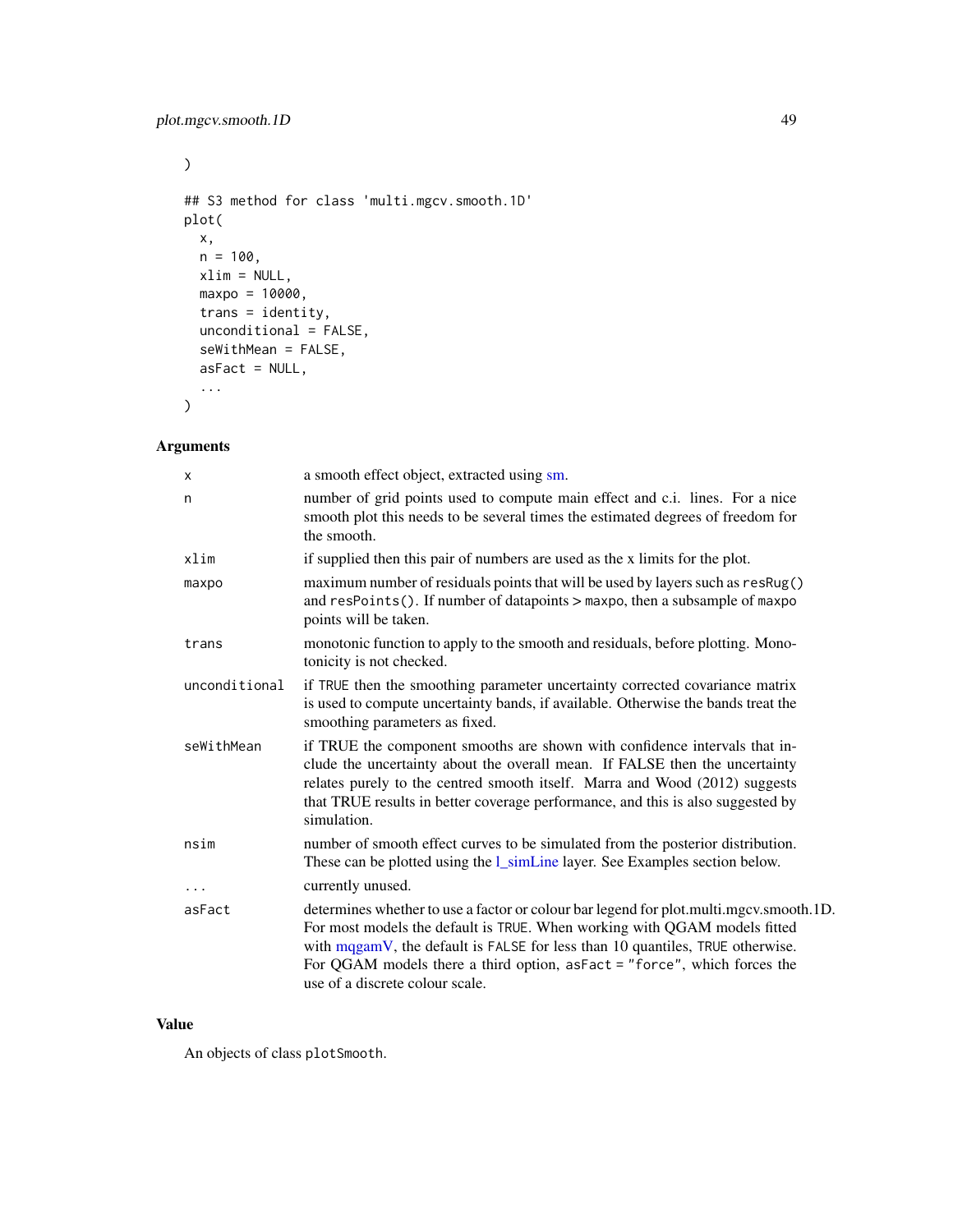#### References

Marra, G and S.N. Wood (2012) Coverage Properties of Confidence Intervals for Generalized Additive Model Components. Scandinavian Journal of Statistics.

```
library(mgcViz)
n <- 1e3
x1 \leftarrow \text{rnorm}(n)x2 \le - rnorm(n)dat <- data.frame("x1" = x1, "x2" = x2,
                   "y" = sin(x1) + 0.5 \times x^{2^2} + pmax(x2, 0.2) * rnorm(n))
b \leq -\text{bamV}(y \leq s(x1) + s(x2)), data = dat, method = "fREML", aGam = list(discrete = TRUE))
o \leq plot(sm(b, 1), nsim = 50) # 50 posterior simulations
## Not run:
# Plot with fitted effect + posterior simulations + rug on x axis
( o < - o + l\_simLine() + l\_fitLine(colour = "red") +l_rug(alpha = 0.8))
# Add CI lines at 1*sigma and 5*sigma
( o \leq - o + l_ciLine(mul = 1) + l_ciLine(mul = 5, colour = "blue", linetype = 2) )
# Add partial residuals and change theme
( o + 1_{-} points (shape = 19, size = 1, alpha = 0.2) + theme_{\_}lasis( ) )# Get second effect plot
o2 \leq -plot(\text{sm}(b, 2))# Plot it with polygon for partial residuals
o2 + l_cipoly(mul = 5, fill = "light blue") +l_fitLine(linetype = 2, colour = "red")
# Plot is with conditional density of partial residuals
o2 + 1<sup>dens</sup>(type = "cond", alpha = 0.9) +
  l_fitLine(linetype = 2, colour = "red")
########
# Quantile GAM example
########
# Fit model
b <- mqgamV(y ~ s(x1) + s(x2), qu = c(0.2, 0.5, 0.8), data = dat)
plot(sm(b, 1)) + l_fitLine(linetype = 2) + l_rug(colour = "blue")## End(Not run)
```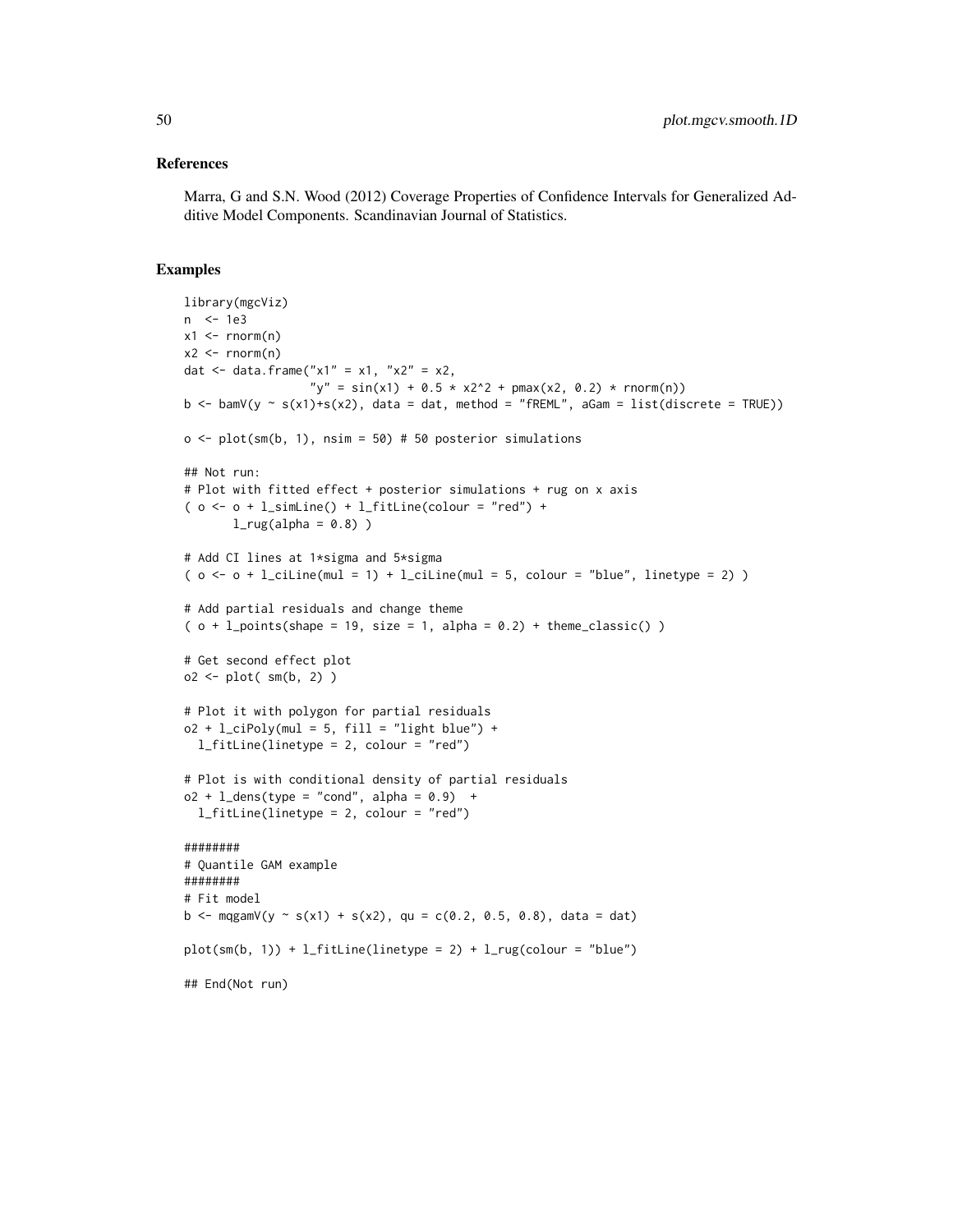## <span id="page-50-0"></span>Description

Plotting method for two dimensional smooth effects.

#### Usage

```
## S3 method for class 'mgcv.smooth.2D'
plot(
 x,
 n = 40,
 xlim = NULL,ylim = NULL,
 maxpo = 10000,
  too.far = 0.1,
  trans = identity,
  seWithMean = FALSE,
 unconditional = FALSE,
  ...
)
## S3 method for class 'multi.mgcv.smooth.2D'
plot(
 x,
 n = 30,
 xlim = NULL,ylim = NULL,
 maxpo = 10000,
  too.far = 0.1,
  trans = identity,
  seWithMean = FALSE,
  unconditional = FALSE,
 a.facet = list(),...
\mathcal{L}
```

| x    | a smooth effect object, extracted using sm.                                  |
|------|------------------------------------------------------------------------------|
| n    | sqrt of the number of grid points used to compute the effect plot.           |
| xlim | if supplied then this pair of numbers are used as the x limits for the plot. |
| vlim | if supplied then this pair of numbers are used as the y limits for the plot. |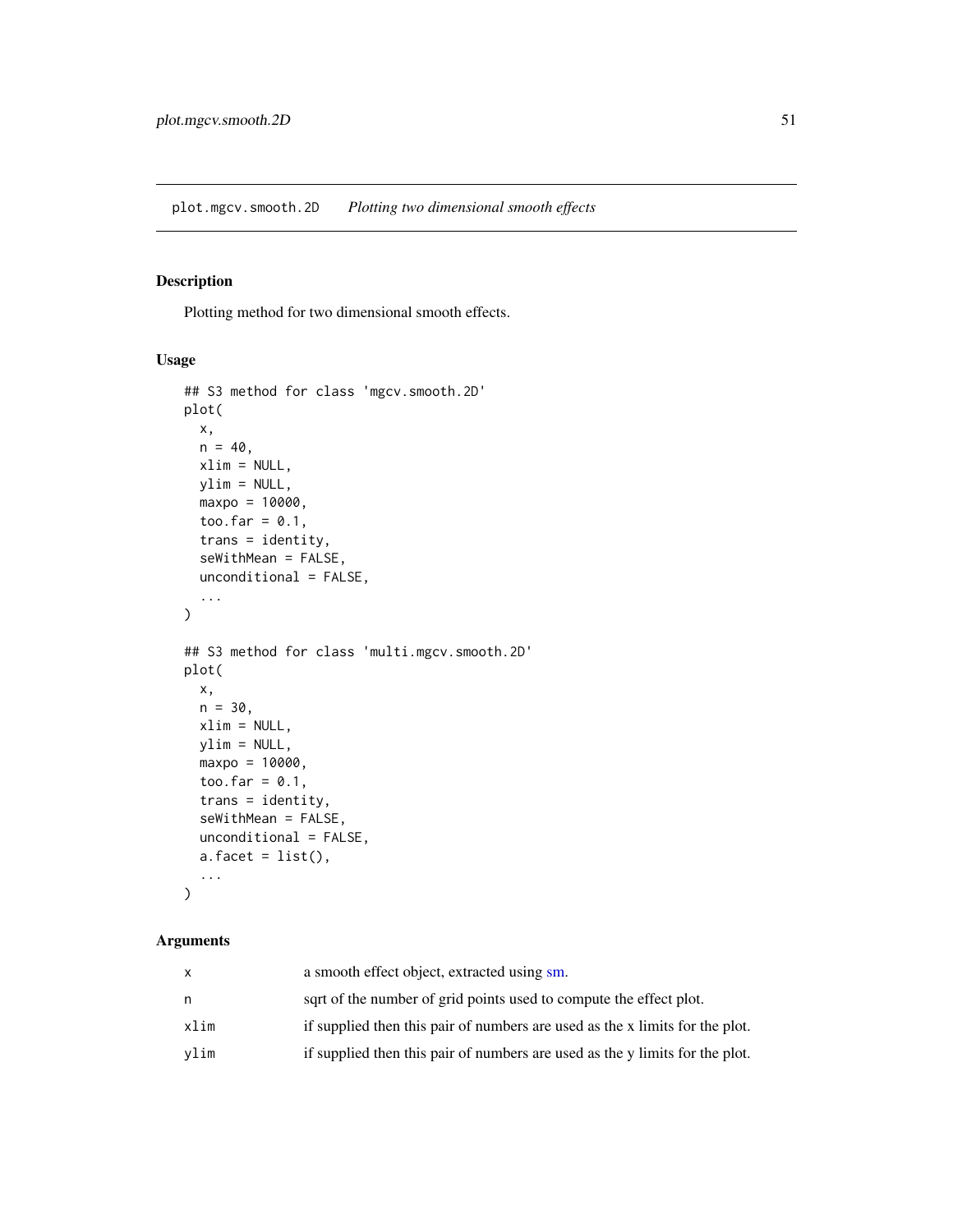| maxpo         | maximum number of residuals points that will be used by layers such as resRug()<br>and resPoints(). If number of datapoints > maxpo, then a subsample of maxpo<br>points will be taken.                                                                                                                                                                                                                                   |
|---------------|---------------------------------------------------------------------------------------------------------------------------------------------------------------------------------------------------------------------------------------------------------------------------------------------------------------------------------------------------------------------------------------------------------------------------|
| too.far       | if greater than 0 then this is used to determine when a location is too far from<br>data to be plotted. This is useful since smooths tend to go wild away from data.<br>The data are scaled into the unit square before deciding what to exclude, and<br>too far is a distance within the unit square. Setting to zero can make plotting<br>faster for large datasets, but care then needed with interpretation of plots. |
| trans         | monotonic function to apply to the smooth and residuals, before plotting. Mono-<br>tonicity is not checked.                                                                                                                                                                                                                                                                                                               |
| seWithMean    | if TRUE the component smooths are shown with confidence intervals that in-<br>clude the uncertainty about the overall mean. If FALSE then the uncertainty<br>relates purely to the centred smooth itself. Marra and Wood (2012) suggests<br>that TRUE results in better coverage performance, and this is also suggested by<br>simulation.                                                                                |
| unconditional | if TRUE then the smoothing parameter uncertainty corrected covariance matrix<br>is used to compute uncertainty bands, if available. Otherwise the bands treat the<br>smoothing parameters as fixed.                                                                                                                                                                                                                       |
|               | currently unused.                                                                                                                                                                                                                                                                                                                                                                                                         |
| a.facet       | arguments to be passed to ggplot2::facet_wrap or ggplot2::facet_grid. The for-<br>mer gets called when fix contains one vector, the latter when fix contains two<br>vectors.                                                                                                                                                                                                                                              |
|               |                                                                                                                                                                                                                                                                                                                                                                                                                           |

#### Value

An objects of class plotSmooth.

#### References

Marra, G and S.N. Wood (2012) Coverage Properties of Confidence Intervals for Generalized Additive Model Components. Scandinavian Journal of Statistics.

```
library(mgcViz)
set.seed(2) ## simulate some data...
dat \leq gamSim(1, n = 700, dist = "normal", scale = 2)
b <- gam(y ~ s(x0) + s(x1, x2) + s(x3), data = dat, method = "REML")
b \leftarrow getViz(b)# Plot 2D effect with noised-up raster, contour and rug for design points
# Opacity is proportional to the significance of the effect
plot(sm(b, 2)) + 1_{}fitRaster(pTrans = zto1(0.05, 2, 0.1), noiseup = TRUE) +l_rug() + l_fitContour()
# Plot contour of effect joint density of design points
plot(sm(b, 2)) + l_{dens(type = "joint") + l_{points}( ) + l_{fitContour( ) +}coord_cartesian(expand = FALSE) # Fill the plot
```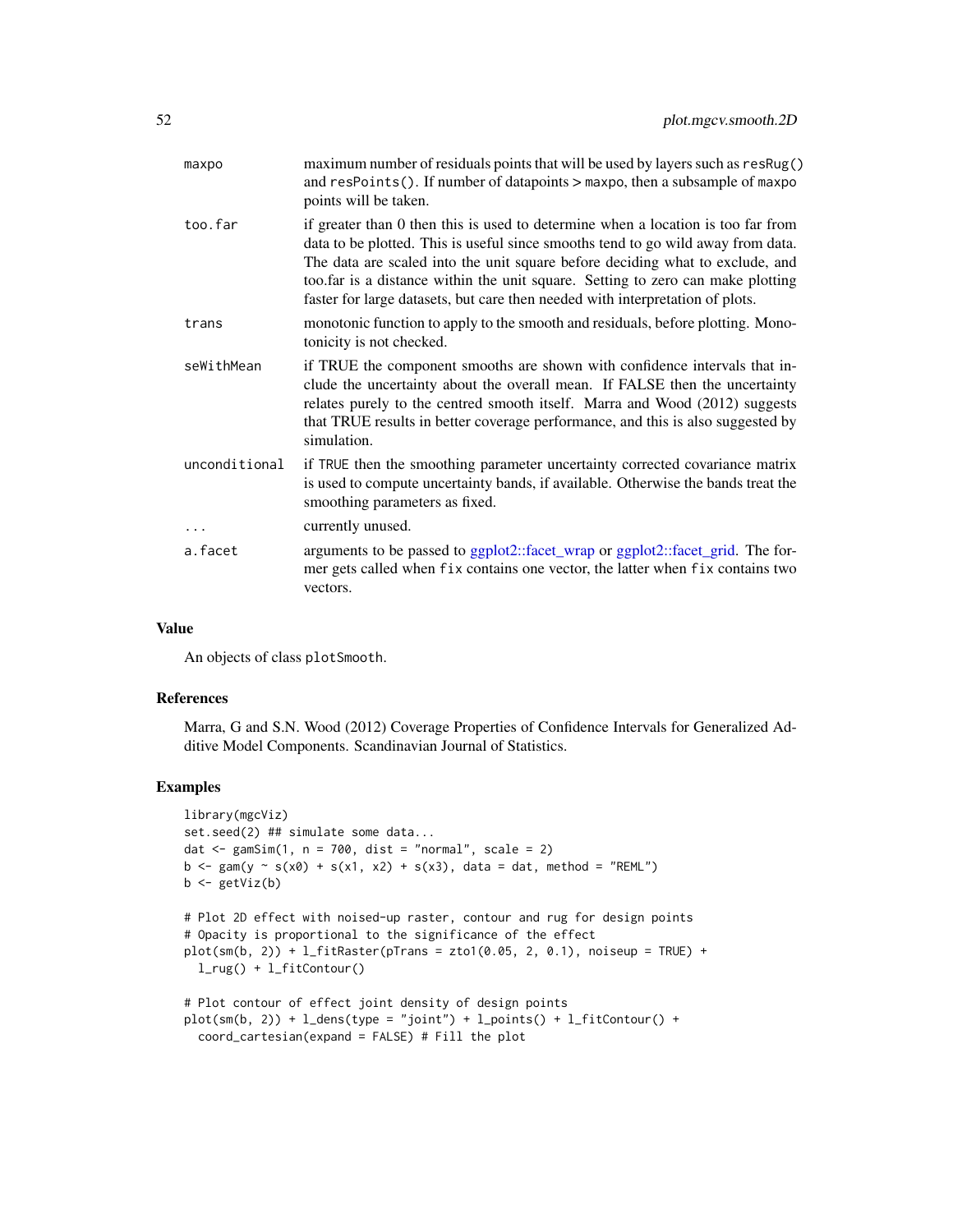```
###
# Quantile GAM example
###
b <- mqgamV(y ~ s(x0) + s(x1, x2) + s(x3), qu = c(0.3, 0.7), data = dat)
plot(sm(b, 2)) + l_fitRaster(noiseup = TRUE) + l_fitContour(colour = 2)
```
plot.mgcv.smooth.MD *Plotting slice of higher-dimensional smooth effects*

## Description

This function plots a 2D slice of a higher-dimensional smooth effects.

## Usage

```
## S3 method for class 'mgcv.smooth.MD'
plot(
 x,
  fix,
 n = 40,
 xlim = NULL,
 ylim = NULL,
 maxpo = 10000,too.far = c(0.1, NA),
  trans = identity,
  seWithMean = FALSE,
  unconditional = FALSE,
  ...
```
)

| X     | a smooth effect object, extracted using sm.                                                                                                                                             |
|-------|-----------------------------------------------------------------------------------------------------------------------------------------------------------------------------------------|
| fix   | a named vector indicating which variables must be kept fixed and to what values.<br>When plotting a smooth in $(d+2)$ dimensions, then d variables must be fixed.                       |
| n     | sqrt of the number of grid points used to compute the effect plot.                                                                                                                      |
| xlim  | if supplied then this pair of numbers are used as the x limits for the plot.                                                                                                            |
| ylim  | if supplied then this pair of numbers are used as the y limits for the plot.                                                                                                            |
| maxpo | maximum number of residuals points that will be used by layers such as resRug()<br>and resPoints(). If number of datapoints > maxpo, then a subsample of maxpo<br>points will be taken. |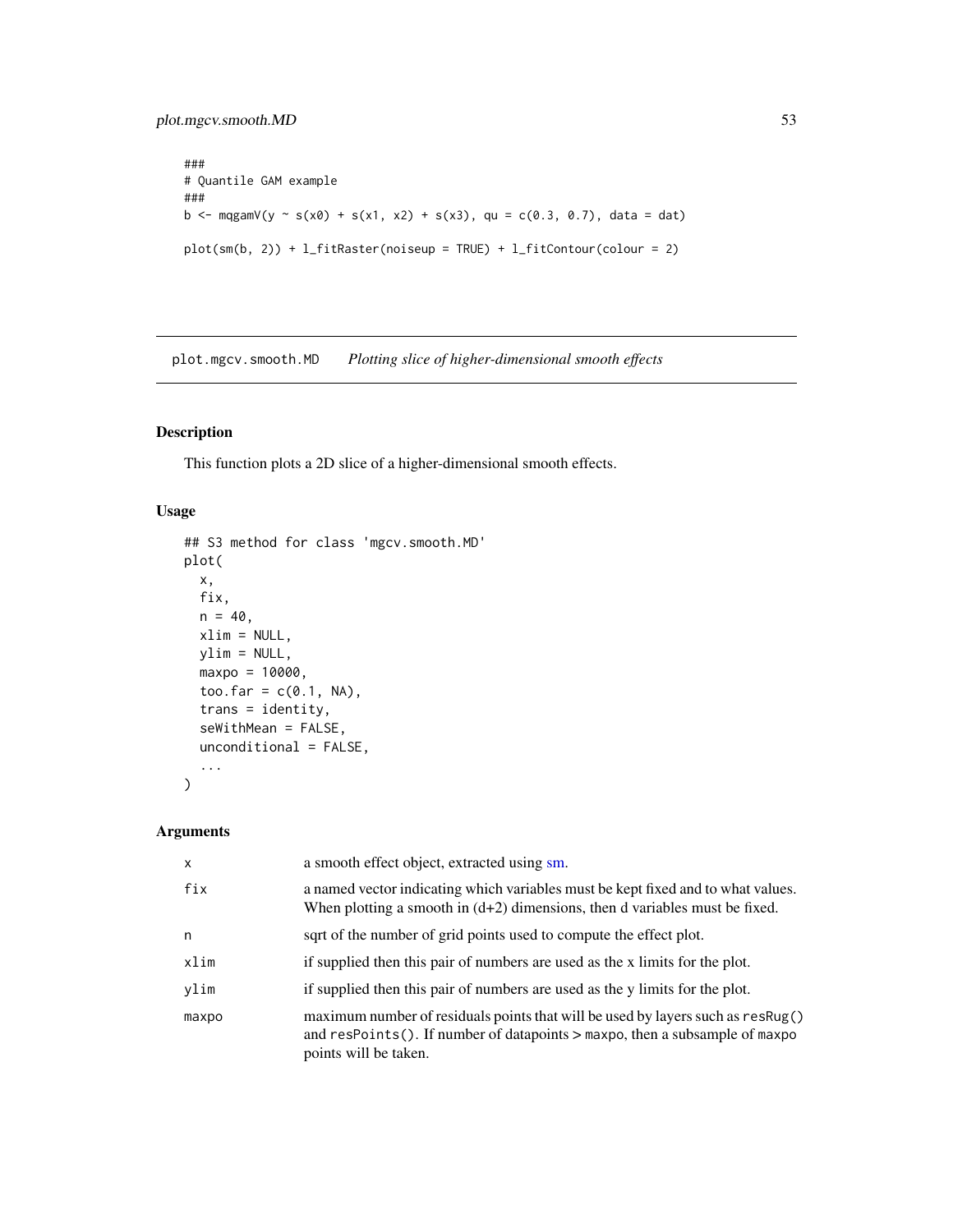| too.far       | a numeric vector with two entries. The first has the same interpretation as in<br>plot.mgcv.smooth.2D and it avoids plotting the smooth effect in areas that are<br>too far form any observation. The distance will be calculated only using the<br>variables which are not in fix (see above). Hence in two dimensions, not in<br>the full $d+2$ dimensions. Set it to $-1$ to plot the whole smooth. The second<br>entry determines which residuals and covariates pairs are closed enough to the<br>selected slice. If left to NA on the 10\ closest (in terms of scaled Euclidean<br>distance) to the current slice will be plotted. Set it to -1 to plot all the residuals. |
|---------------|----------------------------------------------------------------------------------------------------------------------------------------------------------------------------------------------------------------------------------------------------------------------------------------------------------------------------------------------------------------------------------------------------------------------------------------------------------------------------------------------------------------------------------------------------------------------------------------------------------------------------------------------------------------------------------|
| trans         | monotonic function to apply to the smooth and residuals, before plotting. Mono-<br>tonicity is not checked.                                                                                                                                                                                                                                                                                                                                                                                                                                                                                                                                                                      |
| seWithMean    | if TRUE the component smooths are shown with confidence intervals that in-<br>clude the uncertainty about the overall mean. If FALSE then the uncertainty<br>relates purely to the centred smooth itself. Marra and Wood (2012) suggests<br>that TRUE results in better coverage performance, and this is also suggested by<br>simulation.                                                                                                                                                                                                                                                                                                                                       |
| unconditional | if TRUE then the smoothing parameter uncertainty corrected covariance matrix<br>is used to compute uncertainty bands, if available. Otherwise the bands treat the<br>smoothing parameters as fixed.                                                                                                                                                                                                                                                                                                                                                                                                                                                                              |
|               | currently unused.                                                                                                                                                                                                                                                                                                                                                                                                                                                                                                                                                                                                                                                                |

## Value

An objects of class plotSmooth.

## References

Marra, G and S.N. Wood (2012) Coverage Properties of Confidence Intervals for Generalized Additive Model Components. Scandinavian Journal of Statistics.

```
## Not run:
## 3D example
library(mgcViz)
n <- 1e3
x \le - rnorm(n); y \le - rnorm(n); z \le - rnorm(n)
ob <- (x-z)^2 + (y-z)^2 + rnorm(n)b \leq -\text{gam}(\text{ob} \sim s(x, y, z))b \leftarrow getViz(b)# Plot one 2D slice
plot( sm(b, 1), fix = c("z"=0) ) + l_fitRaster(noiseup = TRUE, mul = 3) +
  l_fitContour(linetype = 2) + l_points(shape = 2)
## 4D
n <- 5e3
x \leq -rnorm(n); y \leq -rnorm(n); z \leq -rnorm(n); z2 \leq -rnorm(n)ob <- (x-z)^2 + (y-z)^2 + z^2 + z^2 + rnorm(n)
```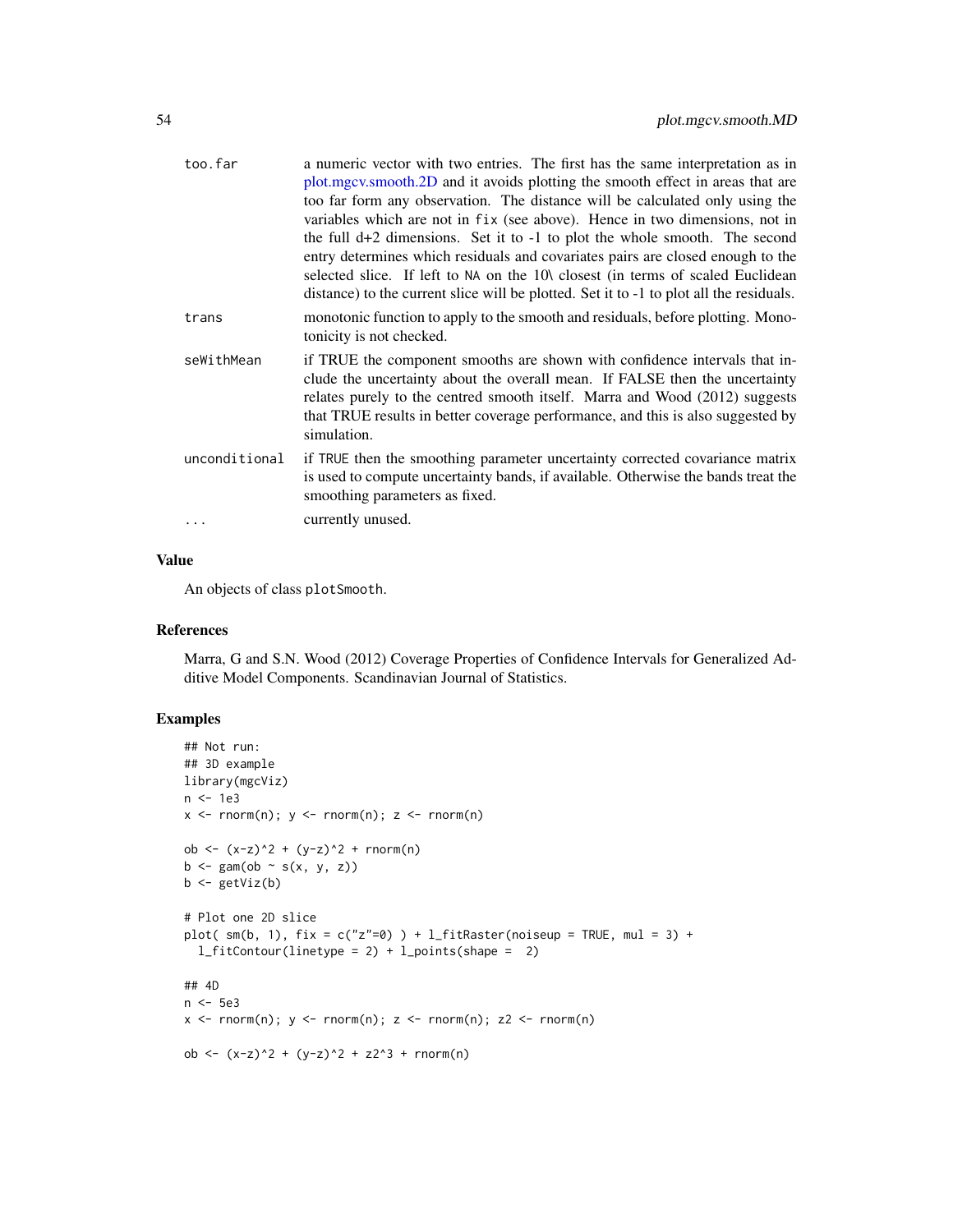## plot.mrf.smooth 55

```
b1 \le bam(ob \sim s(x, y, z, z2), discrete = TRUE)
b1 \leftarrow getViz(b1)# Plot one 2D slice
plot(sm(b1, 1), fix = c("z"-0, "z2"-1)) + l_fitRaster() + l_fitContour()## End(Not run)
```
<span id="page-54-0"></span>plot.mrf.smooth *Plotting Markov random field smooths*

#### Description

This is the plotting method for Markov random field smooths.

## Usage

```
## S3 method for class 'mrf.smooth'
plot(x, trans = identity, seWithMean = FALSE, unconditional = FALSE, ...)
```
## Arguments

| X             | a smooth effect object, extracted using sm.                                                                                                                                                                                                                                                                                                |
|---------------|--------------------------------------------------------------------------------------------------------------------------------------------------------------------------------------------------------------------------------------------------------------------------------------------------------------------------------------------|
| trans         | monotonic function to apply to the smooth and residuals, before plotting. Mono-<br>tonicity is not checked.                                                                                                                                                                                                                                |
| seWithMean    | if TRUE the component smooths are shown with confidence intervals that in-<br>clude the uncertainty about the overall mean. If FALSE then the uncertainty<br>relates purely to the centred smooth itself. Marra and Wood (2012) suggests<br>that TRUE results in better coverage performance, and this is also suggested by<br>simulation. |
| unconditional | if TRUE then the smoothing parameter uncertainty corrected covariance matrix<br>is used to compute uncertainty bands, if available. Otherwise the bands treat the<br>smoothing parameters as fixed.                                                                                                                                        |
| $\cdots$      | currently unused.                                                                                                                                                                                                                                                                                                                          |

## Value

An objects of class plotSmooth.

## References

Marra, G and S.N. Wood (2012) Coverage Properties of Confidence Intervals for Generalized Additive Model Components. Scandinavian Journal of Statistics.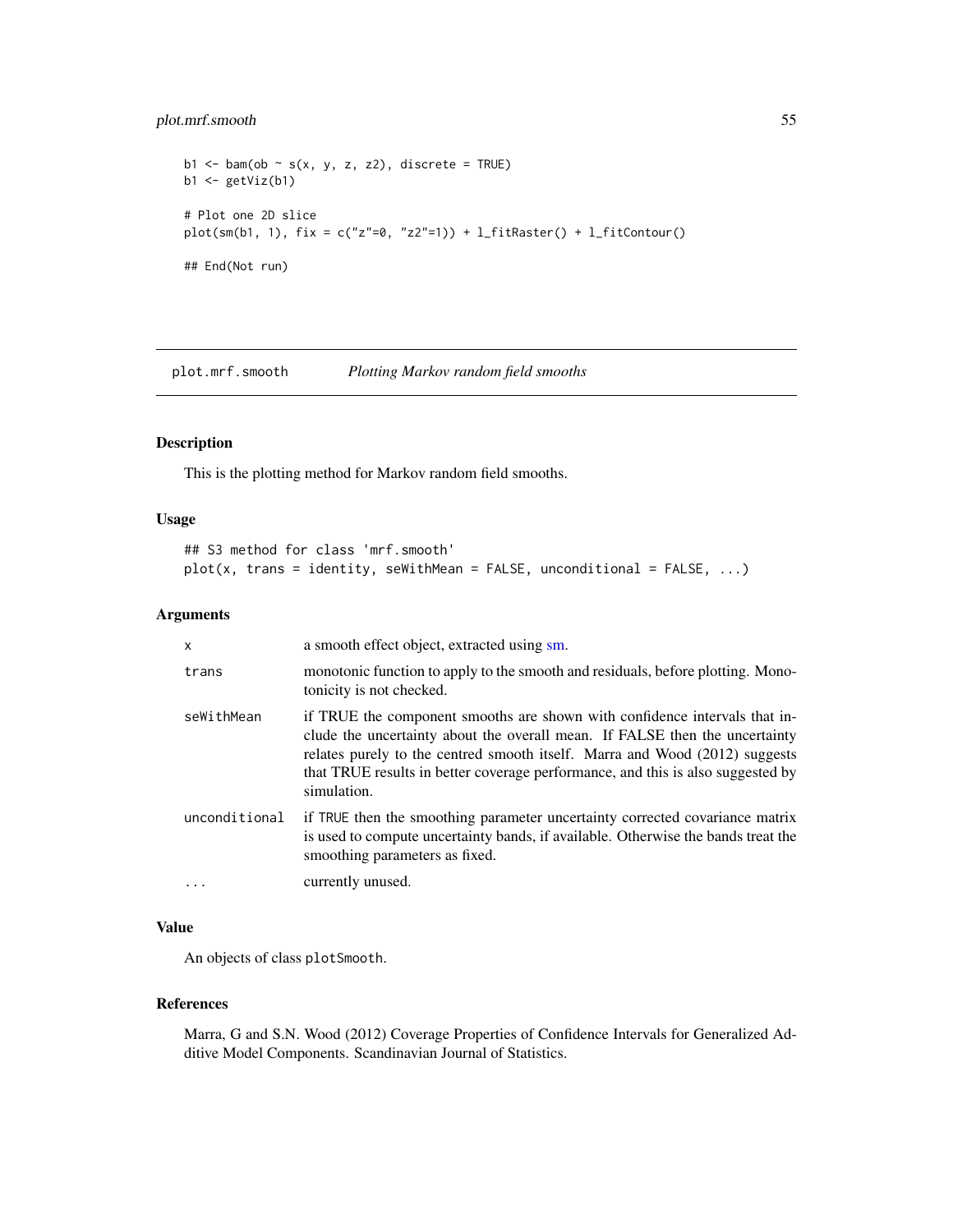### Examples

```
library(mgcViz)
## Load Columbus Ohio crime data (see ?columbus for details and credits)
data(columb) ## data frame
data(columb.polys) ## district shapes list
xt <- list(polys=columb.polys) ## neighbourhood structure info for MRF
par(mfrow=c(2,2))
## First a full rank MRF...
b <- gam(crime ~ s(district,bs="mrf",xt=xt),data=columb,method="REML")
b \leftarrow getViz(b)# Manual plot
plot(sm(b, 1)) + l\_poly(colour = 2) +scale_fill_gradientn(colours = heat.colors(50))
# Default plot
plot(b)
```
plot.multi.ptermFactor

*Plotting factor or logical parametric effects*

### Description

These are the plotting methods for parametric factor or logical effects.

#### Usage

```
## S3 method for class 'multi.ptermFactor'
plot(x, a.facet = list(), asFact = TRUE, ...)## S3 method for class 'multi.ptermLogical'
plot(x, \ldots)## S3 method for class 'ptermFactor'
plot(x, maxpo = 10000, trans = identity, ...)## S3 method for class 'ptermLogical'
plot(x, maxpo = 10000, trans = identity, ...)
```
## Arguments

| x |  | a factor or logical parametric effect object, extracted using pterm. |  |
|---|--|----------------------------------------------------------------------|--|
|---|--|----------------------------------------------------------------------|--|

a.facet arguments to be passed to [ggplot2::facet\\_wrap](#page-0-0) or [ggplot2::facet\\_grid.](#page-0-0) The former gets called when fix contains one vector, the latter when fix contains two vectors.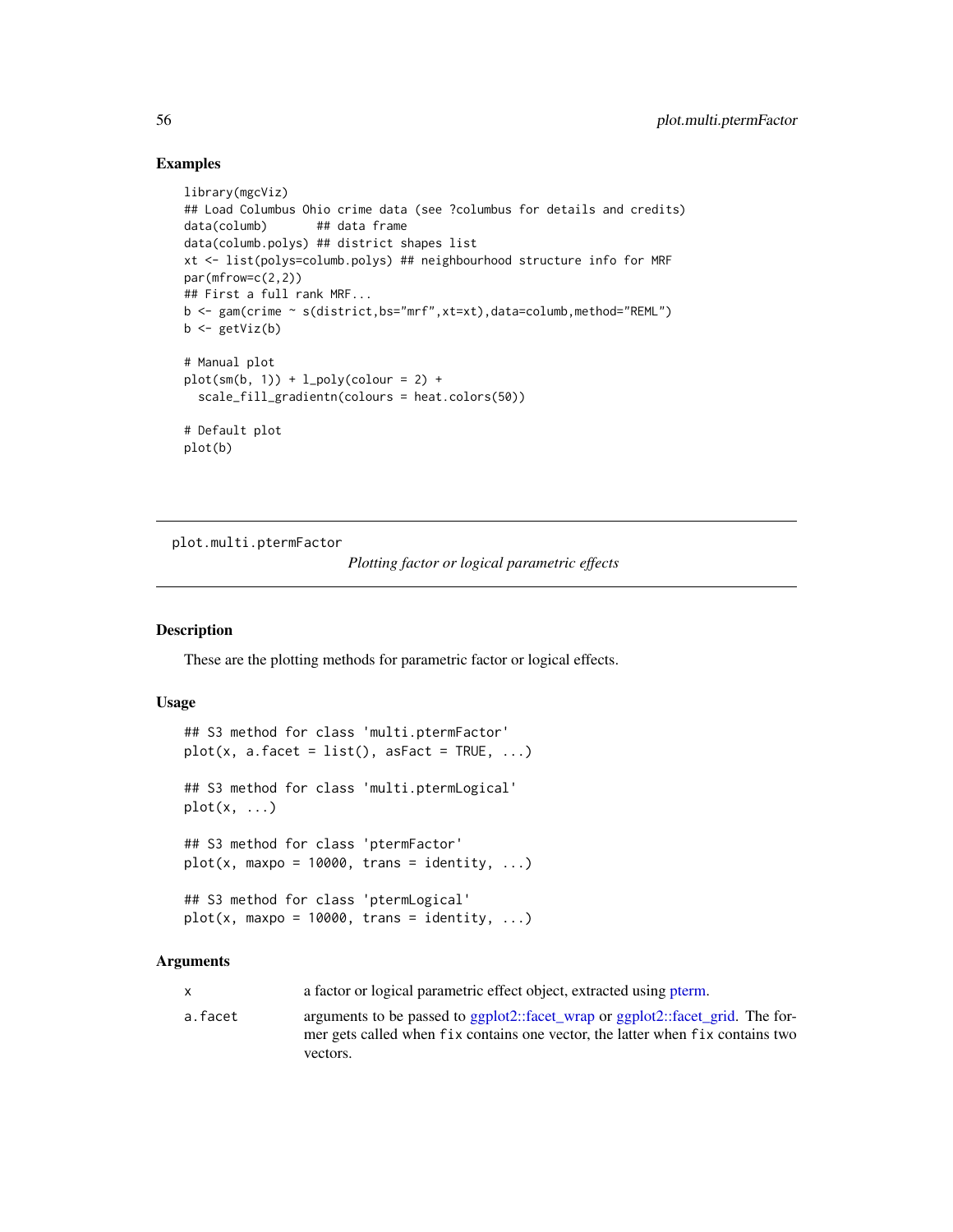| asFact   | relevant only when working with models fitted with magamV. If FALSE quantile<br>of interest (qu) is treated as a continuous variable, otherwise as a factor.                                 |
|----------|----------------------------------------------------------------------------------------------------------------------------------------------------------------------------------------------|
| $\cdots$ | currently unused.                                                                                                                                                                            |
| maxpo    | maximum number of residuals points that will be used by layers such as resRug()<br>and $resPoints()$ . If number of datapoints $>$ maxpo, then a subsample of maxpo<br>points will be taken. |
| trans    | monotonic function to apply to the fit, confidence intervals and residuals, before<br>plotting. Monotonicity is not checked.                                                                 |

## Value

An object of class plotSmooth.

## Examples

```
# Simulate data and fit GAM
set.seed(3)
dat <- gamSim(1,n=2000,dist="normal",scale=20)
dat$fac <- as.factor( sample(c("A1", "A2", "A3"), nrow(dat), replace = TRUE) )
dat$logi <- as.logical( sample(c(TRUE, FALSE), nrow(dat), replace = TRUE) )
bs <- "cr"; k <- 12
b \leq gam(y\leqfac + s(x0) + s(x1) + s(x2) + s(x3) + logi, data=dat)
o \leftarrow getViz(b, nsim = 0)# Extract factor terms and plot it
pt \leq pterm(o, 1)plot(pt) + l_cibar() + l_fitPoints(colour = 2) + l_rug(alpha = 0.2)# Use barplot instead of points
pt \leq- pterm(o, 1)plot(pt) + l_fitBar() + l_ciBar()
# Same with binary varible
pt \leq pterm(o, 2)
plot(pt) + l_fitPoints() + l_ciBar()
```
plot.multi.random.effect *Plotting random effects*

#### <span id="page-56-0"></span>Description

This is the plotting method for random effects (simple random intercepts).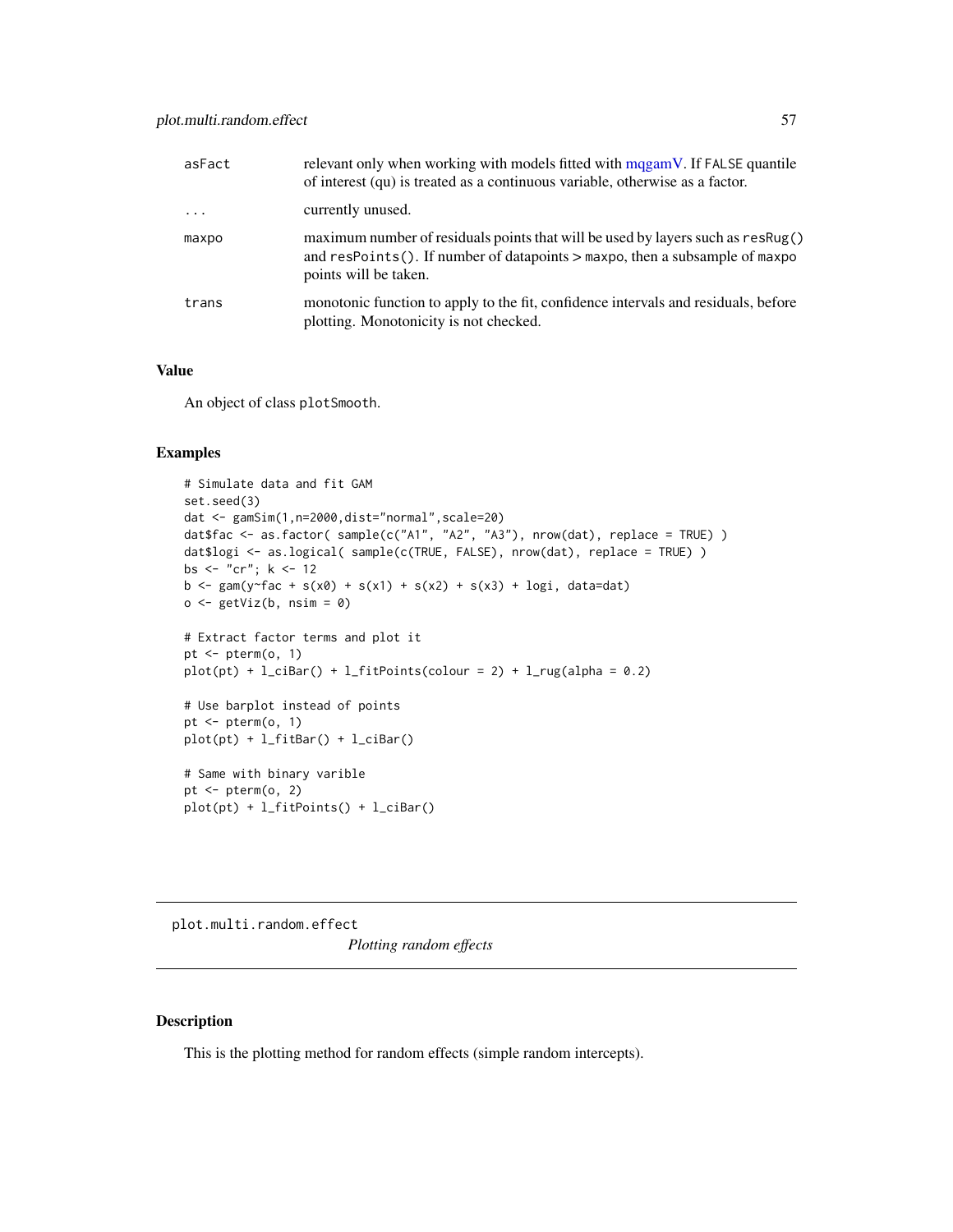#### Usage

```
## S3 method for class 'multi.random.effect'
plot(x, trans = identity, ...)## S3 method for class 'random.effect'
plot(x, trans = identity, ...)
```
## Arguments

|                         | a random effect object, extracted using sm.                                                                                  |
|-------------------------|------------------------------------------------------------------------------------------------------------------------------|
| trans                   | monotonic function to apply to the fit, confidence intervals and residuals, before<br>plotting. Monotonicity is not checked. |
| $\cdot$ $\cdot$ $\cdot$ | currently unused.                                                                                                            |

## Value

An object of class plotSmooth.

## Examples

```
library(mgcViz)
b <- gam(travel~s(Rail,bs="re"), data=Rail, method="REML")
b \leftarrow getViz(b)plot(sm(b, 1)) + l_fitLine(colour = 2, linetype = 2) + l_points() +
 l_ciLine(colour = 4, linetype = 3)
plot(sm(b, 1)) + l_cipoly() + l_points()# Default
plot(b)
###
# Quantile GAM version
###
b <- mqgamV(travel~s(Rail,bs="re"), data=as.data.frame(Rail), qu = c(0.2, 0.4, 0.6, 0.8))
plot(sm(b, 1)) + l_ciPoly() + l_points()
# Default
plot(b)
```
plot.ptermInteraction *Plotting parametric interactions*

## Description

This function is here only to deal with parametric interactions (eg x0:fact), which cannot be plotted at the moment.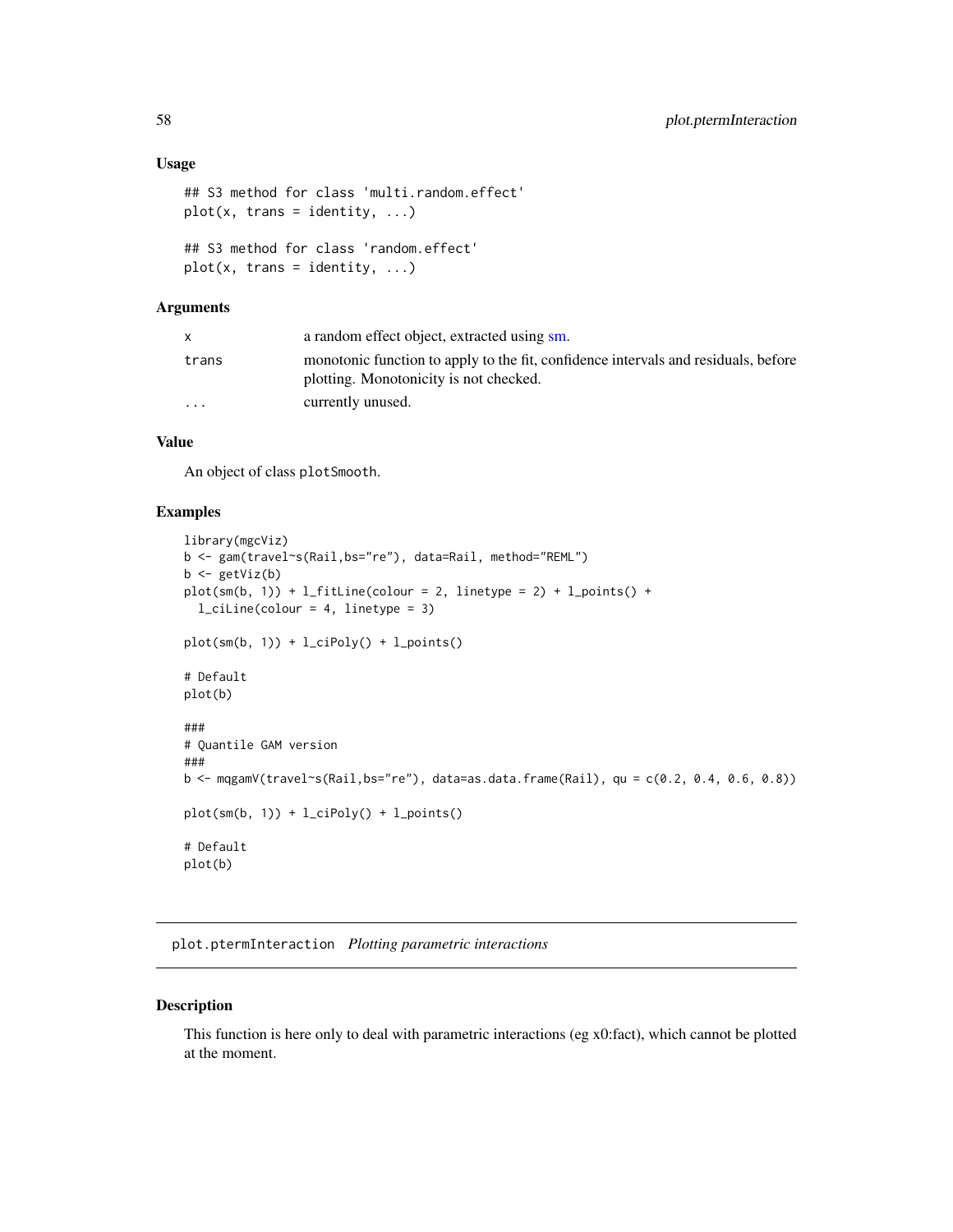## plot.ptermMatrixNumeric 59

## Usage

```
## S3 method for class 'ptermInteraction'
plot(x, \ldots)## S3 method for class 'multi.ptermInteraction'
plot(x, \ldots)
```
# Arguments

|          | a parametric interaction object, extracted using pterm. |
|----------|---------------------------------------------------------|
| $\cdots$ | currently unused.                                       |

## Value

Currently it returns NULL.

plot.ptermMatrixNumeric

*Plotting numeric parametric effects*

#### Description

This is the plotting method for parametric numerical effects.

## Usage

```
## S3 method for class 'ptermMatrixNumeric'
plot(x, n = 100, xlim = NULL, trans = identity, ...)
```
## S3 method for class 'multi.ptermNumeric'  $plot(x, \ldots)$ 

## S3 method for class 'ptermNumeric'  $plot(x, n = 100, xlim = NULL, maxpo = 10000, trans = identity, ...)$ 

| x        | a numerical parametric effect object, extracted using pterm.                                                                                                                                 |
|----------|----------------------------------------------------------------------------------------------------------------------------------------------------------------------------------------------|
| n        | number of grid points used to compute main effect and c.i. lines.                                                                                                                            |
| xlim     | if supplied then this pair of numbers are used as the x limits for the plot.                                                                                                                 |
| trans    | monotonic function to apply to the fit, confidence intervals and residuals, before<br>plotting. Monotonicity is not checked.                                                                 |
| $\cdots$ | currently unused.                                                                                                                                                                            |
| maxpo    | maximum number of residuals points that will be used by layers such as resRug()<br>and $resPoints()$ . If number of datapoints $>$ maxpo, then a subsample of maxpo<br>points will be taken. |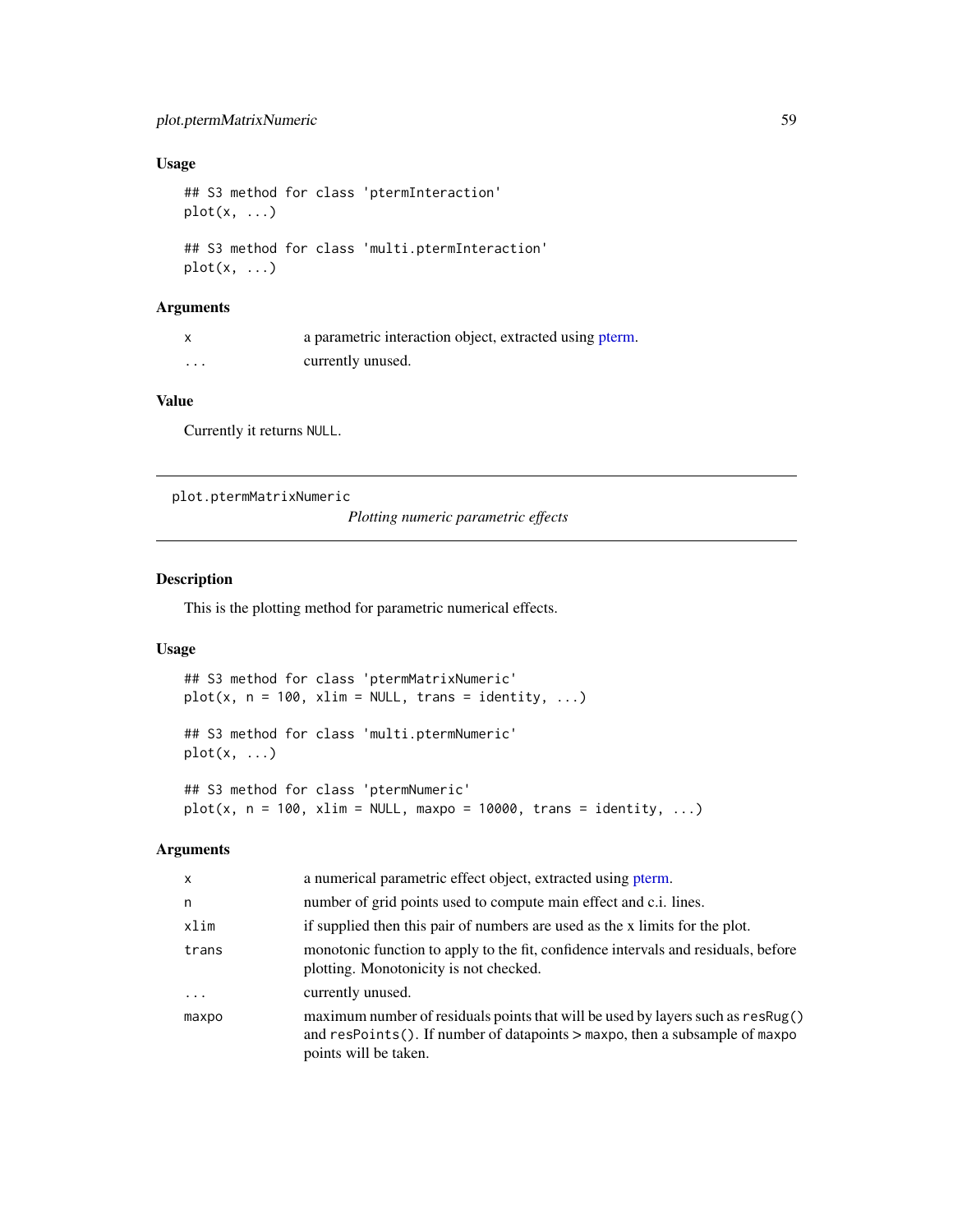## Value

An object of class plotSmooth.

## Examples

```
# Simulate data and fit GAM
set.seed(3)
dat <- gamSim(1,n=2000,dist="normal",scale=20)
bs <- "cr"; k <- 12
b <- gam(y ~ x0 + x1 + I(x1^2) + s(x2,bs=bs,k=k) +
             I(x1*x2) + s(x3, bs=bs), data=dat)
o <- getViz(b, nsim = 0)
# Extract first terms and plot it
pt <- pterm(o, 1)
plot(pt, n = 60) + l_cipoly() + l_fittle() + l_ciline()# Extract I(x1^2) terms and plot it with partial residuals
pt \leq pterm(o, 3)
plot(pt, n = 60) + l_cipoly() + l_fittle() + l_ciline() + l_points()
```
plot.sos.smooth *Plotting smooths on the sphere*

## Description

This is the plotting method for smooth effects on the sphere.

## Usage

```
## S3 method for class 'sos.smooth'
plot(
 x,
 n = 40,xlim = NULL,
 ylim = NULL,
 maxpo = 10000,
  too.far = 0.1,
 phi = 30,
  theta = 30,
  trans = identity,scheme = 0,
  seWithMean = FALSE,
 unconditional = FALSE,
  ...
\mathcal{L}
```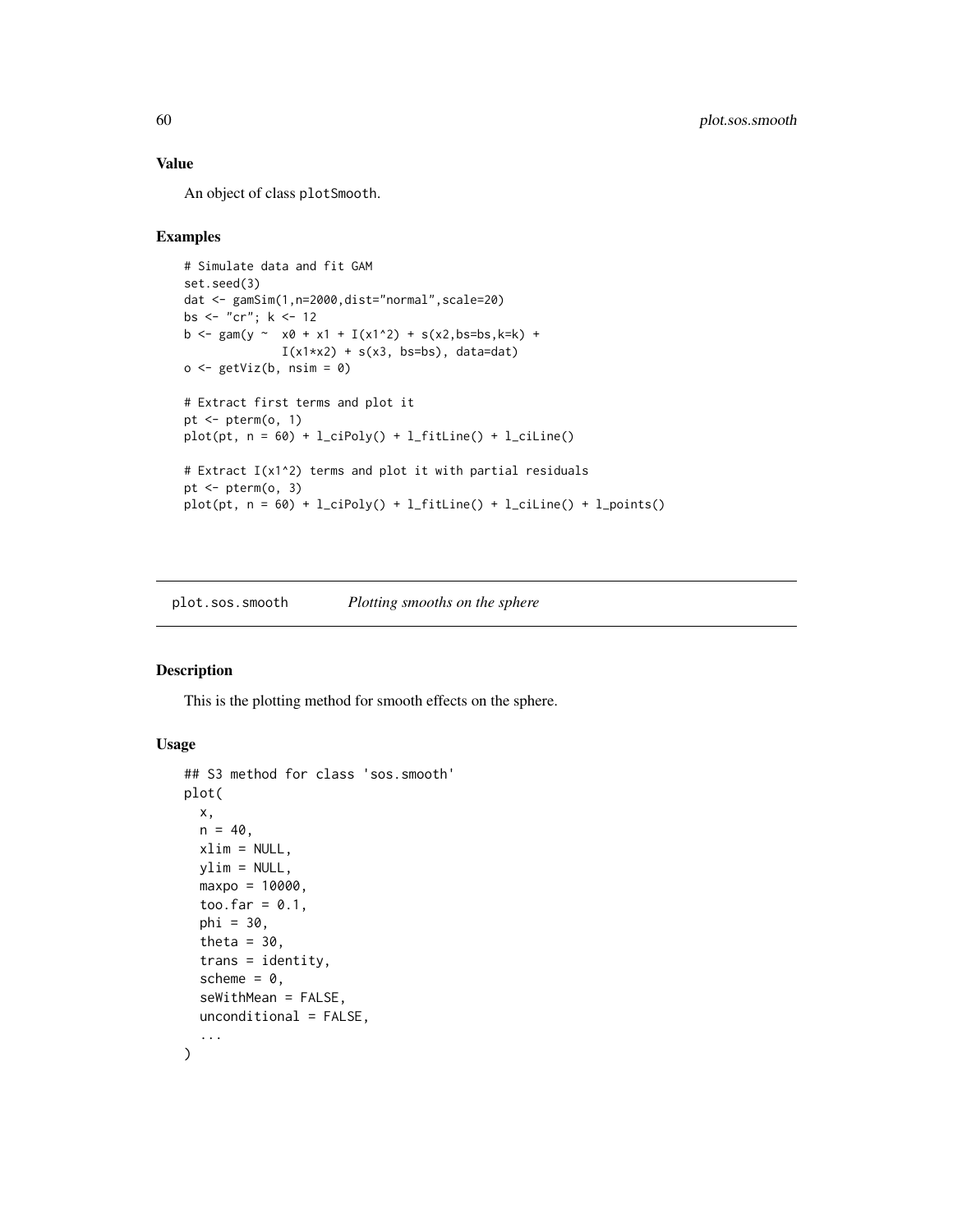## plot.sos.smooth 61

## Arguments

| X             | a smooth effect object, extracted using sm.                                                                                                                                                                                                                                                                                                                                                                               |
|---------------|---------------------------------------------------------------------------------------------------------------------------------------------------------------------------------------------------------------------------------------------------------------------------------------------------------------------------------------------------------------------------------------------------------------------------|
| n             | sqrt of the number of grid points used to compute the effect plot.                                                                                                                                                                                                                                                                                                                                                        |
| xlim          | if supplied then this pair of numbers are used as the x limits for the plot.                                                                                                                                                                                                                                                                                                                                              |
| ylim          | if supplied then this pair of numbers are used as the y limits for the plot.                                                                                                                                                                                                                                                                                                                                              |
| maxpo         | maximum number of residuals points that will be used by layers such as resRug()<br>and resPoints(). If number of datapoints > maxpo, then a subsample of maxpo<br>points will be taken.                                                                                                                                                                                                                                   |
| too.far       | if greater than 0 then this is used to determine when a location is too far from<br>data to be plotted. This is useful since smooths tend to go wild away from data.<br>The data are scaled into the unit square before deciding what to exclude, and<br>too.far is a distance within the unit square. Setting to zero can make plotting<br>faster for large datasets, but care then needed with interpretation of plots. |
| phi           | one of the plotting angles, relevant only if scheme $= 0$ .                                                                                                                                                                                                                                                                                                                                                               |
| theta         | the other plotting angle, relevant only if scheme $= 0$ .                                                                                                                                                                                                                                                                                                                                                                 |
| trans         | monotonic function to apply to the smooth and residuals, before plotting. Mono-<br>tonicity is not checked.                                                                                                                                                                                                                                                                                                               |
| scheme        | if 0 the smooth effect is plotted on the sphere. If 1 the smooth effect is plotted<br>on the two hemispheres.                                                                                                                                                                                                                                                                                                             |
| seWithMean    | if TRUE the component smooths are shown with confidence intervals that in-<br>clude the uncertainty about the overall mean. If FALSE then the uncertainty<br>relates purely to the centred smooth itself. Marra and Wood (2012) suggests<br>that TRUE results in better coverage performance, and this is also suggested by<br>simulation.                                                                                |
| unconditional | if TRUE then the smoothing parameter uncertainty corrected covariance matrix<br>is used to compute uncertainty bands, if available. Otherwise the bands treat the<br>smoothing parameters as fixed.                                                                                                                                                                                                                       |
|               | currently unused.                                                                                                                                                                                                                                                                                                                                                                                                         |

## Value

An objects of class plotSmooth.

## References

Marra, G and S.N. Wood (2012) Coverage Properties of Confidence Intervals for Generalized Additive Model Components. Scandinavian Journal of Statistics.

```
library(mgcViz)
set.seed(0)
n <- 400
```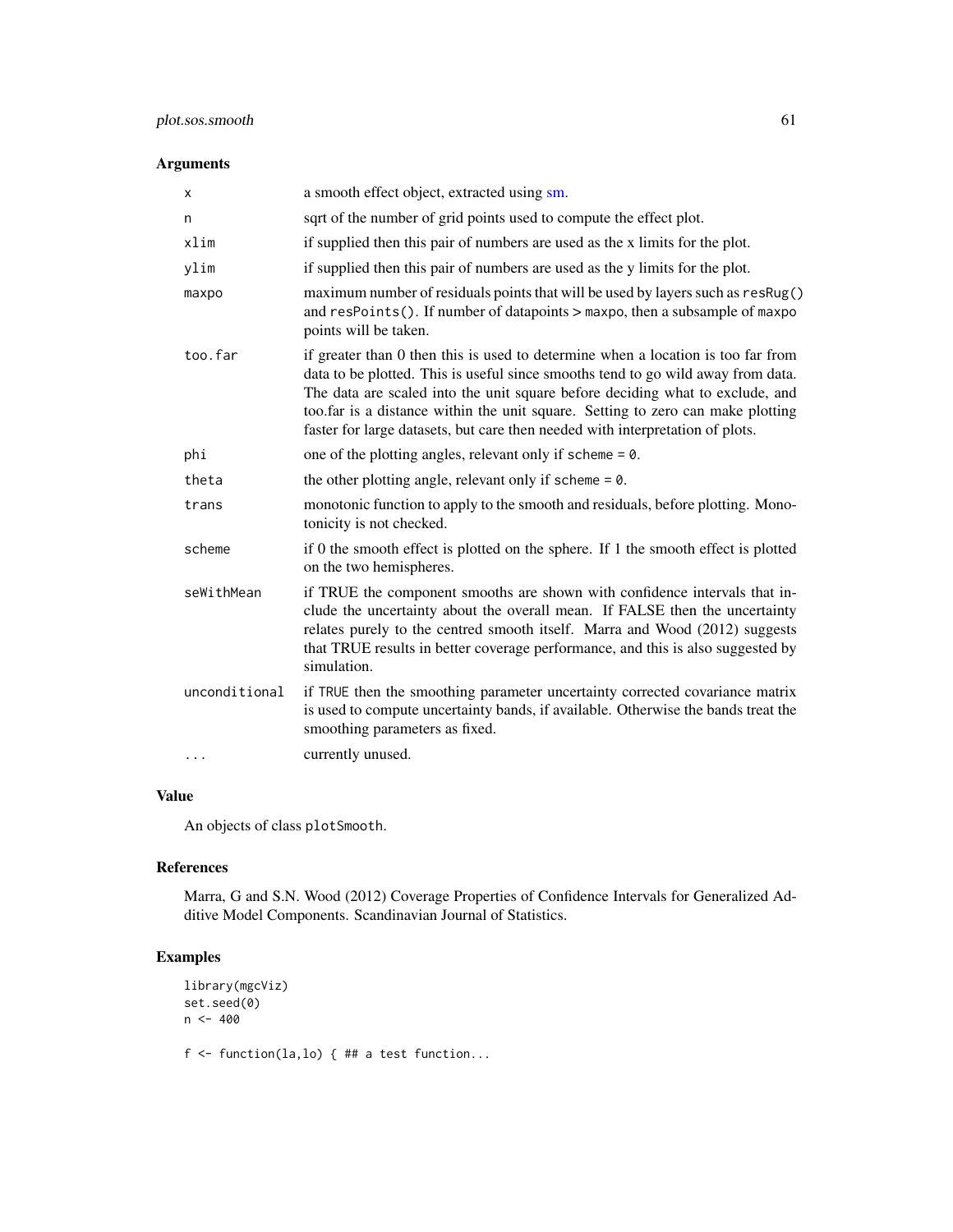```
sin(lo)*cos(la-.3)
}
## generate with uniform density on sphere...
lo <- runif(n)*2*pi-pi ## longitude
la <- runif(3*n)*pi-pi/2
ind \le runif(3*n)\lecos(la)
la \leftarrow la[ind];
la <- la[1:n]
ff \leftarrow f(la, lo)y <- ff + rnorm(n)*.2 ## test data
## generate data for plotting truth...
lam <- seq(-pi/2,pi/2,length=30)
lom <- seq(-pi,pi,length=60)
gr <- expand.grid(la=lam,lo=lom)
fz <- f(gr$la,gr$lo)
zm <- matrix(fz,30,60)
require(mgcv)
dat \le- data.frame(la = la *180/pi,lo = lo *180/pi,y=y)
## fit spline on sphere model...
bp <- gam(y~s(la,lo,bs="sos",k=60),data=dat)
bp <- getViz(bp)
# Plot on sphere
plot(sm(bp, 1), scheme=0) + l_fitRaster() + l_fitContour() +
   l\_points(shape = 19) + l\_rug() + l\_coordContour() + l\_bound()# Plotting as in standard 2D plots
plot(sm(bp, 1), scheme=1) + l_fitRaster() + l_fitContour() +
           l\_points(shape = 19) + l\_rug()
```
plotDiff *Generic plotting of differences*

## **Description**

Generic function for plotting differences between objects. Useful mainly for plotting the differences between two smooth effects.

#### Usage

plotDiff(...)

#### Arguments

... arguments to be passed to methods. This first one will determine which method will be called.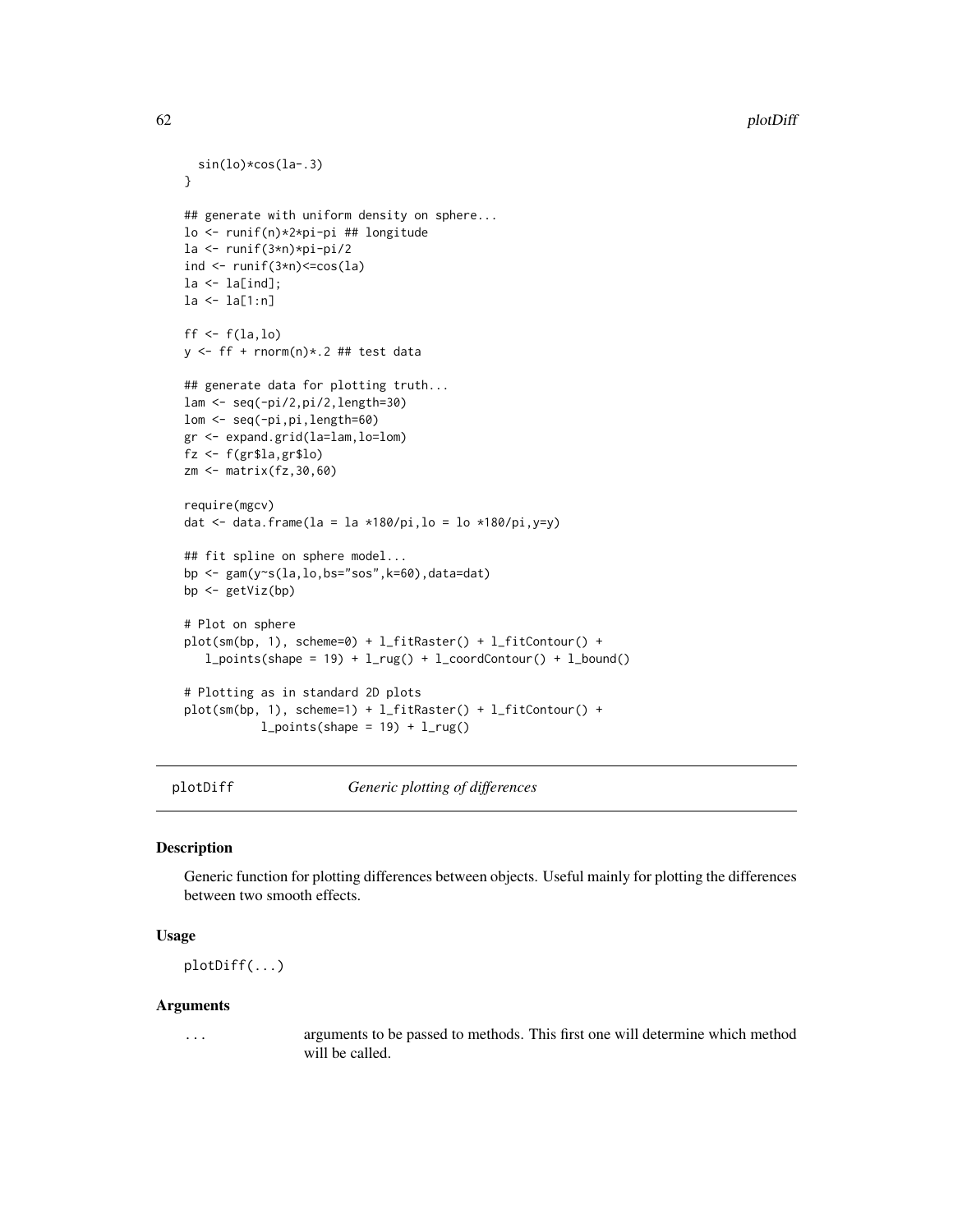#### See Also

[plotDiff.mgcv.smooth.1D,](#page-62-0) [plotDiff.mgcv.smooth.2D,](#page-63-0) [plotDiff.sos.smooth](#page-65-0)

```
plotDiff.mgcv.smooth.1D
```
*Plotting differences between two 1D smooth effects*

#### Description

This method can be used to plot the difference between two 1D smooth effects. Mainly meant to be used with by-factor smooths.

#### Usage

```
## S3 method for class 'mgcv.smooth.1D'
plotDiff(s1, s2, n = 100, trans = identity, unconditional = FALSE, ...)
```
#### Arguments

| s1            | a smooth effect object, extracted using sm.                                                                                                                                                         |
|---------------|-----------------------------------------------------------------------------------------------------------------------------------------------------------------------------------------------------|
| s2            | another smooth effect object.                                                                                                                                                                       |
| n             | number of grid points used to compute main effects and c.i. lines. For a nice<br>smooth plot this needs to be several times the estimated degrees of freedom for<br>the smooth.                     |
| trans         | monotonic function to apply to the smooth and residuals, before plotting. Mono-<br>tonicity is not checked.                                                                                         |
| unconditional | if TRUE then the smoothing parameter uncertainty corrected covariance matrix<br>is used to compute uncertainty bands, if available. Otherwise the bands treat the<br>smoothing parameters as fixed. |
| $\cdots$      | currently unused.                                                                                                                                                                                   |

#### Details

Let sd be the difference between the fitted smooths, that is:  $sd = s1 - s2$ . sd is a vector of length n, and its covariance matrix is  $Cov(sd) = X1\$  where:  $X1 (X2)$  and  $Sig11 (Sig22)$  are the design matrix and the covariance matrix of the coefficients of s1 (s2), while Sig12 is the cross-covariance matrix between the coefficients of s1 and s2. To get the confidence intervals we need only diag(Cov(sd)), which here is calculated efficiently (without computing the whole of Cov(sd)).

#### Value

An objects of class plotSmooth.

#### References

Marra, G and S.N. Wood (2012) Coverage Properties of Confidence Intervals for Generalized Additive Model Components. Scandinavian Journal of Statistics.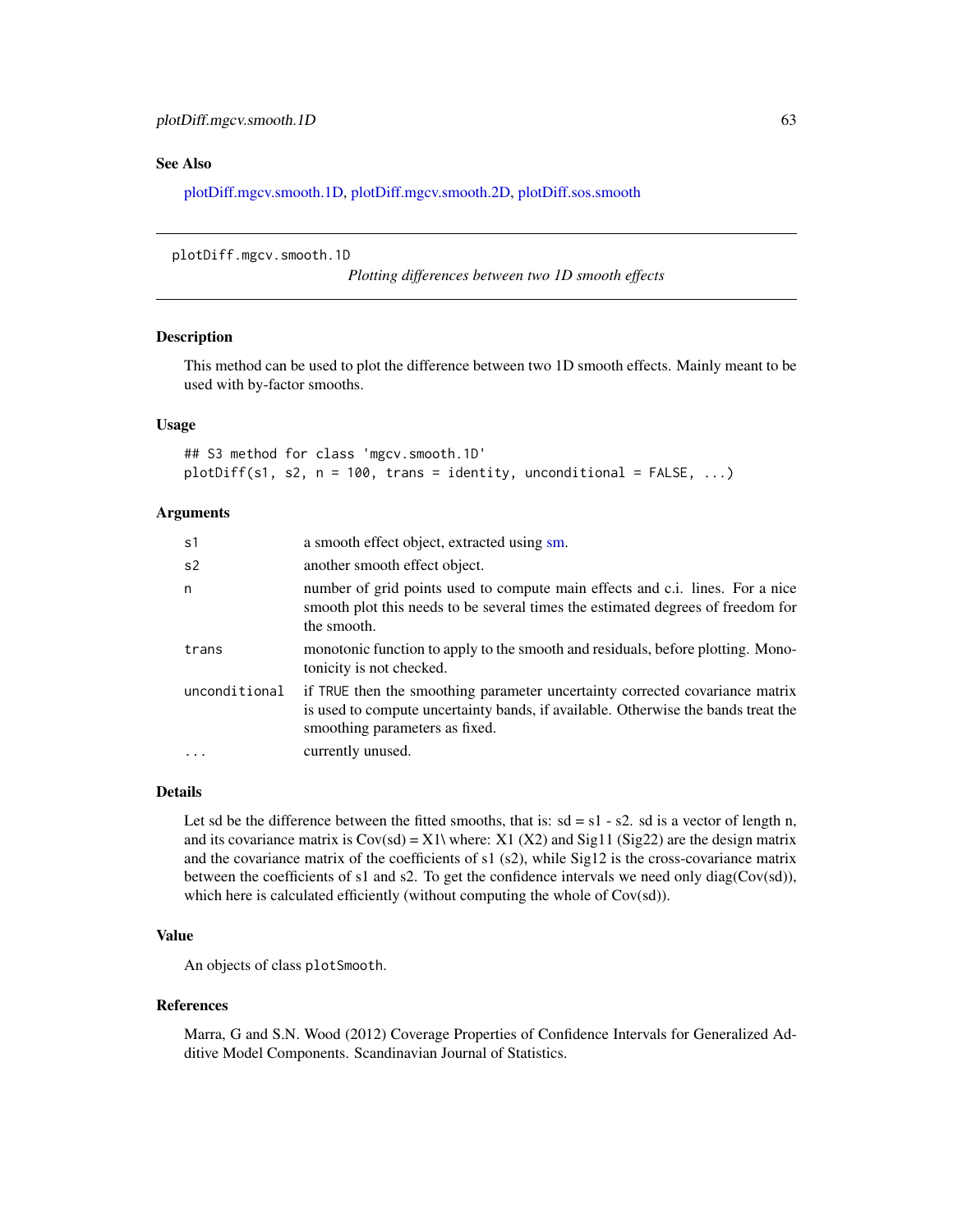## Examples

```
# Simulate data and add factors uncorrelated to the response
library(mgcViz)
set.seed(6898)
dat <- gamSim(1,n=1500,dist="normal",scale=20)
dat$fac <- as.factor( sample(c("A1", "A2", "A3"), nrow(dat), replace = TRUE) )
dat$logi <- as.logical( sample(c(TRUE, FALSE), nrow(dat), replace = TRUE) )
bs <- "cr"; k <- 12
b \leq -\text{gam}(y \sim s(x2,bs=bs,by = fac), data=dat)
o \leftarrow getViz(b, nsim = 0)# Extract the smooths correspoding to "A1" and "A2" and plot their differences
# with credible intervals
plotDiff(s1 = sm(o, 1), s2 = sm(o, 2)) + l_cipoly() +l_fitLine() + geom_hline(yintercept = 0, linetype = 2)
```
<span id="page-63-0"></span>plotDiff.mgcv.smooth.2D

*Plotting differences between two 2D smooth effects*

#### Description

This method can be used to plot the difference between two 2D smooth effects. Mainly meant to be used with by-factor smooths.

## Usage

```
## S3 method for class 'mgcv.smooth.2D'
plotDiff(
  s1,
  s2,
 n = 40,
  too.far = 0.1,
  trans = identity,
  unconditional = FALSE,
  ...
)
```

| s1      | a smooth effect object, extracted using sm.                                                                                                                                                                                                           |
|---------|-------------------------------------------------------------------------------------------------------------------------------------------------------------------------------------------------------------------------------------------------------|
| s2      | another smooth effect object.                                                                                                                                                                                                                         |
| n       | sqrt of the number of grid points used to compute the effect plot.                                                                                                                                                                                    |
| too.far | if greater than 0 then this is used to determine when a location is too far from<br>data to be plotted. This is useful since smooths tend to go wild away from data.<br>The data are scaled into the unit square before deciding what to exclude, and |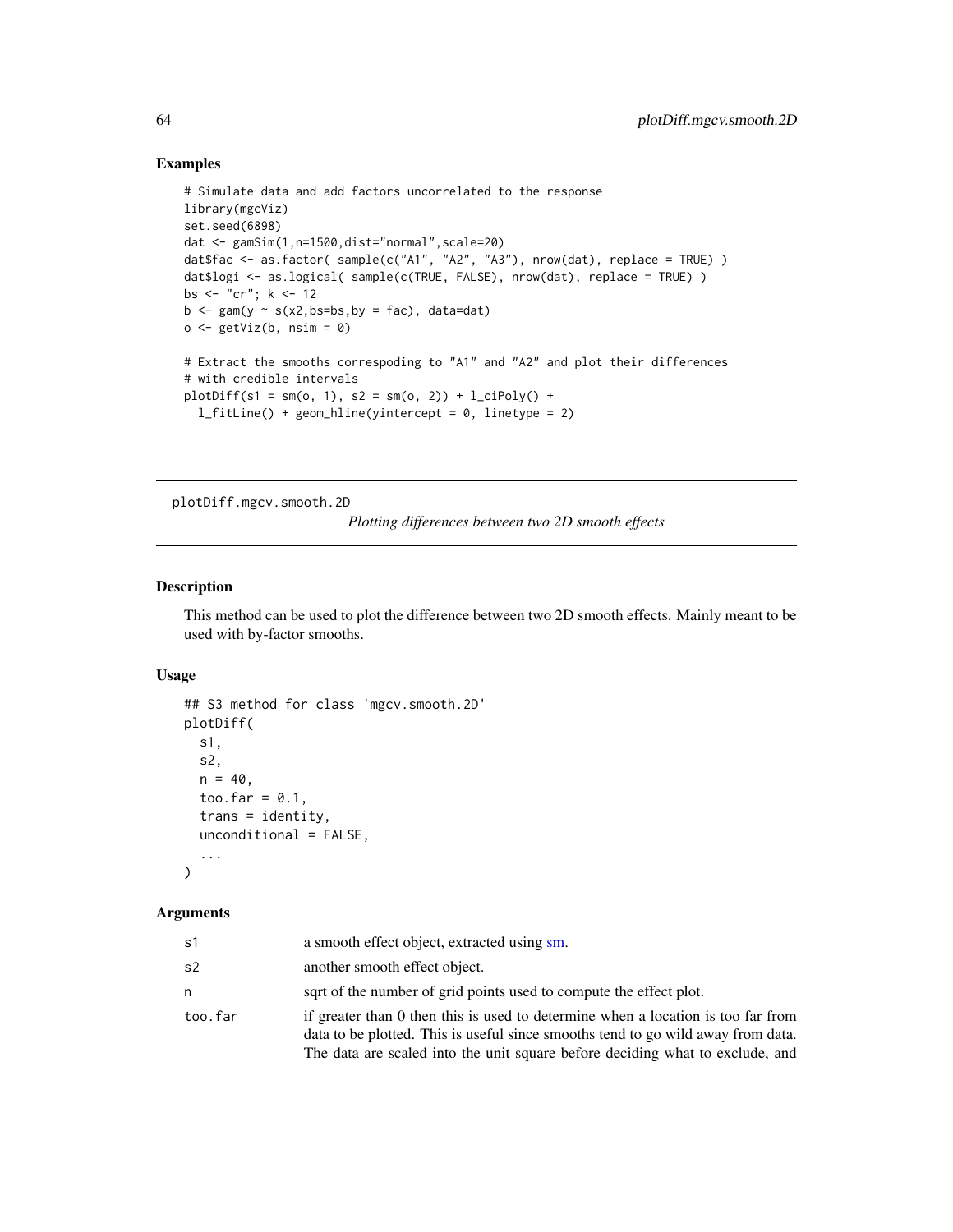|               | too. far is a distance within the unit square. Setting to zero can make plotting<br>faster for large datasets, but care then needed with interpretation of plots.                                   |
|---------------|-----------------------------------------------------------------------------------------------------------------------------------------------------------------------------------------------------|
| trans         | monotonic function to apply to the smooth and residuals, before plotting. Mono-<br>tonicity is not checked.                                                                                         |
| unconditional | if TRUE then the smoothing parameter uncertainty corrected covariance matrix<br>is used to compute uncertainty bands, if available. Otherwise the bands treat the<br>smoothing parameters as fixed. |
| $\ddotsc$     | currently unused.                                                                                                                                                                                   |

## Details

Let sd be the difference between the fitted smooths, that is:  $sd = s1 - s2$ . sd is a vector of length n, and its covariance matrix is  $Cov(sd) = X1\$  where:  $X1 (X2)$  and  $Sig11 (Sig22)$  are the design matrix and the covariance matrix of the coefficients of s1 (s2), while Sig12 is the cross-covariance matrix between the coefficients of s1 and s2. To get the confidence intervals we need only diag(Cov(sd)), which here is calculated efficiently (without computing the whole of Cov(sd)).

#### Value

An objects of class plotSmooth.

## References

Marra, G and S.N. Wood (2012) Coverage Properties of Confidence Intervals for Generalized Additive Model Components. Scandinavian Journal of Statistics.

```
# Simulate data and add factors uncorrelated to the response
library(mgcViz)
set.seed(235)
dat <- gamSim(1,n=1500,dist="normal",scale=20)
dat$fac <- as.factor( sample(c("A1", "A2", "A3"), nrow(dat), replace = TRUE) )
dat$logi <- as.logical( sample(c(TRUE, FALSE), nrow(dat), replace = TRUE) )
bs <- "cr"; k <- 12
b \leq gam(y \sim s(x2, x1, by = fac), data=dat)o \leftarrow getViz(b, nsim = 0)# Extract the smooths correspoding to "A1" and "A2" and plot their difference
p1 \leq -p1 ot Diff(s1 = sm(o, 1), s2 = sm(o, 2))
pl + l_fitRaster() + l_fitContour()
# Plot p-values for differences between the two smooths
pl + l_pvRaster() + l_pvContour()
```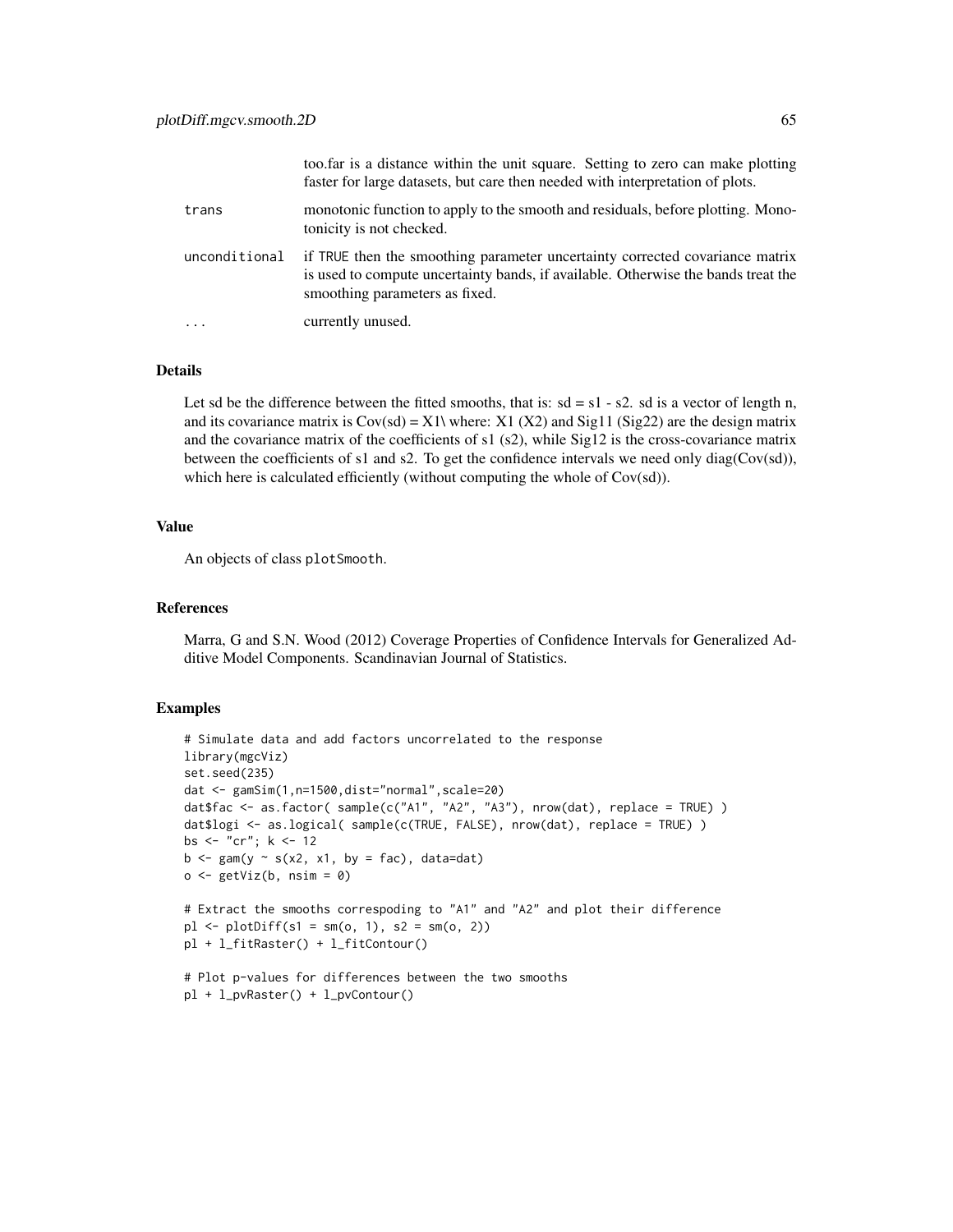<span id="page-65-0"></span>plotDiff.sos.smooth *Plotting differences between two smooths on the sphere*

## Description

This method can be used to plot the difference between two smooth effects on the sphere. Mainly meant to be used with by-factor smooths.

## Usage

```
## S3 method for class 'sos.smooth'
plotDiff(
  s1,
  s2,
 n = 40,
 too.far = 0.1,
 phi = 30,
  theta = 30,
  scheme = 0,
  trans = identity,
  unconditional = FALSE,
  ...
\mathcal{L}
```

| s1            | a smooth effect object, extracted using sm.                                                                                                                                                                                                                                                                                                                                                                               |
|---------------|---------------------------------------------------------------------------------------------------------------------------------------------------------------------------------------------------------------------------------------------------------------------------------------------------------------------------------------------------------------------------------------------------------------------------|
| s2            | another smooth effect object.                                                                                                                                                                                                                                                                                                                                                                                             |
| n             | sqrt of the number of grid points used to compute the effect plot.                                                                                                                                                                                                                                                                                                                                                        |
| too.far       | if greater than 0 then this is used to determine when a location is too far from<br>data to be plotted. This is useful since smooths tend to go wild away from data.<br>The data are scaled into the unit square before deciding what to exclude, and<br>too far is a distance within the unit square. Setting to zero can make plotting<br>faster for large datasets, but care then needed with interpretation of plots. |
| phi           | one of the plotting angles, relevant only if scheme $= 0$ .                                                                                                                                                                                                                                                                                                                                                               |
| theta         | the other plotting angle, relevant only if scheme $= 0$ .                                                                                                                                                                                                                                                                                                                                                                 |
| scheme        | if 0 the smooth effect is plotted on the sphere. If 1 the smooth effect is plotted<br>on the two hemispheres.                                                                                                                                                                                                                                                                                                             |
| trans         | monotonic function to apply to the smooth and residuals, before plotting. Mono-<br>tonicity is not checked.                                                                                                                                                                                                                                                                                                               |
| unconditional | if TRUE then the smoothing parameter uncertainty corrected covariance matrix<br>is used to compute uncertainty bands, if available. Otherwise the bands treat the<br>smoothing parameters as fixed.                                                                                                                                                                                                                       |
| $\cdots$      | currently unused.                                                                                                                                                                                                                                                                                                                                                                                                         |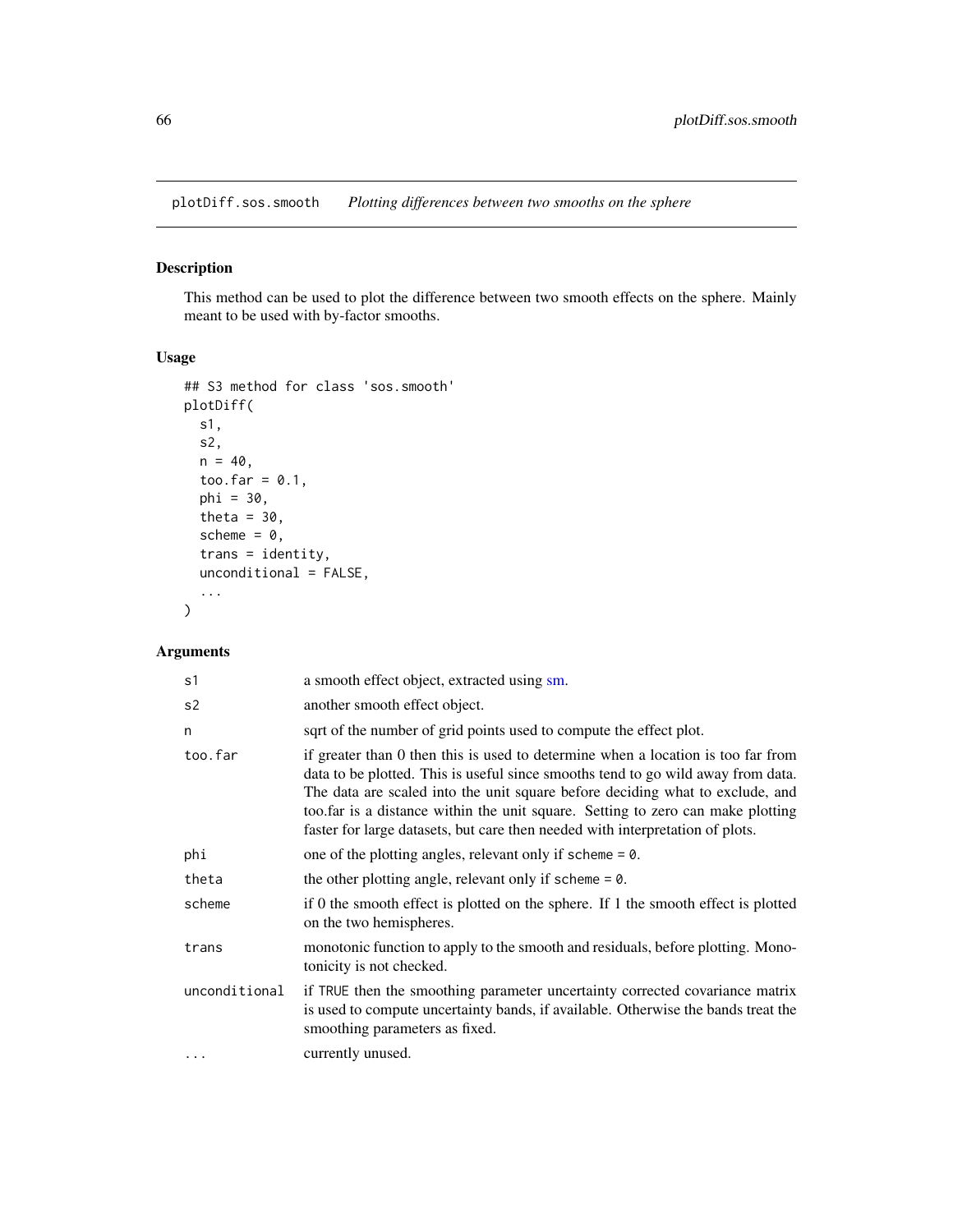## Details

Let sd be the difference between the fitted smooths, that is:  $sd = s1 - s2$ . sd is a vector of length n, and its covariance matrix is  $Cov(sd) = X1\$  where:  $X1 (X2)$  and  $Sig11 (Sig22)$  are the design matrix and the covariance matrix of the coefficients of s1 (s2), while Sig12 is the cross-covariance matrix between the coefficients of s1 and s2. To get the confidence intervals we need only diag(Cov(sd)), which here is calculated efficiently (without computing the whole of Cov(sd)).

### Value

An objects of class plotSmooth.

#### References

Marra, G and S.N. Wood (2012) Coverage Properties of Confidence Intervals for Generalized Additive Model Components. Scandinavian Journal of Statistics.

```
## Not run:
#### 1) Simulate data and add factors uncorrelated to the response
library(mgcViz)
set.seed(0)
n < -500f \leq function(la,lo) { ## a test function...
  sin(lo)*cos(la-.3)
}
## generate with uniform density on sphere...
lo <- runif(n)*2*pi-pi ## longitude
la <- runif(3*n)*pi-pi/2
ind \le runif(3 \times n)\le cos(1a)
la <- la[ind];
la <- la[1:n]
ff \leftarrow f(la, lo)y \leq-ff + rnorm(n)*.2## test data
## generate data for plotting truth...
lam <- seq(-pi/2,pi/2,length=30)
lom <- seq(-pi,pi,length=60)
gr <- expand.grid(la=lam,lo=lom)
fz <- f(gr$la,gr$lo)
zm <- matrix(fz,30,60)
dat \le data.frame(la = la *180/pi,lo = lo *180/pi,y=y)
dat$fac <- as.factor( sample(c("A1", "A2", "A3"), nrow(dat), replace = TRUE) )
#### 2) fit spline on sphere model...
bp \leq gam(y\leq(la,lo,bs="sos",k=60, by = fac),data=dat)
bp <- getViz(bp)
```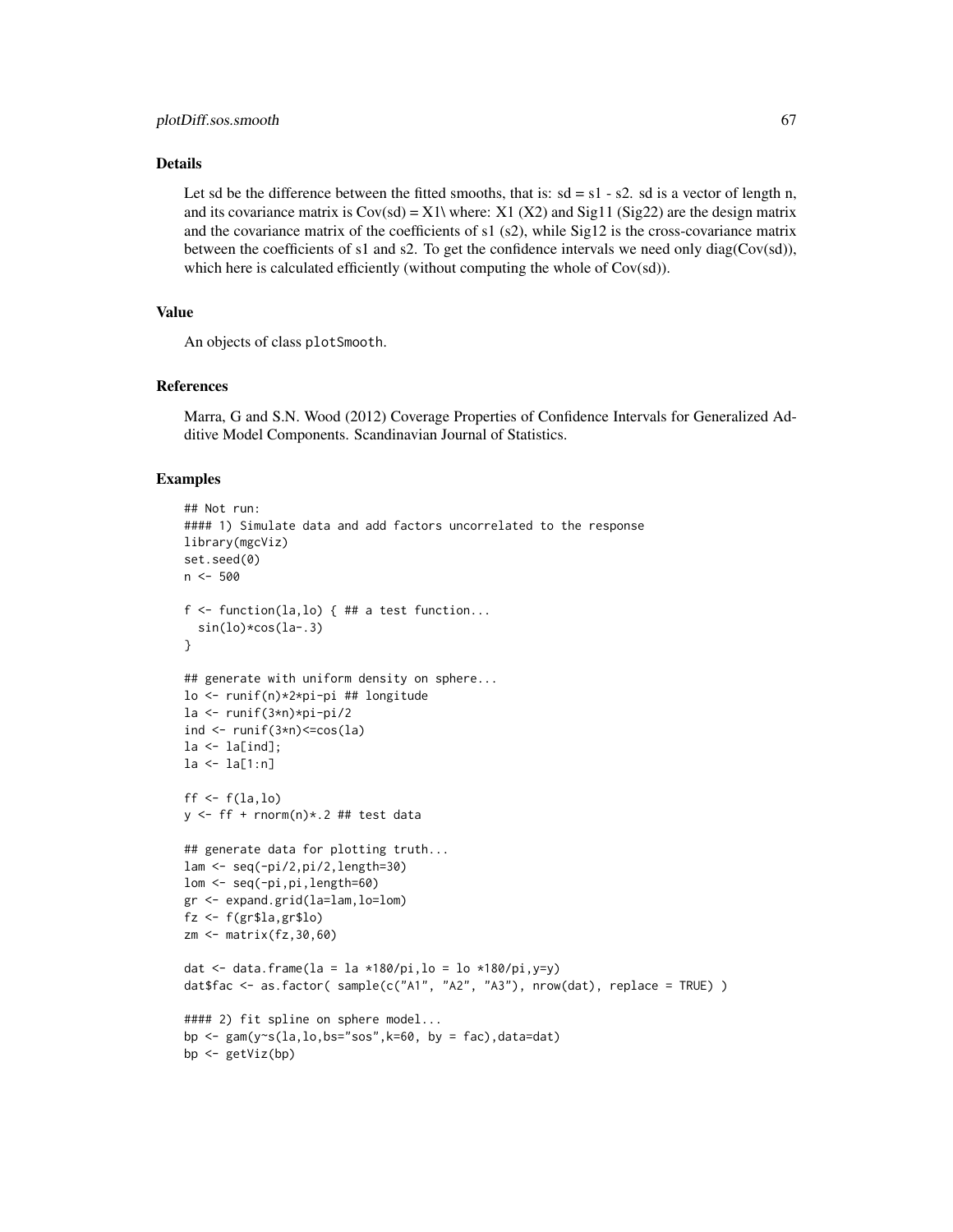```
# Extract the smooths correspoding to "A1" and "A3" and plot their difference
# Using scheme = 0
p10 \leftarrow plotDiff(s1 = sm(bp, 1), s2 = sm(bp, 3))pl0 + l_fitRaster() + l_fitContour() + l_coordContour() + l_bound()
# Plot p-values for significance of differences
pl0 + l_pvRaster() + l_pvContour(breaks=c(0.05, 0.1, 0.2, 0.3, 0.5))
# Using scheme = 1
p11 \leftarrow plotDiff(s1 = sm(bp, 1), s2 = sm(bp, 2), scheme = 1)pl1 + l_fitRaster() + l_fitContour()
# Plot p-values for significance of differences
pl1 + l_pvRaster() + l_pvContour(breaks=c(0.05, 0.1, 0.2, 0.3, 0.5))
## End(Not run)
```
plotRGL *Generic RGL plotting function*

#### Description

Generic function for producing an interactive RGL plot.

#### Usage

plotRGL(x, ...)

#### Arguments

|          | the object we want to plot using the rgl package. |
|----------|---------------------------------------------------|
| $\cdots$ | arguments to be passed to methods.                |

#### See Also

[plotRGL.mgcv.smooth.2D,](#page-68-0) [plotRGL.mgcv.smooth.MD](#page-70-0)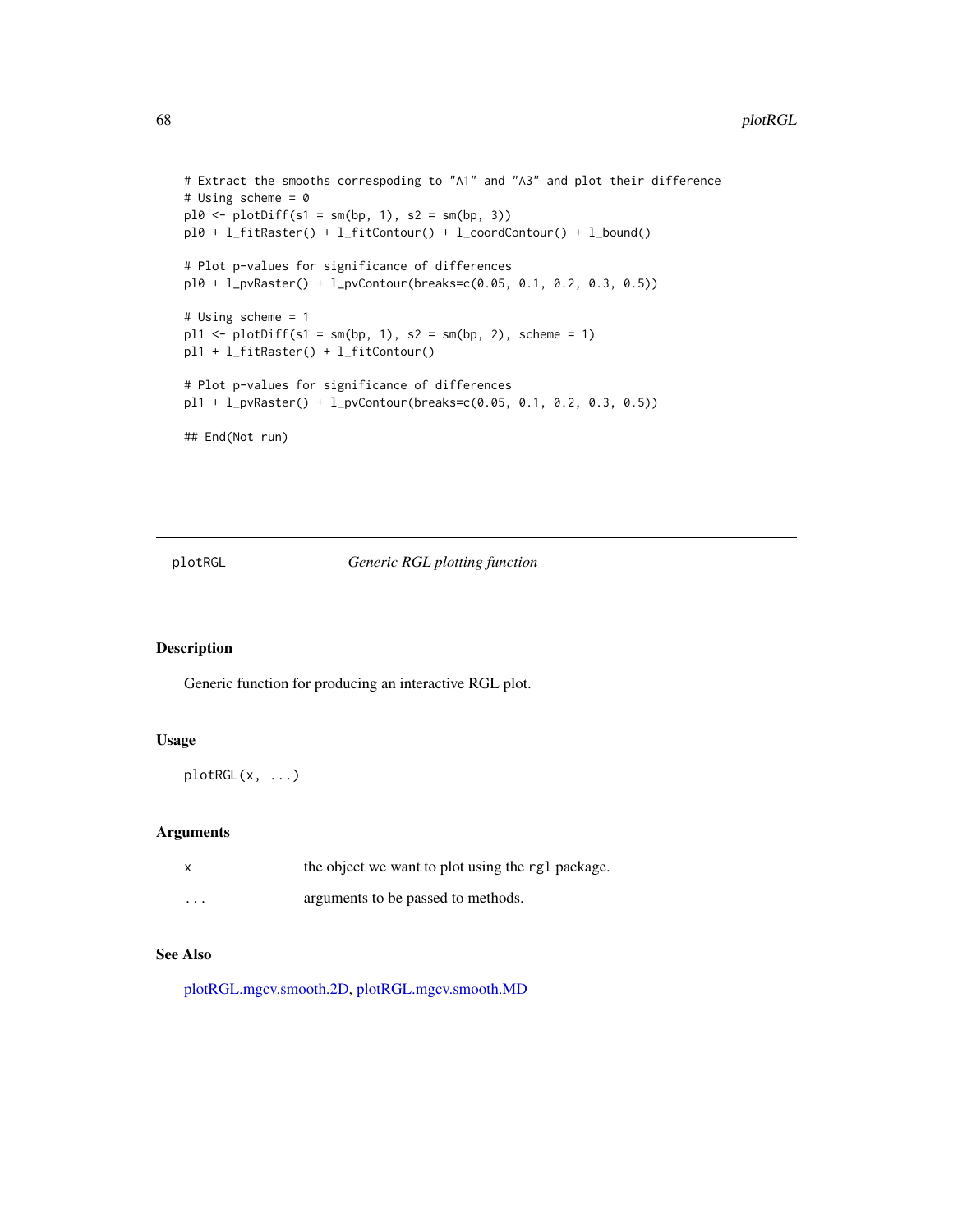<span id="page-68-0"></span>plotRGL.mgcv.smooth.2D

*Visualizing 2D smooth effects in 3D*

## Description

This method plots an interactive 3D representation of a 2D smooth effect, using the rgl package.

## Usage

```
## S3 method for class 'mgcv.smooth.2D'
plotRGL(
 x,
 se = TRUE,n = 40,
 residuals = FALSE,
  type = "auto",
 maxpo = 1000,too.far = 0,
 xlab = NULL,
 ylab = NULL,
 main = NULL,
 xlim = NULL,ylim = NULL,
  se.mult = 1,trans = identity,
 seWithMean = FALSE,
 unconditional = FALSE,
  ...
```
#### )

| $\times$  | a smooth effect object, extracted using sm.                                                                                                                                                                                                                                                                                                                                                                                 |
|-----------|-----------------------------------------------------------------------------------------------------------------------------------------------------------------------------------------------------------------------------------------------------------------------------------------------------------------------------------------------------------------------------------------------------------------------------|
| se        | when TRUE (default) upper and lower surfaces are added to the plot at se. mult<br>(see below) standard deviations for the fitted surface.                                                                                                                                                                                                                                                                                   |
| n         | sqrt of the number of grid points used to compute the effect plot.                                                                                                                                                                                                                                                                                                                                                          |
| residuals | if TRUE, then the partial residuals will be added.                                                                                                                                                                                                                                                                                                                                                                          |
| type      | the type of residuals that should be plotted. See residuals.gamViz.                                                                                                                                                                                                                                                                                                                                                         |
| maxpo     | maximum number of residuals points that will be plotted. If number of data-<br>points > maxpo, then a subsample of maxpo points will be taken.                                                                                                                                                                                                                                                                              |
| too.far   | if greater than 0 then this is used to determine when a location is too far from<br>data to be plotted. This is useful since smooths tend to go wild away from data.<br>The data are scaled into the unit square before deciding what to exclude, and<br>too far is a distance within the unit square. Setting to zero can make plotting<br>faster for large datasets, but care is then needed when interpreting the plots. |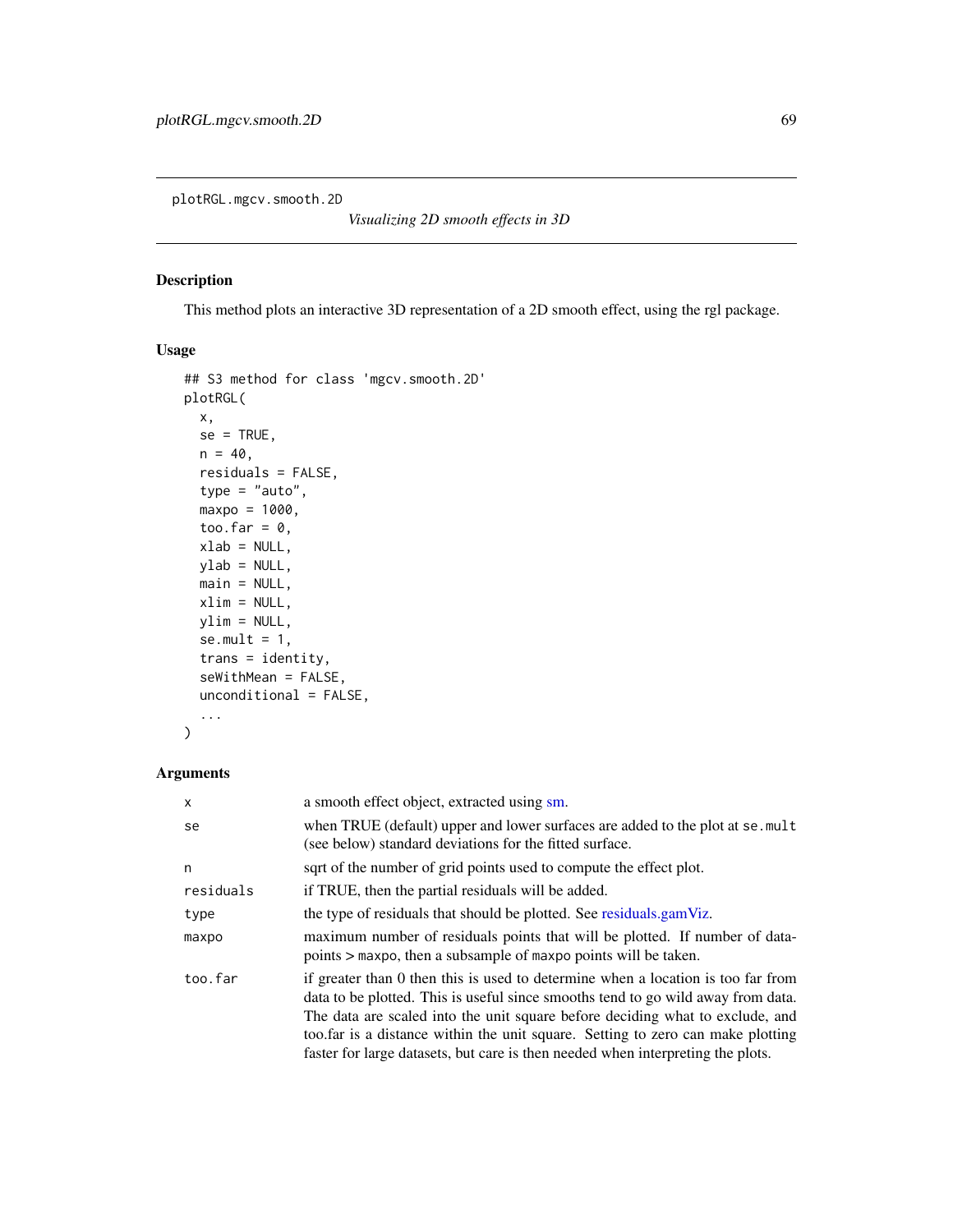| xlab          | if supplied then this will be used as the x label of the plot.                                                                                                                                                                                                                                                                             |
|---------------|--------------------------------------------------------------------------------------------------------------------------------------------------------------------------------------------------------------------------------------------------------------------------------------------------------------------------------------------|
| ylab          | if supplied then this will be used as the y label of the plot.                                                                                                                                                                                                                                                                             |
| main          | used as title for the plot if supplied.                                                                                                                                                                                                                                                                                                    |
| xlim          | if supplied then this pair of numbers are used as the x limits for the plot.                                                                                                                                                                                                                                                               |
| ylim          | if supplied then this pair of numbers are used as the y limits for the plot.                                                                                                                                                                                                                                                               |
| se.mult       | a positive number which will be the multiplier of the standard errors when cal-<br>culating standard error surfaces.                                                                                                                                                                                                                       |
| trans         | monotonic function to apply to the smooth and residuals, before plotting. Mono-<br>tonicity is not checked.                                                                                                                                                                                                                                |
| seWithMean    | if TRUE the component smooths are shown with confidence intervals that in-<br>clude the uncertainty about the overall mean. If FALSE then the uncertainty<br>relates purely to the centred smooth itself. Marra and Wood (2012) suggests<br>that TRUE results in better coverage performance, and this is also suggested by<br>simulation. |
| unconditional | if TRUE then the smoothing parameter uncertainty corrected covariance matrix<br>is used to compute uncertainty bands, if available. Otherwise the bands treat the<br>smoothing parameters as fixed.                                                                                                                                        |
| .             | currently unused.                                                                                                                                                                                                                                                                                                                          |

## Value

Returns NULL invisibly.

#### References

Marra, G and S.N. Wood (2012) Coverage Properties of Confidence Intervals for Generalized Additive Model Components. Scandinavian Journal of Statistics.

```
# Example 1: taken from ?mgcv::te, shows how tensor pruduct deals nicely with
# badly scaled covariates (range of x 5% of range of z )
library(mgcViz)
# Simulate some data
test1 <- function(x, z, sx=0.3, sz=0.4) {
  x < -x * 20(pi**sx*sz)*(1.2*exp(-(x-0.2)^2/sx^2-(z-0.3)^2/sz^2)+
                  0.8*exp(-(x-0.7)^2/sx^2-(z-0.8)^2/sz^2))
}
n < -500old.par <- par(mfrow=c(2,2))
x \leftarrow runif(n)/20; z \leftarrow runif(n);xs <- seq(0,1,length=30)/20;zs <- seq(0,1,length=30)
pr <- data.frame(x=rep(xs,30),z=rep(zs,rep(30,30)))
truth <- matrix(test1(pr$x,pr$z),30,30)
f \leftarrow \text{test1}(x, z)y \leftarrow f + \text{rnorm}(n) \times 0.2
```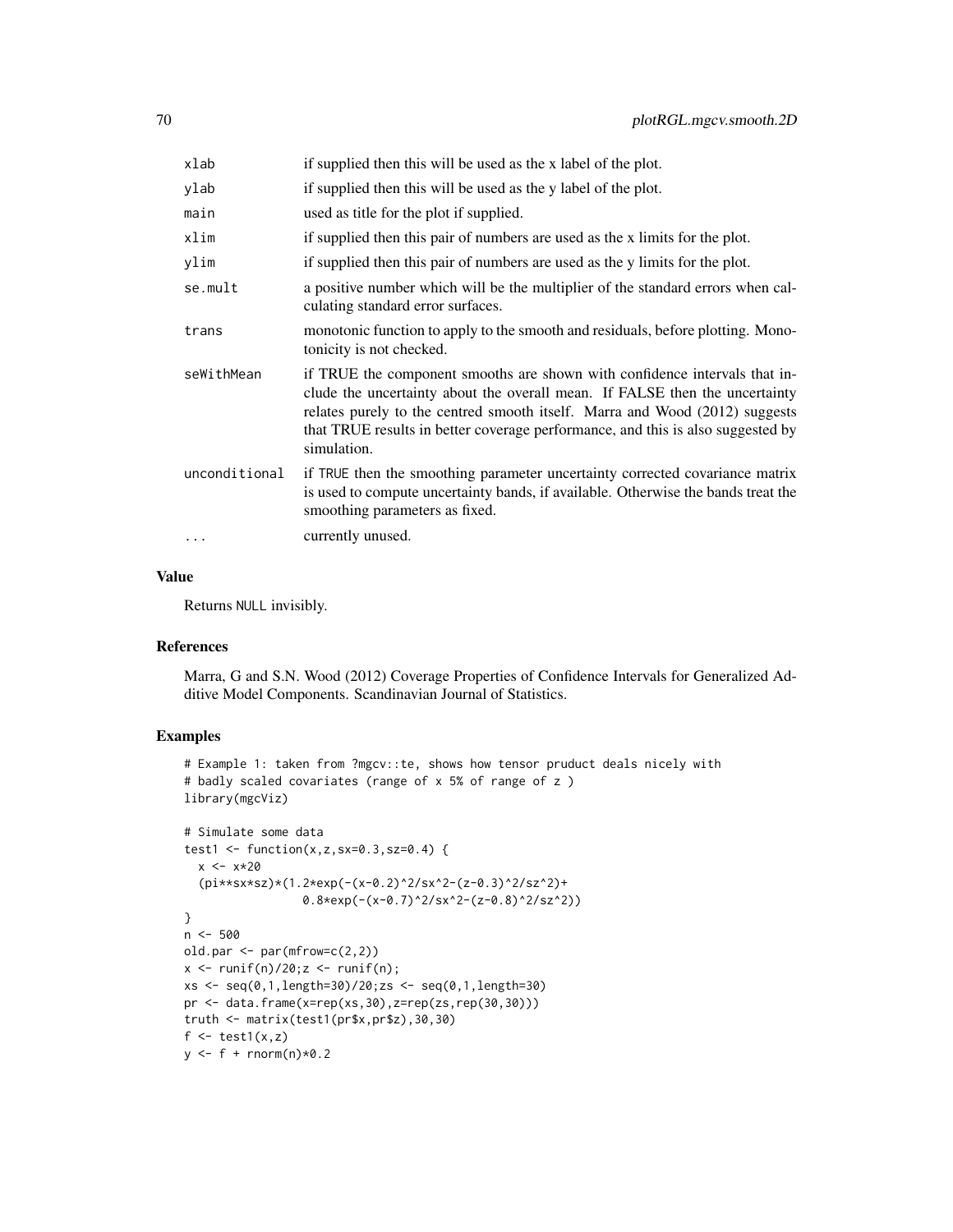```
# Fit with t.p.r.s. basis and plot
b1 <- gam(y\sim s(x, z))plotRGL(sm(getViz(b1), 1))
# Need to load rgl at this point
## Not run:
library(rgl)
rgl.close() # Close
# Fit with tensor products basis and plot (with residuals)
b2 <- gam(y \text{~}te(x, z))plotRGL(sm(getViz(b2), 1), residuals = TRUE)
# We can still work on the plot, for instance change the aspect ratio
aspect3d(1, 2, 1)
rgl.close() # Close
## End(Not run)
```
<span id="page-70-0"></span>plotRGL.mgcv.smooth.MD

*Visualizing a 2D slice of a smooth effects in 3D*

## Description

This method plots an interactive 3D representation of a 2-dimensional slice of a multi-dimensional smooth effect, using the rgl package.

## Usage

```
## S3 method for class 'mgcv.smooth.MD'
plotRGL(
  x,
 fix,
 se = TRUE,n = 40,
  residuals = FALSE,
  type = "auto",
 maxpo = 1000,too.far = c(\emptyset, NA),
  xlab = NULL,
 ylab = NULL,
 main = NULL,xlim = NULL,ylim = NULL,
  se.mult = 1,
```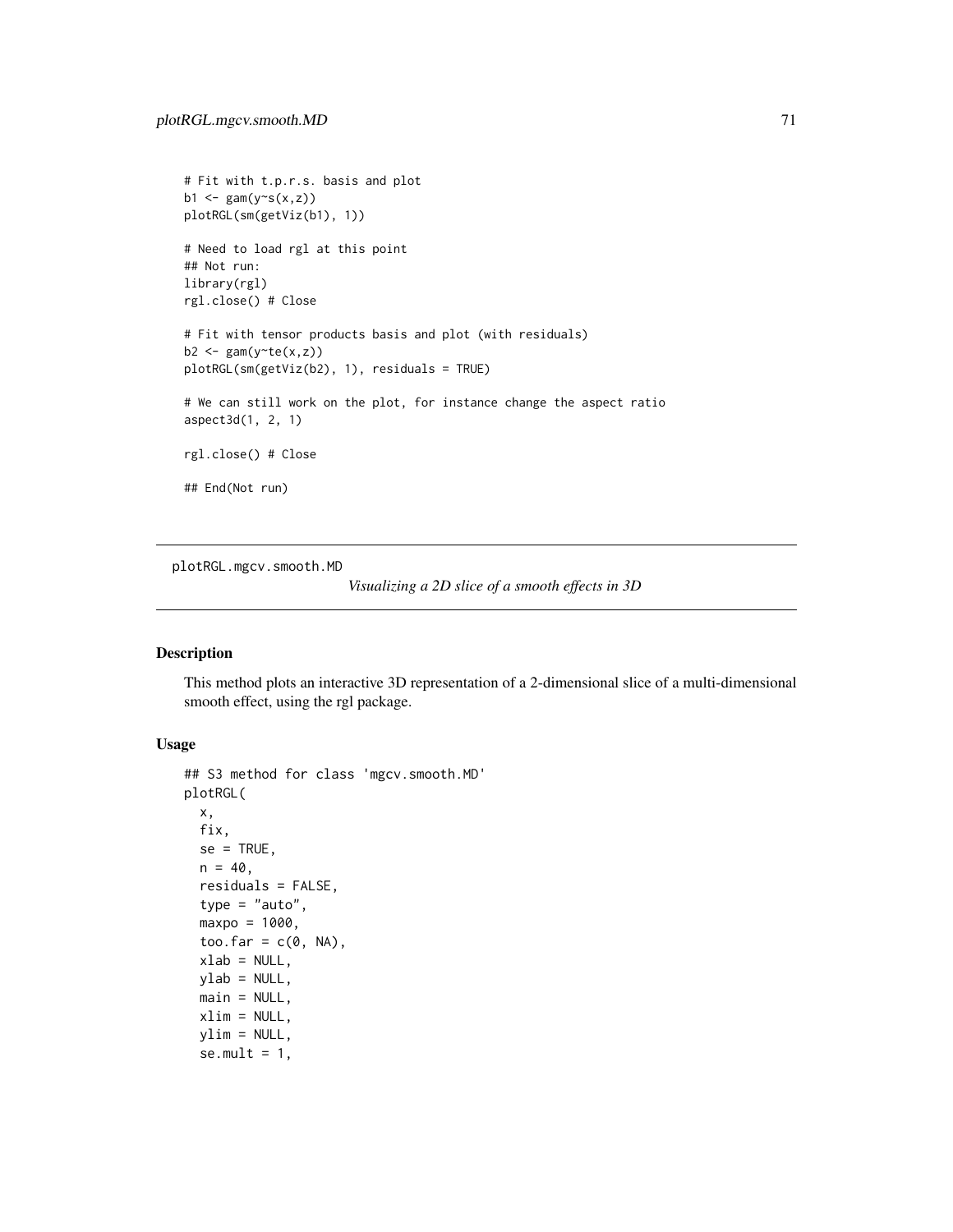```
trans = identity,
 seWithMean = FALSE,unconditional = FALSE,
 ...
)
```

| X             | a smooth effect object, extracted using sm.                                                                                                                                                                                                                                                                                                                                                                                                                                                                                                                                                                                                                                      |
|---------------|----------------------------------------------------------------------------------------------------------------------------------------------------------------------------------------------------------------------------------------------------------------------------------------------------------------------------------------------------------------------------------------------------------------------------------------------------------------------------------------------------------------------------------------------------------------------------------------------------------------------------------------------------------------------------------|
| fix           | a named vector indicating which variables must be kept fixed and to what values.<br>When plotting a smooth in $(d+2)$ dimensions, then d variables must be fixed.                                                                                                                                                                                                                                                                                                                                                                                                                                                                                                                |
| se            | when TRUE (default) upper and lower surfaces are added to the plot at se. mult<br>(see below) standard deviations for the fitted surface.                                                                                                                                                                                                                                                                                                                                                                                                                                                                                                                                        |
| n             | sqrt of the number of grid points used to compute the effect plot.                                                                                                                                                                                                                                                                                                                                                                                                                                                                                                                                                                                                               |
| residuals     | if TRUE, then the partial residuals will be added.                                                                                                                                                                                                                                                                                                                                                                                                                                                                                                                                                                                                                               |
| type          | the type of residuals that should be plotted. See residuals.gamViz.                                                                                                                                                                                                                                                                                                                                                                                                                                                                                                                                                                                                              |
| maxpo         | maximum number of residuals points that will be plotted. If number of data-<br>points > maxpo, then a subsample of maxpo points will be taken.                                                                                                                                                                                                                                                                                                                                                                                                                                                                                                                                   |
| too.far       | a numeric vector with two entries. The first has the same interpretation as in<br>plot.mgcv.smooth.2D and it avoids plotting the smooth effect in areas that are<br>too far form any observation. The distance will be calculated only using the<br>variables which are not in fix (see above). Hence in two dimensions, not in<br>the full $d+2$ dimensions. Set it to $-1$ to plot the whole smooth. The second<br>entry determines which residuals and covariates pairs are closed enough to the<br>selected slice. If left to NA on the 10\ closest (in terms of scaled Euclidean<br>distance) to the current slice will be plotted. Set it to -1 to plot all the residuals. |
| xlab          | if supplied then this will be used as the x label of the plot.                                                                                                                                                                                                                                                                                                                                                                                                                                                                                                                                                                                                                   |
| ylab          | if supplied then this will be used as the y label of the plot.                                                                                                                                                                                                                                                                                                                                                                                                                                                                                                                                                                                                                   |
| main          | used as title for the plot if supplied.                                                                                                                                                                                                                                                                                                                                                                                                                                                                                                                                                                                                                                          |
| xlim          | if supplied then this pair of numbers are used as the x limits for the plot.                                                                                                                                                                                                                                                                                                                                                                                                                                                                                                                                                                                                     |
| ylim          | if supplied then this pair of numbers are used as the y limits for the plot.                                                                                                                                                                                                                                                                                                                                                                                                                                                                                                                                                                                                     |
| se.mult       | a positive number which will be the multiplier of the standard errors when cal-<br>culating standard error surfaces.                                                                                                                                                                                                                                                                                                                                                                                                                                                                                                                                                             |
| trans         | monotonic function to apply to the smooth and residuals, before plotting. Mono-<br>tonicity is not checked.                                                                                                                                                                                                                                                                                                                                                                                                                                                                                                                                                                      |
| seWithMean    | if TRUE the component smooths are shown with confidence intervals that in-<br>clude the uncertainty about the overall mean. If FALSE then the uncertainty<br>relates purely to the centred smooth itself. Marra and Wood (2012) suggests<br>that TRUE results in better coverage performance, and this is also suggested by<br>simulation.                                                                                                                                                                                                                                                                                                                                       |
| unconditional | if TRUE then the smoothing parameter uncertainty corrected covariance matrix<br>is used to compute uncertainty bands, if available. Otherwise the bands treat the<br>smoothing parameters as fixed.                                                                                                                                                                                                                                                                                                                                                                                                                                                                              |
| $\cdots$      | currently unused.                                                                                                                                                                                                                                                                                                                                                                                                                                                                                                                                                                                                                                                                |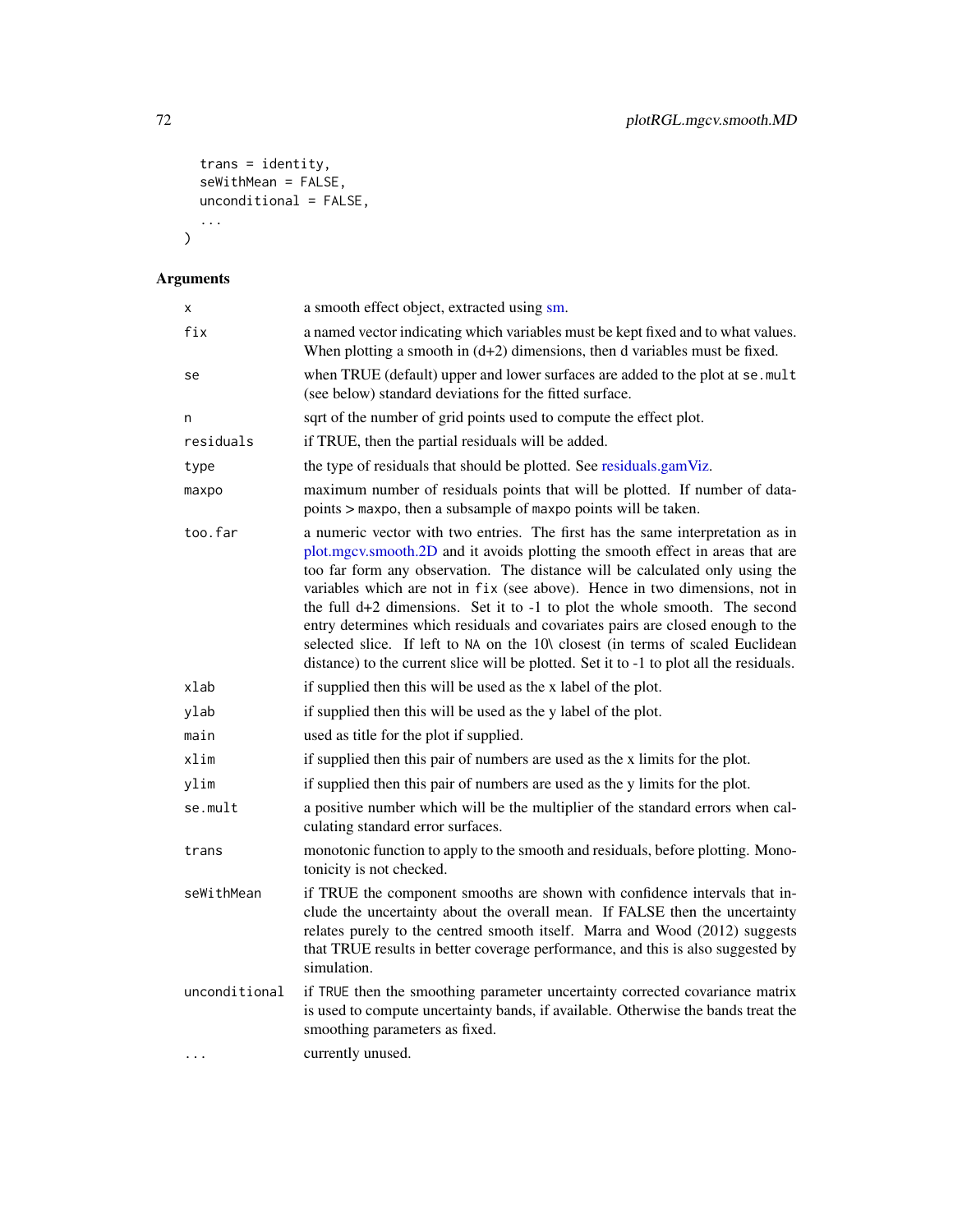#### <span id="page-72-0"></span>plotSlice 73

# Value

Returns NULL invisibly.

#### References

Marra, G and S.N. Wood (2012) Coverage Properties of Confidence Intervals for Generalized Additive Model Components. Scandinavian Journal of Statistics.

#### Examples

```
# Example 1: taken from ?mgcv::te, shows how tensor pruduct deals nicely with
# badly scaled covariates (range of x 5% of range of z )
library(mgcViz)
n <- 1e3
x \leq -rnorm(n); y \leq -rnorm(n); z \leq -rnorm(n)ob <- (x-z)^2 + (y-z)^2 + rnorm(n)b \leq gam(ob \sim s(x, y, z))
v <- getViz(b)
plotRGL(sm(v, 1), fix = c("z" = 0))
# Need to load rgl at this point
## Not run:
library(rgl)
rgl.close() # Close
plotRGL(sm(v, 1), fix = c("z" = 1), residuals = TRUE)# We can still work on the plot, for instance change the aspect ratio
aspect3d(1, 2, 1)
rgl.close() # Close
## End(Not run)
```

```
plotSlice Plotting sequence of slices of 2D smooth effect
```
#### Description

This function allows to slice a multi-dimensional  $(D > 2)$  smooth effect, and to plot the resulting sequence of 2D slices in an array of plots.

#### Usage

```
plotSlice(x, fix, a<u>g</u>.facet = list(), ...)
```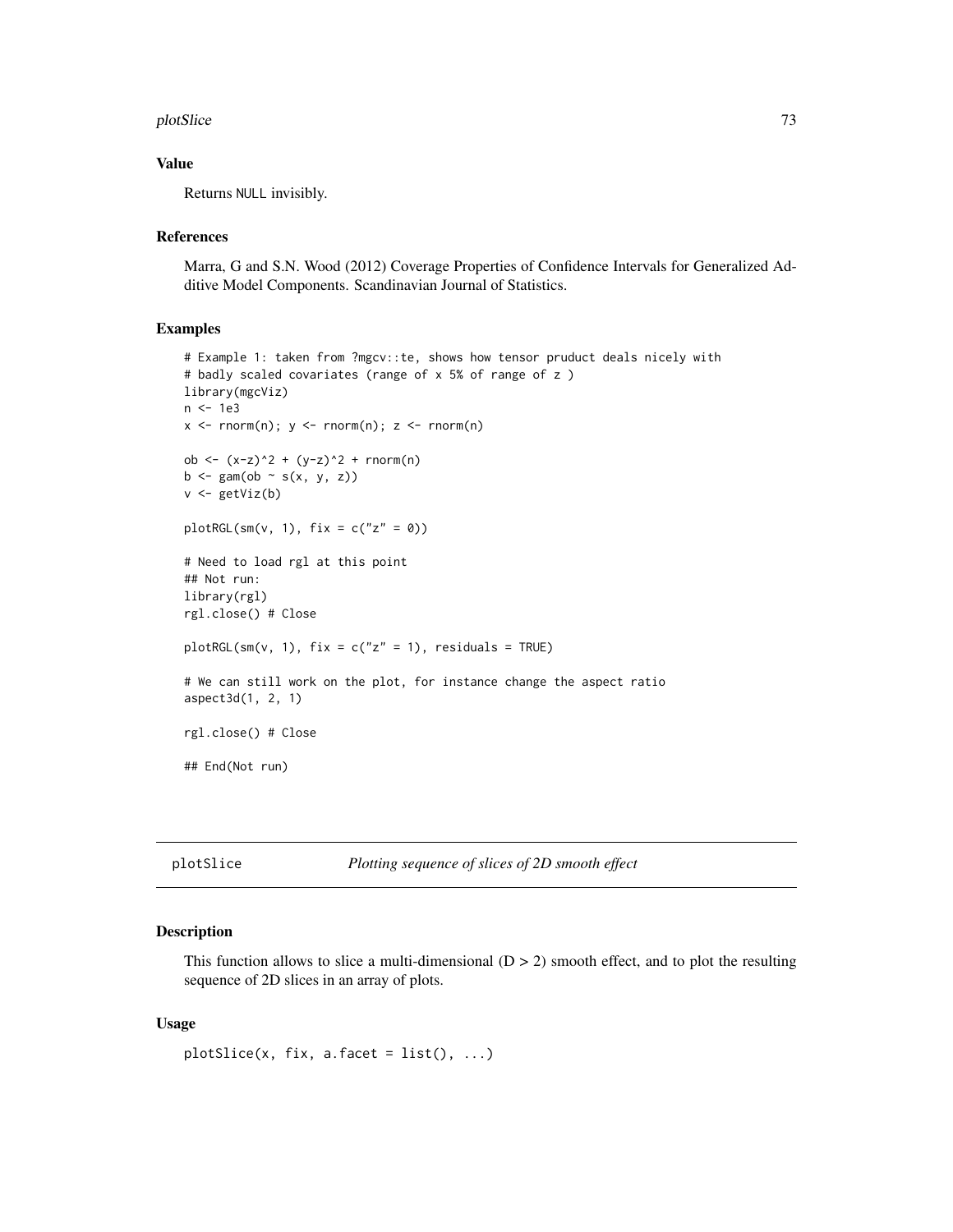#### <span id="page-73-0"></span>Arguments

| $\mathsf{x}$ | a smooth effect object, extracted using sm.                                                                                                                                                                                                                                                                                                                                                                                                 |
|--------------|---------------------------------------------------------------------------------------------------------------------------------------------------------------------------------------------------------------------------------------------------------------------------------------------------------------------------------------------------------------------------------------------------------------------------------------------|
| fix          | a named list of vectors, where the i-th entry of each vector indicates the value<br>we want to use for the covariate for i-th slice. When plotting a smooth in $(d+2)$<br>dimensions, we need d vectors, because d variables must be fixed. All vectors<br>must have either the same length (the number of slices) or length 1. fix can<br>contain at most 2 vectors, so if $d = 5$ , we need to set at least one covariate to a<br>scalar. |
| a.facet      | arguments to be passed to ggplot2::facet_wrap or ggplot2::facet_grid. The for-<br>mer gets called when fix contains one vector, the latter when fix contains two<br>vectors.                                                                                                                                                                                                                                                                |
|              | further arguments to be passed to plot mgcv.smooth.MD.                                                                                                                                                                                                                                                                                                                                                                                      |
|              |                                                                                                                                                                                                                                                                                                                                                                                                                                             |

# Value

An objects of class plotSmooth.

```
## Not run:
### Example 1: plotting slices of 3D smooth
# Simulate data and fit GAM
library(mgcViz)
n <- 1e3
x \leq -rnorm(n); y \leq -rnorm(n); z \leq -rnorm(n)ob \langle x-z \rangle^2 + (y-z)^2 + rnorm(n)b \leftarrow \text{gam}(ob \sim s(x, y, z))v <- getViz(b)
# Get plot of slices and add layers
pl \leftarrow plotSlice(x = sm(v, 1),fix = list("z" = seq(-2, 2, length.out = 9)))pl + l_fitRaster() + l_fitContour() + l_points() + l_rug()
# Over-ride default layout
pl \leq plotSlice(x = sm(v, 1),fix = list("z" = seq(-2, 2, length.out = 9)),
                 a.facet = list(nrow = 2)pl + l_fitRaster() + l_fitContour() + theme(panel.spacing = unit(0.5, "lines"))
### Example 2: plotting slices of 4D smooth
# Simulate data and fit GAM
n <- 5e3
x \leq -rnorm(n); y \leq -rnorm(n); z \leq -rnorm(n); z2 \leq -rnorm(n)ob <- (x-z)^2 + (y-z)^2 + z2^3 + rnorm(n)b \leq bam(ob \sim s(x, y, z, z2), discrete = TRUE)
v <- getViz(b)
# Plot slices across "z" and "x"
pl \leftarrow plotSlice(x = sm(v, 1),
```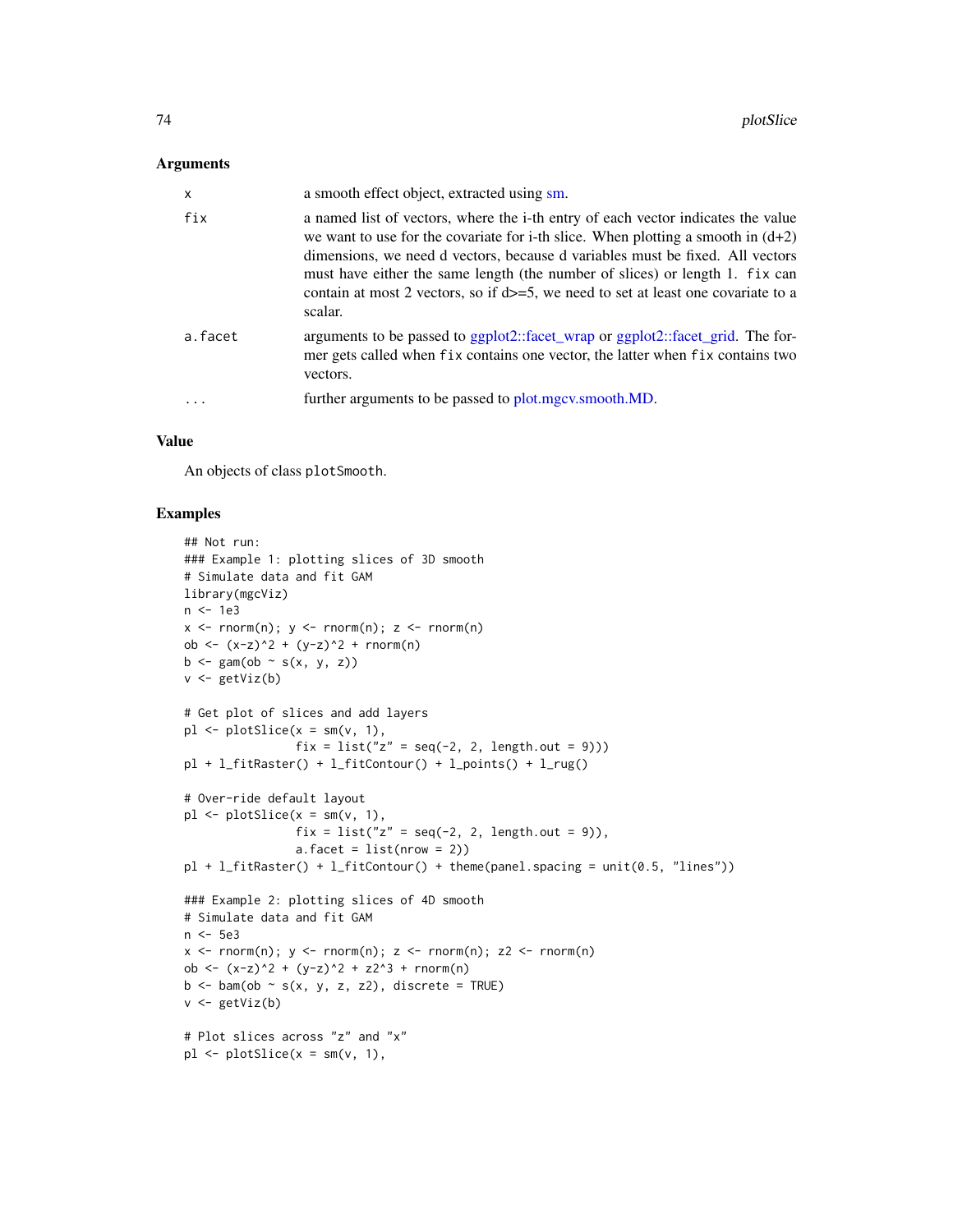#### <span id="page-74-0"></span>postSim 75

```
fix = list("z" = seq(-2, 2, length.out = 3), "x" = c(-1, 0, 1)))
pl + l_fitRaster() + l_fitContour() + l_points() + l_rug()
# Plot slices across "x", keeping "z" fixed
pl \leq plotSlice(x = sm(v, 1),fix = list("z" = 0, "x" = seq(-3, 3, length.out = 9)))
pl + l_fitRaster() + l_fitContour() + l_points() + l_rug()
## End(Not run)
```
#### postSim *Posterior simulation from a GAM object*

#### Description

This method can be used to simulate vectors of responses from the Gaussian posterior approximation of a gamObject.

#### Usage

```
postSim(
  o,
  nsim,
  newdata,
  trans = NULL,
  method = "auto",w = NULL,offset = NULL,
  savePar = FALSE,
  ...
\mathcal{L}
```
#### Arguments

| $\Omega$ | the output of a gam $()$ or bam $()$ call.                                                                                                                                                                                                                                                                            |
|----------|-----------------------------------------------------------------------------------------------------------------------------------------------------------------------------------------------------------------------------------------------------------------------------------------------------------------------|
| nsim     | the number of simulated vectors of responses. A positive integer.                                                                                                                                                                                                                                                     |
| newdata  | Optional new data frame used to perform the simulations. To be passed to pre-<br>dict.gam.                                                                                                                                                                                                                            |
| trans    | function used to transform or summarize each vector of simulated responses. It<br>must take a vector as argument, but it can output a vector or a scalar. Potentially<br>useful for saving storage (e.g. by transforming each simulated vector to a scalar).<br>If left to NULL then $trans = identity$ will be used. |
| method   | the method used for the simulation of responses. See simulate gam.                                                                                                                                                                                                                                                    |
| W        | vector of prior weights of each response. See simulate.gam.                                                                                                                                                                                                                                                           |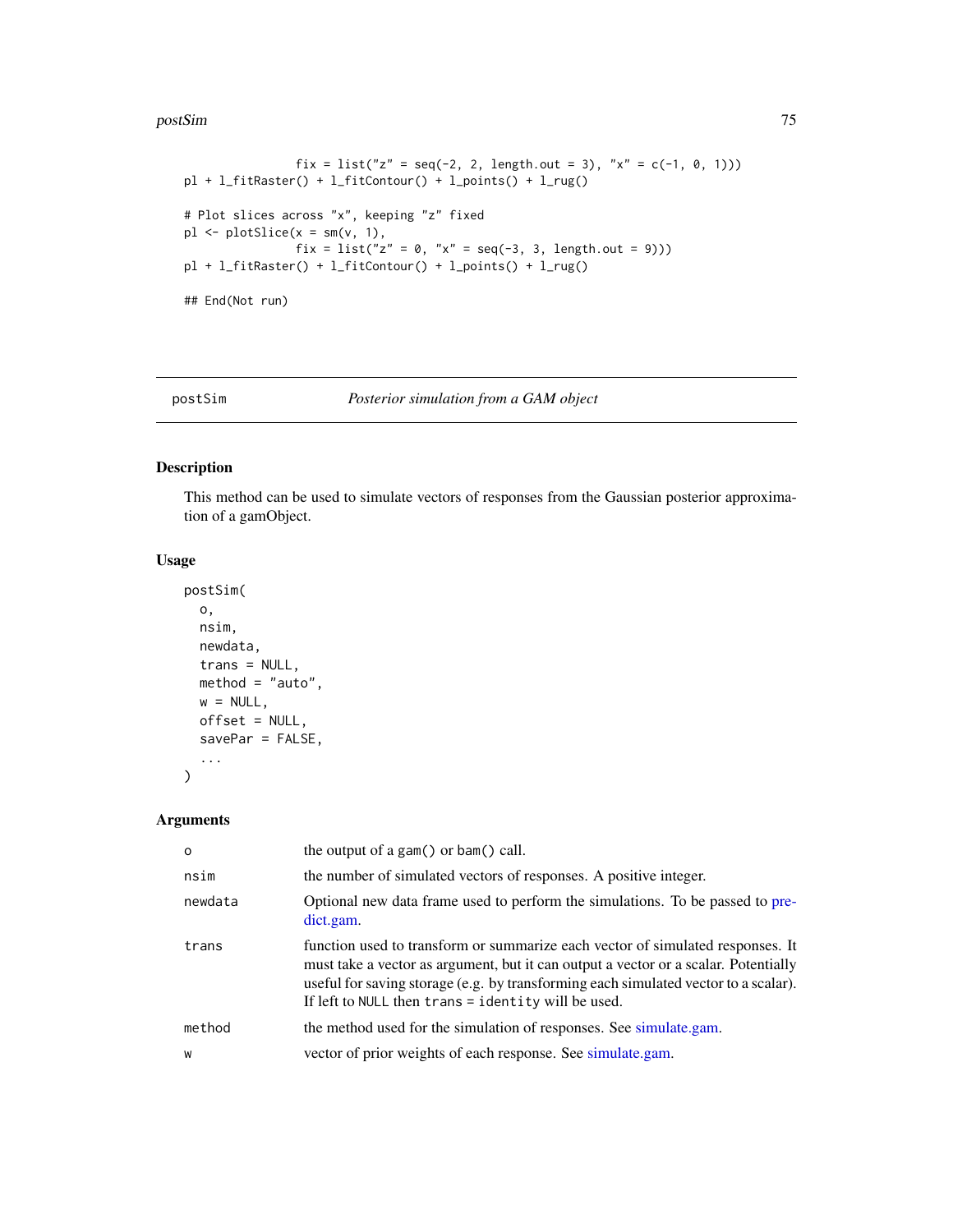<span id="page-75-0"></span>

| offset   | numeric vector of offsets. For GAMs with multiple linear predictor (see eg<br>gaulss) it must be a list of vectors. If newdata!=NULL the offsets will be as-                           |
|----------|----------------------------------------------------------------------------------------------------------------------------------------------------------------------------------------|
|          | sumed to be zero, unless their are explicitly provided. If newdata==NULL the<br>simulations will use the offsets used during model fitting, unless offset is explic-<br>itly provided. |
| savePar  | if TRUE than also the simulated parameters will be returned.                                                                                                                           |
| $\cdots$ | arguments to be passed to vcov.gam.                                                                                                                                                    |

# Value

If savePar == FALSE the function will return a matrix where each column is a vector of simulated responses or a transformed version of it. If savePar == TRUE it will return a list where the \$simY entry will contain the simulated responses and \$simBeta the simulated parameters.

#### Examples

```
library(mgcViz)
library(MASS)
b <- gam(accel~s(times, k=20), data=mcycle)
# Simulate list of 10 vectors of responses from posterior, taking into
# account smoothing parameters uncertainty (see ?vcov.gam)
n < -10sim < -</math>postSim(o = b, nsim = n, unconditional = TRUE)# Posterior simulations in grey and data in red
plot(rep(mcycle$times, n), as.vector(sim), col = "grey",
     ylab = "Acceleration", xlab = "Times")
points(mcycle$times, mcycle$accel, col = 2)
# There is clear disagreement between simulations' and data's
# conditional variance, which can be solved using flexible GAMLSS model:
b <- gam(list(accel~s(times, k=20), ~s(times)), data=mcycle, family = gaulss)
sim < - postSim(o = b, nsim = n)
plot(rep(mcycle$times, n), as.vector(sim), col = "grey",
     ylab = "Acceleration", xlab = "Times")
points(mcycle$times, mcycle$accel, col = 2)
```
print.checkGam *Printing the output of check.gamViz*

#### Description

This method prints the output of [check.gamViz.](#page-6-0)

#### Usage

## S3 method for class 'checkGam'  $print(x, \text{lay} = NULL, ...)$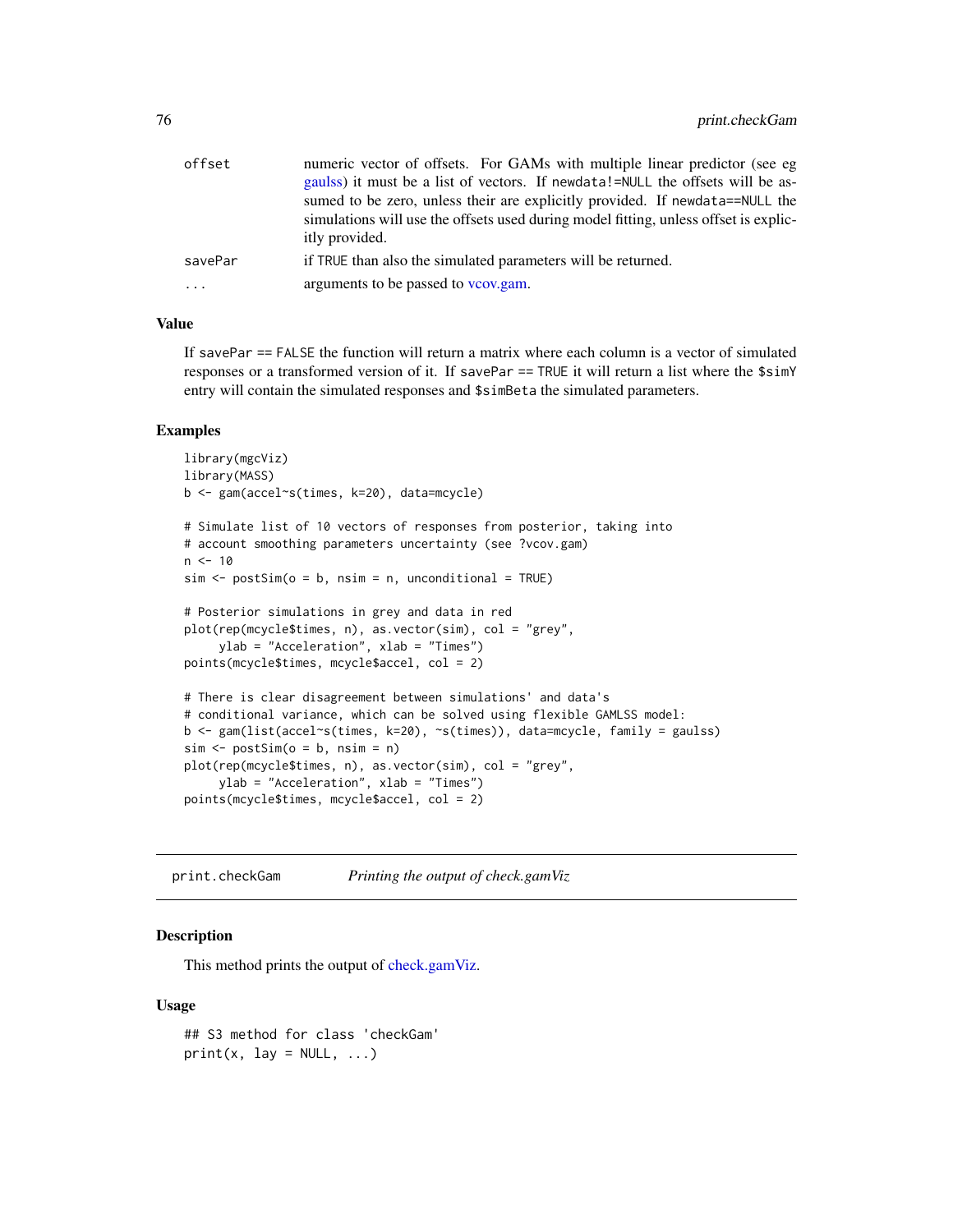# <span id="page-76-0"></span>print.plotGam 77

# Arguments

|         | the output of check.gamViz.                          |
|---------|------------------------------------------------------|
| lay     | the layout_matrix passed to gridExtra::grid.arrange. |
| $\cdot$ | further arguments to be passed to grid. arrange.     |

# Value

Returns the output of grid.arrange, invisibly.

print.plotGam *Printing the output of plot.gamViz*

# Description

This method prints the output of [plot.gamViz.](#page-43-0)

# Usage

## S3 method for class 'plotGam'  $print(x, ask = TRUE, pages = NULL, addLay = TRUE, ...)$ 

# Arguments

| $\mathsf{x}$ | an object of class plot Gam.                                                                                                                                                                                   |
|--------------|----------------------------------------------------------------------------------------------------------------------------------------------------------------------------------------------------------------|
| ask          | should we ask before moving from one page to the next?                                                                                                                                                         |
| pages        | the number of pages over which to spread the output.                                                                                                                                                           |
| addLay       | if TRUE, and if the \$empty slot of the plotGam object is TRUE, we add some de-<br>fault layers to the plots, before printing. Does not have any affect if the plotGam<br>object already contains some layers. |
| $\cdots$     | further arguments to be passed to grid. arrange.                                                                                                                                                               |

#### Value

Returns the output of [gridExtra::grid.arrange,](#page-0-0) invisibly.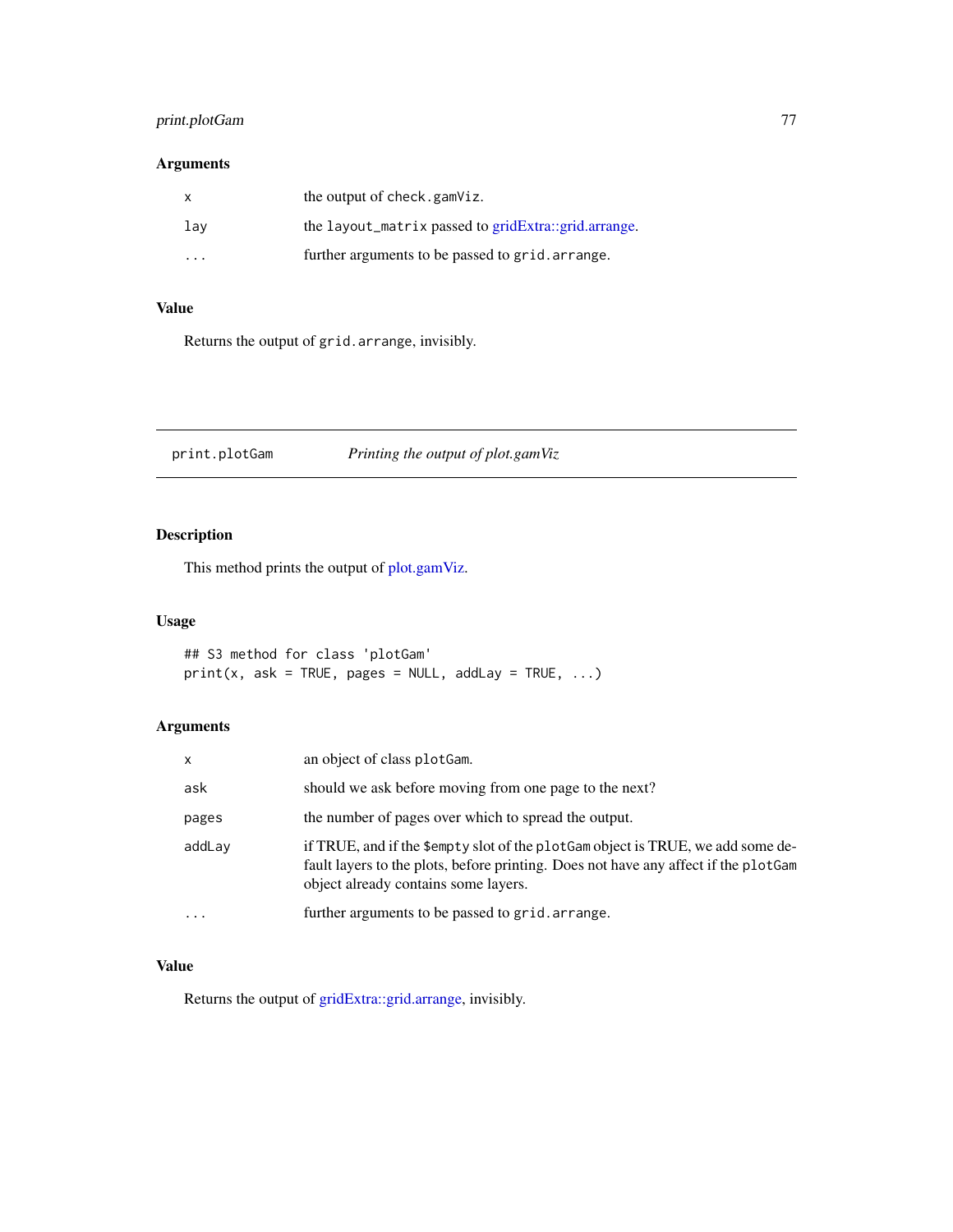<span id="page-77-0"></span>print.plotSmooth *Printing plots of smooth effects*

# Description

This method prints objects of class plotSmooth.

# Usage

```
## S3 method for class 'plotSmooth'
print(x, addLay = TRUE, ...)
```
# Arguments

| X        | an object of class plot Smooth.                                                                                                                                                                                                                       |
|----------|-------------------------------------------------------------------------------------------------------------------------------------------------------------------------------------------------------------------------------------------------------|
| addLay   | if TRUE, and if the \$empty slot of the plotSmooth object is TRUE or NULL.<br>we add some default layers to the plots, before printing. Does not have any<br>affect if the plotSmooth object already contains some layers (e.g. $1_{\text{reg}}()$ ). |
| $\cdots$ | currently unused.                                                                                                                                                                                                                                     |

# Value

Returns NULL, invisibly.

# Description

This method prints the output of [qq.gamViz.](#page-81-0)

#### Usage

```
## S3 method for class 'qqGam'
print(x, \ldots)
```
# Arguments

| X        | an object of class qqGam. |
|----------|---------------------------|
| $\cdots$ | currently unused.         |

# Value

Returns NULL, invisibly.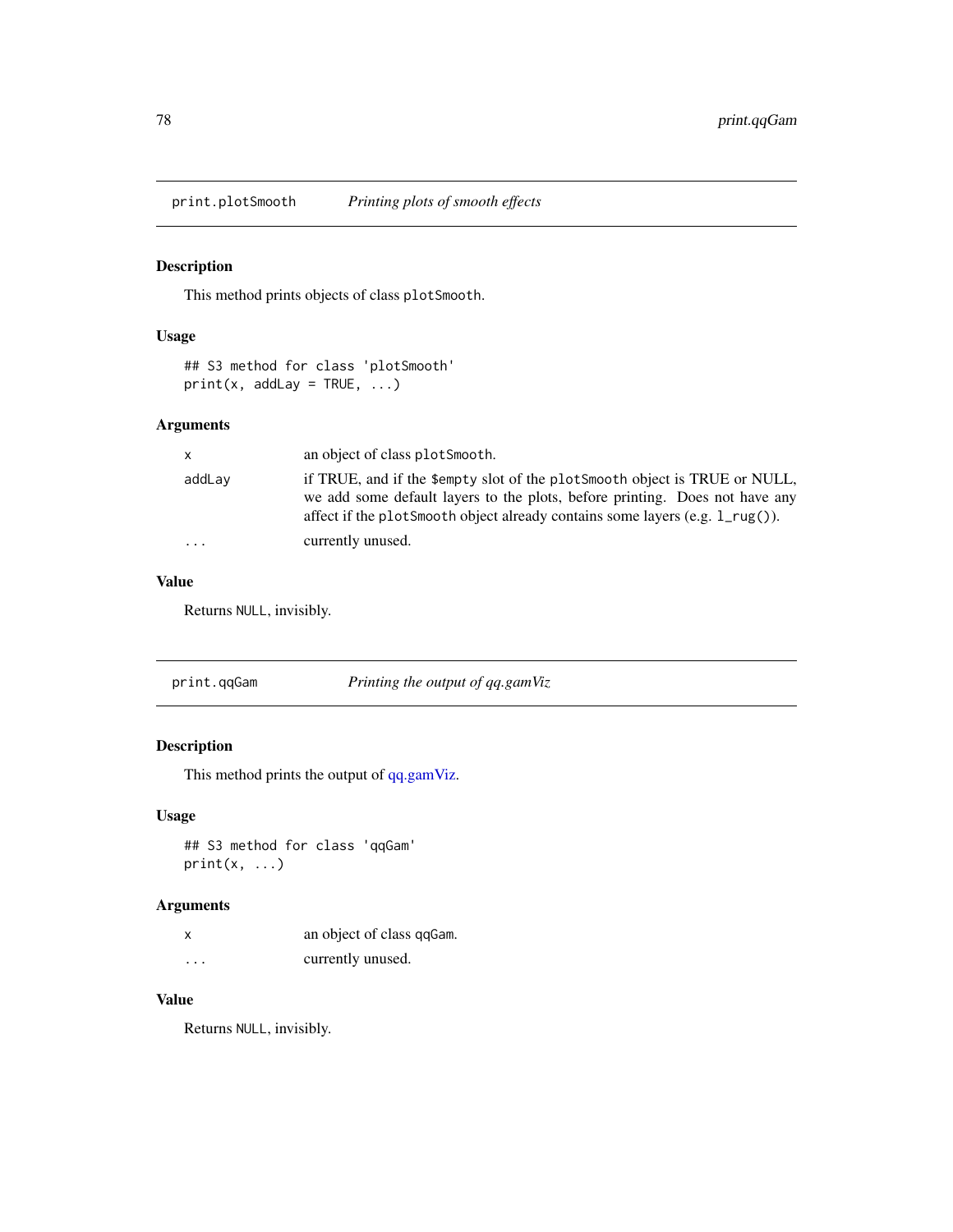<span id="page-78-0"></span>

This function can be used to extract a parametric effect from an object of class gamViz.

#### Usage

pterm(o, select)

#### Arguments

| Ο      | an object of class gam $\forall$ iz, the output of a get $\forall$ iz $()$ call. |
|--------|----------------------------------------------------------------------------------|
| select | index of the selected parametric effect.                                         |

#### Value

An object of class "pTermSomething" where "Something" is substituted with the class of the variable of interest. For instance if this "numeric", the pterm will return an object of class "ptermNumeric".

```
####### 1. Gaussian GAM
library(mgcViz)
set.seed(3)
dat <- gamSim(1,n=1500,dist="normal",scale=20)
dat$fac <- as.factor( sample(c("A1", "A2", "A3"), nrow(dat), replace = TRUE) )
dat$logi <- as.logical( sample(c(TRUE, FALSE), nrow(dat), replace = TRUE) )
bs <- "cr"; k <- 12
b <- gam(y ~ x0 + x1 + I(x1^2) + s(x2,bs=bs,k=k) + fac + x3:fac + I(x1*x2) + logi,data=dat)
o <- getViz(b)
# Plot effect of 'x0'
pt \leq pterm(o, 1)
plot(pt, n = 60) + l_cipoly() + l_fittle() + l_ciline() + l_points()# Plot effect of 'x3'
pt <- pterm(o, 1)
plot(pt, n = 60) + l_fittle() + l_ciline(colour = 2)# Plot effect of 'fac'
pt <- pterm(o, 4)
plot(pt) + l_cibar(colour = "blue") + l_fitPoints(colour = "red") +l_rug(alpha = 0.3)# Plot effect of 'logi'
pt <- pterm(o, 6)
```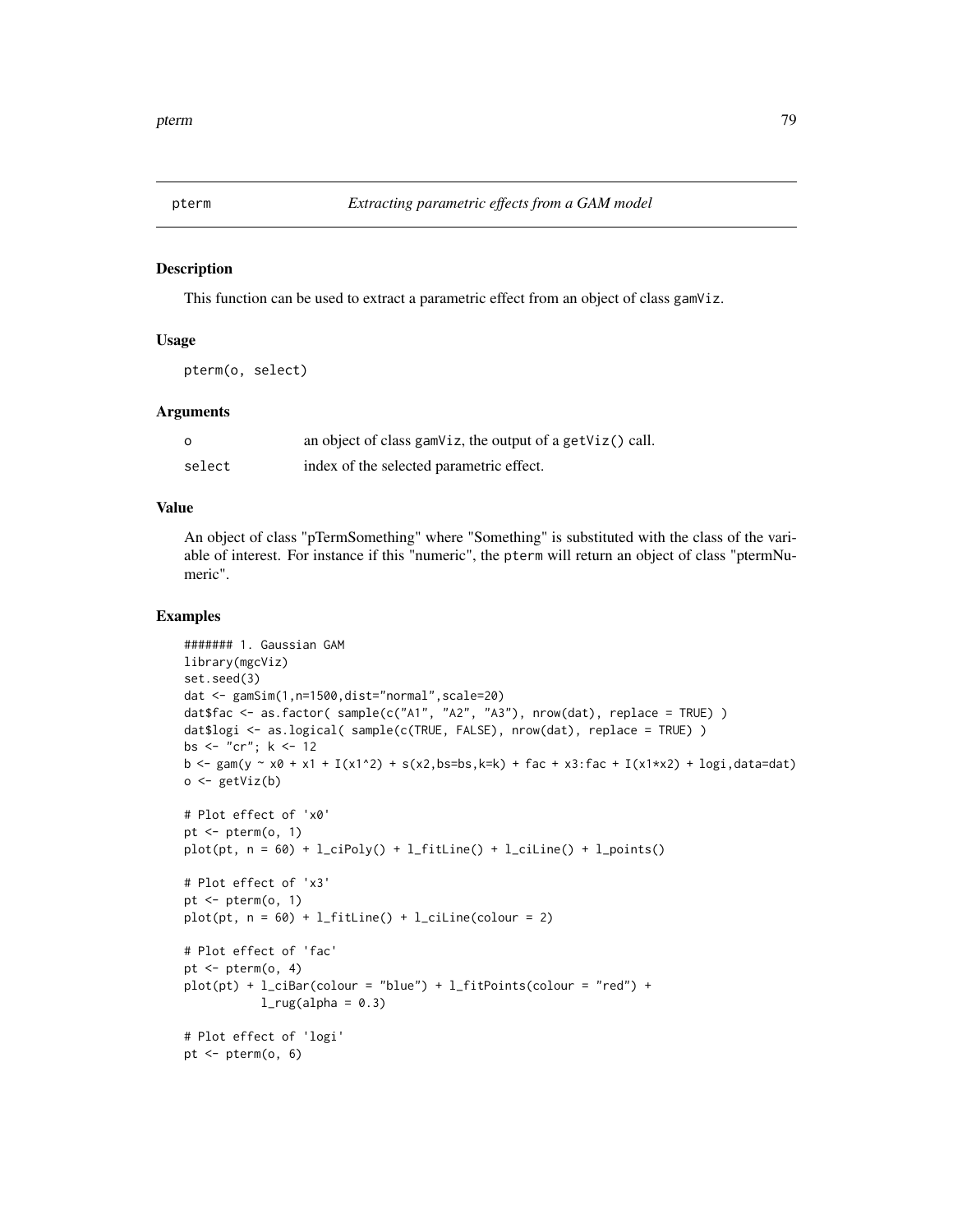```
plot(pt) + l_fitBar(a.aes = list(fill = I("light blue")) + l_cibar(colour = "blue")# Plot effect of 'x3:fac': no method available yet available for second order terms
pt \leq pterm(o, 7)
plot(pt)
## Not run:
####### 1. Continued: Quantile GAMs
b <- mqgamV(y ~ x0 + x1 + I(x1^2) + s(x2,bs=bs,k=k) + x3:fac +
              I(x1*x2) + logi, data=dat, qu = c(0.3, 0.5, 0.8))plot(pterm(b, 3)) + l_cibar(colour = 2) + l_fitPoints()plot(pterm(b, 4)) + l_fitBar(colour = "blue", fill = 3) + l_cibar(colour = 2)# Don't know how to plot this interaction
plot(pterm(b, 6))
####### 2. Gaussian GAMLSS model
library(MASS)
mcycle$fac <- as.factor( sample(c("z", "k", "a", "f"), nrow(mcycle), replace = TRUE) )
b \leq gam(list(accel~times + I(times^2) + s(times,k=10), \sim times + fac + s(times)),
          data=mcycle,family=gaulss(), optimizer = "efs")
o <- getViz(b)
# Plot effect of 'I(times^2)' on mean: notice that partial residuals
# are unavailable for GAMLSS models, hence l_point does not do anything here.
pt \leq pterm(o, 2)
plot(pt) + l_ciPoly() + l_fitLine() + l_ciLine() + l_points()
# Plot effect of 'times' in second linear predictor.
# Notice that partial residuals are unavailable.
pt \leq pterm(o, 3)
plot(pt) + l_cipoly() + l_fittle() + l_ciline(linetype = 3) + l_rug()# Plot effect of 'fac' in second linear predictor.
pt \leq pterm(o, 4)
plot(pt) + l_cibar(colour = "blue") + l_fitPoints(colour = "red") +l_rug()## End(Not run)
```
qgamV *Fit a QGAM model and get a gamViz object*

#### Description

These are wrapper that fits a QGAM model using [qgam::qgam](#page-0-0) and converts it to a gamViz object using the [getViz](#page-15-0) function. It is essentially a shortcut.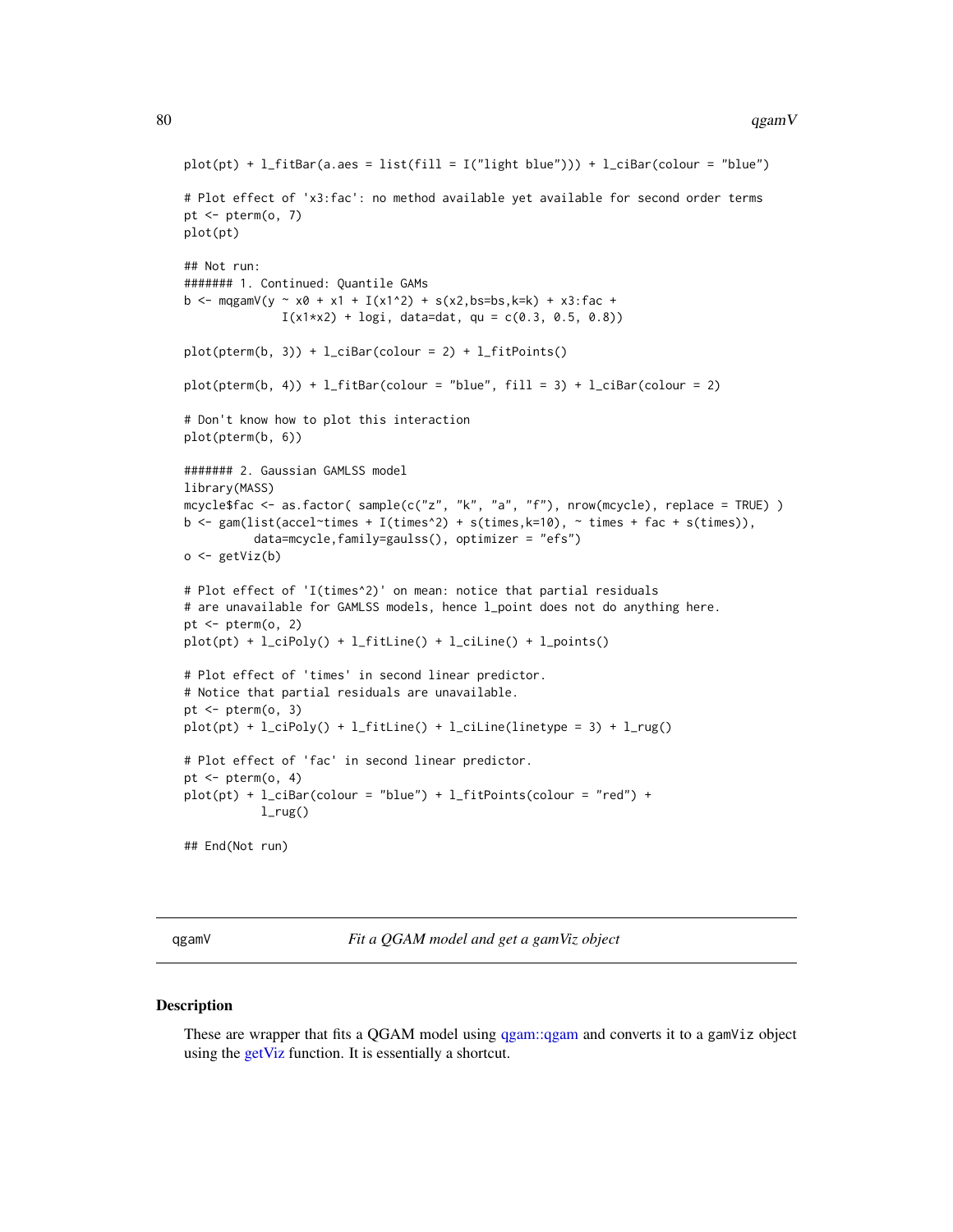# <span id="page-80-0"></span>Usage

qgamV(form, data, qu, lsig = NULL, err = NULL, aQgam = list(), aViz = list())

#### **Arguments**

| form, data, qu, lsig, err |                                                       |
|---------------------------|-------------------------------------------------------|
|                           | same arguments as in qgam: qgam.                      |
| aQgam                     | list of further arguments to be passed to qgam::qgam. |
| aViz                      | list of arguments to be passed to getViz.             |

# Value

An object of class "gamViz" which can, for instance, be plotted using [plot.gamViz.](#page-43-0)

# Examples

```
library(mgcViz)
set.seed(2) ## simulate some data...
dat <- gamSim(2,n=1000,dist="normal",scale=0.25)$data
# Fit GAM and get gamViz object
b <- qgamV(y~s(x) + s(z) + I(x*z), data = dat, qu = 0.2,
           aQgam = list(argGam = list(self = TRUE)), aViz = list("nsim" = 0))# This is equivalent to doing
# 1. Fit QGAM
# b <- qgam(y~s(x) + s(z) + I(x*z), data=dat, qu = 0.2, argGam = list(select = TRUE))
# 2. Convert to gamViz object
# b \leq - getViz(b, nsim = 0)
# Either way, we all effects by doing
print(plot(b, allTerms = TRUE), pages = 1)
```
qq *Generic QQ plots*

#### Description

Generic function for producing QQ-plots.

#### Usage

 $qq(\ldots)$ 

#### Arguments

... arguments to be passed to methods. This first one will determine which method will be called.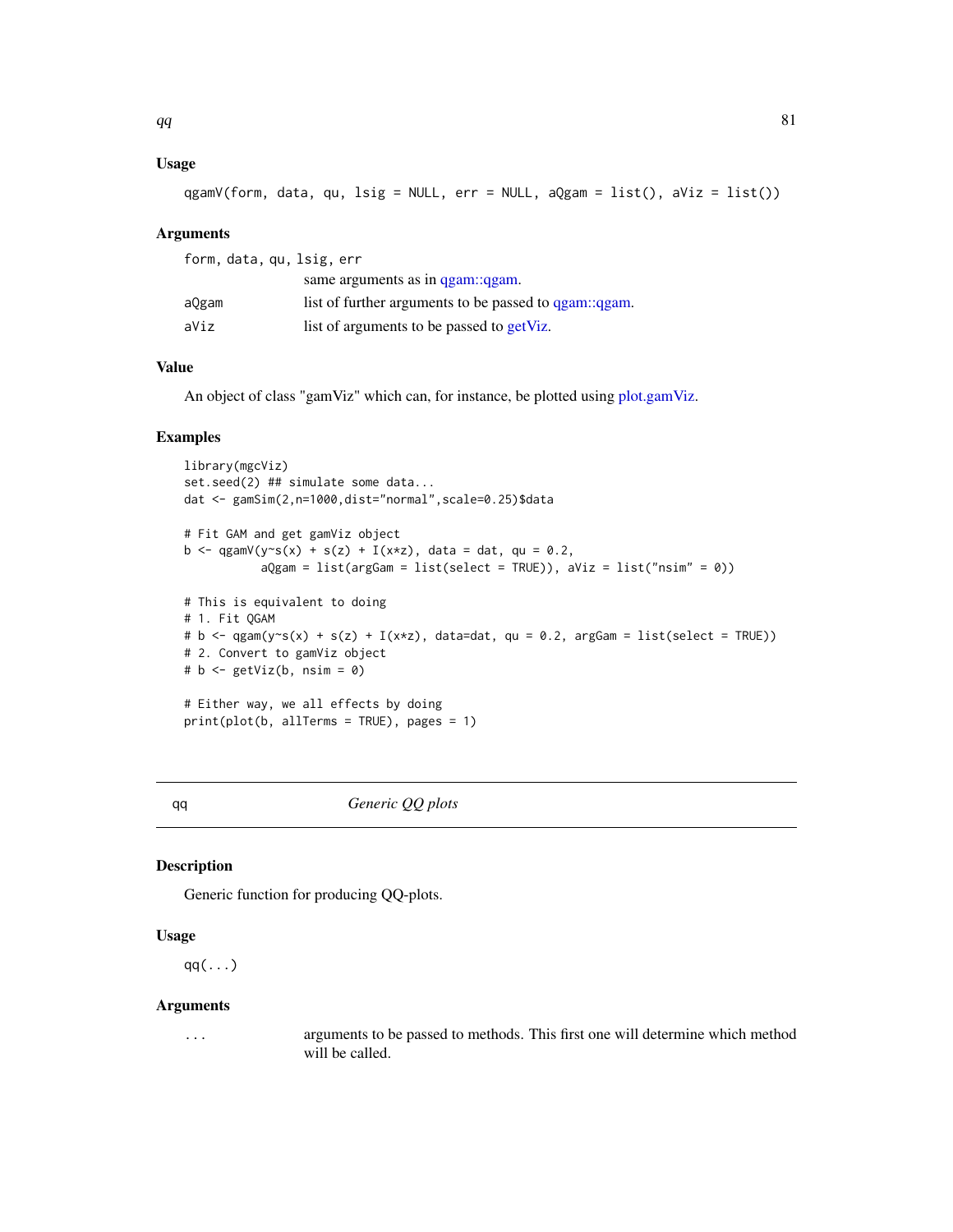# <span id="page-81-1"></span>See Also

[qq.gamViz](#page-81-0)

<span id="page-81-0"></span>qq.gamViz *QQ plots for gam model residuals*

# Description

Takes a fitted gam object, converted using [getViz,](#page-15-0) and produces QQ plots of its residuals (conditional on the fitted model coefficients and scale parameter). If the model distributional assumptions are met then usually these plots should be close to a straight line (although discrete data can yield marked random departures from this line).

#### Usage

```
## S3 method for class 'gamViz'
qq(
 o,
 rep = 10,level = 0.8,
 method = "auto",type = "auto",
 CI = "none",worm = FALSE,
  showReps = FALSE,
  sortFun = NULL,
  discrete = NULL,
  ngr = 1000,
  xlim = NULL,ylim = NULL,
 a.qqpoi = list(),a.ablin = list(),
  a.cipoly = list(),a.replin = list(),
  ...
\mathcal{L}
```
# Arguments

| O     | an object of class gam $Viz$ , the output of a get $Viz()$ call.                                                                                       |
|-------|--------------------------------------------------------------------------------------------------------------------------------------------------------|
| rep   | how many replicate datasets to generate to simulate quantiles of the residual<br>distribution. Relevant only if method is set to "simul1" or "simul2". |
| level | the level of the confidence intervals (e.g. $0.9$ means $90\%$ intervals).                                                                             |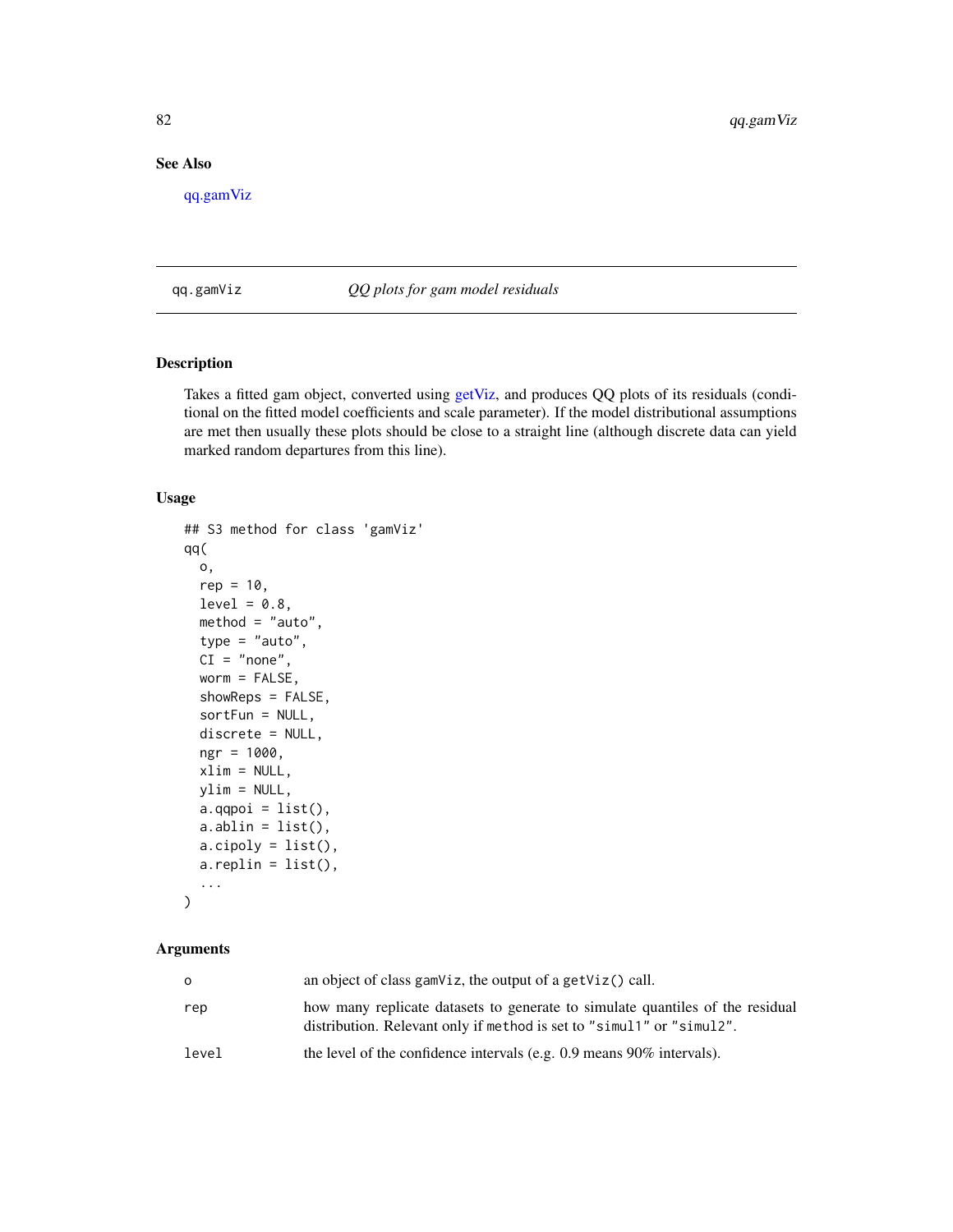<span id="page-82-0"></span>

| method   | the method used to calculate the QQ-plot and, possibly, the confidence intervals.<br>If set to ("tunif") "tnormal" the residuals are transformed to (uniform) nor-<br>mal, for which analytic expression for the confidence intervals are available. If<br>set to "simul1" or "simul2" the theoretical QQ-line is constructed by simulat-<br>ing residuals from the model. Method "simul2" does not produce confidence<br>intervals. If set to "normal" no simulation or transformation is performed, and a<br>simple normal QQ-plot is produced. If set to "auto" the method used to produce<br>the QQ-plot is determined automatically. |
|----------|-------------------------------------------------------------------------------------------------------------------------------------------------------------------------------------------------------------------------------------------------------------------------------------------------------------------------------------------------------------------------------------------------------------------------------------------------------------------------------------------------------------------------------------------------------------------------------------------------------------------------------------------|
| type     | the type of residuals to be used. See residuals.gamViz.                                                                                                                                                                                                                                                                                                                                                                                                                                                                                                                                                                                   |
| CI       | the type of confidence intervals to be plotted. If set to "none" they are not added,<br>if set to "normal" they will be based on the assumption that the theoretical<br>quantile distribution is Gaussian and if set to "quantile" they will be sample<br>quantiles of simulated responses from the model.                                                                                                                                                                                                                                                                                                                                |
| worm     | if TRUE a worm-plot (a de-trended QQ-plot) is plotted.                                                                                                                                                                                                                                                                                                                                                                                                                                                                                                                                                                                    |
| showReps | if TRUE all the QQ-lines corresponding to the simulated (model-based) QQ-plots.                                                                                                                                                                                                                                                                                                                                                                                                                                                                                                                                                           |
| sortFun  | the function to be used for sorting the residuals. If left to NULL it will be set to<br>function(.x) sort(.x, method = "quick") internally.                                                                                                                                                                                                                                                                                                                                                                                                                                                                                               |
| discrete | if TRUE the QQ-plot is discretized into ngr bins before plotting, in order to save<br>plotting time (when the number of observations is large). If left to NULL, the<br>discretization is used if there are more than 10^4 observations.                                                                                                                                                                                                                                                                                                                                                                                                  |
| ngr      | number of bins to be used in the discretization.                                                                                                                                                                                                                                                                                                                                                                                                                                                                                                                                                                                          |
| xlim     | if supplied then this pair of numbers are used as the x limits for the plot.                                                                                                                                                                                                                                                                                                                                                                                                                                                                                                                                                              |
| ylim     | if supplied then this pair of numbers are used as the y limits for the plot.                                                                                                                                                                                                                                                                                                                                                                                                                                                                                                                                                              |
| a.qqpoi  | list of arguments to be passed to ggplot2:: geom_point, which plots the main<br>QQ-plot.                                                                                                                                                                                                                                                                                                                                                                                                                                                                                                                                                  |
| a.ablin  | list of arguments to be passed to ggplot2:: geom_abline, which adds the ref-<br>erence line.                                                                                                                                                                                                                                                                                                                                                                                                                                                                                                                                              |
| a.cipoly | list of arguments to be passed to ggplot2:: geom_polygon, which add the con-<br>fidence intervals.                                                                                                                                                                                                                                                                                                                                                                                                                                                                                                                                        |
| a.replin | list of arguments to be passed to ggplot2:: geom_line, which adds a line for<br>each simulated QQ-plot.                                                                                                                                                                                                                                                                                                                                                                                                                                                                                                                                   |
| .        | currently unused.                                                                                                                                                                                                                                                                                                                                                                                                                                                                                                                                                                                                                         |

#### Details

Here method = "simul1" corresponds to the algorithm described in section 2.1 of Augustin et al. (2012), which involves direct simulations of residuals from the models. This requires o\$family\$rd to be defined. Setting method = "simul2" results in a cheaper method, described in section 2.2 of Augustin et al. (2012), which requires o\$family\$qf to be defined.

#### Value

An object of class c("qqGam","plotSmooth","gg").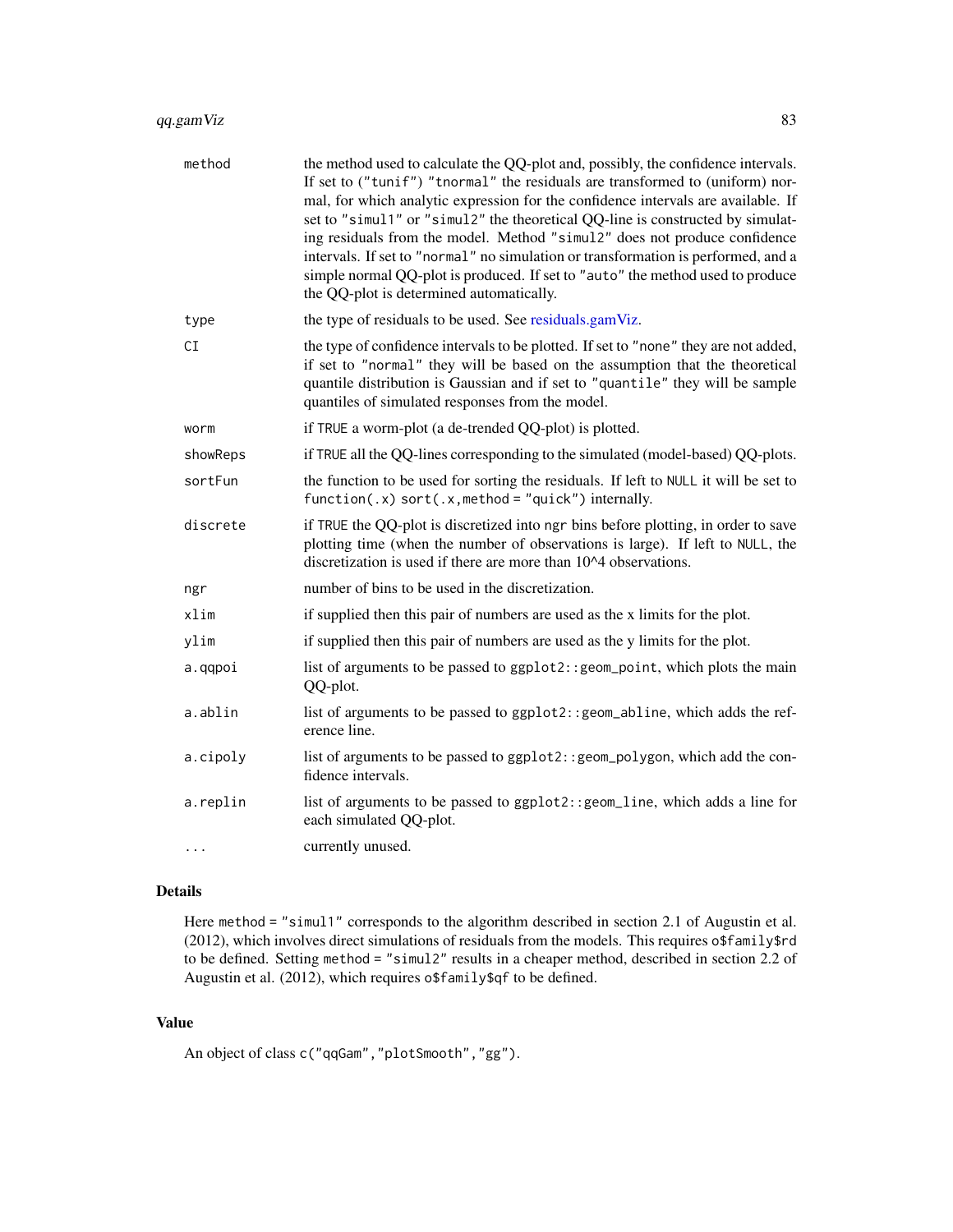#### References

Augustin, N.H., Sauleau, E.A. and Wood, S.N., 2012. On quantile quantile plots for generalized linear models. Computational Statistics & Data Analysis, 56(8), pp.2404-2409.

```
######## Example: simulate binomial data
library(mgcViz)
set.seed(0)
n.samp <- 400
dat \le gamSim(1,n = n.samp, dist = "binary", scale = .33)
p <- binomial()$linkinv(dat$f) ## binomial p
n \leq sample(c(1, 3), n.samp, replace = TRUE) ## binomial n
dat$y <- rbinom(n, n, p)
dat$n <- n
\text{lr.fit} \leq \text{gam}(y/n \leq s(x0) + s(x1) + s(x2) + s(x3), family = binomial, data = dat,
              weights = n, method = "REML")
lr.fit <- getViz(lr.fit)
# Quick QQ-plot of deviance residuals
qq(1r.fit, method = "simul2")# Same, but changing points share and type of reference list
qq(lr.fit, method = "simul2",
       a.qqpoi = list("shape" = 1), a.ablin = list("linetype" = 2))
# Simulation based QQ-plot with reference bands
qq(lr.fit, rep = 100, level = .9, CI = "quantile")# Simulation based QQ-plot, Pearson resids, all simulations lines shown
qq(1r.fit, rep = 100, CI = "none", showReps = TRUE, type = "pearson",a.qqpoi = list(shape=19, size = (0.5))
### Now fit the wrong model and check
pif \leq gam(y \leq s(x0) + s(x1) + s(x2) + s(x3)
           , family = poisson, data = dat, method = "REML")
pif <- getViz(pif)
qq(pif, method = "simul2")qq(pif, rep = 100, level = .9, CI = "quantile")qq(pif, rep = 100, type = "pearson", CI = "none", showReps = TRUE,a.qqpoi = list(shape=19, size = 0.5)######## Example: binary data model violation so gross that you see a problem
######## on the QQ plot
y \leftarrow c (rep(1, 10), rep(0, 20), rep(1, 40), rep(0, 10), rep(1, 40), rep(0, 40))
x \le -1:160b \leq glm(y \sim x, family = binomial)class(b) <- c("gamViz", class(b)) # Tricking qq.gamViz to use it on a glm
```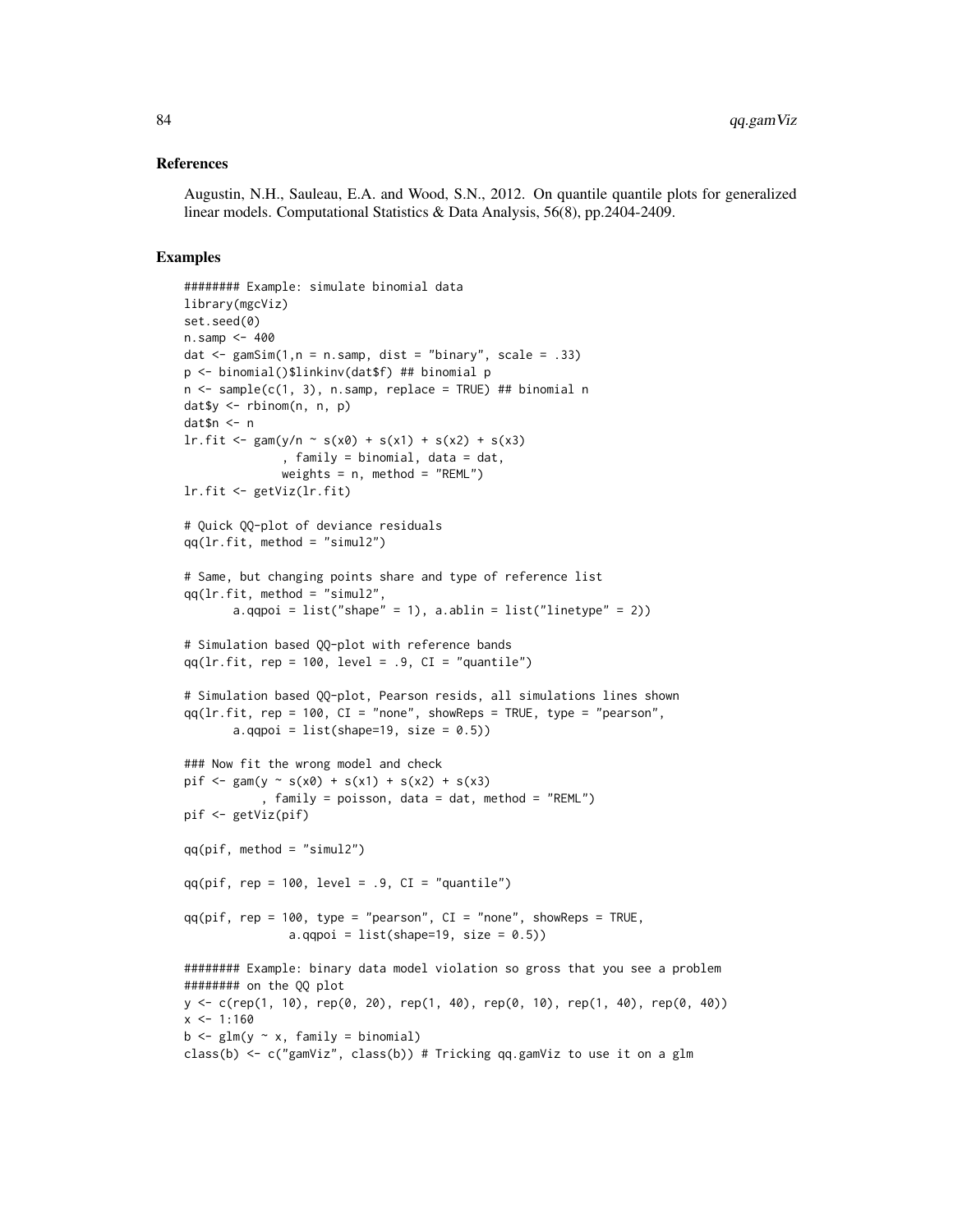# qq.gamViz 85

```
# Note that the next two are not necessarily similar under gross
# model violation...
qq(b, \text{ method} = "sim12")qq(b, rep = 50, CI = "none", showReps = TRUE)### alternative model
b \leq-gam(y \sim s(x, k = 5), family = binomial, method = "ML")b \leftarrow getViz(b)qq(b, method = "simul2")
qq(b, rep = 50, showReps = TRUE, CI = "none", shape = 19)## Not run:
######## "Big Data" example:
set.seed(0)
n.samp <- 50000
dat <- gamSim(1,n=n.samp,dist="binary",scale=.33)
p <- binomial()$linkinv(dat$f) ## binomial p
n <- sample(c(1,3),n.samp,replace=TRUE) ## binomial n
dat$y <- rbinom(n,n,p)
dat$n <- n
lr.fit \leq barn(y/n \sim s(x0) + s(x1) + s(x2) + s(x3), family = binomial, data = dat,
              weights = n, method = "fREML", discrete = TRUE)
lr.fit <- getViz(lr.fit)
# Turning discretization off (on by default for large datasets).
set.seed(414) # Setting the seed because qq.gamViz is doing simulations
o \leq q(1r.fit, rep = 10, method = "simul1", CI = "normal", showReps = TRUE,discrete = F, a.replin = list(alpha = 0.1))
o # This might take some time!
# Using default discretization
set.seed(414)
o \leq q(1r.fit, rep = 10, method = "simul1", CI = "normal", showReps = TRUE,a.replin = list(alpha = 0.1))
o # Much faster plotting!
# Very coarse discretization
set.seed(414)
o \leq q(1r.fit, rep = 10, method = "simul1", CI = "normal", showReps = TRUE,ngr = 1e2, a.replin = list(alpha = 0.1), a.qqpoi = list(shape = 19))
o
# We can also zoom in at no extra costs (most work already done by qq.gamViz)
zoom(o, xlim = c(-0.25, 0.25), showReps = TRUE, discrete = TRUE, a.replin = list(alpha = 0.2))
## End(Not run)
```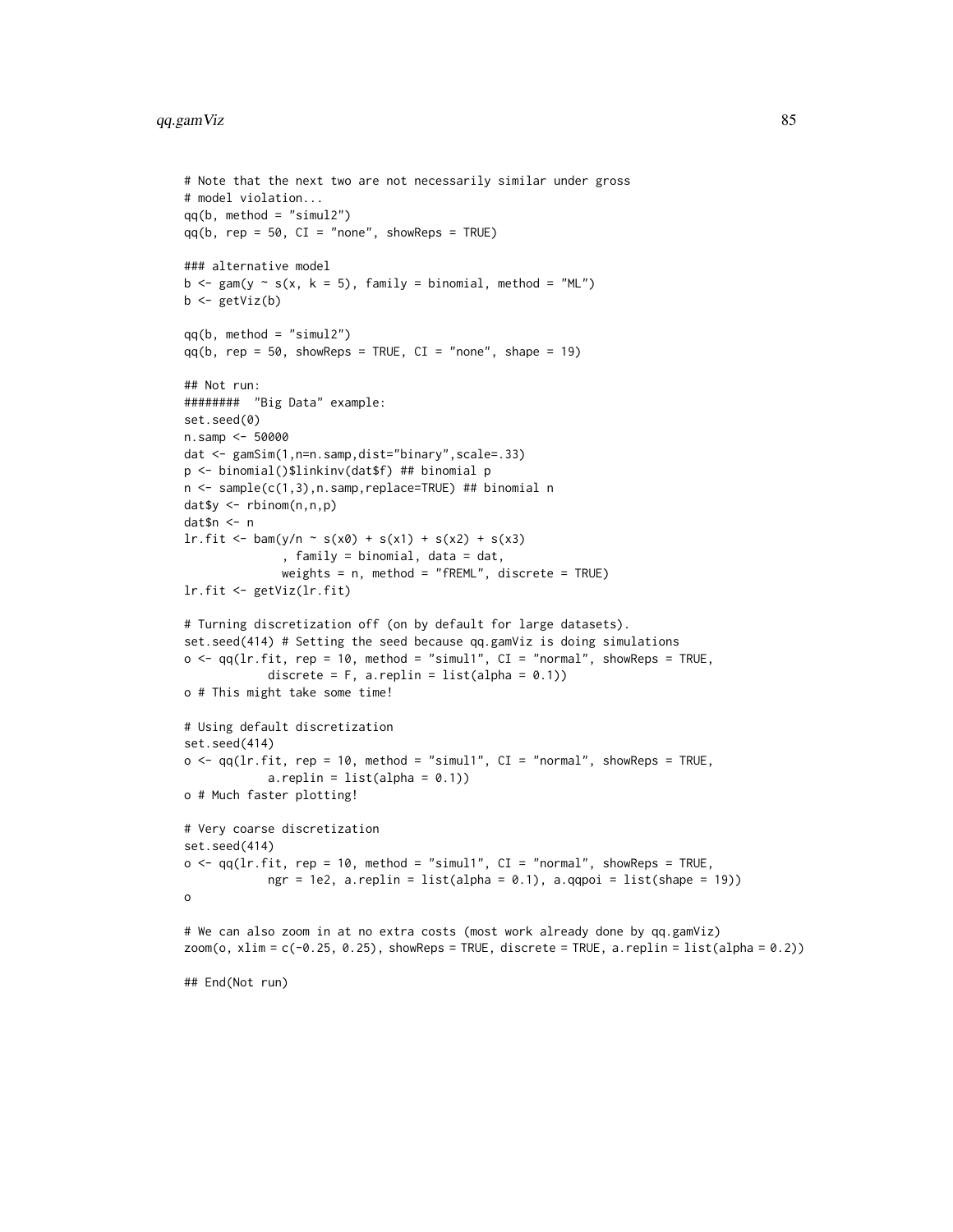<span id="page-85-0"></span>

This is a re-write of the QQ-plotting functions provided by stats, using the ggplot2 library. qqnorm is a generic function the default method of which produces a normal QQ plot of the values in y. qqline adds a line to a "theoretical", by default normal, quantile-quantile plot which passes through the probs quantiles, by default the first and third quartiles. qqplot produces a QQ plot of two datasets.

#### Usage

```
qqnorm(
 y,
 ylim,
 main = "Normal Q-Q Plot",
 xlab = "Theoretical Quantiles",
 ylab = "Sample Quantiles",
  datax = FALSE)
qqplot(
 x,
 y,
 xlab = deparse(substitute(x)),
 ylab = deparse(substitute(y)),
 main = "Q-Q Plot")
qqline(
 y,
 datax = FALSE,distribution = qnorm,
 probs = c(0.25, 0.75),
  qtype = 7,
  ...
)
```
#### Arguments

y, The second or only data sample. ylim, ..., Graphical parameters. main, xlab, ylab, Plot labels. The xlab and ylab refer to the y and x axes respectively if datax  $=$ TRUE.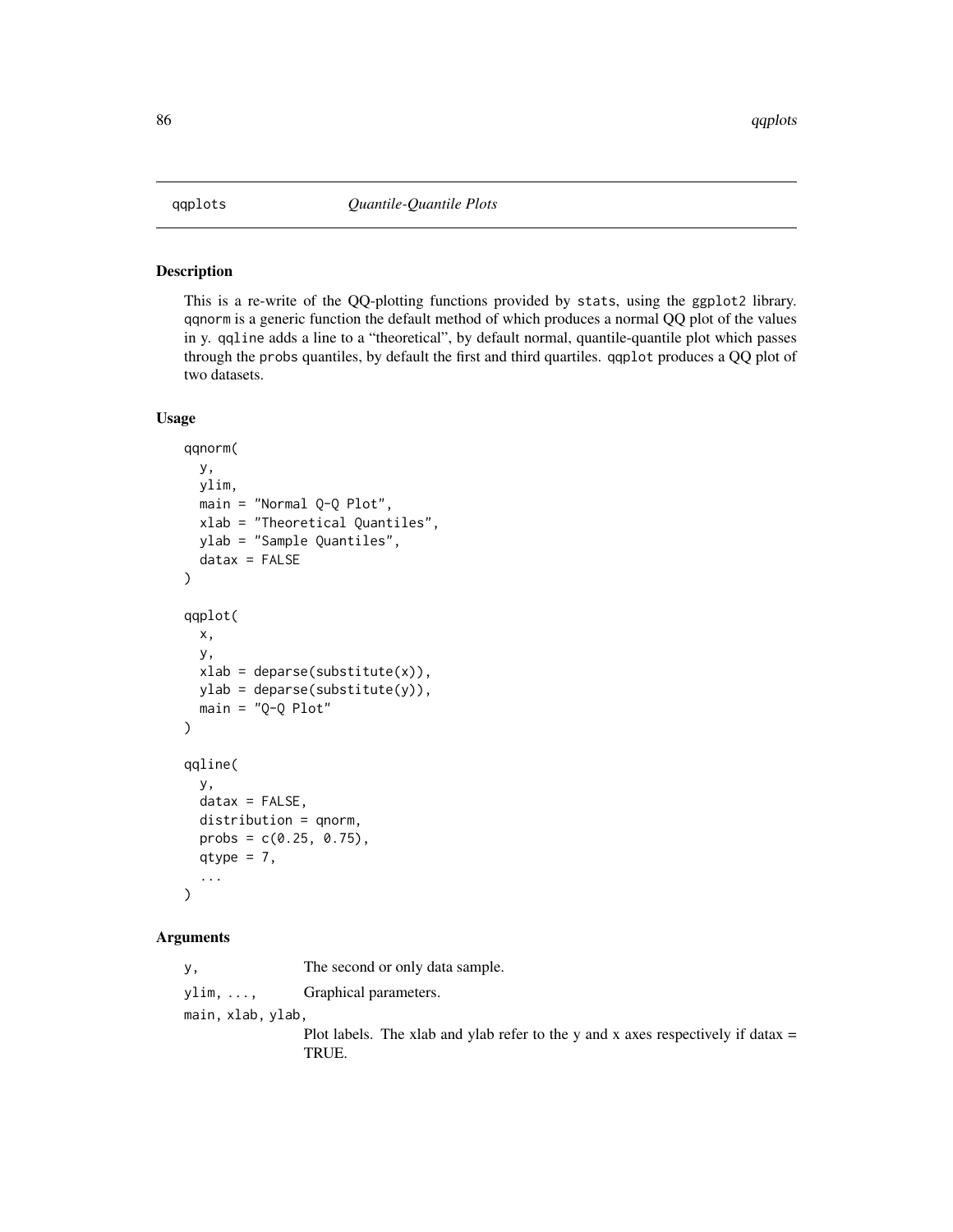<span id="page-86-1"></span>

| datax.       | Logical. Should data values be on the x-axis?                                                                      |
|--------------|--------------------------------------------------------------------------------------------------------------------|
| х.           | The first sample for gaplot.                                                                                       |
| distribution | quantile function for reference theoretical distribution.                                                          |
| probs        | numeric vector of length two, representing probabilities. Corresponding quan-<br>tile pairs define the line drawn. |
| qtype        | the type of quantile computation used in quantile.                                                                 |

#### Note

Help file is mainly from stats::qqnorm since this is a rewrite of stats::qqplot, stats::qqline and stats::qqnorm using the ggplot2 library.

#### Examples

```
library(mgcViz)
y <- rt(500, df = 5)
# Compare new and old version of qqnorm
stats::qqnorm(y)
qqnorm(y)
# Compare new and old version of qqplot
x \le -rt(200, df = 5)y \le -rt(300, df = 5)stats::qqplot(x, y)
qqplot(x, y)
# add a qqline()
ggplot2::last.plot() + qpline(y = rt(500, df = 4.8), col = "green")## "QQ-Chisquare" : --------------------------
y \le - rchisq(500, df = 3)
## Q-Q plot for Chi^2 data against true theoretical distribution:
x \leftarrow \text{qchisq}(\text{popints}(500), \text{df} = 3)stats::qqplot(qchisq(ppoints(500), df = 3), rchisq(500, df = 3),main = expression("Q-Q plot for" \sim {chi^2}[nu == 3]))
qqplot(qchisq(ppoints(500), df = 3), rchisq(500, df = 3),
      main = expression("Q-Q plot for" \sim {chi^2}[nu == 3])) + theme_bw()
```
<span id="page-86-0"></span>residuals.gamViz *Generalized Additive Model residuals*

#### Description

Extension of mgcv::residuals.gam. Returns residuals for a fitted GAM model object. Pearson, deviance, working and response residuals are available as in the method from mgcv, but this version also provides residual types "tunif" and "tnormal". The former are obtained using the cdf of the response distribution (if available). The latter are obtained by further transforming the uniform residuals using the quantile function (i.e. the inverse cdf) of a standard normal variable.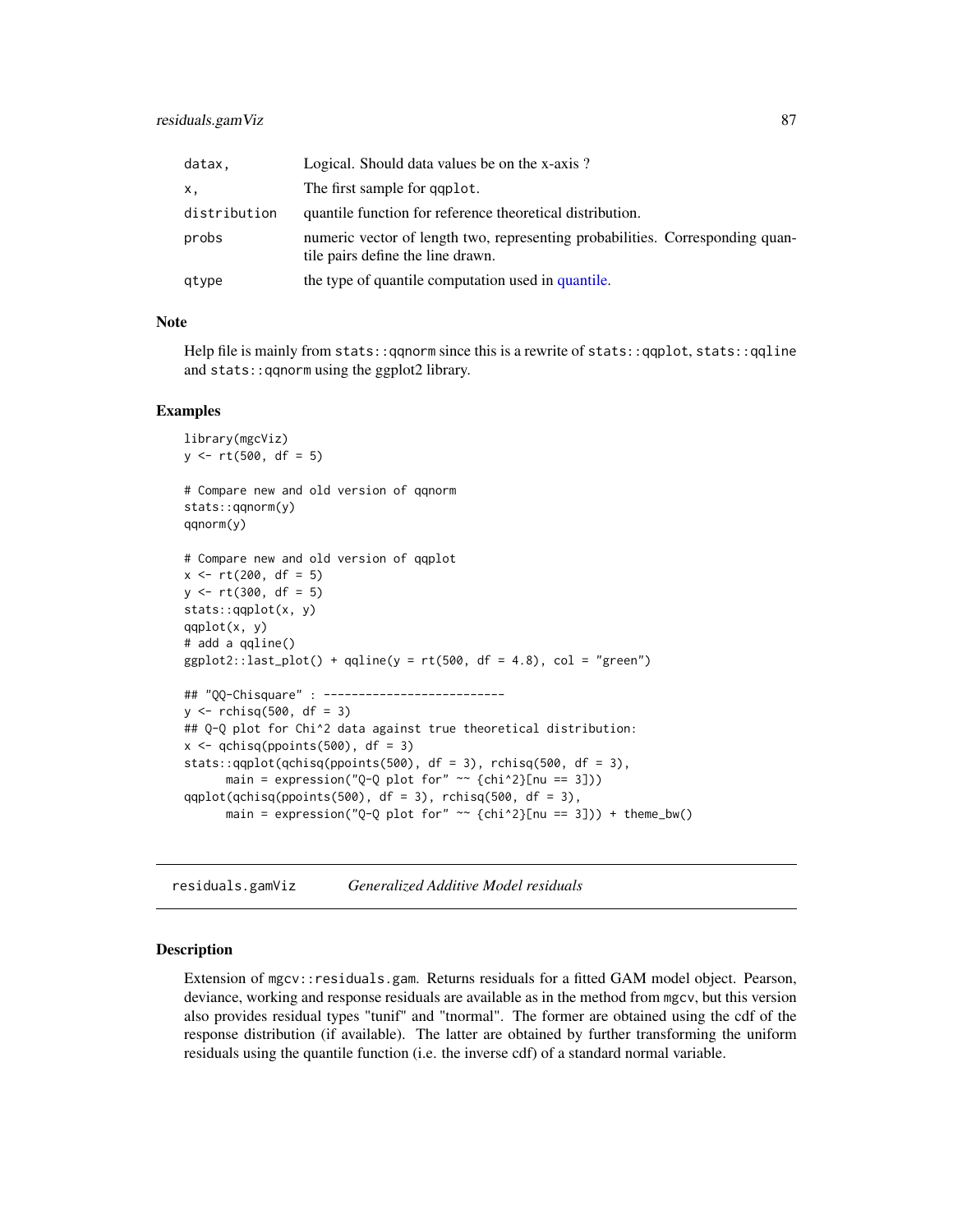88 shine shine shine shine shine shine shine shine shine shine shine shine shine shine

# Usage

```
## S3 method for class 'gamViz'
residuals(object, type = "deviance", ...)
```
# Arguments

| object    | an object of class gam $Viz$ , the output of a get $Viz()$ call.                                                                                                                       |
|-----------|----------------------------------------------------------------------------------------------------------------------------------------------------------------------------------------|
| type      | the type of residuals wanted. If should be one of "deviance", "pearson", "scaled.pearson",<br>"working", "response", "tunif" or "tnormal". Not all are available for each fam-<br>ily. |
| $\ddotsc$ | further arguments passed to mgcy::residuals.gam.                                                                                                                                       |

# See Also

See also [mgcv::residuals.gam](#page-0-0) for details.

shine *Generic shine function*

# Description

Generic function for taking an object and transforming it into a shiny app.

# Usage

shine(o, ...)

# Arguments

| $\circ$                 | the object we want to transform into a shiny app. |
|-------------------------|---------------------------------------------------|
| $\cdot$ $\cdot$ $\cdot$ | arguments to be passed to methods.                |

# See Also

shine.qqGam

<span id="page-87-0"></span>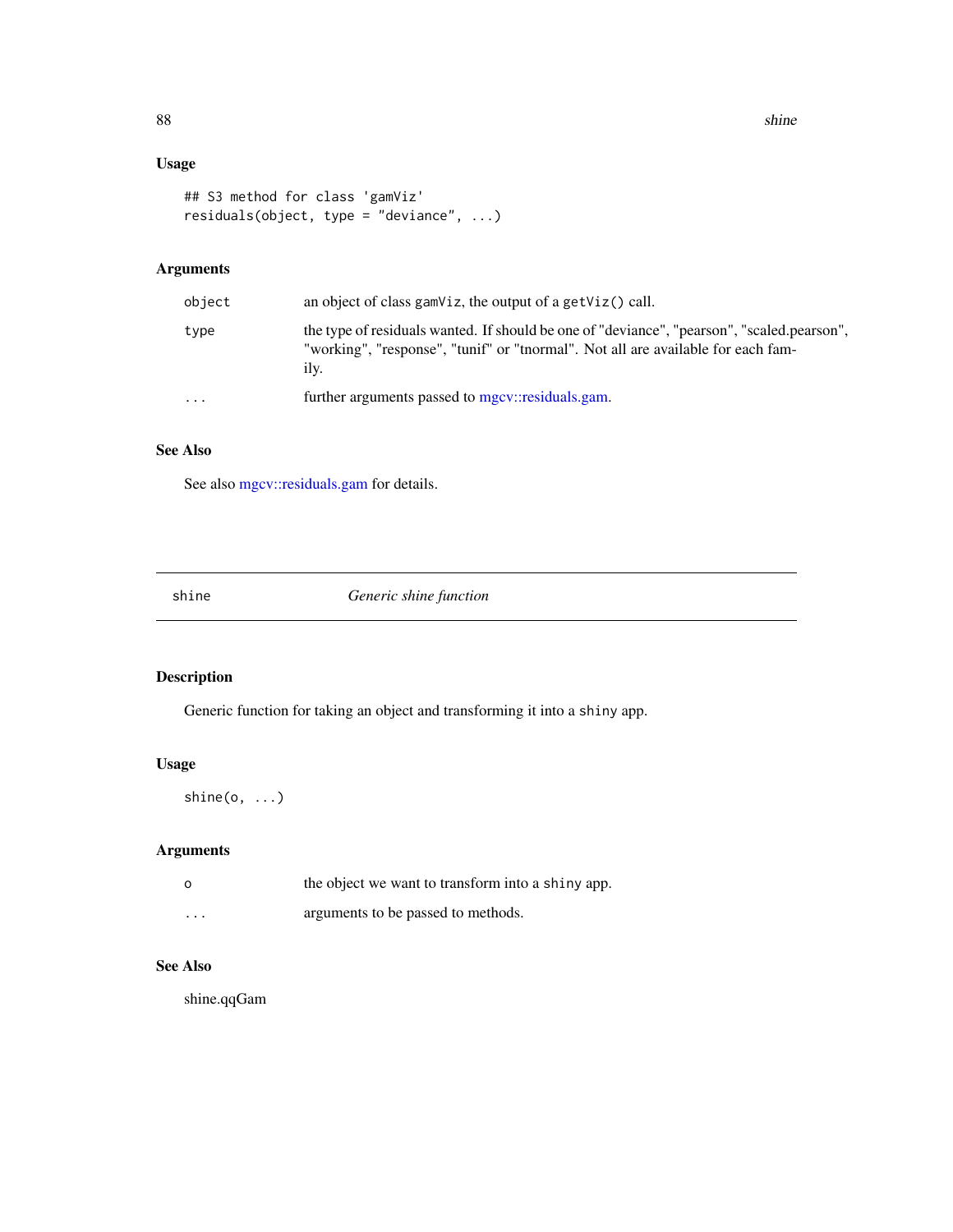<span id="page-88-0"></span>

This function takes the output of [qq.gamViz](#page-81-0) and transforms it into an interactive shiny app.

#### Usage

## S3 method for class 'qqGam'  $\text{shire}(o, \ldots)$ 

#### Arguments

| $\circ$  | the output of qq.gamViz. |
|----------|--------------------------|
| $\cdots$ | currently not used.      |

#### Details

In RStudio, this function returns a call to qq.gamViz that reproduces the last plot rendered in the interactive shiny window.

#### Examples

```
## Not run:
```

```
## simulate binomial data...
library(mgcv)
library(mgcViz)
set.seed(0)
n.samp <- 400
dat <- gamSim(1,n = n.samp, dist = "binary", scale = .33)
p <- binomial()$linkinv(dat$f) ## binomial p
n <- sample(c(1, 3), n.samp, replace = TRUE) ## binomial n
dat$y <- rbinom(n, n, p)
dat$n <- n
lr.fit \leq gam(y/n \sim s(x0) + s(x1) + s(x2) + s(x3), family = binomial, data = dat,
              weights = n, method = "REML")
lr.fit <- getViz(lr.fit)
# launch shiny gagdet
shine(qq(lr.fit))
```
## End(Not run)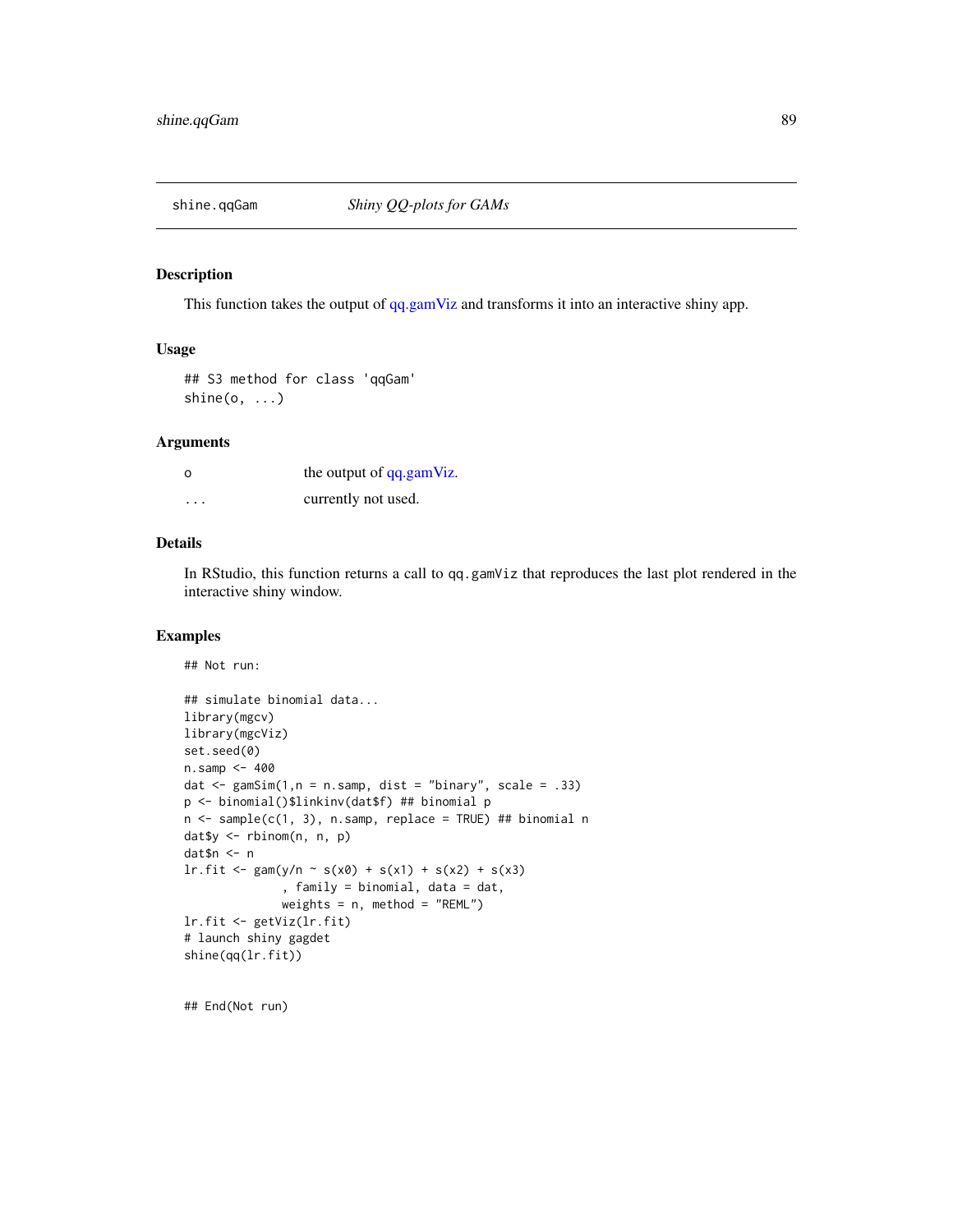<span id="page-89-1"></span><span id="page-89-0"></span>

This method can be used to simulate vectors of responses from a gamObject.

# Usage

```
## S3 method for class 'gam'
simulate(
  object,
  nsim = 1,seed = NULL,method = "auto",
  newdata,
  u = NULL,w = NULL,offset = NULL,
  trans = NULL,
  ...
\mathcal{L}
```
# Arguments

| object  | the output of a gam() or bam() call.                                                                                                                                                                                                                                                                                                                   |
|---------|--------------------------------------------------------------------------------------------------------------------------------------------------------------------------------------------------------------------------------------------------------------------------------------------------------------------------------------------------------|
| nsim    | the number of simulated vectors of responses. A positive integer.                                                                                                                                                                                                                                                                                      |
| seed    | currently not used.                                                                                                                                                                                                                                                                                                                                    |
| method  | the method used for the simulation. If set to "rd" then of family frd() will be<br>used, if available. If set to "qf" then o\$family\$qf() (which is the inverse cdf<br>of the response distribution) will be used to transform some uniform variates.                                                                                                 |
| newdata | Optional new data frame or list to be passed to predict.gam.                                                                                                                                                                                                                                                                                           |
| u       | a matrix where each row is a vector of uniform random variables in $(0, 1)$ . This<br>will be used to simulate responses only if method = "qf".                                                                                                                                                                                                        |
| W       | vector of prior weights to be used in the simulations. If newdata==NULL then w<br>is set to object \$prior. weights otherwise it is a vector of ones.                                                                                                                                                                                                  |
| offset  | numeric vector of offsets. For GAMs with multiple linear predictor (see eg<br>gaulss) it must be a list of vectors. NB: if newdata!=NULL the offsets will be<br>assumed to be zero, unless their are explicitly provided. If newdata==NULL then<br>simulations will use the offsets used during model fitting, and offset argument<br>will be ignored. |
| trans   | function used to transform or summarize each vector of simulated responses. It<br>must take a vector as argument, but it can output a vector or a scalar. Potentially<br>useful for saving storage (e.g. by transforming each simulated vector to a scalar).<br>If left to NULL then $trans = identity$ will be used.                                  |
|         | extra arguments passed to predict.gam.                                                                                                                                                                                                                                                                                                                 |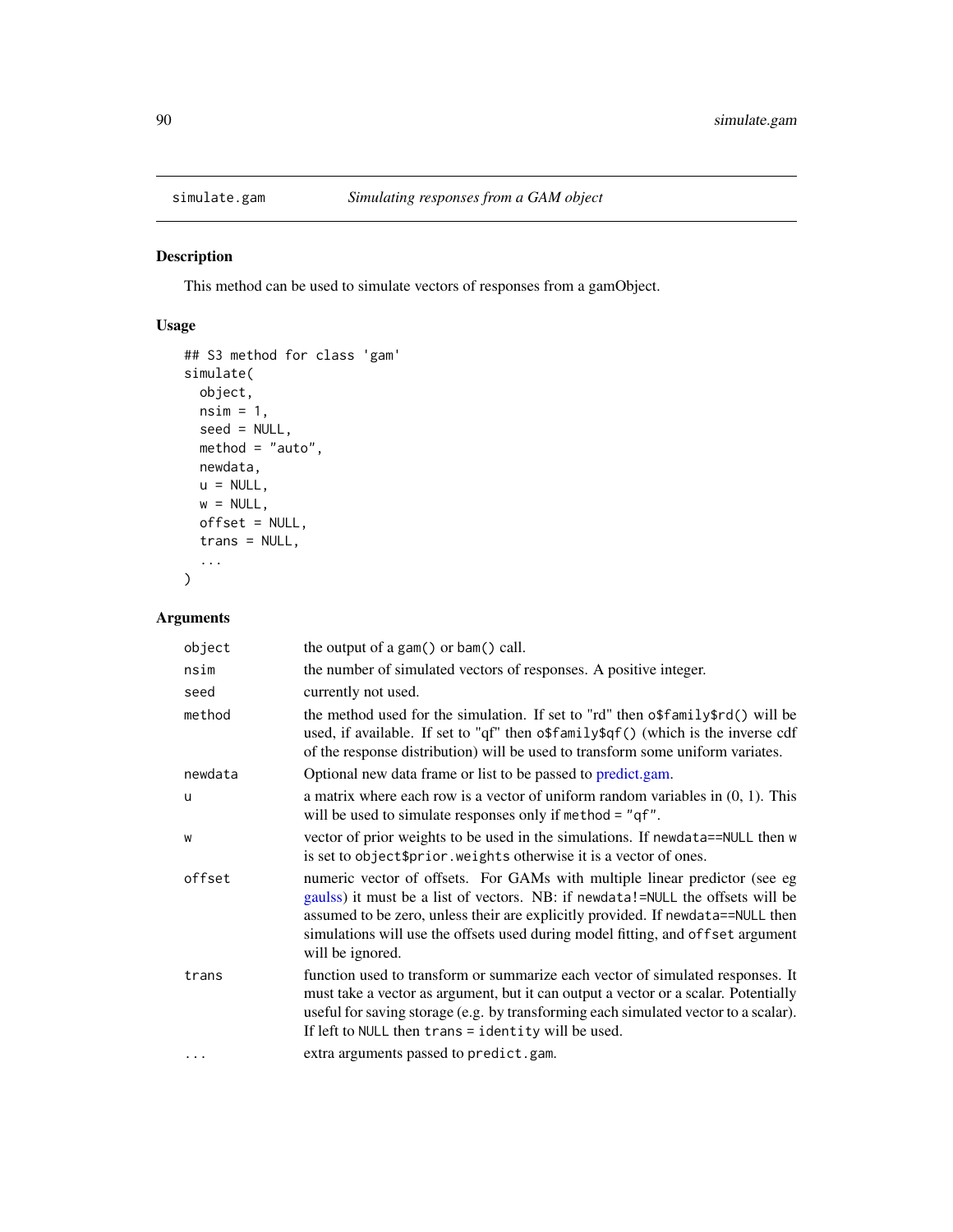# <span id="page-90-1"></span>Value

A matrix where each column is a vector of simulated responses. The number of rows is equal to the number of responses in the fitted object.

# Examples

library(mgcViz)

```
set.seed(2) ## simulate some data...
dat <- gamSim(1,n=400,dist="normal",scale=2)
b \leq gam(y~s(x0)+s(x1)+s(x2)+s(x3),data=dat)
# Simulate three vectors of responses
```
matplot(simulate(b, nsim = 3), pch = 19, col =  $c(1, 3, 4)$ )

# <span id="page-90-0"></span>sm *Extracting a smooth effect from a GAM model*

#### Description

This function can be used to extract a smooth or random effect from an object of class gamViz.

# Usage

sm(o, select)

# Arguments

| - റ    | an object of class gamViz, the output of a getViz call. |
|--------|---------------------------------------------------------|
| select | index of the selected smooth or random effect.          |

# Value

An object representing a smooth effect.

#### See Also

See [getViz](#page-15-0) for examples.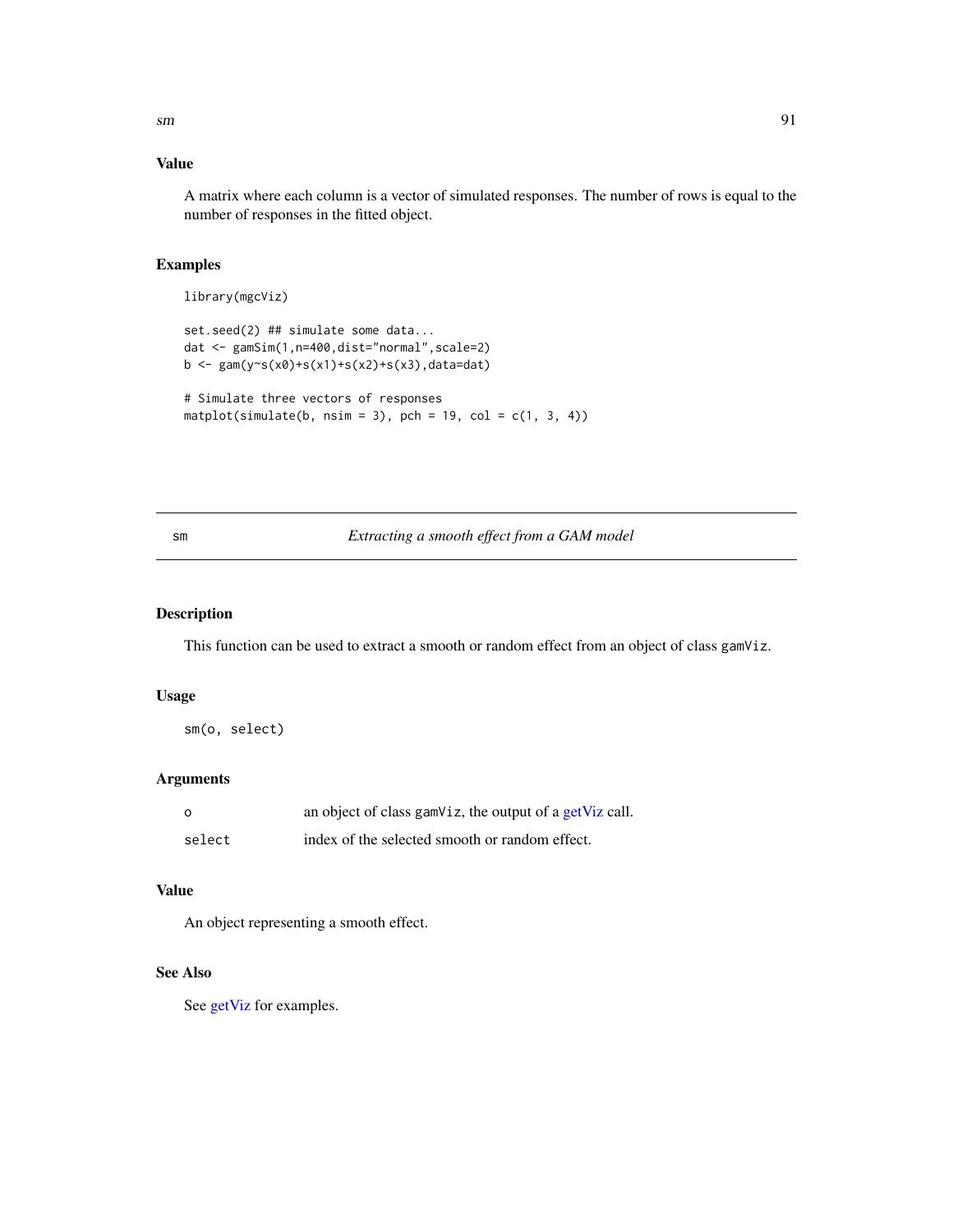<span id="page-91-0"></span>

Generic function for zooming, mainly meant to work with graphical objects.

#### Usage

 $z$ oom $(o, \ldots)$ 

#### Arguments

| - റ      | the object we want to zoom into.   |
|----------|------------------------------------|
| $\cdots$ | arguments to be passed to methods. |

# See Also

zoom.qqGam

zoom.qqGam *Efficiently zooming on GAM QQ-plots*

# Description

This function allows to zoom into a QQ-plot produced by [qq.gamViz,](#page-81-0) in a computationally efficient manner.

# Usage

```
## S3 method for class 'qqGam'
zoom(
  o,
  xlim = NULL,ylim = NULL,
  discrete = NULL,
  ngr = 1000,
  adGrid = TRUE,CI = FALSE,worm = FALSE,
  showReps = FALSE,
  a.qqpoi = list(),
  a.ablin = list(),
  a.\text{cipoly} = \text{list}(),
  a.replin = list(),
  ...
\mathcal{L}
```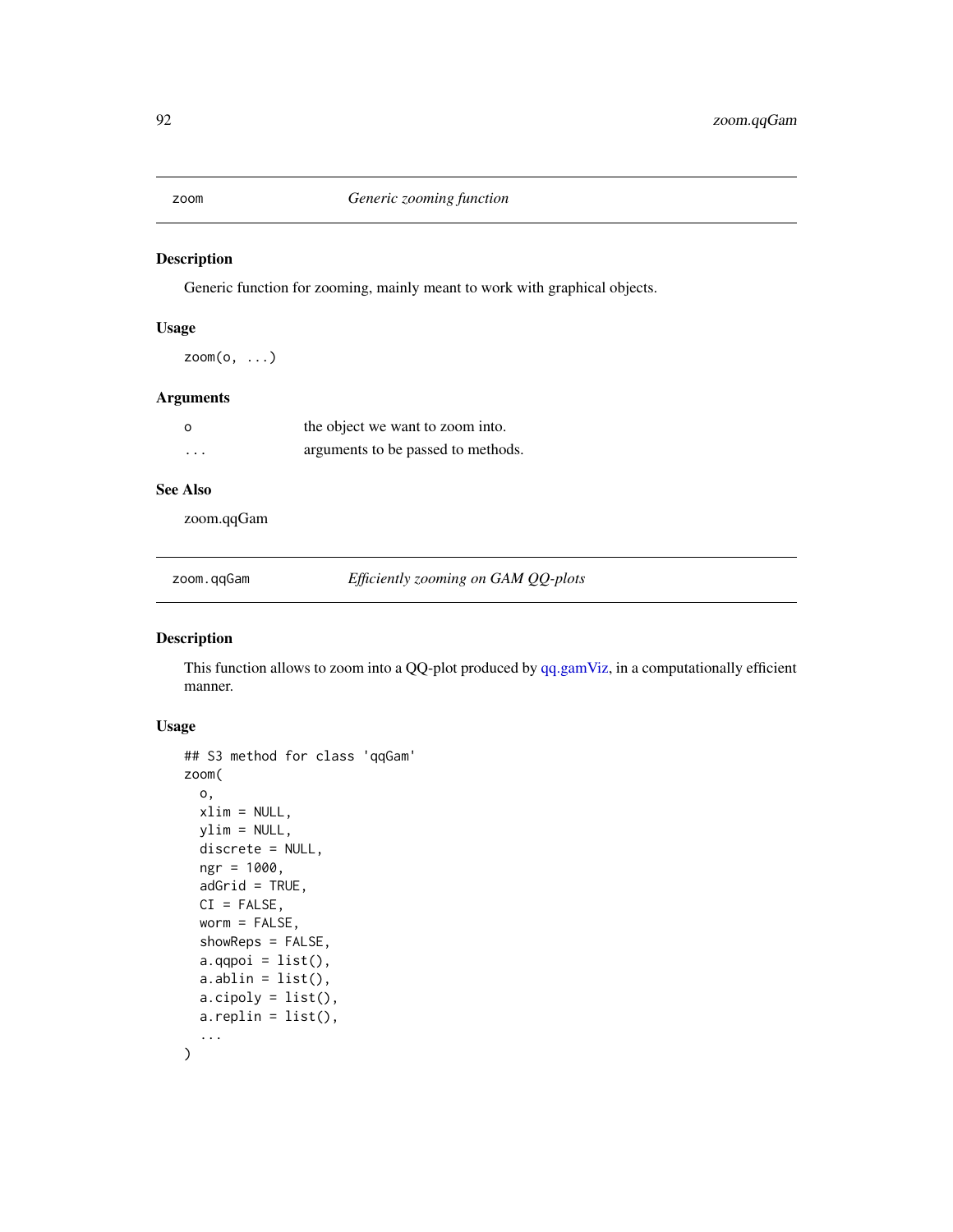# zoom.qqGam 93

#### Arguments

| $\circ$   | the output of $mgcViz$ : : $qq$ . $gamViz$ .                                                                                                                                                                                                                          |
|-----------|-----------------------------------------------------------------------------------------------------------------------------------------------------------------------------------------------------------------------------------------------------------------------|
| xlim      | if supplied then this pair of numbers are used as the x limits for the plot.                                                                                                                                                                                          |
| ylim      | if supplied then this pair of numbers are used as the y limits for the plot.                                                                                                                                                                                          |
| discrete  | if TRUE the QQ-plot is discretized into ngr bins before plotting, in order to save<br>plotting time (when the number of observations is large). If left to NULL, the<br>discretization is used if there are more than 10^4 observations.                              |
| ngr       | number of bins to be used in the discretization.                                                                                                                                                                                                                      |
| adGrid    | if TRUE the discretization grid is computed using the QQ-points falling within<br>xlim. If FALSE, zoom.qqGam will compute ngr values using all the QQ-points<br>used in the original qq.gamViz call (but only those falling within xlim and ylim<br>will be plotted). |
| СI        | if TRUE confidence intervals are plotted.                                                                                                                                                                                                                             |
| worm      | if TRUE a worm-plot (a de-trended QQ-plot) is plotted, rather than a QQ-plot.                                                                                                                                                                                         |
| showReps  | if TRUE all the QQ-lines corresponding to the simulated (model-based) QQ-plots.                                                                                                                                                                                       |
| a.qqpoi   | list of arguments to be passed to ggplot2:: geom_point, which plots the main<br>QQ-plot.                                                                                                                                                                              |
| a.ablin   | list of arguments to be passed to ggplot2:: geom_abline, which adds the ref-<br>erence line.                                                                                                                                                                          |
| a.cipoly  | list of arguments to be passed to ggplot2:: geom_polygon, which add the con-<br>fidence intervals.                                                                                                                                                                    |
| a.replin  | list of arguments to be passed to ggplot2:: geom_line, which adds a line for<br>each simulated QQ-plot.                                                                                                                                                               |
| $\ddotsc$ | currently unused.                                                                                                                                                                                                                                                     |

```
library(mgcViz);
set.seed(0)
n.samp <- 500
dat <- gamSim(1,n=n.samp,dist="binary",scale=.33)
p <- binomial()$linkinv(dat$f) ## binomial p
n <- sample(c(1,3),n.samp,replace=TRUE) ## binomial n
dat$y <- rbinom(n,n,p)
dat$n <- n
\text{lr.fit} \leq \text{bam}(y/n \sim s(x0) + s(x1) + s(x2) + s(x3), family = binomial, data = dat,
              weights = n, method = "REML")
lr.fit <- getViz(lr.fit)
set.seed(414)
o \leq qq(lr.fit, rep = 50, method = "simul", CI = "normal")o # This is the whole qqplot
# We can zoom in along x at little extra costs (most computation already done by qq.gamViz)
zoom(o, xlim = c(0, 1), showReps = TRUE,a.replin = list(alpha = 0.1), a.qqpoi = list(shape = 19))
```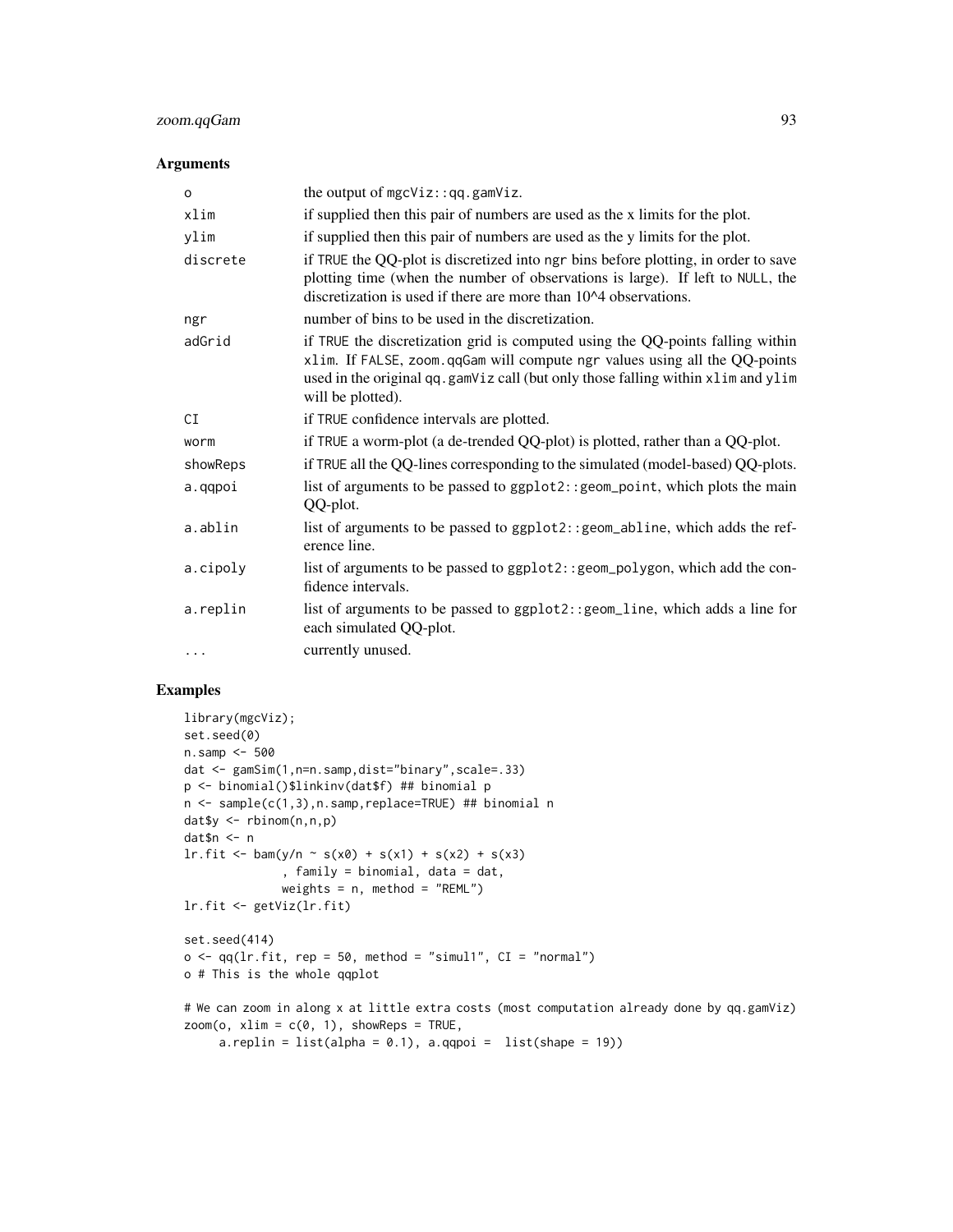<span id="page-93-0"></span>This function returns a non-increasing function from (0, 1) to (0, 1). It takes inputs o, a and m, and it returns the function  $f(p)=\{z=max(0,p-o)$ ; return(max( $(1-z)^{a},m$ ))}. The function  $f(p)$  can be used, for instance, for transforming p-values before plotting them.

#### Usage

zto1(o, a, m)

# Arguments

o, a, m the output function's parameters, as described above.

#### Value

A function whose parameters o, a and m have been fixed.

```
library(mgcViz)
x \le - seq(0, 1, by = 0.01)
plot(x, zto1(0.05, 2, 0.1)(x), ylim = c(0, 1), type = 'l')lines(x, zto1(0.05, 1, 0.2)(x), col = 2)
lines(x, zto1(0.1, 3, 0)(x), col = 3)
```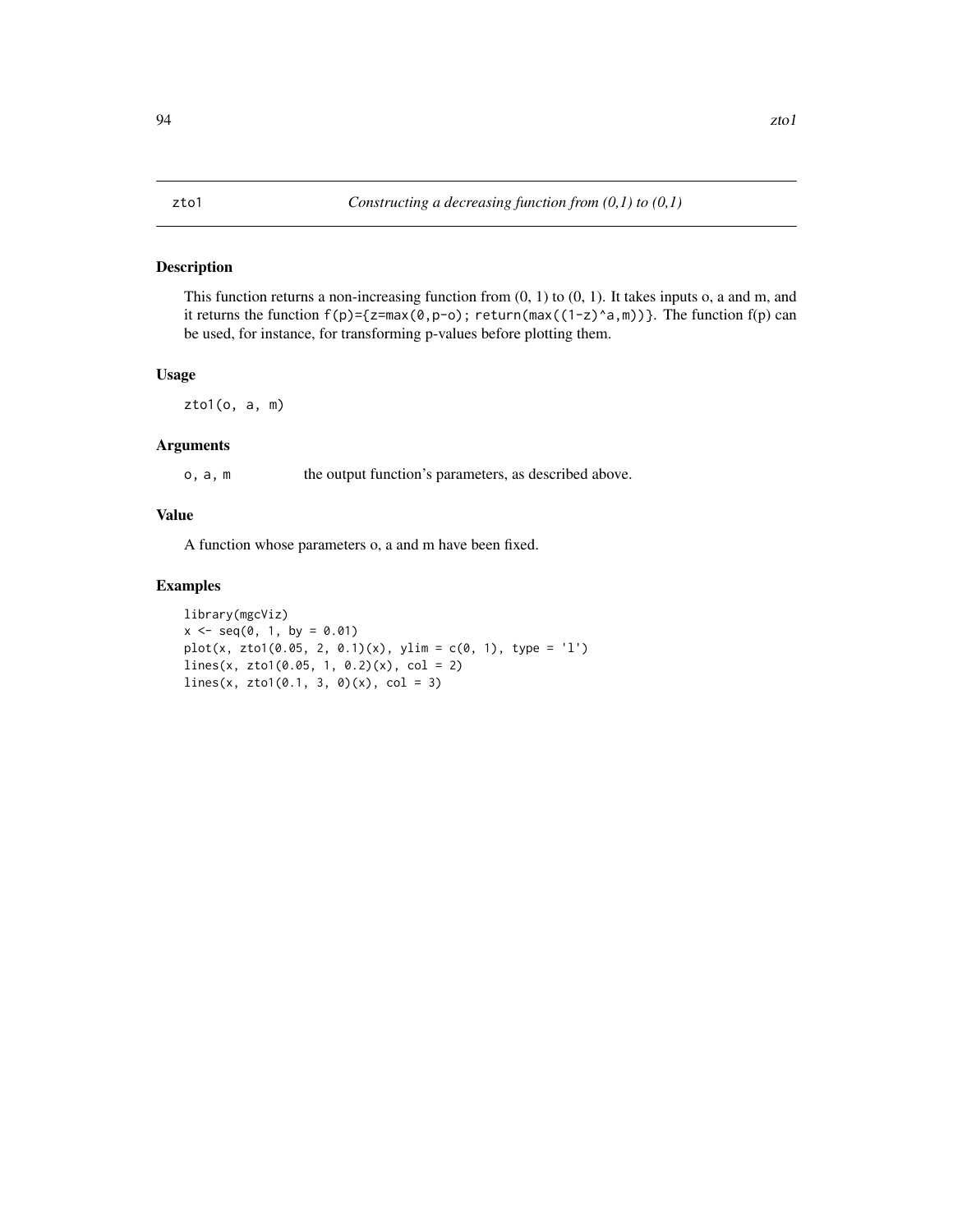# **Index**

ALE, [3](#page-2-0) ALE.gam, [4](#page-3-0) bamV, [5](#page-4-0) check.gamViz, [7,](#page-6-1) *[76](#page-75-0)* check0D, [8,](#page-7-0) *[22](#page-21-0)*, *[36](#page-35-0)*, *[40](#page-39-0)* check1D, [9,](#page-8-0) *[23,](#page-22-0) [24](#page-23-0)*, *[32](#page-31-0)*, *[34](#page-33-0)*, *[37](#page-36-0)*, *[39](#page-38-0)* check2D, [11,](#page-10-0) *[30,](#page-29-0) [31](#page-30-0)*, *[33](#page-32-0)*, *[35](#page-34-0)*, *[37](#page-36-0)* fix.family.cdf, [13](#page-12-0) gamm4::gamm4, *[14,](#page-13-0) [15](#page-14-0)* gamm4V, [14](#page-13-0) gammV *(*gamm4V*)*, [14](#page-13-0) gamV *(*bamV*)*, [5](#page-4-0) gaulss, *[76](#page-75-0)*, *[90](#page-89-1)* getGam, [15](#page-14-0) getViz, *[5,](#page-4-0) [6](#page-5-0)*, *[14](#page-13-0)[–16](#page-15-1)*, [16,](#page-15-1) *[41](#page-40-0)*, *[45](#page-44-0)*, *[47](#page-46-0)*, *[80–](#page-79-0)[82](#page-81-1)*, *[91](#page-90-1)* GGally::glyphs, *[30](#page-29-0)* ggplot2::facet\_grid, *[52](#page-51-0)*, *[56](#page-55-0)*, *[74](#page-73-0)* ggplot2::facet\_wrap, *[52](#page-51-0)*, *[56](#page-55-0)*, *[74](#page-73-0)* ggplot2::geom\_bar, *[26](#page-25-0)* ggplot2::geom\_density, *[22](#page-21-0)* ggplot2::geom\_histogram, *[36](#page-35-0)* ggplot2::geom\_raster, *[29](#page-28-0)* ggplot2::geom\_rug, *[39](#page-38-0)* ggplot2::geom\_vline, *[40](#page-39-0)* ggplot2::stat\_summary\_2d, *[33](#page-32-0)*, *[35](#page-34-0)* ggplot2::stat\_summary\_hex, *[33](#page-32-0)*, *[35](#page-34-0)* gridExtra::grid.arrange, *[77](#page-76-0)* gridPrint, [17](#page-16-0) l\_bound, [19](#page-18-0) l\_ciBar, [19](#page-18-0) l\_ciLine, [20](#page-19-0) l\_ciPoly, [20](#page-19-0) l\_clusterLine, [21](#page-20-0)

l\_coordContour, [22](#page-21-0) l\_dens *(*l\_dens2D*)*, [23](#page-22-0) l\_dens1D, [22](#page-21-0)

l\_dens2D, [23](#page-22-0) l\_densCheck, [24](#page-23-0) l\_fitBar, [25](#page-24-0) l\_fitContour, [26](#page-25-0) l\_fitDens, [27](#page-26-0) l\_fitLine, [28](#page-27-0) l\_fitPoints, [28](#page-27-0) l\_fitRaster, [29](#page-28-0) l\_glyphs2D, [30](#page-29-0) l\_gridCheck1D, [32](#page-31-0) l\_gridCheck2D, [33](#page-32-0) l\_gridQCheck1D, [34](#page-33-0) l\_gridQCheck2D, [35](#page-34-0) l\_hist, [36](#page-35-0) l\_points, [37](#page-36-0) l\_poly, [37](#page-36-0) l\_pvContour, [38](#page-37-0) l\_pvRaster, [38](#page-37-0) l\_rug, [39](#page-38-0) l\_simLine, [39,](#page-38-0) *[42](#page-41-0)*, *[49](#page-48-0)* l\_vline, [40](#page-39-0) listLayers, [18](#page-17-0) mgcv::bam, *[5,](#page-4-0) [6](#page-5-0)* mgcv::gam, *[5,](#page-4-0) [6](#page-5-0)* mgcv::gam.check, *[8](#page-7-0)* mgcv::gamm, *[14,](#page-13-0) [15](#page-14-0)* mgcv::residuals.gam, *[88](#page-87-0)* mgcv::s, *[43](#page-42-0)* mqgam, *[47](#page-46-0)* mqgamV, [41,](#page-40-0) *[47](#page-46-0)*, *[49](#page-48-0)*, *[57](#page-56-0)* plot.ALE1D, *[5](#page-4-0)*, [42](#page-41-0) plot.fs.interaction.1D, *[21](#page-20-0)*, *[28](#page-27-0)*, [43](#page-42-0) plot.gam, *[44](#page-43-1)*

plot.gamViz, *[6](#page-5-0)*, *[15](#page-14-0)*, [44,](#page-43-1) *[47](#page-46-0)*, *[77](#page-76-0)*, *[81](#page-80-0)* plot.mgamViz, *[41](#page-40-0)*, [47](#page-46-0) plot.mgcv.smooth.1D, *[20,](#page-19-0) [21](#page-20-0)*, *[23](#page-22-0)*, *[28](#page-27-0)*, *[37](#page-36-0)*, *[39,](#page-38-0) [40](#page-39-0)*, *[44,](#page-43-1) [45](#page-44-0)*, [48](#page-47-0)